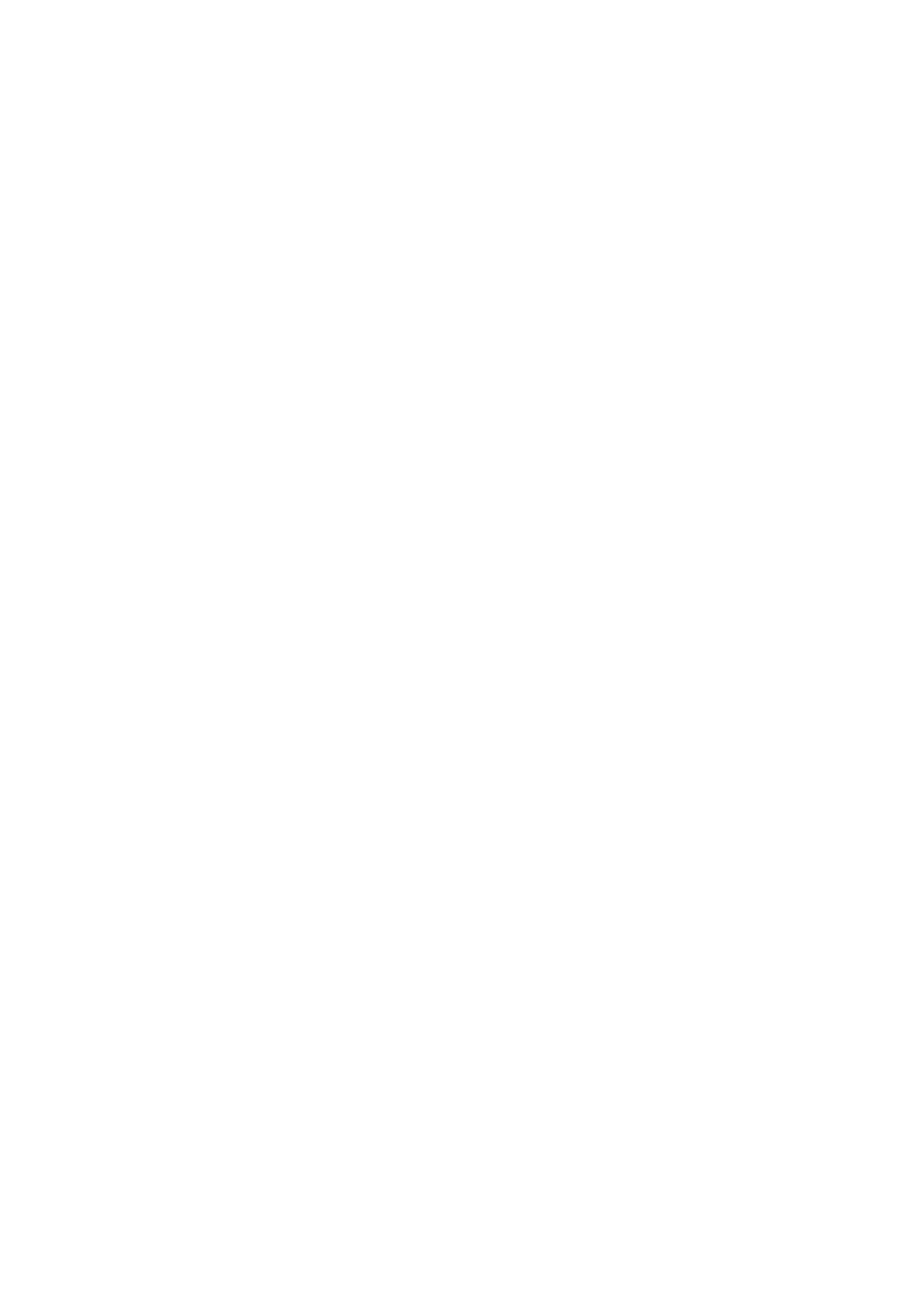## **BANK OF ENGLAND CONSTITUTIONAL DOCUMENTS**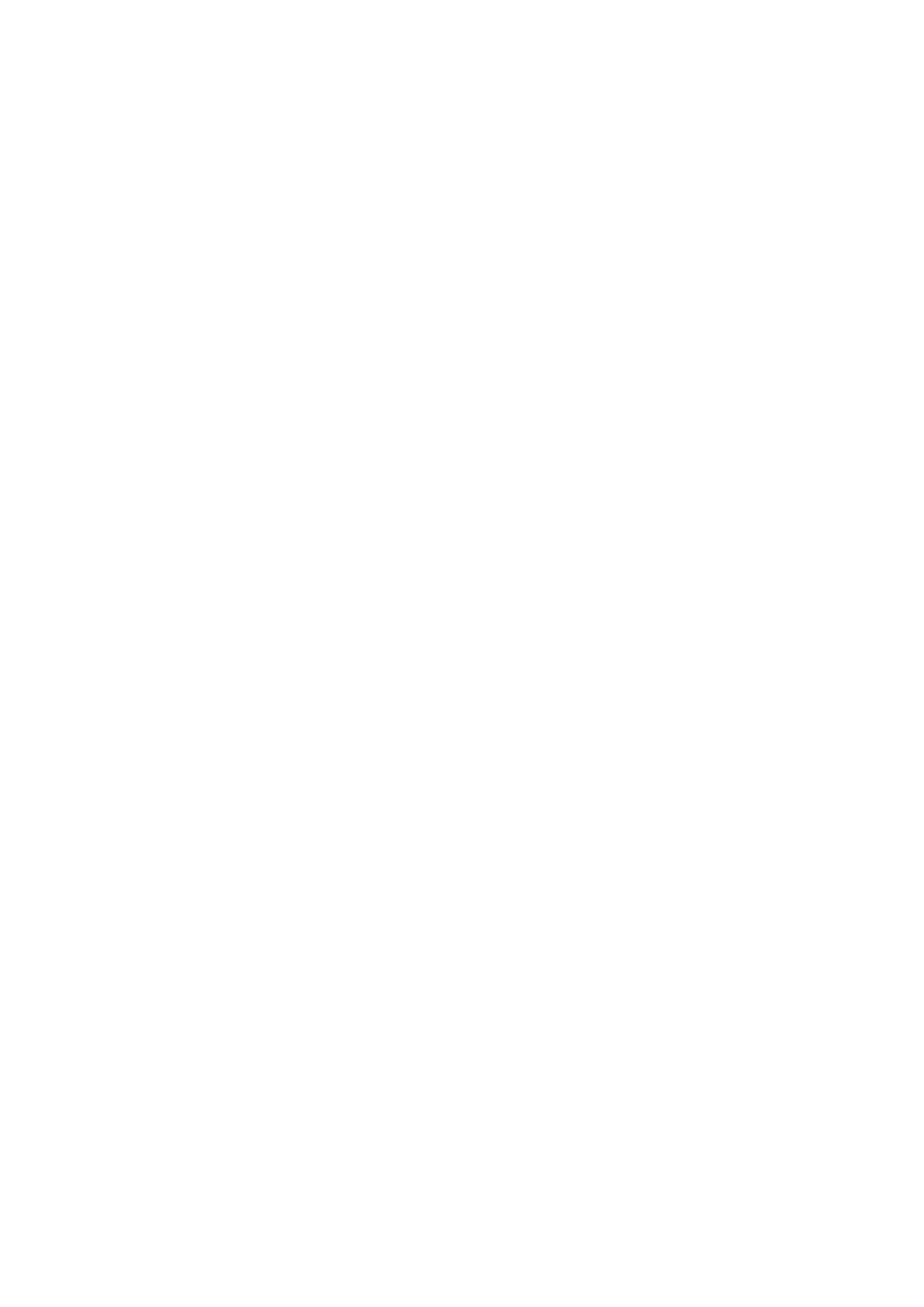## **INTRODUCTION**

1 The constitutions of the Bank of England and its subsidiary, the Prudential Regulation Authority (the 'PRA') are largely contained in the following documents:

- the Bank of England Act 1694 (the '1694 Act');
- the Charter of the Bank of England 1694 (the '1694 Charter');
- the Bank Charter Act 1844 (the '1844 Act');
- the Bank of England Act 1946 (the '1946 Act');
- the Charter of the Bank of England 1998 (the '1998 Charter');
- the Bank of England Act 1998 (the '1998 Act');
- the Financial Services and Markets Act 2000 (the '2000 Act');
- the Banking Act 2009 (the '2009 Act');
- the Financial Services Act 2012 (the '2012 Act');
- the Articles of Association of the PRA: and
- related Orders.

2 The Memorandum of Understanding on financial crisis management between HM Treasury on the one hand and the Bank and the PRA on the other, entered into pursuant to the 2012 Act, is also relevant.

3 Copies, or relevant parts, of each of the above documents are included in this booklet, amended as appropriate to show what remains in force. Other statutes regulate the operations of the Bank in certain respects.

4 The Bank is a body corporate incorporated by Royal Charter pursuant to the 1694 Act. The 1694 Charter incorporates the Bank, constitutes its capital stock and authorises it to have a common seal, to hold land and other property, and to sue and be sued. As a chartered corporation, incorporated pursuant to statute, the powers of the Bank have to be determined by reference to the 1694 Charter and statute and subsequent Charter and legislative amendments.

5 Since 1694 there have been a number of enactments directly affecting the Bank and its organisation. Various statutory provisions remain in force which are concerned with the Bank's organisation, governance, powers and functions.

6 The 1844 Act obliges the Bank to separate its issue and banking functions and to keep them in distinct departments. Under the 1946 Act the Bank was nationalised and its capital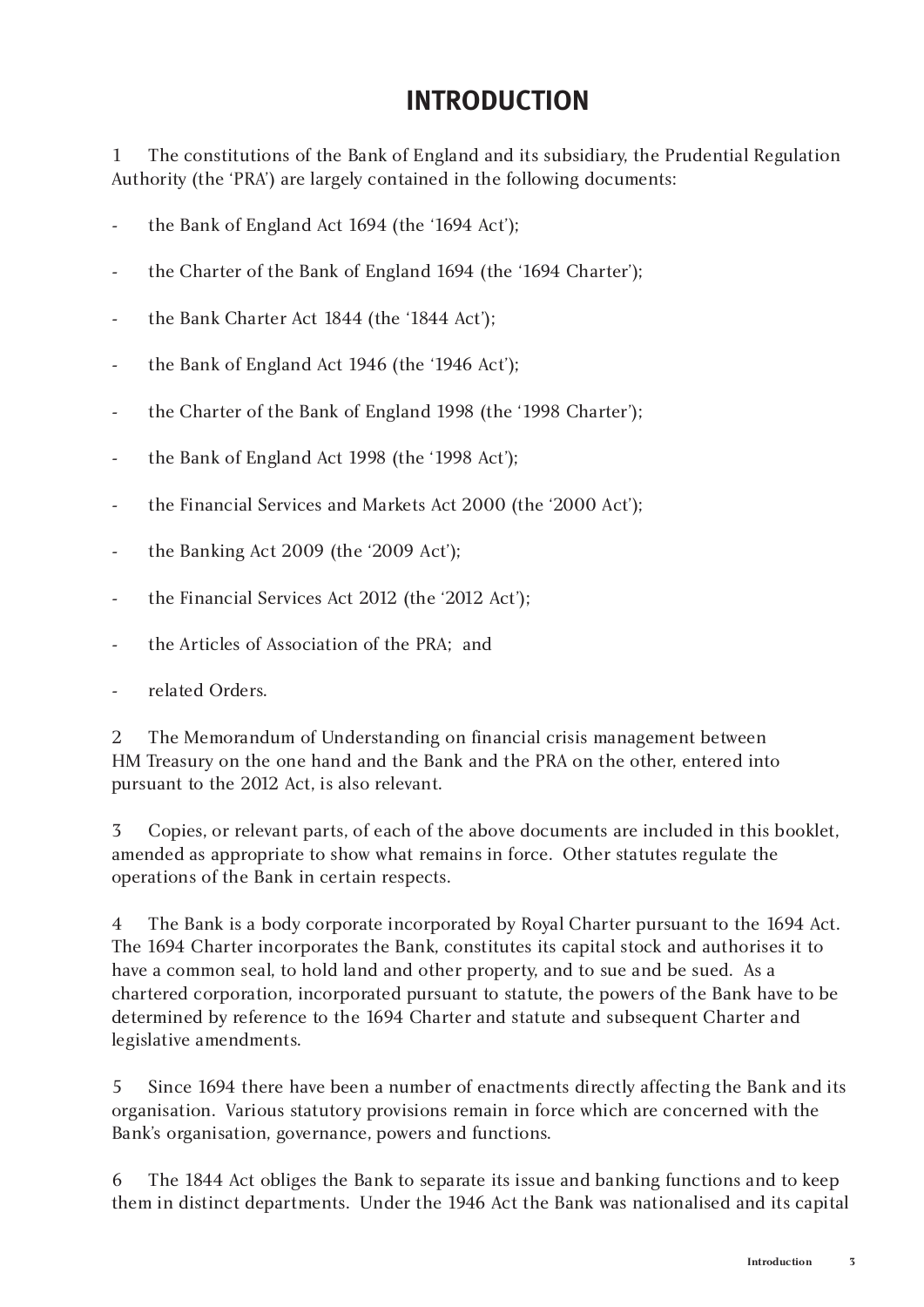stock transferred to the Treasury. At that time a revised Charter was granted and the 1946 Act and the Charter contained various provisions relating to the management of the Bank. Section 4(l) of the 1946 Act enabled the Treasury from time to time to give directions to the Bank as, after consultation with the Governor, they thought to be necessary in the public interest.

- 7 The 1998 Act introduced several important changes:
- Part I and Schedule 1 replaced the provisions relating to the constitution and operation of Court in the 1946 Act and the 1946 Charter. As a result much of the 1946 Charter became redundant and was replaced by the 1998 Charter.
- Part I and Schedule 2 imposed formal reporting requirements on the Bank and placed the funding on a statutory basis.
- Part II and Schedule 3 conferred operational responsibility for monetary policy on the Bank and established the Monetary Policy Committee (the 'MPC') as a Committee of the Bank with responsibility for the exercise of its powers in relation to the formulation of monetary policy. Section 4(l) of the 1946 Act was amended to exclude monetary policy from the matters in relation to which the Treasury can give directions.
- Part III dealt with the transfer of the Bank's supervisory functions to the Financial Services Authority (FSA) and Part IV with miscellaneous matters.

8 The 1998 Charter, apart from continuing the 1694 Charter, contains provisions relating to the transfer of capital stock and the declaration required of Governors and Directors.

9 The 2009 Act introduced further important changes regarding the responsibilities, powers and role of the Bank. These included provisions regarding the governance of the Bank and a new statutory financial stability objective. It created a new Special Resolution Regime (SRR) for dealing with distressed banks and building societies. It conferred a statutory oversight role on the Bank in relation to inter-bank payment systems recognised by the Treasury and created a new framework for the issuance of banknotes in Scotland and Northern Ireland to be overseen by the Bank. The Act also granted the Bank immunity in its capacity as a monetary authority (including its central bank and financial stability-related functions) and authorised the Bank to disclose financial stability-related information to certain bodies.

10 The 2012 Act introduced significant changes to the regulatory framework for financial services and abolished the Financial Services Authority. The Act created a new regulatory structure consisting of the Bank's Financial Policy Committee ('FPC'), the PRA (a subsidiary of the Bank) and the Financial Conduct Authority ('FCA'). It also made other important changes to the 1998 Act, the 2000 Act and the 2009 Act. In particular, as regards the Bank, the Bank assumed responsibility for the supervision of central counterparties and securities settlement systems in the United Kingdom to sit alongside its existing responsibilities for overseeing recognised payment systems. It also introduced revised governance arrangements regarding Court and the newly created Oversight Committee and provided for revised appointment arrangements of the Governor of the Bank, with the effect that the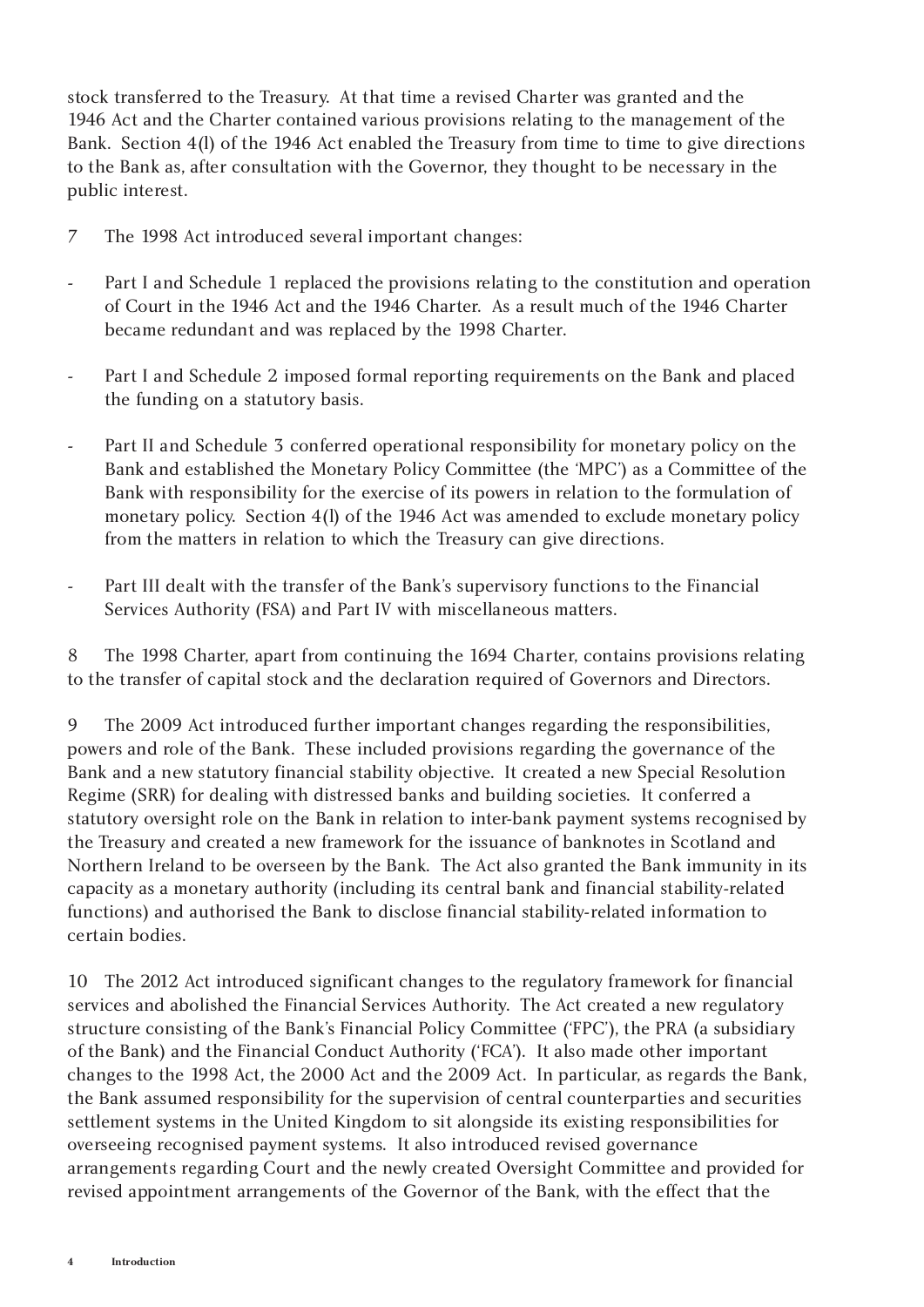Governor is to be appointed for a single term of eight years rather than a maximum of two five-year terms.

11 Provisions relating to the constitution of the PRA are contained in the 2000 Act and in the PRA's Articles of Association. Copies of certain Memoranda of Understanding entered into by the PRA can be accessed on the Bank's website.

12 The 1998 Act was brought into force on 1 June 1998. A list of the Orders made under the 1998 Act, together with the dates on which they came into force, is set out at the end of this booklet. Various changes to the 1998 Act and related Orders have been made since 1998, in particular with the introduction of the 2000 Act, the 2009 Act and more recently the 2012 Act. The booklet reflects the changes introduced by these Acts to the 1998 Act. It also reproduces the Bank immunity and information disclosure provisions introduced by the 2009 Act (as amended by the 2012 Act) and the provisions in the 2012 Act concerning collaboration between the Treasury, the Bank, the FCA and the PRA.

13 The 2012 Act was introduced on a phased basis during 2013. The first Commencement Order was made on 23 January 2013. Other provisions relating to appointments came into force on 19 February 2013. The 2012 Act came into force more fully on 1 April 2013.

14 The full texts of the 2000 Act, the 2009 Act and the 2012 Act can be accessed on: www.legislation.gov.uk.

Legal Directorate Bank of England

July 2015

Crown Copyright material is reproduced with the permission of the Controller of HMSO and the Queen's Printer *for Scotland.*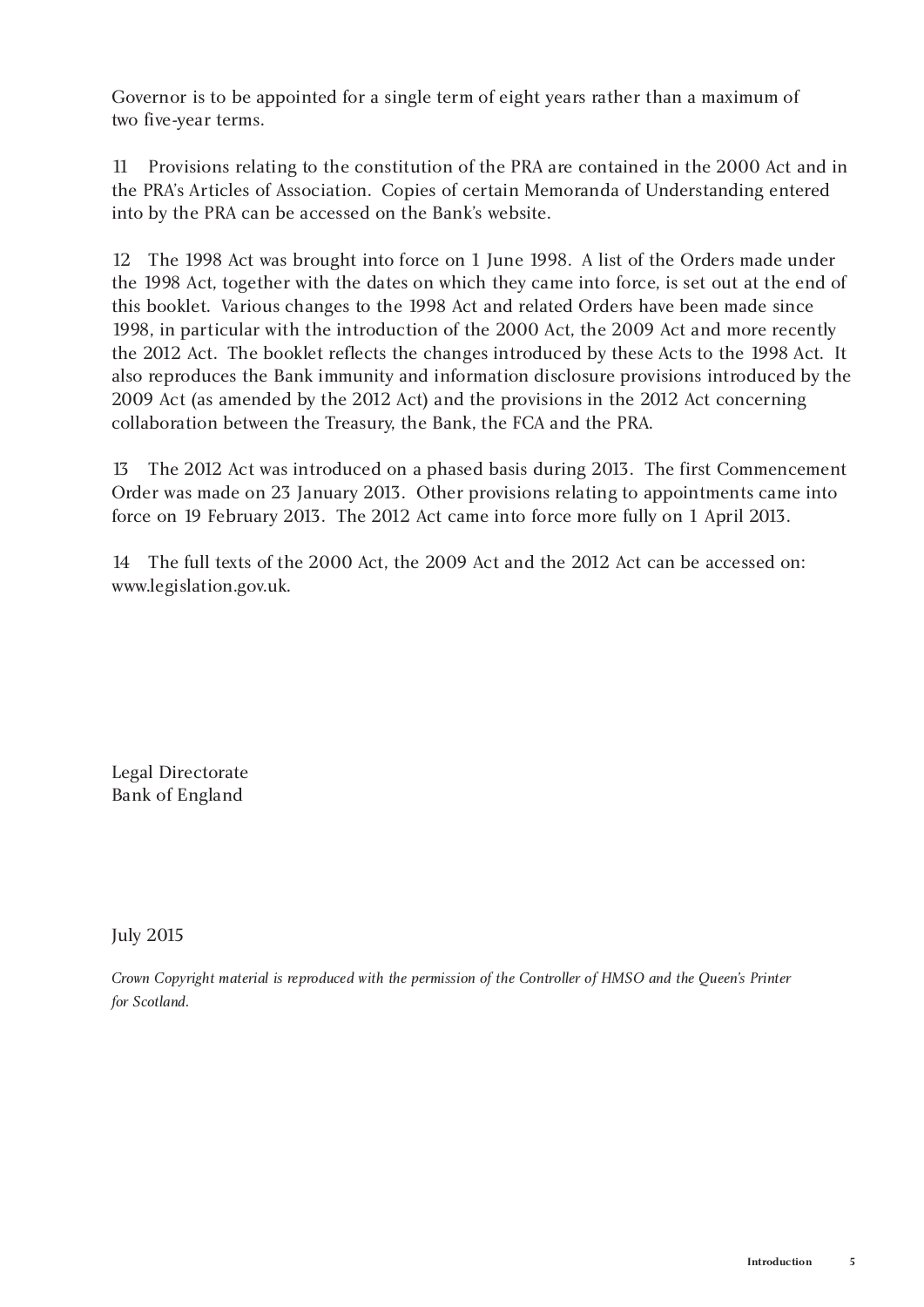## **BANK OF ENGLAND ACT 1694**

## **(5 & 6 Will. & Mar. c. 20)**

An Act for granting to their Majesties several Rates and Duties upon Tunnage of Ships and Vessels, and upon Beer, Ale, and other Liquors, for securing certain Recompences and Advantages in the said Act mentioned, to such Persons as shall voluntarily advance the Sum of Fifteen hundred thousand Pounds towards carrying on the War against France.

Sections 1 to 15 and section 17 repealed by the Statute Law Revision Act 1867. Sections 16 and 18 repealed by the *Statute Law Revision Act 1966.*

#### **19 Their Majesties may appoint Rules for transferring: and may make the Subscribers a corporation, subject to Redemption**

And … that it shall and may be lawful to and for their Majesties, by Letters Patents under the Great Seal of England, to limit, direct, and appoint how and in what Manner and Proportions and under what Rules and Directions, the said Sum of Twelve hundred thousand Pounds, Part of the said Sum of Fifteen hundred thousand Pounds, and the said yearly Sum of One hundred thousand Pounds, Part of the said yearly Sum of One hundred and forty thousand Pounds, and every, or any Part or Proportion thereof, may be assignable or transferable, assigned or transferred, to such Person or Persons only as shall freely and voluntarily accept of the same, and not otherwise; and to incorporate all and every such Subscribers and Contributors, their … Successors, or Assigns, to be one Body Corporate and Politick, by the name of The Governor and Company of the Bank of England, and by the same Name of The Governor and Company of the Bank of England to have perpetual Succession, and a Common Seal, and that they and their Successors, by the Name aforesaid, shall be able and capable in Law to have, purchase, receive, possess, enjoy, and retain to them and their Successors, Lands, Rents, Tenements and Hereditaments, of what Kind, Nature, or Quality soever; and also to sell, grant, demise, alien, or dispose of the same; and by the same Name to sue and implead, and be sued and impleaded, answer and be answered in Courts of Record, or any other Place whatsover, and to do and execute all and singular other Matters and Things by the Name aforesaid, that to them shall or may appertain to do; subject nevertheless to the Proviso and Condition of Redemption herein after mentioned.

First words omitted repealed by Statute Law Revision Act 1888, and second words omitted repealed by Statute Law *Revision Act 1948.*

Section 20 repealed by the Bank of England Act 1708 and the Statute Law Revision Act 1867. Section 21 repealed by the Bank Act 1892. Sections 22 to 24 repealed by the Statute Law Revision Act 1867 and section 25 repealed by the Bank of *England Act 1946.*

#### **26 Corporation not to trade – Punishment**

And to the Intent that their Majesties Subjects may not be oppressed by the said Corporation, by their monopolizing or ingrossing any Sort of Goods, Wares, or Merchandizes, the said Corporation to be made and created by this Act shall not at any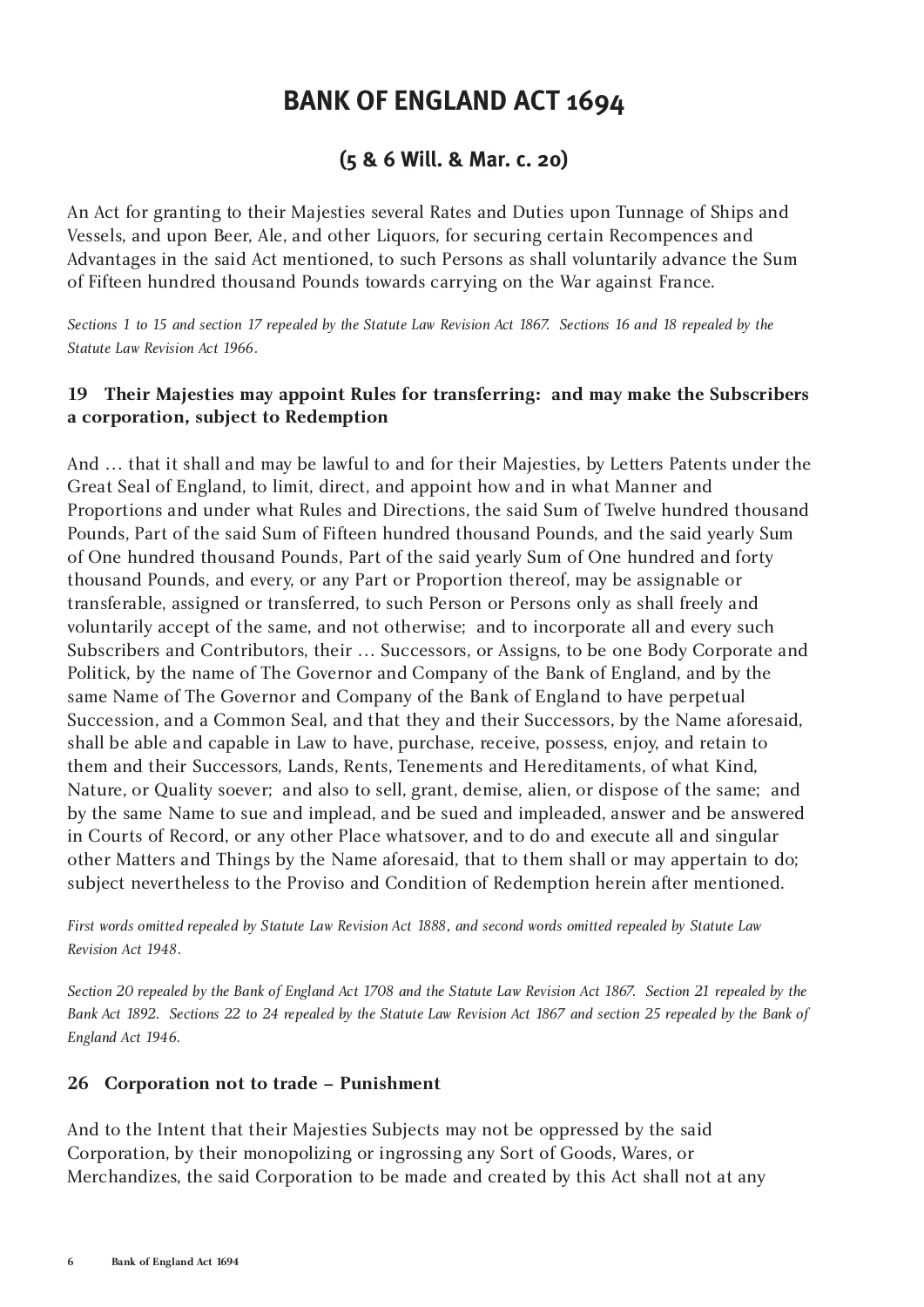Time, during the Continuance thereof, deal or trade, or permit or suffer any Person or Persons whatsoever, either in Trust or for the Benefit of the same, to deal or trade with any of the Stock Moneys, or Effects of, or any Ways belonging to the said Corporation, in the buying or selling of any Goods, Wares, or Merchandizes whatsoever; and every Person or Persons who shall so deal or trade, or by whose Order or Directions such Dealings or Trading shall be made, prosecuted or managed, shall forfeit for every such Dealing or Trading, and every such Order and Directions, treble the Value of the Goods and Merchandize so traded for, to such Person or Persons who shall sue for the same by Action [in the High Court].

Section 26 amended by the Common Informers Act 1951 and words in square brackets substituted by the Supreme Court *of Judicature (Consolidation) Act 1925.*

#### **27 In what things they may nevertheless deal**

Provided that nothing herein contained shall any Ways be construed to hinder the said Corporation from dealing in Bills of Exchange, or in buying or selling Bullion, Gold or Silver, or in selling any Goods, Wares or Merchandize whatsoever, which shall really and bona fide by left or deposited with the said Corporation for Money lent and advanced thereon, and which shall not be redeemed at the Time agreed on, or within Three Months after, or from selling such Goods as shall or may be the Produce of Lands purchased by the said Corporation.

Section 28 repealed by the Statute Law (Repeals) Act 1976. Sections 29 to 31 repealed by the Statute Law Revision Act 1948. Sections 32 and 34 repealed by the Bank Act 1892. Sections 33 and 35 to 48 repealed by the Statute Law Revision Act 1867. The Act, as reproduced here, is taken from 'Acts relating to the Bank' Vol 1 published in 1694.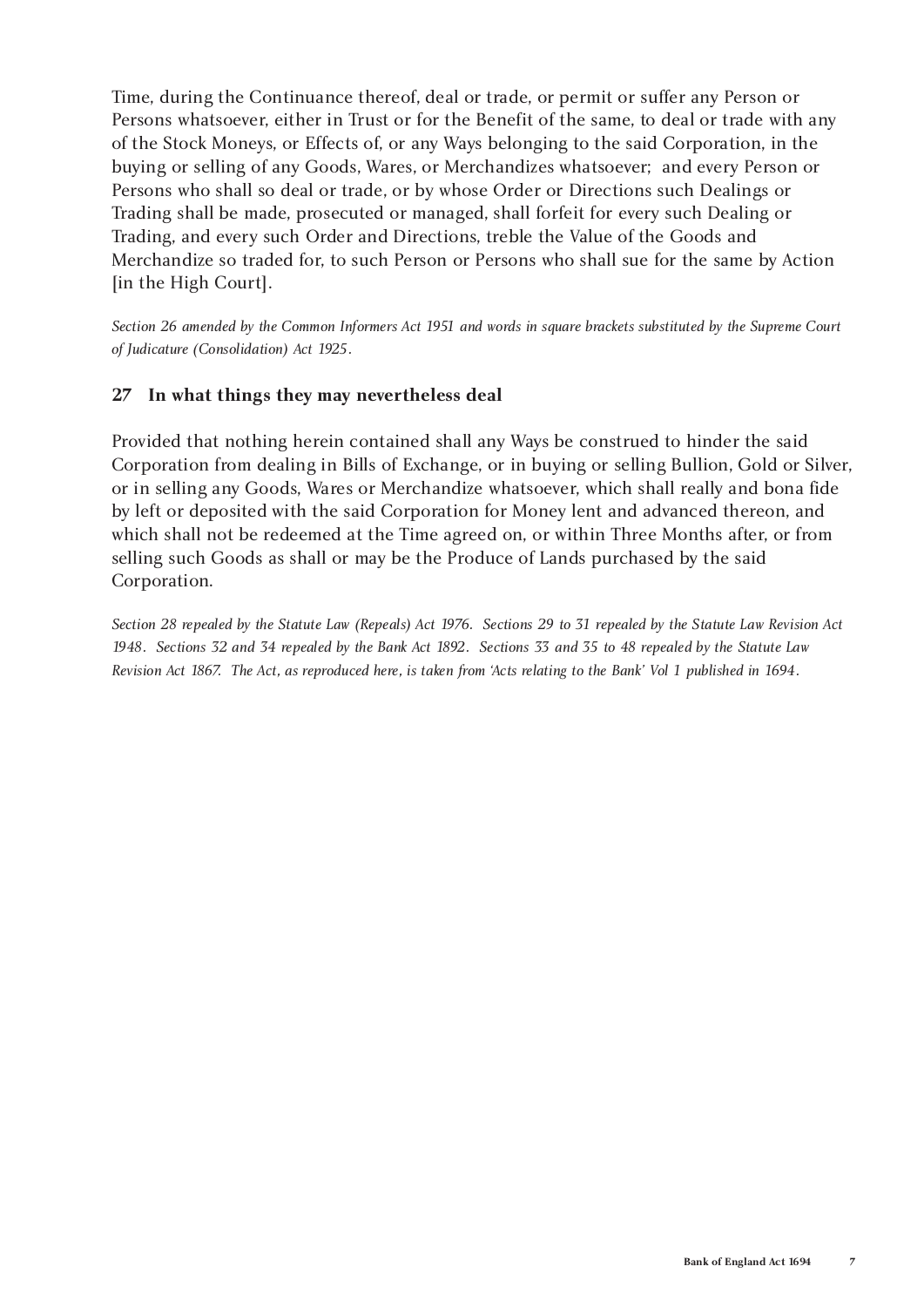## **THE CHARTER OF THE CORPORATION OF THE GOVERNOR AND COMPANY OF THE BANK OF ENGLAND**(1)

## **[27 July 1694]**

WILLIAM and MARY, by the Grace of God, King and Queen of England, Scotland, France and Ireland, Defenders of the Faith, &c. To all to whom these Presents shall come, Greeting.

The Charter then recites certain of the provisions of The Bank of England Act 1694; the Commission for the taking of Subscriptions under the said Act: and the evidence submitted that the necessary sums had been subscribed: and proceeds:

Now know ye, That we being desirous to promote the publick Good and Benefit of our People, which in these Presents are chiefly designed and intended, as well as the Profit and Advantage of all such as have subscribed and contributed according to the said Act of Parliament, and our said Commission thereupon issued, their Heirs, Successors, and Assignees respectively, and in pursuance as well of the Powers and Clauses for this Purpose, contained in the said Act of Parliament, as of our gracious Promise and Declaration, made in or by our said Commission, or Letters Patents, under the Great Seal of England, whereby the Subscriptions and Contributions on the said Act have been promoted or encouraged, and by Virtue of our Prerogative Royal, and likewise of our especial Grace, certain Knowledge, and meer Motion, Have given, granted, made, ordained, constituted, declared, appointed, and established, and by these Presents, for Us, our Heirs and Successors, do give, grant, make, ordain, constitute, declare, appoint and establish, that the said Sir William Ashhurst, & c. *[Here the Names of the said several Subscribers are repeated]* and all and every other Person and Persons, Natives and Foreigners, Bodies Politick or Corporate, who, over and above the Persons before especially named, have at any Time or Times before the making of these Presents, subscribed and contributed any Sum or Sums of Money towards the said Sum of Twelve Hundred Thousand Pounds so subscribed, pursuant to the said Act, and our said Commission, and have paid the fourth Part thereof upon their said Subscriptions, and who are now living or existent, and have not assigned their Interest in the said Subscriptions; and all and every the Heirs and Successors of any of the said original Subscribers, who are now dead, and have not in their Life-times assigned their Interests in the said Subscriptions, and the Heirs and Successors of such of the said Assignees who are now dead, and did not in their Life-times assign or depart with their Interest in the said Stock and annual Fond, and all and every Person and Persons, Natives or Foreigners, Bodies Politick and Corporate, who, either as original Subscribers of the said Sum of Twelve Hundred Thousand Pounds so subscribed, and not having parted with their Interests in their Subscriptions, or as Heirs, Successors, or Assignees, or by any other lawful Title derived, or to be derived from, by, or under the said original Subscribers of the said Sum of Twelve Hundred Thousand Pounds so subscribed, or any of them now have, or at any Time or Times hereafter shall have, or be entituled to any Part, Share, or Interest of or in the Principal or Capital Stock of the said Corporation, or the said yearly Fond of One Hundred Thousand Pounds, granted by the said Act of Parliament, or any Part thereof, so long as they respectively shall have any such Part, Share, or Interest therein, shall be, and be called one Body Politick and Corporate, of themselves, in Deed and in Name, by the Name of *The Governor and Company of the Bank of*

<sup>(1)</sup> The Charter, dated 27 July 1694, was revoked, except for the passages printed here, by paragraph 1 of the Charter dated 1 March 1946. The Charter, as reproduced here, is taken from a copy printed in 1758.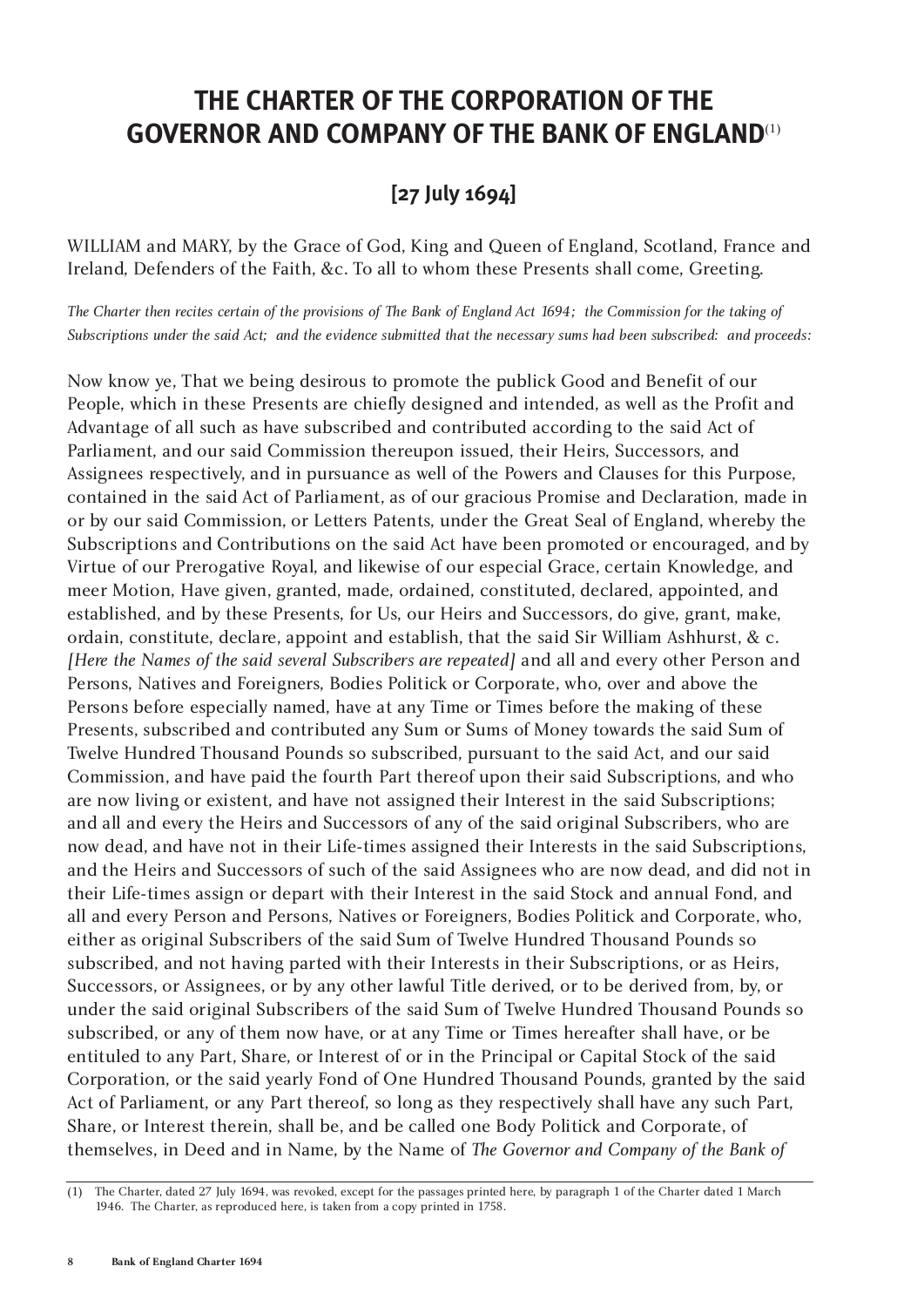*England*; and them by that Name, one Body Politick and Corporate, in Deed and in Name, We do, for Us, our Heirs, and Successors, make, create, erect, establish, and confirm for ever, by these Presents, and by the same Name, they and their Successors shall have perpetual Succession, and shall and may have and use a Common Seal, for the Use, Business, or Affairs of the said Body Politick and Corporate, and their Successors, with Power to break, alter, and to make anew their Seal from Time to Time, at their Pleasure, and as they shall see Cause. And by the same Name, they and their Successors in all Times coming, shall be able and capable in Law, to have, take, purchase, receive, hold, keep, possess, enjoy, and retain to them and their Successors, any Manors, Messuages, Lands, Rents, Tenements, Liberties, Privileges, Franchises, Hereditaments, and Possessions whatsoever, and of what Kind, Nature, or Quality soever; and moreover, to purchase and acquire all Goods and Chattels whatsoever, wherein they are not restrained by the said Act, and also to sell, grant, demise, alien, and dispose of the same Manors, Messuages, Lands, Rents, Tenements, Privileges, Franchises, Hereditaments, Possessions, Goods and Chattels, or any of them. And by the same Name, they and their Successors shall and may sue and implead, and be sued and impleaded, answer and defend, and be answered and defended in Courts of Record, or any other Place whatsoever, and before whatsoever Judges, Justices, Officers and Ministers of Us, our Heirs, and Successors; and in all and singular Pleas, Actions, Suits, Causes and Demands whatsoever, of what Kind, Nature, or Sort soever, and in as large, ample and beneficial Manner and Form as any other Body Politick and Corporate, or any other the Liege People of England, or other our Dominions, being Persons able and capable in Law, may or can have, take, purchase, receive, hold, keep, possess, enjoy, sell, grant, demise, alien, dispose, sue, implead, defend, or answer, or be sued, impleaded, defended, or answered in any manner of wise,

And we do hereby for Us, our Heirs and Successors, declare, limit, direct and appoint, that the aforesaid Sum of Twelve Hundred Thousand Pounds so subscribed as aforesaid, shall be, and be called, accepted, esteemed, reputed and taken, *The Common Capital and Principal Stock of the Corporation hereby constituted*.

In Witness whereof, we have caused these our Letters to be made Patents. Witness our selves at Westminster, the seven and twentieth day of July, in the sixth Year of our Reign.

*By Writ of Privy Seal,*

Pigott.

Intrat. int. Record. Domini Regis Willielmi Tertii, infra Recept. Scaccarii ss. remanen. in Officio Clerici Thesaurarii al. Clerici Pellium decimo die Junii, 1695. Annoq; Regni dicti Domini Regis septimo. (2)

<sup>(2)</sup> "Entered among the Records of the Lord King William III, within the Receipt of the Exchequer; to wit, remaining in the Office of the Clerk of the Treasurer, otherwise the Clerk of the Pells, the 10th day of June, 1695. And in the seventh year of the reign of the said Lord King."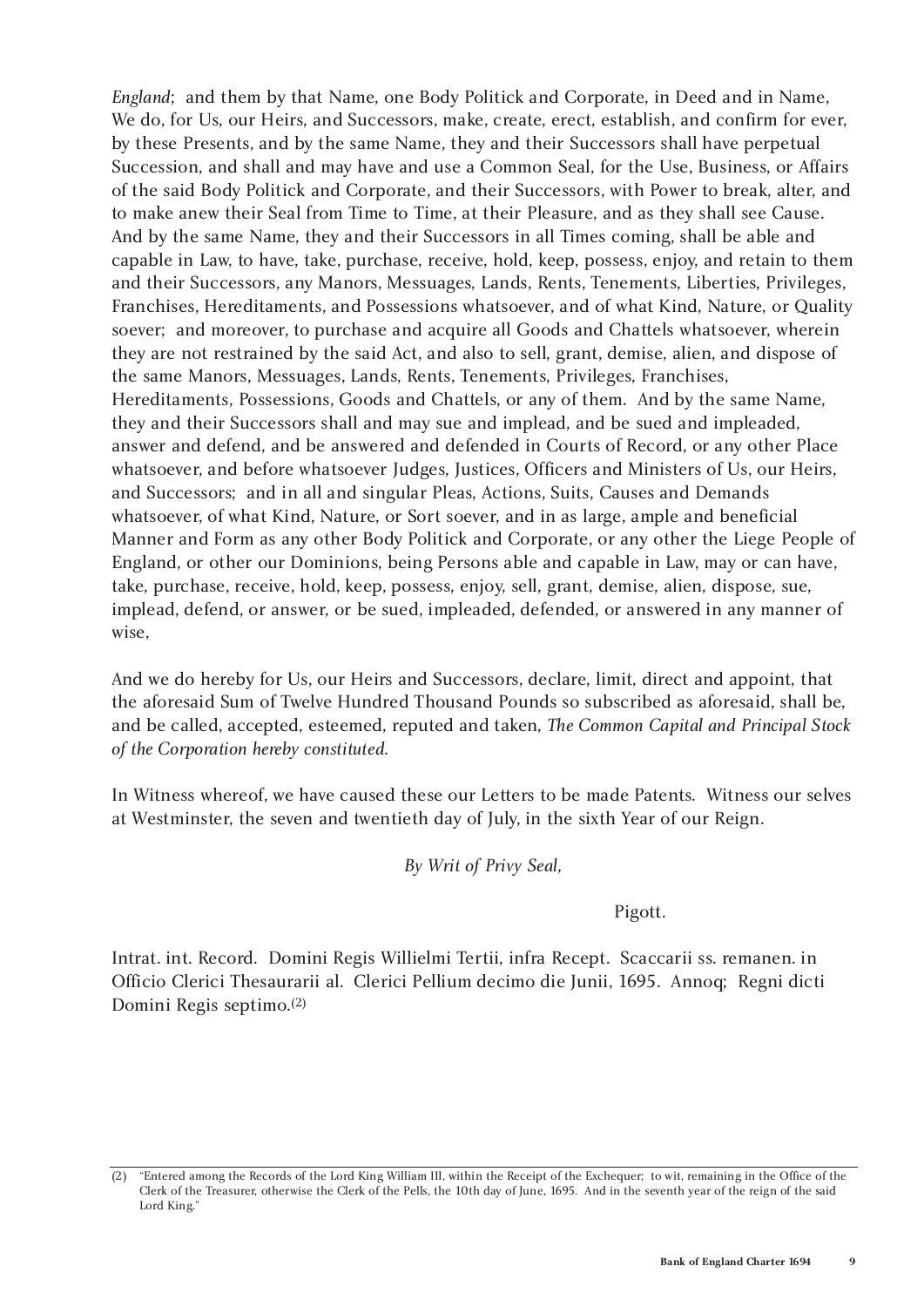## **BANK CHARTER ACT 1844**

## **(7 & 8 Vict. c. 32)**

An Act to regulate the Issue of Bank Notes, and for giving to the Bank of England certain Privileges for a limited period [19 July 1844]

The short title was given to this Act by the Short Titles Act 1896. Preamble omitted under authority of the Statute Law *Revision Act 1891.*

#### **1 Bank to establish a separate Department for the issue of notes**

… The issue of promissory notes of the governor and company of the Bank of England, payable on demand, shall be separated and thenceforth kept wholly distinct from the general banking business of the said governor and company; and the business of and relating to such issue shall be thenceforth conducted and carried on by the said governor and company in a separate department, to be called "the Issue Department of the Bank of England,"…

The words omitted from the first place were repealed by the Statute Law Revision Act 1891, and from the second place by *the Statute Law (Repeals) Act 1973.*

Sections 2, 3, 5 and 9 repealed by the Currency and Bank Notes Act 1928. Section 4 repealed by the Currency and Bank Notes Act 1939. Section 6 (Weekly Account) ceased to have effect by virtue of section 245 of the Banking Act 2009. Section 7 repealed by the Finance Act 1972. Section 8 repealed by the Statute Law Revision (No 2) Act 1874.

#### **10 No new Bank of Issue**

…No person other than a banker who on the sixth day of May one thousand eight hundred and forty-four was lawfully issuing his own bank notes shall make or issue bank notes in any part of the United Kingdom.

*Repealed, so far as relates to England and Wales, by the Currency and Bank Notes Act 1928.*

#### **11 Restriction against issue of Bank Notes**

…It shall not be lawful for any banker to draw, accept, make, or issue, in England or Wales, any bill of exchange or promissory note or engagement for the payment of money payable to bearer on demand, or to borrow, owe, or take up, in England or Wales, any sums or sum of money on the bills or notes of such banker payable to bearer on demand,…

*Words omitted repealed by Statute Law Revision Act 1891 and the Currency and Bank Notes Act 1928.*

Sections 12 (in relation to England and Wales), 13 to 20 and 22 repealed by the Currency and Bank Notes Act 1928. Section 12 (in relation to Scotland and Northern Ireland) repealed by section 214 of the Banking Act 2009. Section 21 repealed by the Banking Act 1979. Sections 23 and 24 repealed by the Statute Law (Repeals) Act 1971. Section 25 repealed by the Bankers' Composition Act 1856. Section 26 repealed by the Statute Law (Repeals) Act 1973. Section 27 *repealed by the Bank of England Act 1946 and the Statute Law (Repeals) Act 2004.*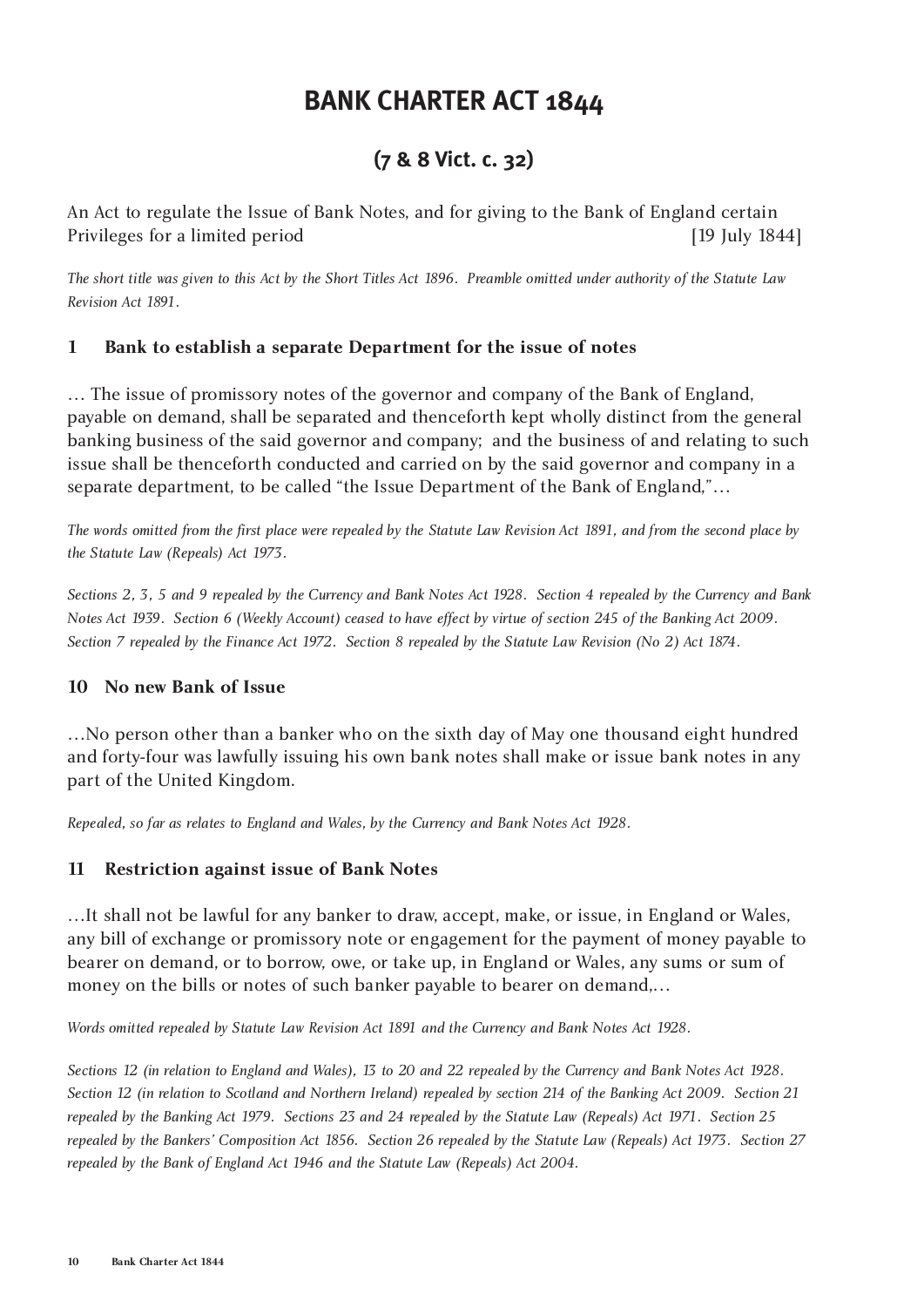#### **28 Interpretation clause**

... in this Act … the term "Bank of England notes" shall extend and apply to the promissory notes of ... the Bank of England payable to bearer on demand; and ... the term "banker" shall extend and apply to all corporations, societies, partnerships, and persons, and every individual person, carrying on the business of banking, whether by the issue of bank notes or otherwise, except only ... the Bank of England; and ... the word "person" used in this Act shall include corporations; and ... the singular number in this Act shall include the plural number, and the plural number the singular, except where there is anything in the context repugnant to such construction; and ... the masculine gender in this Act shall include the feminine, except where there is any thing in the context repugnant to such construction.

The words omitted were repealed by the Statute Law Revision Act 1891 and the Statute Law Revision (No 2) Act 1893.

*Section 29 repealed by the Statute Law Revision (No 2) Act 1874.*

*Schedule A relates to section 6, which ceased to have effect on 21 February 2009.*

*Schedules B and C repealed by Statute Law (Repeals) Act 1971.*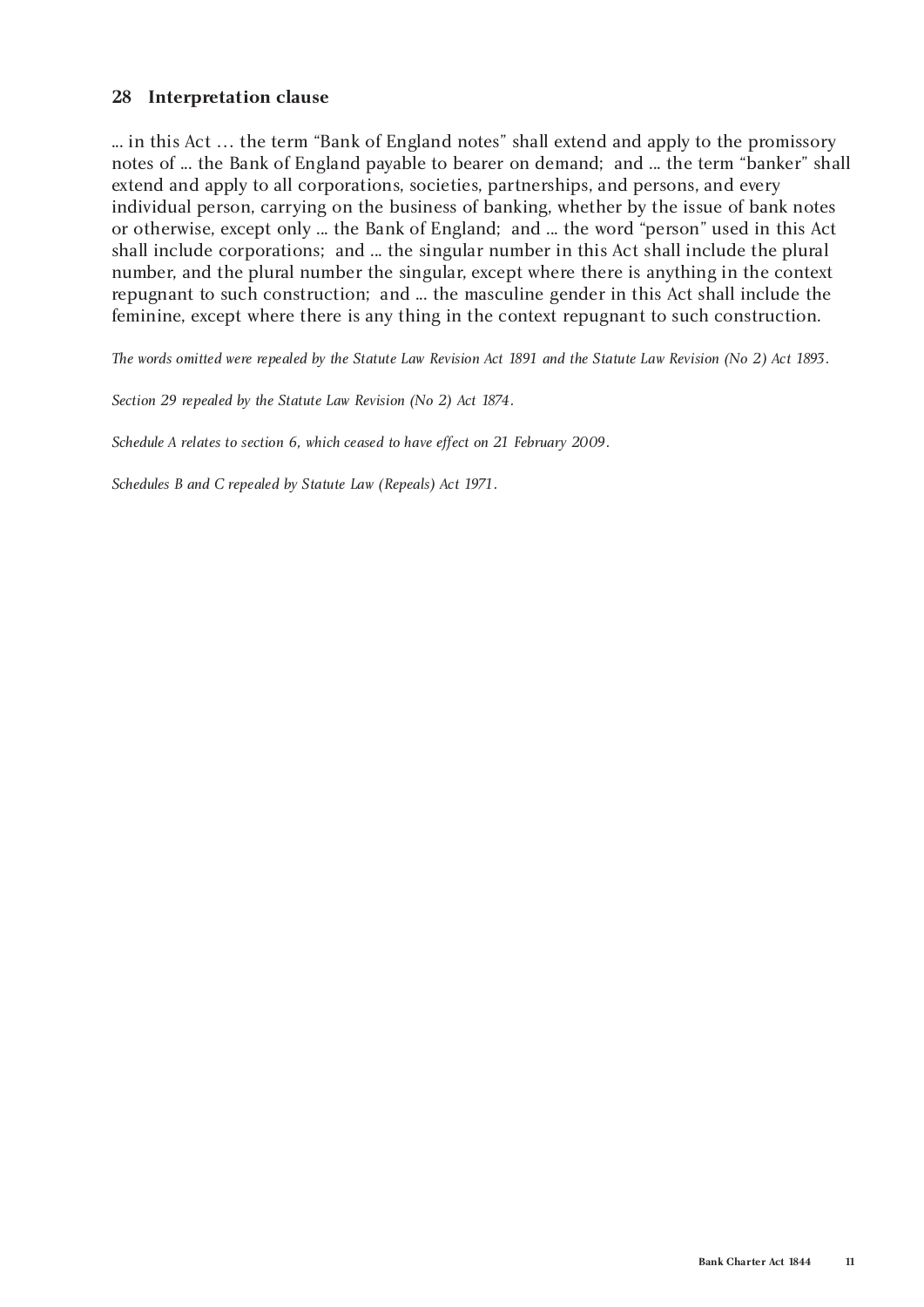## **BANK OF ENGLAND ACT 1946**

## **(9 & 10 Geo. 6 c. 27)**

An Act to bring the capital stock of the Bank of England into public ownership and bring the Bank under public control, to make provision with respect to the relations between the Treasury, the Bank of England and other banks and for purposes connected with the matters aforesaid. [14 February 1946]

#### **1 Transfer of Bank stock to the Treasury**

(1) On the appointed day –

(a) the whole of the existing capital stock of the Bank (hereinafter referred to as "Bank stock") shall, by virtue of this section, be transferred, free of all trusts, liabilities and incumbrances, to such person as the Treasury may by order nominate,<sup>(3)</sup> to be held by that person on behalf of the Treasury;

(b) the Treasury shall issue, to the person who immediately before the appointed day is registered in the books of the Bank as the holder of any Bank stock, the equivalent amount of stock created by the Treasury for the purpose (hereinafter referred to as the "Government stock").

(2) The Government stock shall bear interest at the rate of three per cent. per annum; and the equivalent amount of Government stock shall, in relation to any person, be taken to be such that the sum payable annually by way of interest thereon is equal to the average annual gross dividend declared during the period of twenty years immediately preceding the thirty-first day of March, nineteen hundred and forty-five, upon the amount of Bank stock of which that person was the registered holder immediately before the appointed day.

(3) The Government stock may be redeemed at par by the Treasury on or at any time after the fifth day of April, nineteen hundred and sixty-six, after giving not less than three months' notice in the London Gazette of their intention to do so.

(4) After the appointed day, no dividends on Bank stock shall be declared but in lieu of any such dividends the Bank shall pay to the Treasury, on every fifth day of April and of October, [a sum equal to 25 per cent of the Bank's net profits for its previous financial year, or such other sum as the Treasury and the Bank may agree.]

*Words added by section 8(1) of the Bank of England Act 1998.*

(5) The incidental and supplemental provisions set out in the First Schedule to this Act shall have effect with respect to the Government stock and to the sums payable to the Treasury under the last foregoing subsection.

<sup>(3)</sup> By the Bank of England (Transfer of Stock) Order, 1946 (S.R. & O. 1946 No. 238) the person nominated was the Solicitor for the Affairs of H.M. Treasury (the Treasury Solicitor).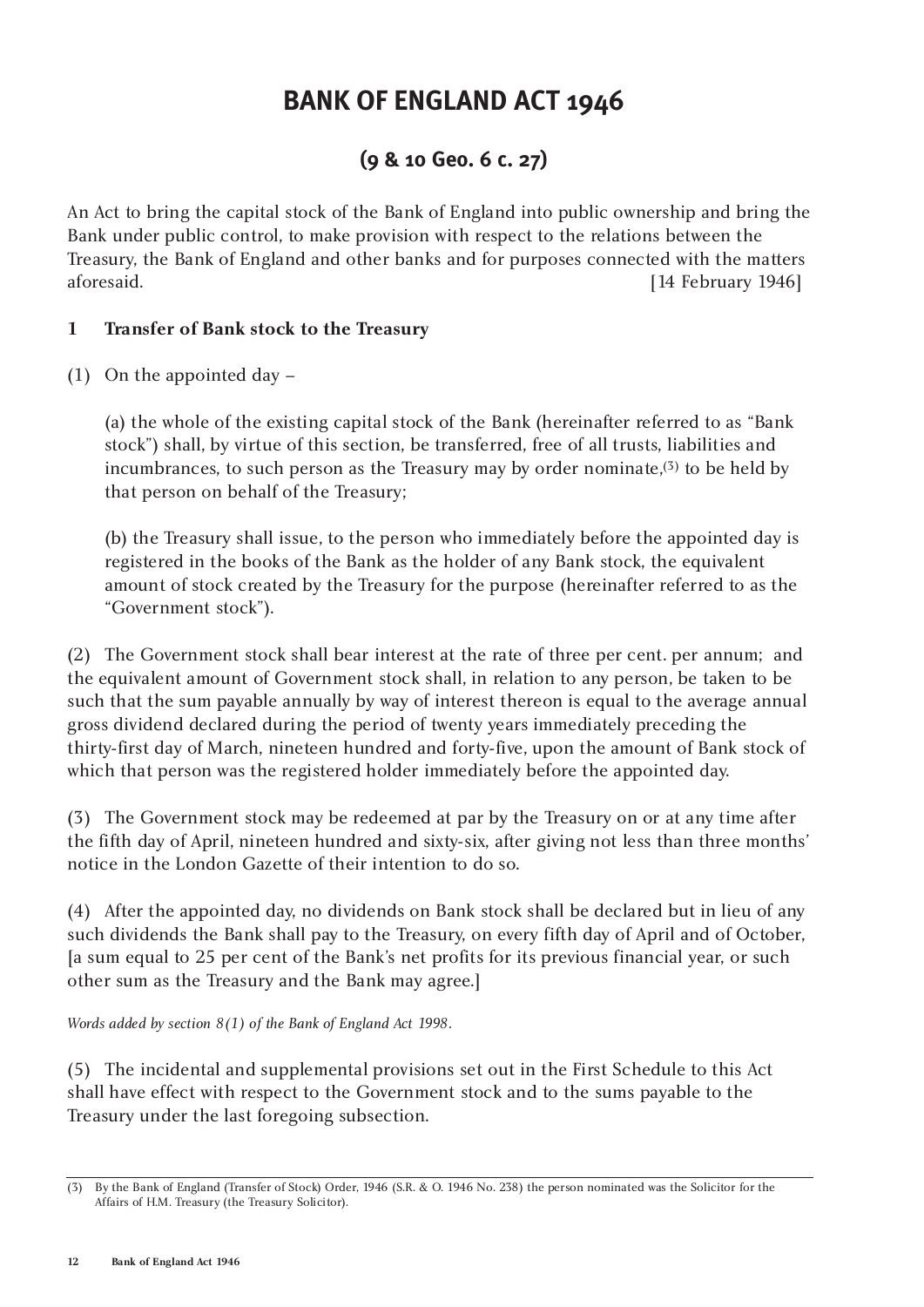[(6) In subsection (4) of this section, the reference to the Bank's net profits for its previous financial year is to the profits shown in the audited accounts for that year less the amount of the tax charge so shown.]

*Added by section 8(2) of the Bank of England Act 1998.*

*Section 2 repealed by section 43 of the Bank of England Act 1998.*

#### **3 Consequential provisions as to constitution and powers of the Bank**

(1) So much of any enactment as limits the duration of the Bank as a body corporate shall cease to have effect.

(2) As from the appointed day every member of the court of directors of the Bank shall be a member of the said body corporate, notwithstanding that he holds no Bank stock, and accordingly the members of the said body shall be the members for the time being of that court together with the person who for the time being holds the Bank stock on behalf of the Treasury.

#### *Section 7(2) of the Bank Act 1892 provides as follows:*

"Notwithstanding the repeal of any enactment by this Act the capital stock of the Bank of England as existing at the passing of this Act shall be subject to the enactments so far as unrepealed which relate to stock of the Bank of England, *and the holders of the stock shall be members of the corporation of the Bank of England."*

(3) As from the appointed day His Majesty may revoke all or any of the provisions of the charters of the Bank except in so far as they incorporate the Bank, and thereafter, subject to the provisions of this Act [and the Bank of England Act 1998], the Bank shall be constituted and regulated in accordance with so much of the said charters as remains unrevoked and such other charters as may from time to time be granted by His Majesty and accepted on behalf of the Bank by the court of directors.

*Words added by section 9(3) of the Bank of England Act 1998.*

*Section 3(4) repealed by the Statute Law Revision Act 1950.*

#### **4 Treasury directions to the Bank and relations of the Bank with other banks**

(1) The Treasury may from time to time give such directions to the Bank as, after consultation with the Governor of the Bank, they think necessary in the public interest [, except in relation to monetary policy].

*Words added by section 10 of the Bank of England Act 1998.*

*Section 4(2) repealed by section 43 of the Bank of England Act 1998.*

(3) The Bank, if they think it necessary in the public interest, may request information from and make recommendations to bankers, and may, if so authorised by the Treasury, issue directions to any banker for the purpose of securing that effect is given to any such request or recommendation: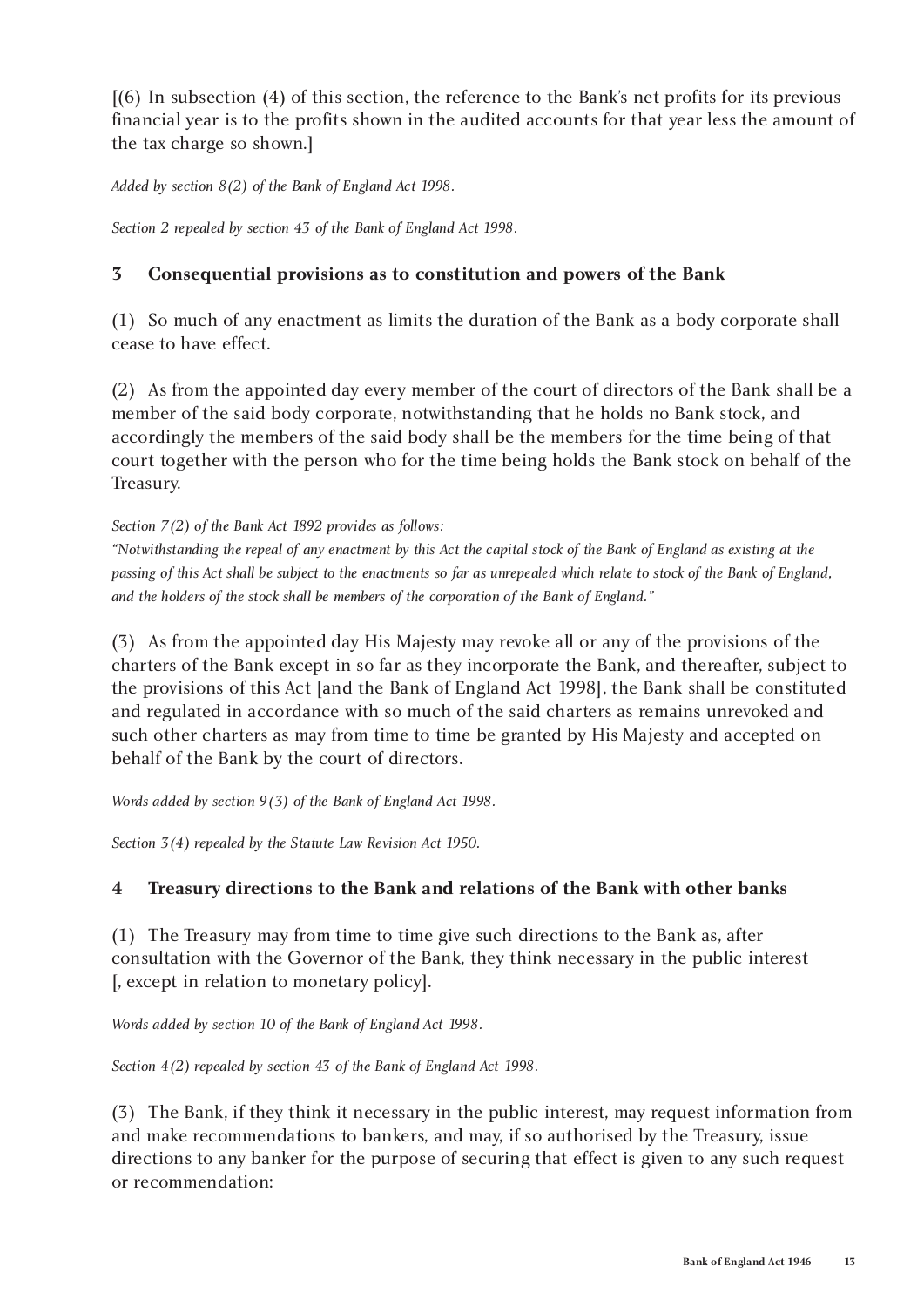Provided that:–

*(a)* no such request or recommendations shall be made with respect to the affairs of any particular customer of a banker; and

*(b)* before authorising the issue of any such directions the Treasury shall give the banker concerned, or such person as appears to them to represent him, an opportunity of making representations with respect thereto.

*Sections 4(4) and 4(5) repealed by section 16(4) of the Official Secrets Act 1989.*

(6) In this section the expression "banker" means any such person carrying on a banking undertaking as may be declared by order of the Treasury to be a banker for the purposes of this section.

(7) Any order made under the last foregoing subsection may be varied or revoked by a subsequent order.

*Section 4(8) repealed by the Statue Law Revision Act 1950.*

Section 247 of the Banking Act 2009 provides that nothing in the Banking Act 2009 affects the generality of section 4 of *the Bank of England Act 1946.*

#### **5 Interpretation**

For the purposes of this Act –

- (a) the expression "the Bank" means the Bank of England;
- (b) the appointed day<sup>(4)</sup> shall be such day as the Treasury may by order appoint, ...

*Words omitted repealed by the Statute Law (Repeals) Act 1976.*

#### **6 Short title**

This Act may be cited as the Bank of England Act 1946.

<sup>(4)</sup> By the Bank of England (Appointed Day) Order 1946 (S.R. & O. 1946 No. 237) the appointed day was 1st March, 1946.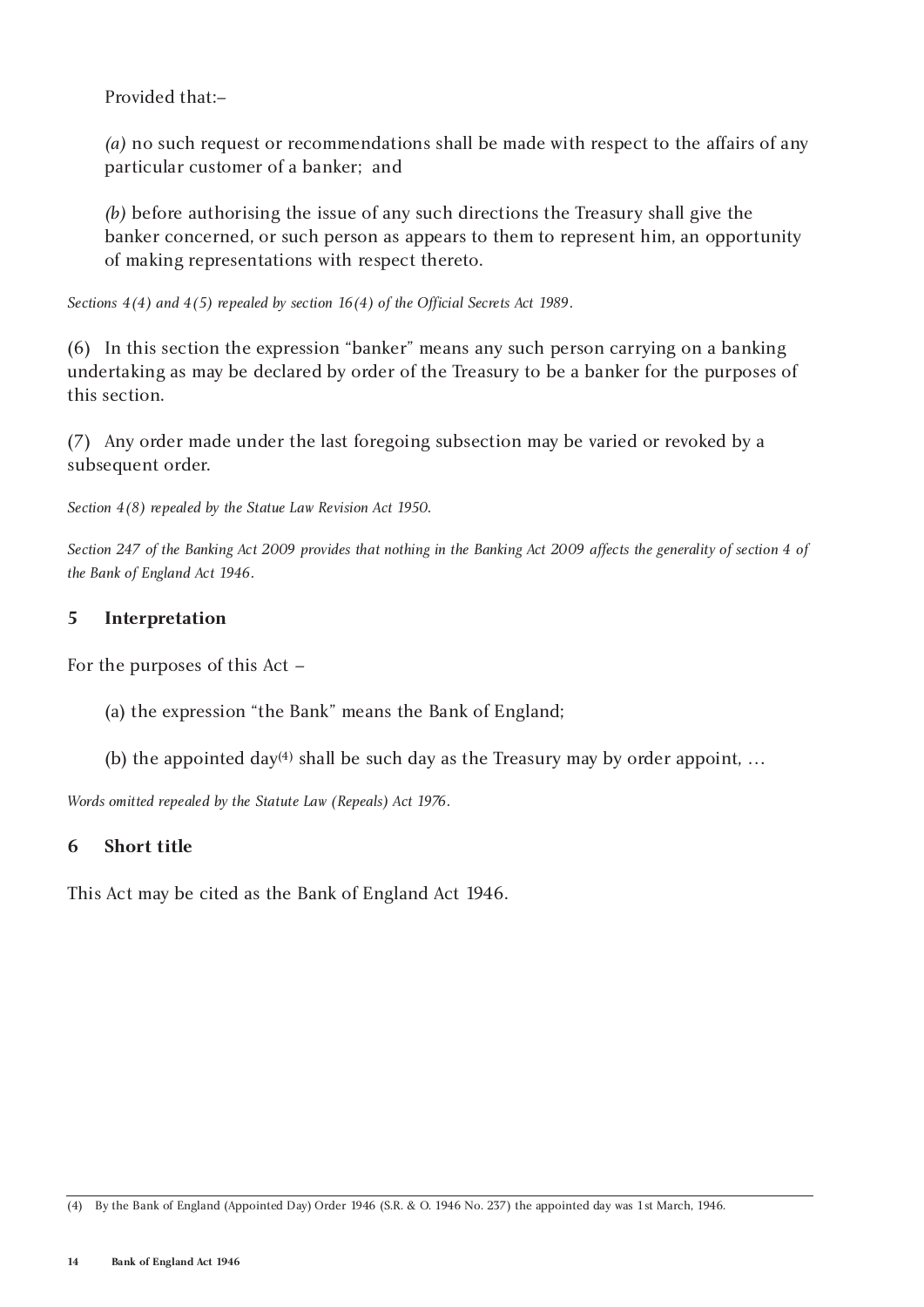## **SCHEDULES**

## **FIRST SCHEDULE**

### INCIDENTAL AND SUPPLEMENTAL PROVISIONS AS TO THE GOVERNMENT STOCK AND SUMS PAYABLE BY THE BANK TO THE TREASURY

1. The principal of and interest on the Government stock, and any expenses incurred in connection with the issue or redemption thereof, shall be charged on and issued out of the [National Loans Fund with recourse to] the Consolidated Fund of the United Kingdom ... (hereafter in this Schedule referred to as "the Consolidated Fund").

Words omitted repealed by the Statute Law Revision Act 1963. Words in square brackets added by section 13(6) of the *National Loans Act 1968.*

*Para 2 repealed by section 24(2) of the National Loans Act 1968.*

3. The interest on the Government stock shall be payable on the fifth day of April and the fifth day of October in each year.

*Para 4 repealed by the Statute Law (Repeals) Act 2004.*

*Para 5 repealed by section 35(9) of the Finance Act 1954.*

6 Section forty-seven of the Finance Act 1942 (which empowers the Treasury to make regulations as respects the transfer and registration of stock and registered bonds of the descriptions specified in Part I of the Eleventh Schedule to that Act), and any regulations made thereunder which are in force immediately before the appointed day, shall have effect as if the Government stock were included among the stocks mentioned in the said Part I and among the stocks to which the said regulations apply.

7. Where immediately before the appointed day any dead person is registered in the books of the Bank as the holder or one of the joint holders of any Bank stock, any Government stock purporting to be issued to him, or to him and the other joint holders, shall be deemed to be duly issued to his personal representatives, or to the survivors or the personal representatives of the last survivor of the joint holders, as the case may be; and, in the case of administrators, as well as in the case of executors, this paragraph shall have effect notwithstanding that there is no grant of representation to them until after the appointed day.

8. The Government stock issued in substitution for any Bank stock shall be held in the same rights and on the same trusts and subject to the same powers, privileges, provisions, charges, restraints and liabilities as those in, on or subject to which the Bank stock was held immediately before the appointed day, and so as to give effect to and not revoke any deed, will, order, mandate, notice or other instrument or testamentary or other disposition disposing of or affecting the Bank stock, and every such instrument or disposition shall take effect with reference to the whole or a proportionate part, as the case may be, of the substituted Government stock.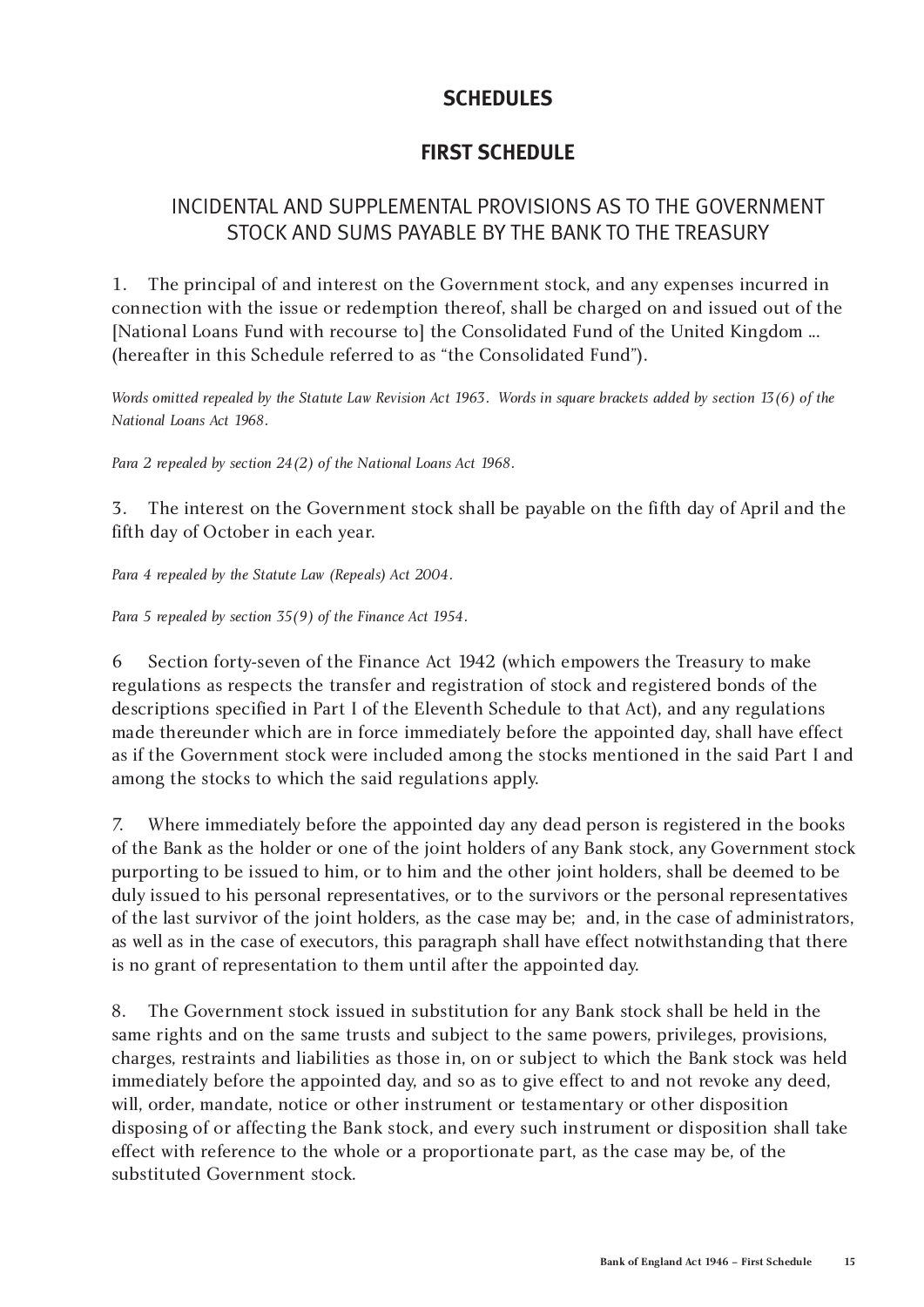9. Trustees, executors and all other holders in any representative or fiduciary capacity of any Bank stock may hold, dispose of or otherwise deal with the Government stock issued in substitution therefor in all respects as they might have held, disposed of or otherwise dealt with the Bank stock.

*Para 10 repealed by Statute Law (Repeals) Act 1993.*

11. The Government stock shall be subject to the provisions of the National Debt Act 1870, so far as is consistent with the tenor of this Act.

[11A (1) If, when a payment falls to be made under section 1(4) of this Act, the Bank's accounts for the previous financial year have not been audited, the payment shall be made on the basis of the Bank's estimate of the relevant amounts.

(2) If an amount estimated under sub-paragraph (1) of this paragraph differs from the amount shown in the audited accounts, an appropriate adjustment shall be made after the difference becomes apparent.]

*Added by section 8(3) of the Bank of England Act 1998.*

*Para 12 repealed by section 24(2) of the National Loans Act 1968.*

13. The sums paid by the Bank to the Treasury in lieu of dividends on Bank stock shall be paid into the Exchequer…

*Words omitted repealed by section 24(2) of the National Loans Act 1968.*

14. [Any sum paid by the Bank to the Treasury in lieu of dividends shall be allowed as a deduction in assessing the Bank to corporation tax for the accounting period by reference to which the payment is calculated.]

*Previous wording replaced by section 8(4) of the Bank of England Act 1998.*

*Second Schedule repealed by section 43 of the Bank of England Act 1998.*

*Third Schedule repealed by the Statute Law Revision Act 1950.*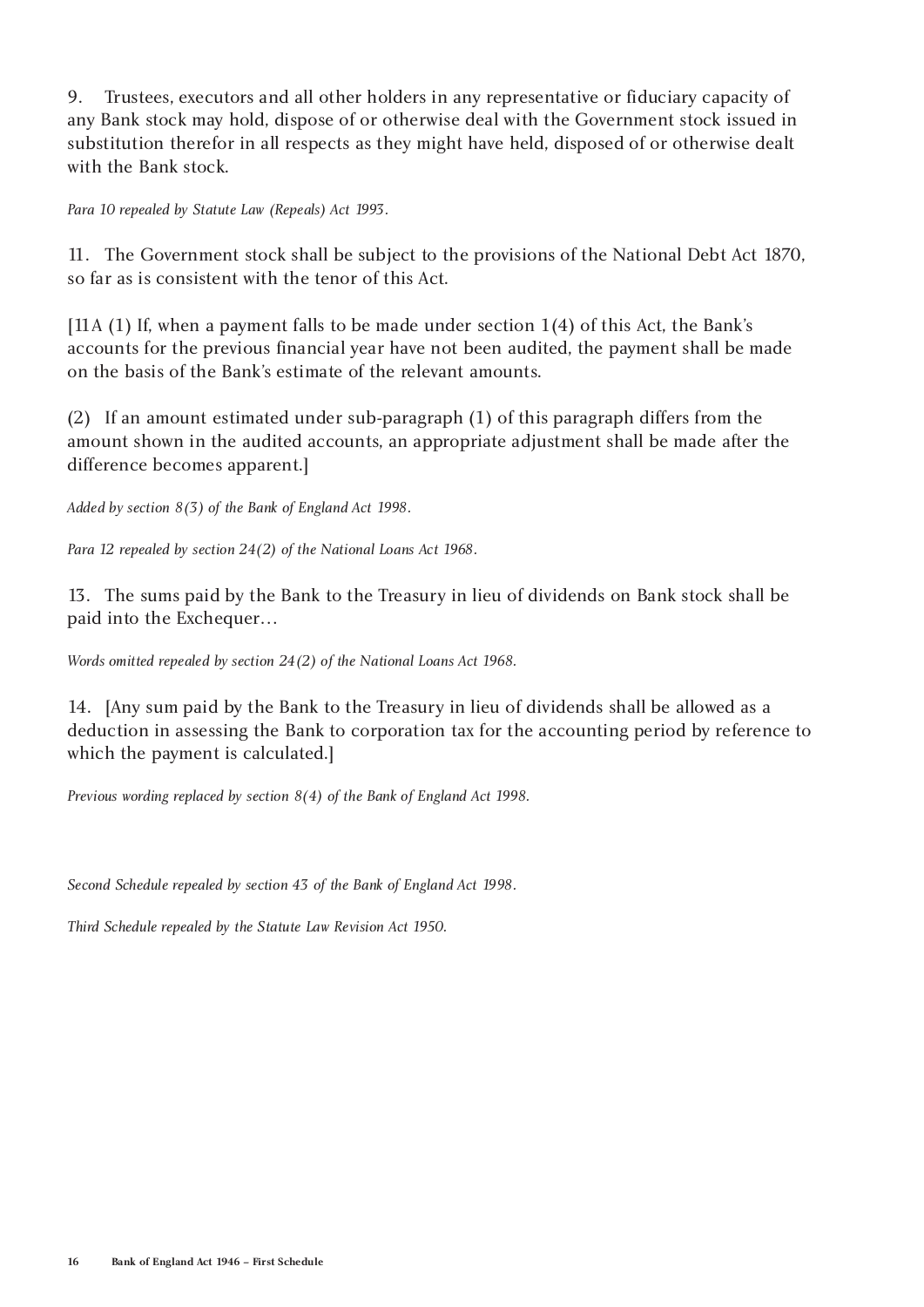## **THE CHARTER OF THE CORPORATION OF THE GOVERNOR AND COMPANY OF THE BANK OF ENGLAND**

## **[15 June 1998]**

ELIZABETH THE SECOND by the Grace of God of the United Kingdom of Great Britain and Northern Ireland and of Our other Realms and Territories Queen, Head of the Commonwealth, Defender of the Faith:

TO ALL TO WHOM THESE PRESENTS SHALL COME, GREETING!

WHEREAS by a Charter granted by Their Majesties King William and Queen Mary in pursuance of the Bank of England Act 1694 and dated the twenty-seventh day of July in the sixth year of their reign the Governor and Company of the Bank of England (hereinafter called "the Bank of England") were duly incorporated with perpetual succession and a common seal and such rights, powers and privileges as are therein described:

AND WHEREAS by a Supplemental Charter granted by Her Majesty Queen Victoria in pursuance of the Bank Act 1892 and dated the nineteenth day of August in the sixtieth year of Her reign the internal affairs of the Bank of England were further regulated:

AND WHEREAS the Bank of England Act 1946 by section 1 enacted that on a day to be appointed for the purposes of that Act (hereinafter called "the appointed day", and subsequently appointed by the Treasury as the first day of March One thousand nine hundred and forty-six) the whole of the existing capital stock of the Bank of England should be transferred to such person as the Treasury might by order nominate: and by section 2 enacted that on and after the appointed day there should be a Governor, a Deputy Governor and sixteen directors of the Bank of England who should be the court of directors and that the provisions of the Second Schedule to that Act should have effect as respects the tenure of office, qualifications and employment of members of the court of directors: and by section 3 enacted that as from the appointed day the members of the said body corporate should be the members for the time being of the court of directors together with the person who for the time being should hold the capital stock of the Bank of England on behalf of the Treasury:

AND WHEREAS the Bank of England Act 1946 by section 3 further enacted that as from the appointed day all or any of the provisions of the Charters of the Bank of England might be revoked except in so far as they incorporate the Bank of England and that thereafter, subject to the provisions of that Act, the Bank of England should be constituted and regulated in accordance with so much of the said Charters as remained unrevoked and such other Charters as might from time to time be granted and accepted on behalf of the Bank of England by the court of directors:

AND WHEREAS by a Charter granted by His Majesty King George the Sixth in pursuance of section 3 of the Bank of England Act 1946 and dated the first day of March One thousand nine hundred and forty-six the existing Charters of the Bank of England were revoked except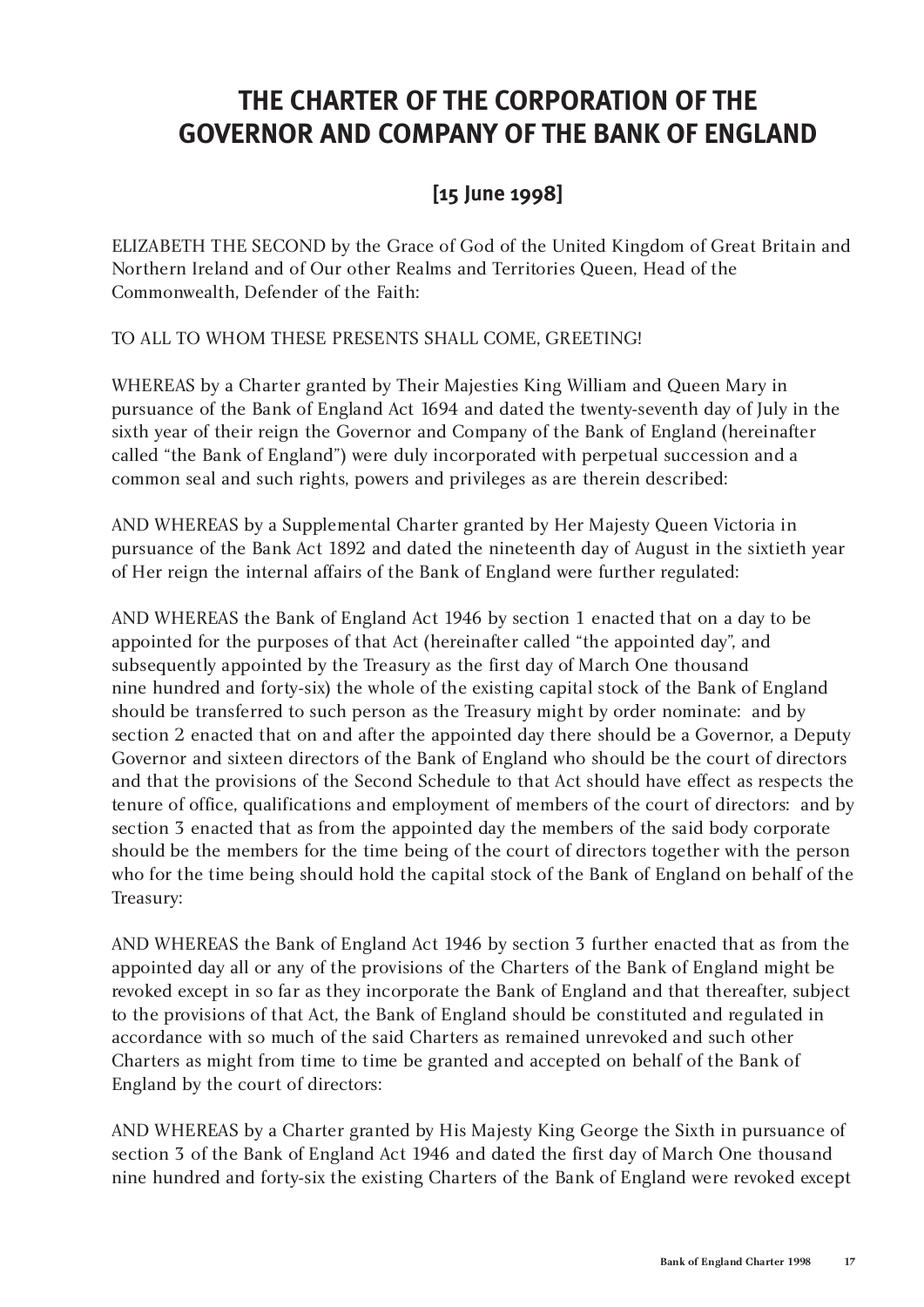in so far as they incorporate the Bank of England, constitute its capital stock, authorise it to have a common seal, to hold land and other property as therein mentioned and to sue and be sued:

AND WHEREAS the Bank of England Act 1998 by section 43 and Schedule 9 enacted that section 2 and subsection (2) of section 4 of, and Schedule 2 to, the Bank of England Act 1946 governing the composition, functions and proceedings of the court of directors and the tenure of office, qualifications and employment of its members should be repealed: and by section 1 enacted that there should continue to be a court of directors which should consist of a Governor, two Deputy Governors and sixteen directors of the Bank of England and that the provisions of Schedule 1 to that Act should have effect with respect thereto: and by sections 2 and 16 enacted that the functions of the court of directors should be to manage the Bank of England's affairs other than the formulation of monetary policy and to keep the procedures followed by the Monetary Policy Committee of the Bank of England under review: and by section 5 enacted that the court of directors should have custody of the Bank of England's seal which should only be used in accordance with the provisions of that section:

AND WHEREAS by the Bank of England Act 1998 (Commencement) Order 1998 the Treasury have appointed the first day of June One thousand nine hundred and ninety-eight as the day on which the Bank of England Act 1998 should come into force:

AND WHEREAS it is Our pleasure in pursuance of section 3 of the Bank of England Act 1946 to revoke the Charter of the Bank of England dated the first day of March One thousand nine hundred and forty-six, without prejudice to the preservation of the provisions of the Charter of the Bank of England dated the twenty-seventh day of July One thousand six hundred and ninety-four which incorporate the Bank of England, constitute its capital stock, authorise it to have a common seal, to hold land and other property as therein mentioned and to sue and be sued, and in place thereof to grant such new Charter as is herein set forth:

NOW THEREFORE know ye that We, taking the premises into Our consideration and of Our especial grace, certain knowledge and mere motion do, in pursuance of the Bank of England Act 1946 and of all other powers enabling Us in that behalf, by these Presents for Us, Our Heirs and Successors give, grant, ordain and declare as follows, that is to say:

1 As from the fifteenth day of June One thousand nine hundred and ninety-eight, and without prejudice to the preservation of the provisions of the Charter of the Bank of England dated the twenty-seventh day of July One thousand six hundred and ninety-four which incorporate the Bank of England, constitute its capital stock, authorise it to have a common seal, to hold land and other property as therein mentioned and to sue and be sued, the Charter of the Bank of England dated the first day of March One thousand nine hundred and forty-six shall be and the same is hereby revoked.

2 If at any time the Treasury direct that the capital stock of the Bank of England or any part thereof shall be transferred from the person nominated by them under section 1 of the Bank of England Act 1946 to any other person nominated by them the said stock or such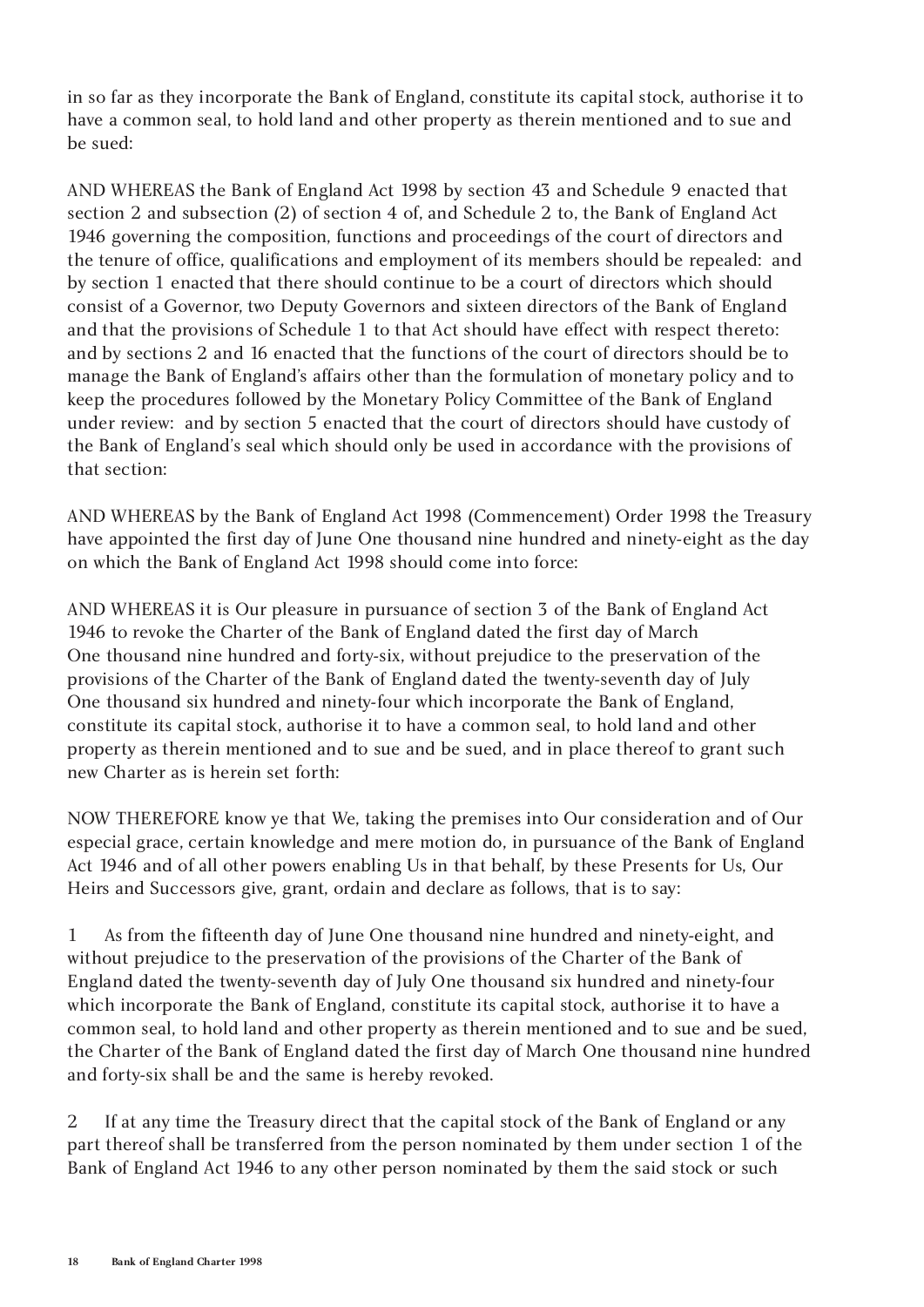part thereof shall without any instrument of transfer vest in the person so nominated by them to be held by him on behalf of the Treasury accordingly.

3 Each person appointed on or after the fifteenth day of June One thousand nine hundred and ninety-eight as Governor, Deputy Governor or director of the Bank of England shall, as soon after his appointment to such office as may be convenient and without prejudice to his ability to execute or act in such office from the date of his appointment, make the declaration set out in that behalf in the Schedule to these presents. Which declaration may and shall be made before any one of Our Lord High Chancellor of Great Britain or Our Chancellor of the Exchequer or Our Lord Chief Justice of England or the Governor or a Deputy Governor of the Bank of England or before any preceding Governor or any preceding Deputy Governor.

IN WITNESS whereof We have caused these Our Letters to be made Patent

WITNESS Ourself at Westminster the 15 day of June in the forty-seventh year of Our Reign

PHILLIPS

#### BY WARRANT UNDER THE QUEEN'S SIGN MANUAL

### **SCHEDULE**

### **FORMS OF DECLARATION**

*Form of declaration by the Governor or a Deputy Governor*

I, A B, having been appointed to the office of [Governor] [Deputy Governor] of the Corporation of the Governor and Company of the Bank of England do solemnly and sincerely declare that I will to the utmost of my power, by all lawful ways and means, endeavour to support and maintain the said Corporation and the liberties and privileges thereof: and in the execution of the said Office I will faithfully and honestly demean myself according to the best of my skill and understanding.

#### *Form of declaration by a director*

I, A B, having been appointed to the office of a director of the Corporation of the Governor and Company of the Bank of England do solemnly and sincerely declare that in the said office I will be indifferent and equal to all manner of persons: and I will give my best advice and assistance for the support and good Government of the said Corporation: and in the execution of the said office I will faithfully and honestly demean myself according to the best of my skill and understanding.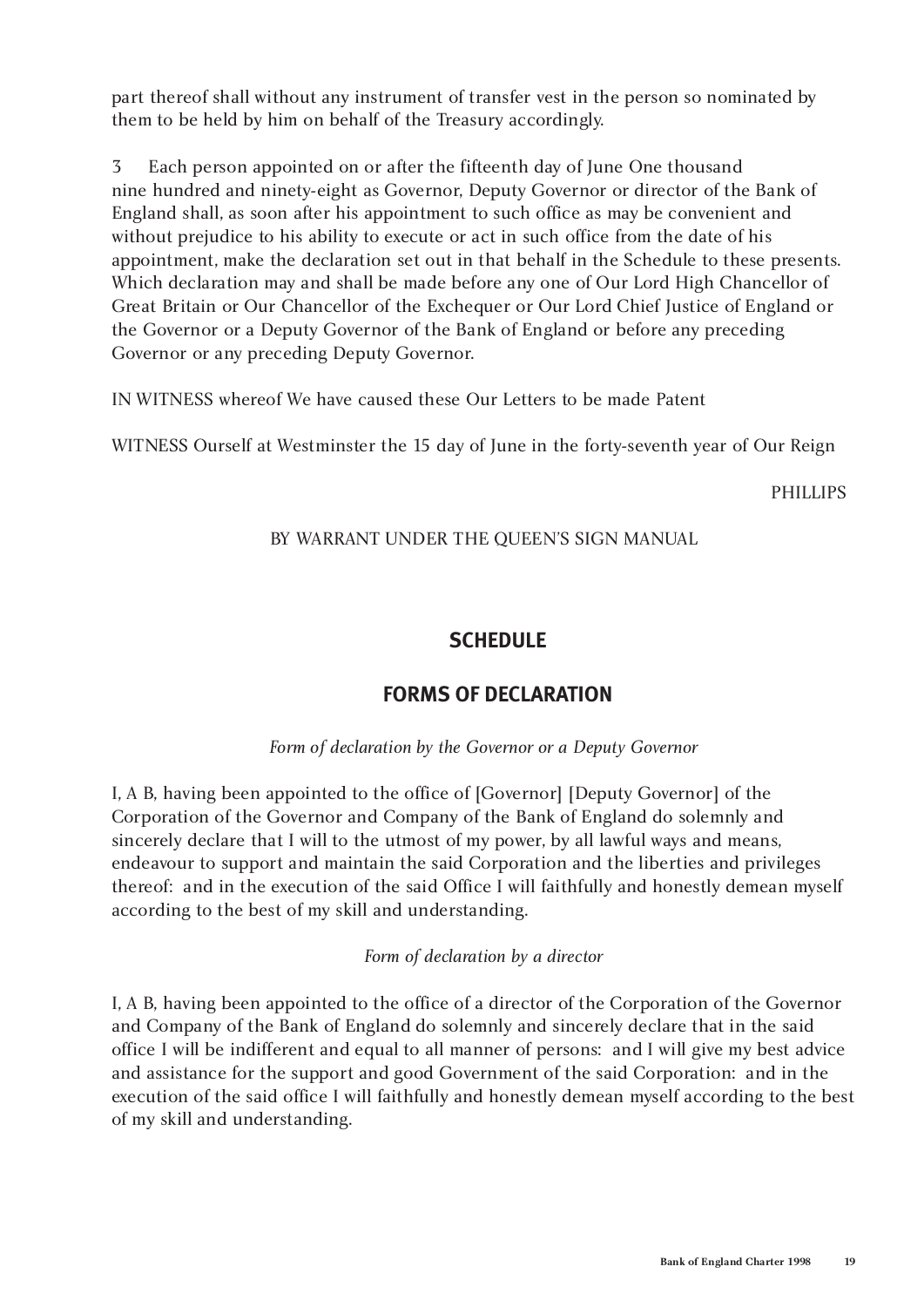## **BANK OF ENGLAND ACT 1998**

#### CHAPTER 11

An Act to make provision about the constitution, regulation, financial arrangements and functions of the Bank of England, including provision for the transfer of supervisory functions; to amend the Banking Act 1987 in relation to the provision and disclosure of information; to make provision relating to appointments to the governing body of a designated agency under the Financial Services Act 1986; to amend Schedule 5 to that Act; to make provision relating to the registration of Government stocks and bonds; to make provision about the application of section 207 of the Companies Act 1989 to bearer securities; and for connected purposes. [23 April 1998]

#### **PART I**

#### **CONSTITUTION, REGULATION AND FINANCIAL ARRANGEMENTS**

#### *Constitution and regulation*

#### **1 Court of directors**

- (1) There shall continue to be a court of directors of the Bank.
- [(2) The court shall consist of the following directors appointed by Her Majesty
	- (a) a Governor,
	- (b) a Deputy Governor for financial stability,
	- (c) a Deputy Governor for monetary policy,
	- (d) a Deputy Governor for prudential regulation, and
	- (e) not more than 9 non-executive directors.]

#### $(2A)[...]$

Section  $1(2)$  introduced by section  $1(1)$  of the Financial Services Act 2012, which came into force on 19 February 2013, for the purposes of making appointments, and on 1 April 2013 for all other purposes and replaced previous sections  $1(2)$ *and 1(2A).*

(3) […]

*Section 1(3) repealed by section 114(2) and Schedule 19 of the Financial Services Act 2012.*

(4) Schedule 1 shall have effect with respect to the court.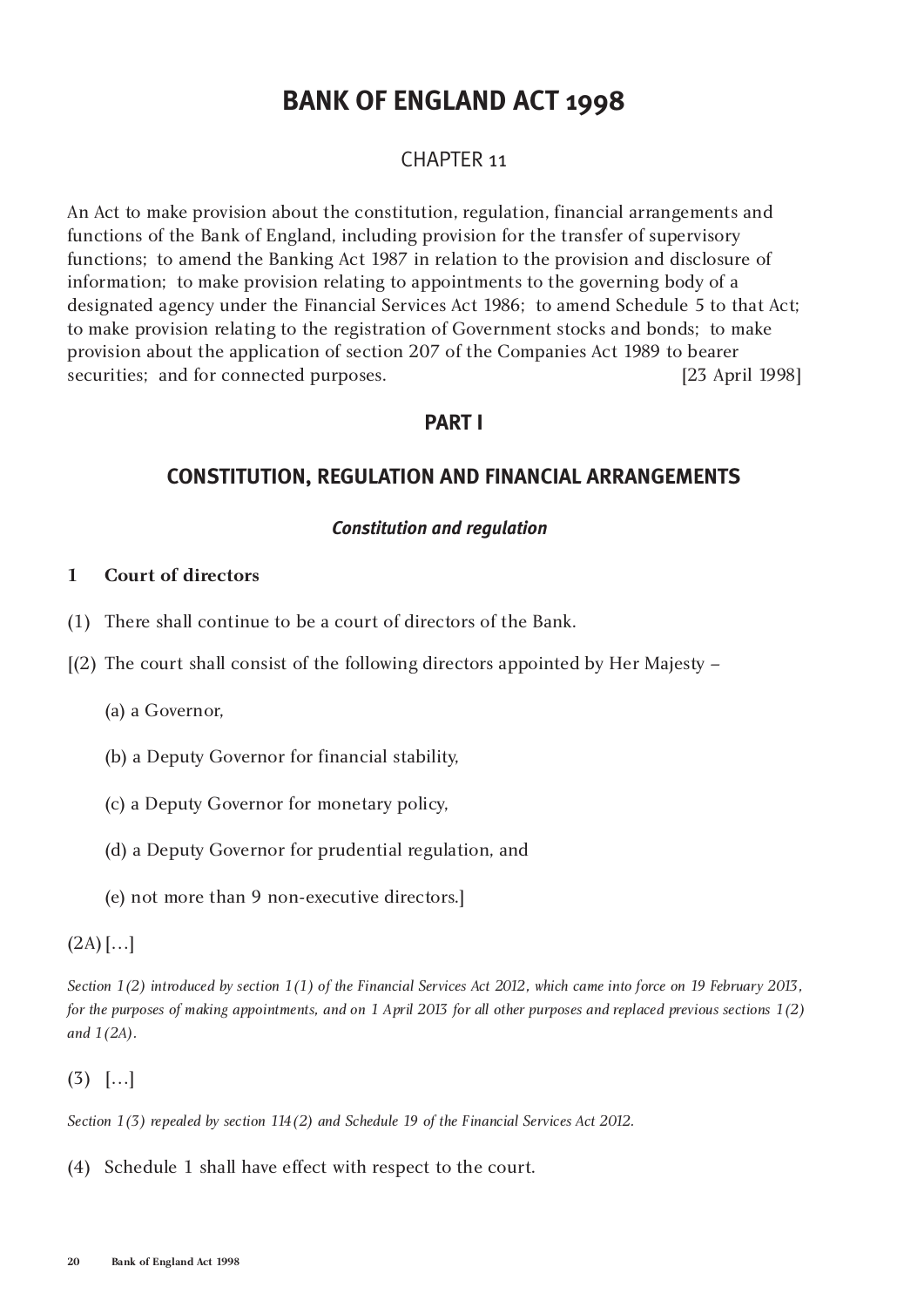#### **2 Functions of court of directors**

(1) The court of directors of the Bank shall manage the Bank's affairs, other than the formulation of monetary policy.

(2) In particular, the court's functions under subsection (1) shall include determining the Bank's objectives (including objectives for its financial management) and strategy.

(3) In determining the Bank's objectives and strategy, the court's aim shall be to ensure the effective discharge of the Bank's functions.

(4) Subject to that, in determining objectives for the financial management of the Bank, the court's aim shall be to ensure the most efficient use of the Bank's resources.

[(5) Sections 2A and 11 set objectives for the Bank in relation to financial stability and monetary policy; and subsections (2) to (4) above are subject to those sections.

Section  $2(5)$  introduced by section  $238(2)$  of the Banking Act 2009, which came into force on 1 June 2009.

#### **[2A Financial Stability Objective**

(1) An objective of the Bank shall be to [protect and enhance] the stability of the financial [system] of the United Kingdom (the "Financial Stability Objective").

Square-bracketed wording in section  $2A(1)$  introduced by section  $2(2)$  of the Financial Services Act 2012, which came *into force on 1 April 2013.*

(2) In pursuing the Financial Stability Objective the Bank shall aim to work with other relevant bodies (including the Treasury [,the Financial Conduct Authority and the Prudential Regulation Authority)].

Square-bracketed wording in section  $2A(2)$  introduced by section  $2(3)$  of the Financial Services Act 2012, which came *into force on 1 April 2013.*

#### $(3)$   $[...]$

Wording in section  $2A(3)$  omitted by section  $2(4)$  of the Financial Services Act 2012, which came into force on *1 April 2013.*

Section 2A originally introduced by section 238(1) of the Banking Act 2009, which came into force on 1 June 2009.

#### **[2AA Macro-prudential measures: Article 458 of the capital requirements regulation**

[(1) The Bank is responsible for the application of Article 458 of the capital requirements regulation so far as it relates to measures which are prescribed by order under section 9L (macro-prudential measures).

(2) The Treasury are responsible for the application of Article 458 of the capital requirements regulation so far as it relates to measures which are not so prescribed.]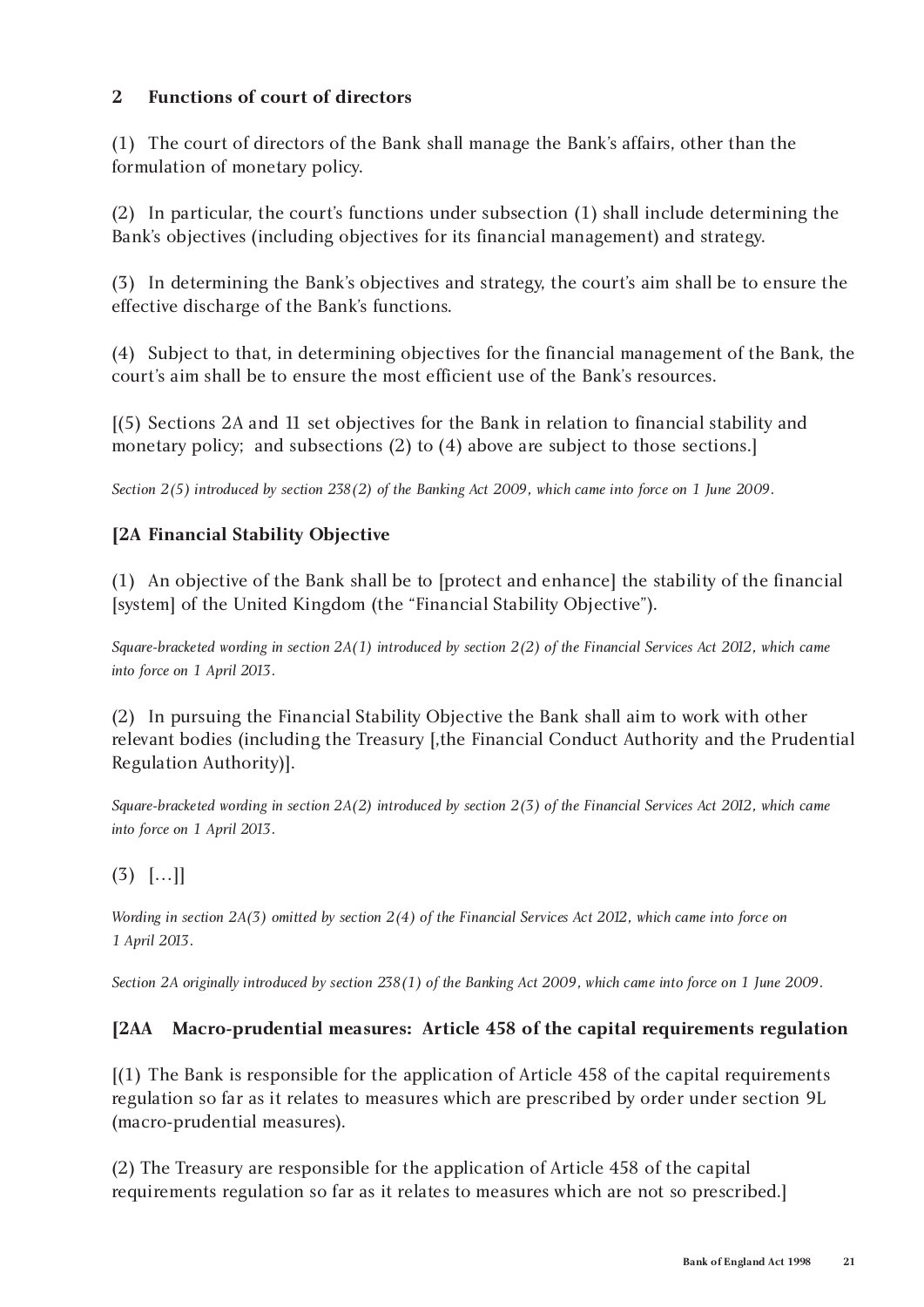[(3) The Bank must undertake (in relation to a measure falling within subsection (1)) the notification process required by Article 458 of the capital requirements regulation ("the Article 458 notification process") in any case where it is requested to do so by the Financial Policy Committee in connection with –

(a) a direction that the Committee has given or proposes to give under section 9H, or

(b) recommendations that the Committee has made or proposes to make under section 9Q.

(4) The Treasury must undertake (in relation to a measure falling within subsection (2)) the Article 458 notification process in any case where they are requested to do so by the Financial Policy Committee in connection with recommendations that the Committee has made or proposes to make under section 9Q.

(5) Subsections (3) and (4) do not require the Bank or the Treasury to undertake the Article 458 notification process if –

(a) the Financial Policy Committee revokes the request, or

(b) the Bank considers (in a case within subsection (3)), or the Treasury consider (in a case within subsection (4)), that the measure is incompatible with EU law.

(6) Neither the Bank nor the Treasury may undertake the Article 458 notification process except in accordance with subsection (3) or (4).

(7) Where the Bank undertakes the Article 458 notification process, it must consult the Treasury about the assessment required by Article 458(2)(f) of the capital requirements regulation.

(8) Where the Financial Policy Committee requests the Treasury to undertake the Article 458 notification process, it must include in the request any information that would in its opinion be relevant to any notification by the Treasury.]]

Section 2AA introduced by paragraph 38(2) of Schedule 2(2) of the Capital Requirements Regulations 2013/3115, which *came into force on 1 January 2014.*

Square-bracketed wording in section  $2AA(3)$  to (8) introduced by regulation  $36(2)$  of Part 7 of the Capital Requirements *(Capital Buffers and Macro-prudential Measures) Regulations 2014/894, which came into force on 1 May 2014.*

[2B [...]

2C [...]]

Sections 2B and 2C (both sections relating to the Financial Stability Committee) repealed by section 4(4) of the *Financial Services Act 2012, which came into force on 1 April 2013.*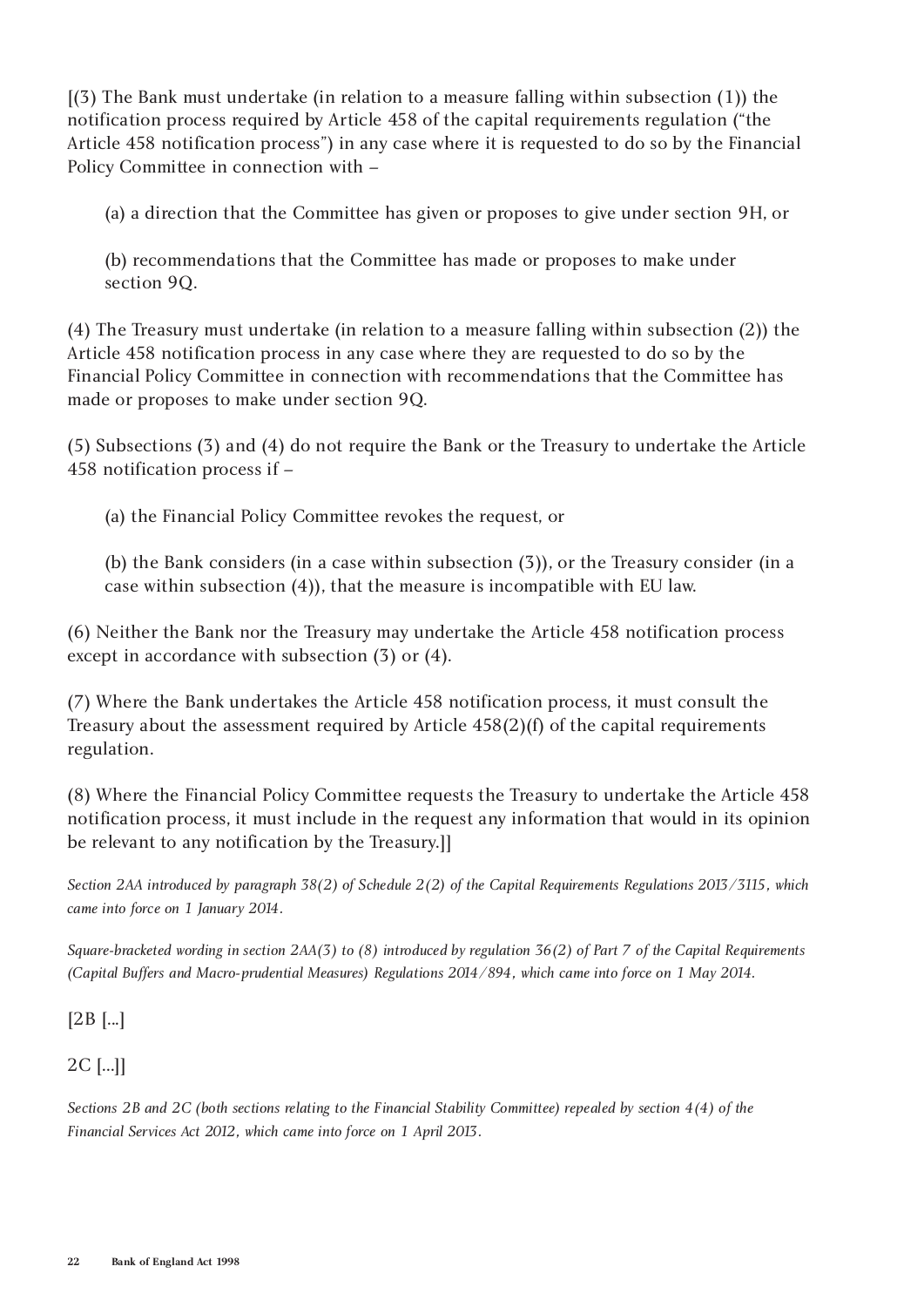#### **[3A Oversight Committee**

(1) There is to be a sub-committee of the court of directors of the Bank ("the Oversight Committee") consisting of the non-executive directors of the Bank.

(2) The functions of the Oversight Committee are –

(a) keeping under review the Bank's performance in relation to –

(i) the Bank's objectives (that is, the objectives specified in relation to it in this Act and the other objectives for the time being determined by the court of directors of the Bank),

(ii) the duty of the Financial Policy Committee under section 9C, and

(iii) the Bank's strategy as for the time being determined by the court of directors of the Bank (including its financial stability strategy);

(b) monitoring the extent to which the objectives set by the court of directors of the Bank in relation to the Bank's financial management have been met;

(c) keeping under review the internal financial controls of the Bank with a view to securing the proper conduct of its financial affairs;

(d) the functions conferred on the Oversight Committee by the provisions listed in subsection (4).

(3) The court of directors of the Bank may arrange for specified functions of the Bank to be discharged by the Oversight Committee.

(4) The provisions referred to in subsection  $(2)(d)$  are –

(a) section 9B (review of procedures followed by Financial Policy Committee);

(b) section 16 (review of procedures followed by Monetary Policy Committee);

(c) paragraph 14 of Schedule 1 (remuneration of Governor and Deputy Governors);

(d) paragraph 5 of Schedule 2A (terms and conditions of office of members of Financial Policy Committee appointed under section 9B(1)(e));

(e) paragraph 9 of that Schedule (removal of members of Financial Policy Committee appointed under section  $9B(1)(d)$  or (e));

(f) paragraph 4(2) of Schedule 3 (terms and conditions of office of members of Monetary Policy Committee appointed under section 13(2)(c));

(g) paragraph 9 of that Schedule (removal of members of Monetary Policy Committee appointed under section  $13(2)(b)$  or (c));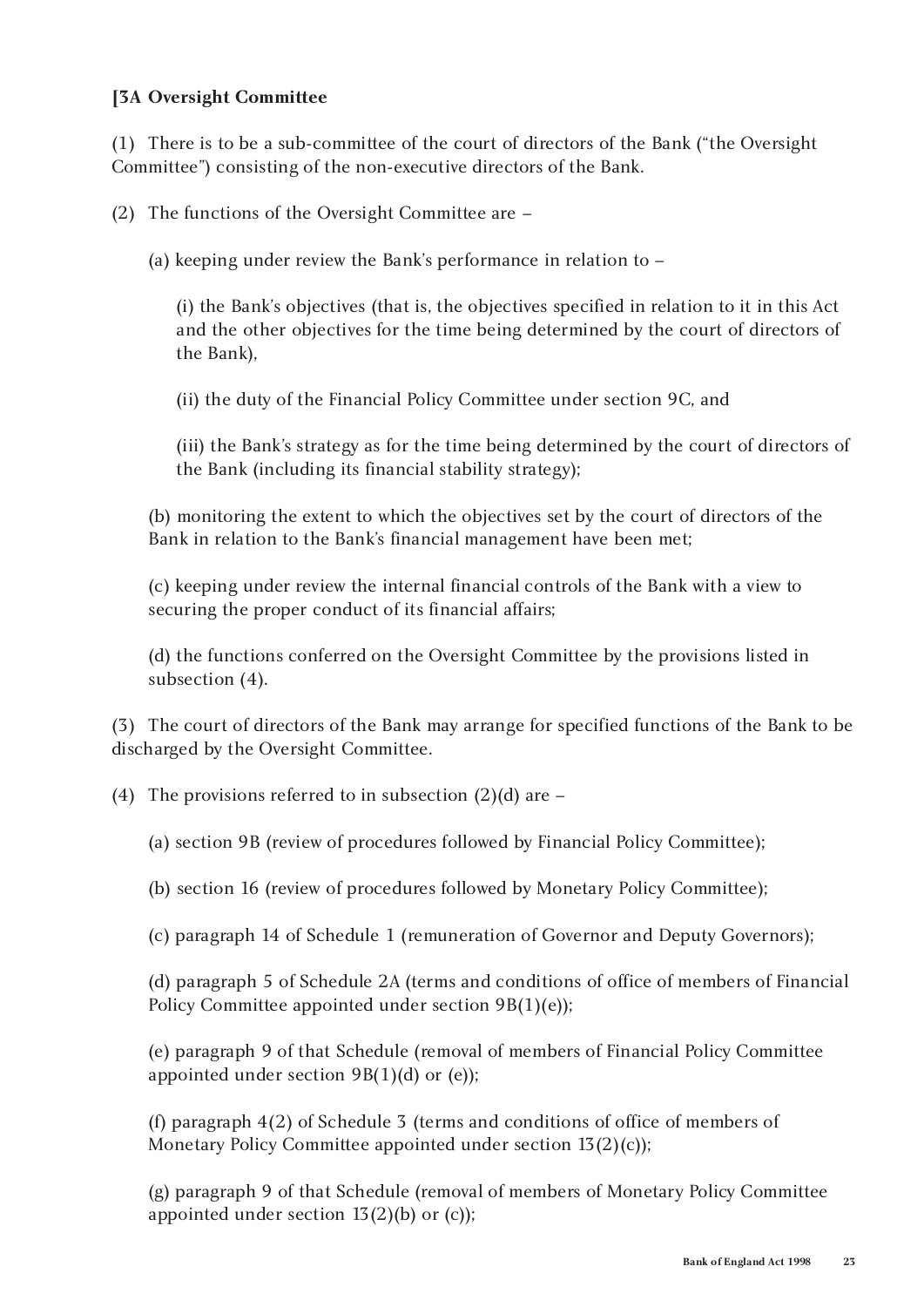(h) paragraph 15 of Schedule 1ZB to the Financial Services and Markets Act 2000 (terms of service and remuneration of members of the governing body of the Prudential Regulation Authority).

#### **3B Oversight Committee: procedure**

(1) The chair of the court (designated under paragraph 13 of Schedule 1) is to chair meetings of the Oversight Committee (when present).

(2) The Committee is to determine its own procedure, but this is subject to subsection (1) and subsection (5).

(3) The Committee may invite other persons to attend, or to attend and speak at, any meeting of the Committee.

(4) The Committee may delegate any of its functions to two or more of its members.

(5) If a member of the Committee ("M") has any direct or indirect interest (including any reasonably likely future interest) in any dealing or business which falls to be considered by the Committee –

(a) M must disclose that interest to the Committee when it considers that dealing or business, and

(b) the Committee must decide whether M is to be permitted to participate in any proceedings of the Committee relating to any question arising from its consideration of the dealing or business, and if so to what extent and subject to what conditions (if any).

#### **3C Reviews**

(1) In the discharge of any of its functions, the Oversight Committee may arrange –

(a) for a review to be conducted under this section in relation to any matter by a person appointed by the Committee, and

(b) for the person conducting the review to make one or more reports to the Committee.

(2) The persons who may be appointed to conduct a review include an officer or employee of the Bank.

(3) A review under this section is a "performance review" if it –

(a) is arranged by the Committee in the discharge of any of its functions under section 3A(2)(a) and (b), and

(b) relates to past events.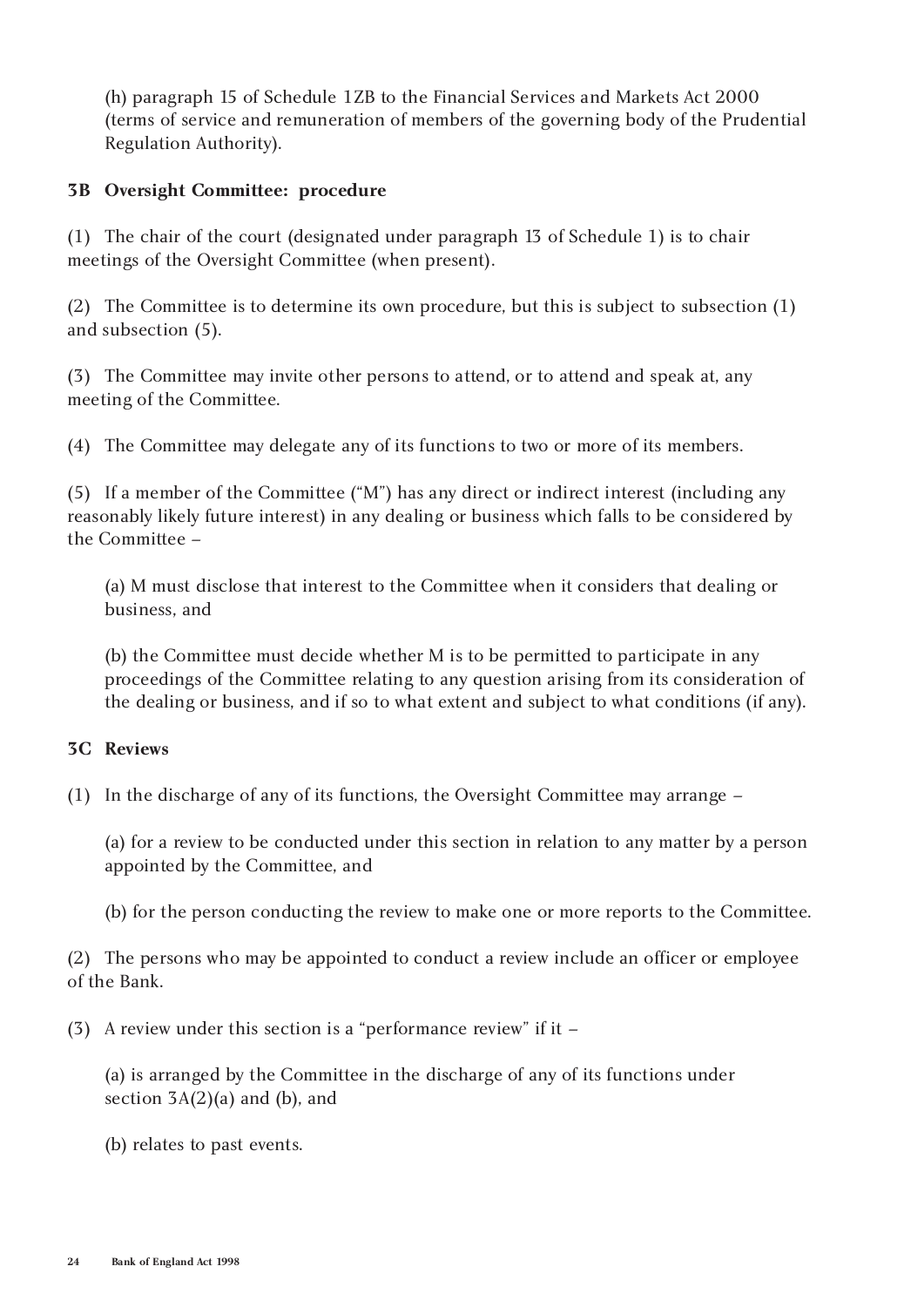(4) If the person to be appointed to conduct a performance review is an officer or employee of the Bank, the appointment requires the consent of the Governor of the Bank.

(5) In the case of a performance review, the Committee must have regard to the desirability of ensuring that sufficient time has elapsed –

(a) for the review to be effective, and

(b) to avoid the review having a material adverse effect on the exercise by the Bank of its functions.

#### **3D Publication of reports of performance reviews**

(1) The Bank must give the Treasury a copy of any report made to the Oversight Committee by a person appointed under section 3C to conduct a performance review (as defined by subsection (3) of that section).

(2) Subject to subsection (3), the Bank must also publish the report.

(3) Subsection (2) does not require the publication of information whose publication at the time when the report is made would in the opinion of the court of directors of the Bank be against the public interest.

(4) Where the court of directors decides under subsection (3) that publication of information at the time when the report is made would be against the public interest, it must keep under consideration the question of whether publication of the information would still be against the public interest.

(5) Where the court of directors decides that publication of any information is no longer against the public interest, the Bank must publish the information.

(6) The Treasury must lay before Parliament a copy of any report or other information published by the Bank under this section.

#### **3E Recommendations resulting from review**

(1) This section applies where a report made by a person appointed under section 3C to conduct a review makes recommendations to the Bank as to steps to be taken by it.

(2) The Oversight Committee must –

(a) monitor the Bank's response to the report, and

(b) if or to the extent that the Bank accepts the recommendations, monitor the implementation of the recommendations.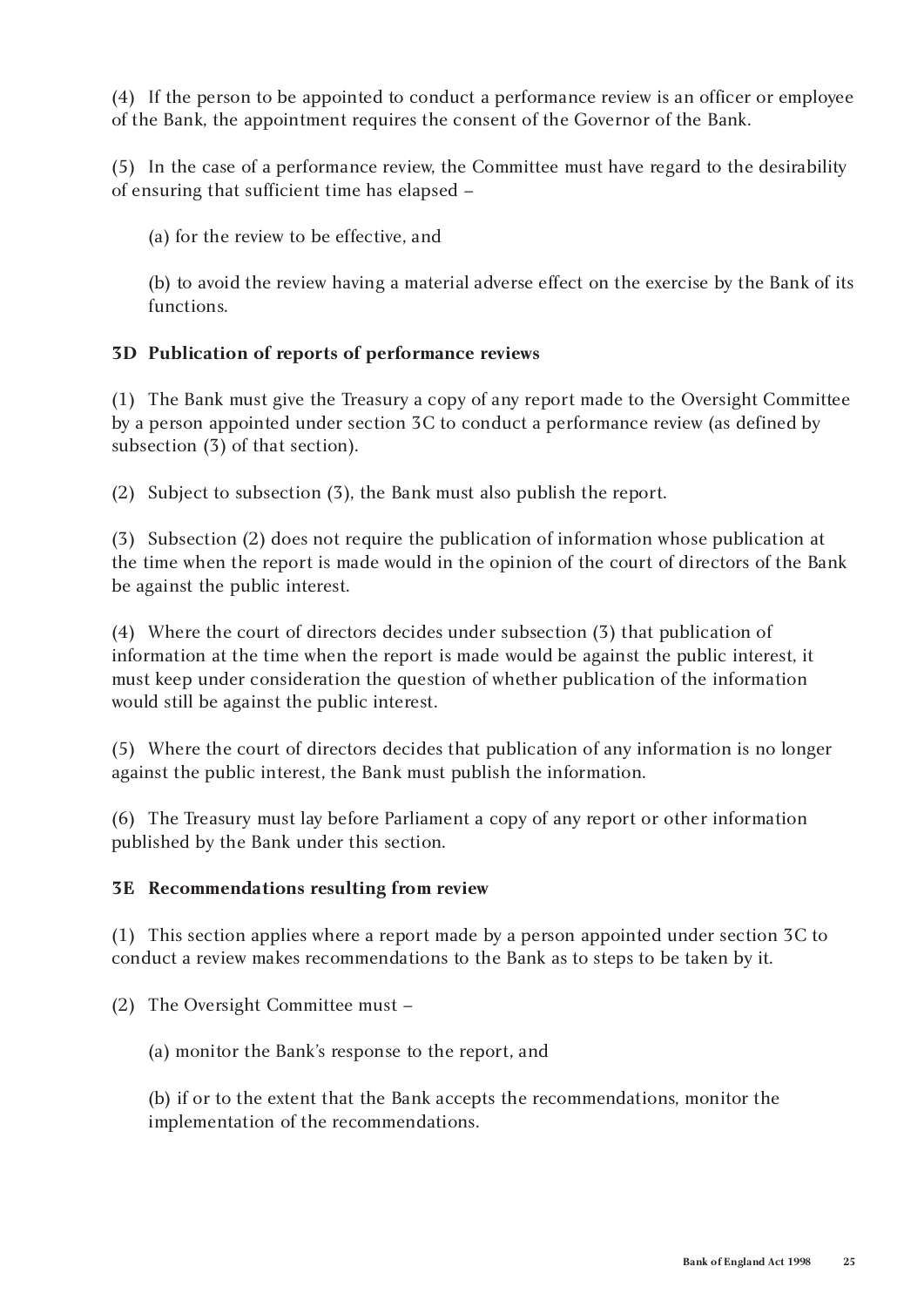#### **3F Oversight Committee: further provisions**

(1) The documents to which the Oversight Committee is to have access in the discharge of its functions include documents considered, or to be considered, by the Financial Policy Committee or the Monetary Policy Committee.

(2) One or two members of the Oversight Committee may attend any meeting of the Financial Policy Committee or the Monetary Policy Committee, but a person attending by virtue of this subsection may not speak unless invited to do so by the person chairing the meeting.

(3) Subsection (2) does not affect –

(a) anything done in relation to the Financial Policy Committee by a member of that Committee who is also a member of the Oversight Committee,

(b) the powers of the Financial Policy Committee under paragraph 13 of Schedule 2A, or

(c) the powers of the Monetary Policy Committee under paragraph 13A of Schedule 3.

New sections 3A to 3F introduced by section  $3(2)$  of the Financial Services Act 2012, which came into force on *1 April 2013, and replaced previous section 3 (functions to be carried out by non-executive members).*

#### **4 Annual report by the Bank**

(1) As soon as practicable after the end of each of its financial years, the Bank shall make to the Chancellor of the Exchequer a report on its activities in that year.

(2) A report under this section shall, in particular, contain –

(a) [a report by the Oversight Committee on the matters for which it is responsible,]

Square-bracketed wording introduced by section 3(3) of the Financial Services Act 2012, which came into force on *1 April 2013.*

[(aa) a report by the court of directors on the activities of the Financial Policy Committee of the Bank, and]

Square-bracketed wording introduced by section 4(3) of the Financial Services Act 2012, which came into force on *1 April 2013.*

(b) a copy of the statement for the year prepared under section 7(2) and the report of the Bank's auditors on it.

(3) The report mentioned in subsection (2)(a) shall, in particular, include a review of the Bank's performance in relation to its objectives and strategy, as determined by the court of directors of the Bank, in the financial year to which the report under this section relates.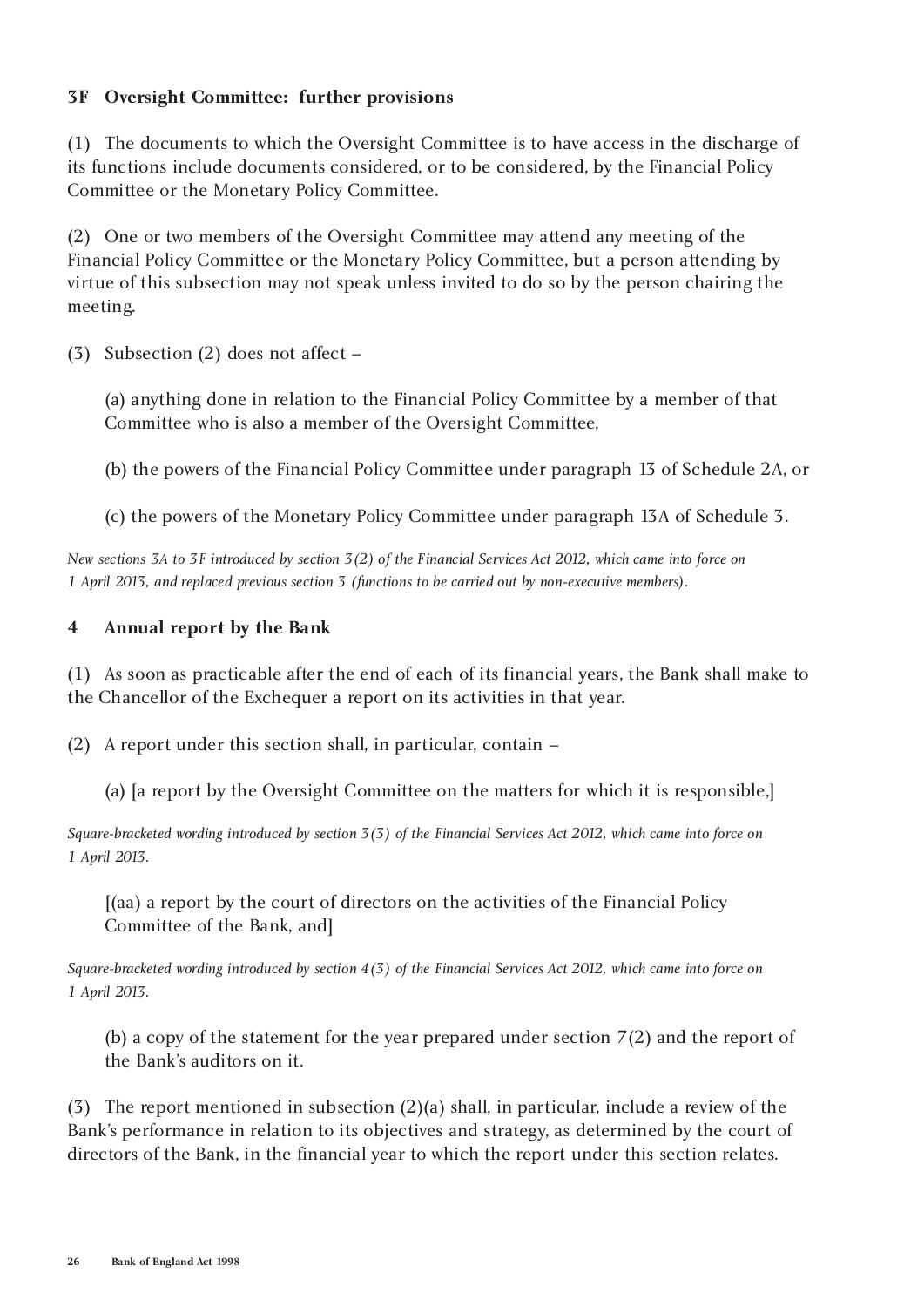(4) A report under this section shall also contain –

(a) a statement of the rate or rates at which [non-executive directors] of the Bank have been remunerated in the financial year to which the report relates, and

(b) a statement of the Bank's objectives and strategy, as determined by the court of directors of the Bank, for the financial year in which the report is made.

Square-bracketed wording introduced by section 5 of the Financial Services Act 2012, which came into force on 19 February 2013, for the purposes of making appointments, and on 1 April 2013 for all other purposes.

(5) The Bank shall publish every report under this section in such manner as it thinks appropriate.

(6) The Chancellor of the Exchequer shall lay copies of every report under this section before Parliament.

#### **5 Custody and use of the seal**

(1) The court of directors of the Bank shall have custody of the Bank's seal.

(2) The seal shall only be affixed to an instrument if the affixation has been authorised by the court or by a sub-committee of the court acting in exercise of delegated authority.

(3) The affixing of the seal shall be attested by the signature of –

- (a) two members of the court,
- (b) one member of the court and the secretary to the court, or
- (c) two other officers of the Bank authorised by the court for the purpose.

#### *Financial arrangements*

#### **6 Cash ratio deposits**

Schedule 2 (which makes provision about the maintenance of cash deposits with the Bank by certain financial institutions) shall have effect.

#### **7 Accounts**

(1) The Bank shall keep proper accounts and records in relation to the accounts.

(2) The Bank shall prepare for each of its financial years a statement of accounts consisting  $of -$ 

- (a) a balance sheet as at the last day of the year, and
- (b) a profit and loss account.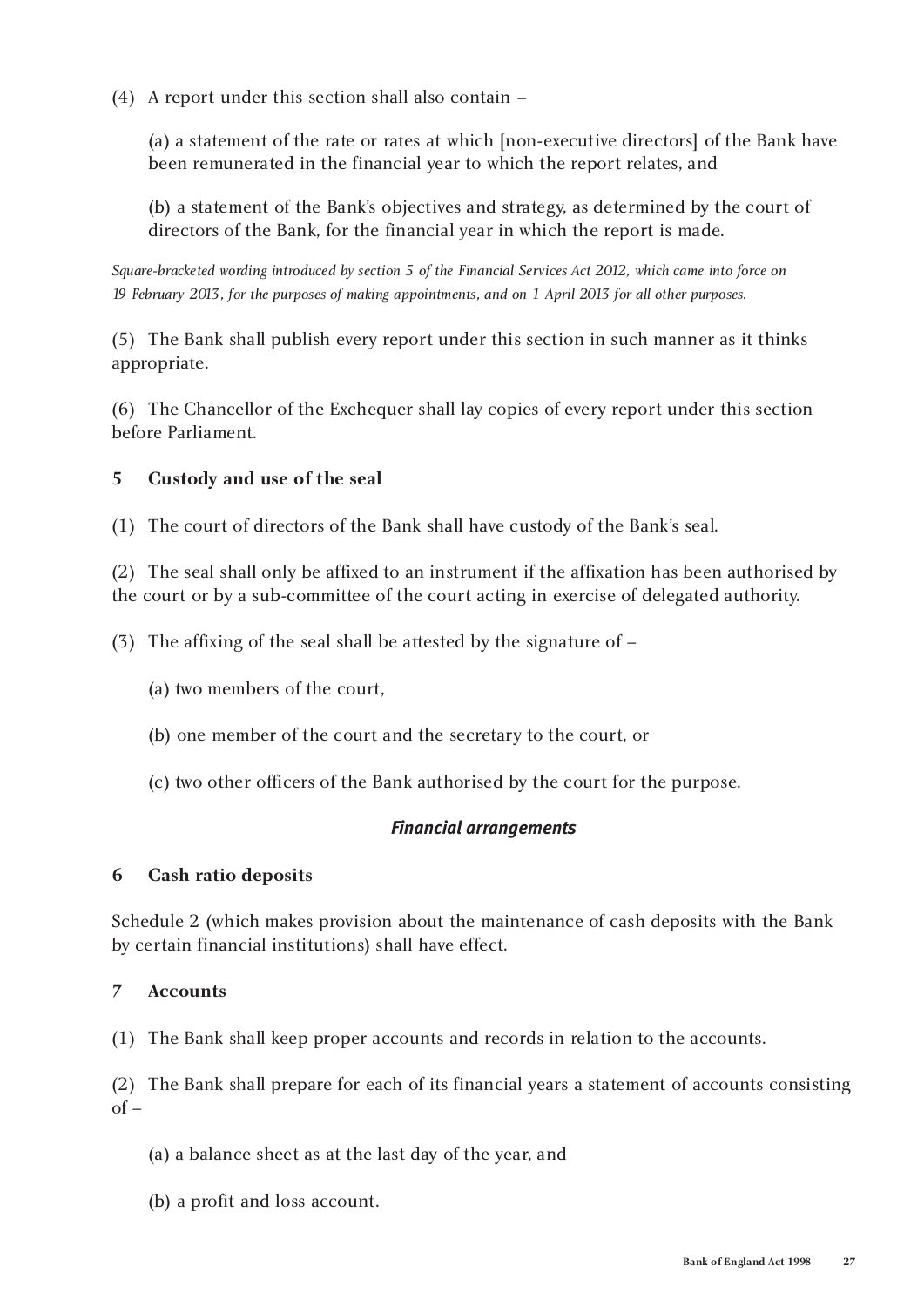(3) In preparing accounts under subsection (2), the Bank shall be subject to requirements corresponding to the relevant Companies Act requirements, except insofar as the accounts relate to the Issue Department.

(4) The Bank may disregard a requirement to which it is subject under subsection (3) to the extent that it considers it [necessary to do so having regard to the Financial Stability Objective].

Square-bracketed wording in section  $7(4)$  added by section 137(2) of the Financial Services (Banking Reform) Act 2013, *which came into force on 1 March 2014.*

(5) The Bank shall appoint an auditor or auditors to audit its accounts, including any statement under subsection (2).

(6) As soon as practicable after receiving the report of its auditors on a statement prepared under subsection  $(2)$ , the Bank shall send a copy of  $-$ 

- (a) the report, and
- (b) the statement,

to the Chancellor of the Exchequer.

(7) The Treasury may by notice in writing to the Bank require it to publish in such manner as it thinks fit such additional information relating to its accounts as the Treasury may specify in the notice, including information which the Bank has excluded under subsection (4) from a statement under subsection (2).

(8) The Treasury shall consult the Bank before giving a notice under subsection (7).

(9) In subsection (3), the reference to the relevant Companies Act requirements is to the requirements to which the directors of a company which is a banking company for the purposes of [the Companies Act 2006] are for the time being subject under that Act [(except sections 412 and 413 (directors' benefits))] in relation to the preparation of accounts under [section 394] of that Act.

Square-bracketed wording in section  $7(9)$  introduced by Articles  $3(1)(b)$  and 6 and Schedule 1, Part 2, para 205(1) of The Companies Act 2006 (Consequential Amendments etc) Order 2008 (SI 2008 No.948). By virtue of the transitional provisions and savings in (i) the aforementioned Order (in particular in Articles 6 and 12) and (ii) The Companies Act *2006 (Commencement No. 5, Transitional Provisions and Savings) Order 2007 (SI 2007 No.3495) (in particular in* Article 9 and Schedule 4, para 6), the new provisions apply to accounts for financial years beginning on or after 6 April *2008.*

#### **[7A Accounts of companies wholly owned by the Bank**

(1) If the Bank considers it necessary to do so having regard to the Financial Stability Objective, the Bank may by direction to a qualifying company exclude the application to the qualifying company of any of the relevant Companies Act requirements.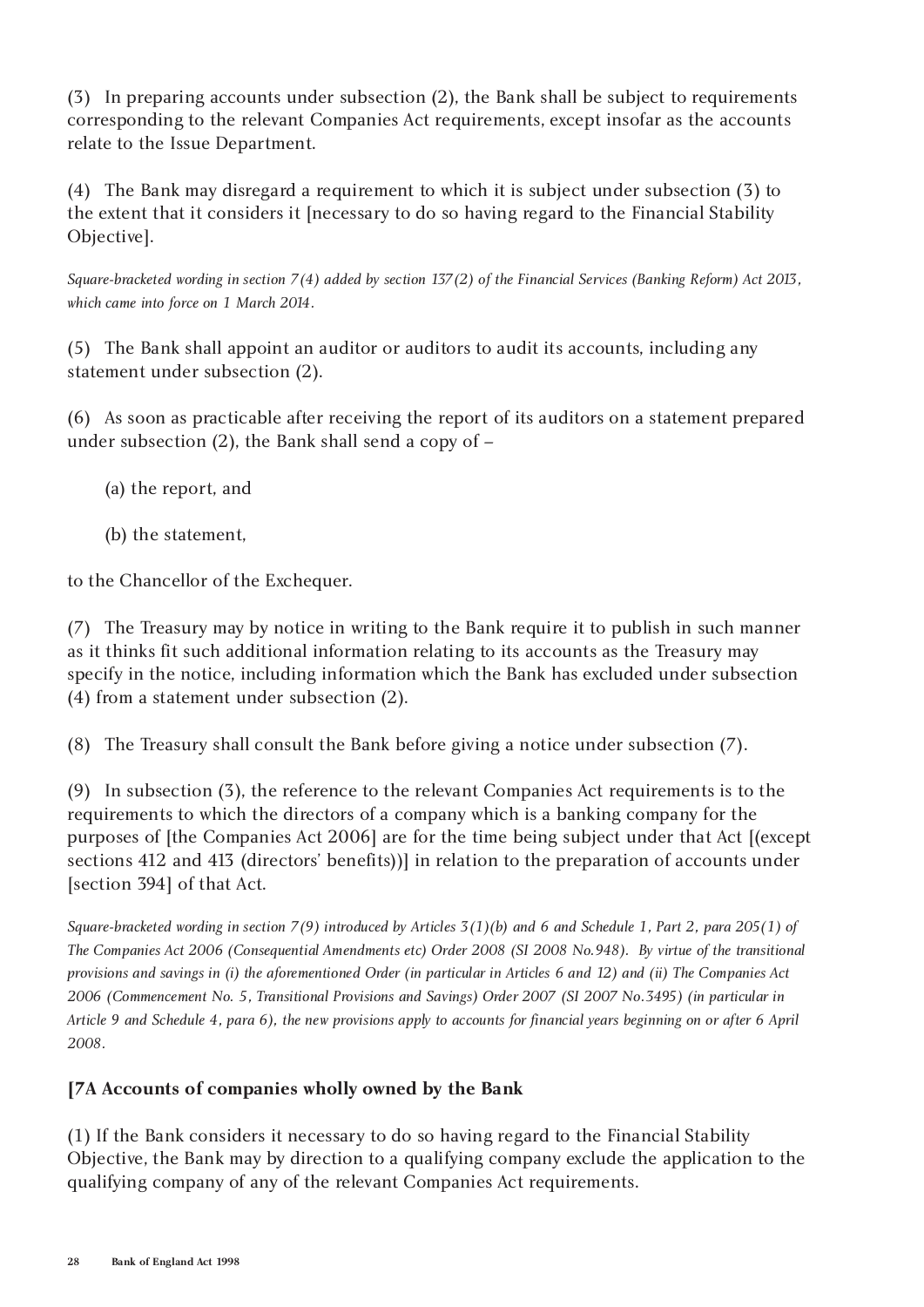(2) The relevant Companies Act requirements are the requirements to which the directors of the qualifying company would otherwise be subject under the Companies Act 2006 (except sections 412 and 413 (directors' benefits)) in relation to the preparation of accounts under section 394 of that Act.

(3) A direction under subsection (1) may relate to one or more specified accounting periods of the qualifying company, or to a specified accounting period and all subsequent accounting periods of the qualifying company.

(4) The Bank must consult the Treasury before giving a direction under subsection (1).

(5) The Treasury may by notice in writing to the Bank require it to publish in such manner as it thinks fit such information relating to the accounts of a qualifying company as the Treasury may specify in the notice.

(6) The information specified in a notice under subsection (5) may include information which as a result of a direction under subsection (1) was excluded from accounts prepared in accordance with the Companies Act 2006.

(7) The Treasury must consult the Bank before giving a notice under subsection (5).

(8) A direction under subsection (1) or a notice under subsection (5) may be revoked by a subsequent direction or notice (as the case may be).

(9) "Qualifying company" means any company which is wholly owned by the Bank other than –

(a) the Prudential Regulation Authority, or

(b) a company which is a bridge bank for the purposes of section 12(3) of the Banking Act 2009.

(10) For the purposes of subsection (9), a company is wholly owned by the Bank if –

(a) it is a company of which no person other than the Bank or a nominee of the Bank is a member, or

(b) it is a wholly-owned subsidiary of a company within paragraph (a).]

Section 7AA introduced by section 137(3) of the Financial Services (Banking Reform) Act 2013, which came into force on *1 March 2014.*

### **8 Payments in lieu of dividends**

(1) In section 1 of the Bank of England Act 1946, in subsection (4), of dividends (amount payable to Treasury in lieu of dividends on Bank stock), for the words from "the sum" to the end there is substituted "a sum equal to 25 per cent. of the Bank's net profits for its previous financial year, or such other sum as the Treasury and the Bank may agree."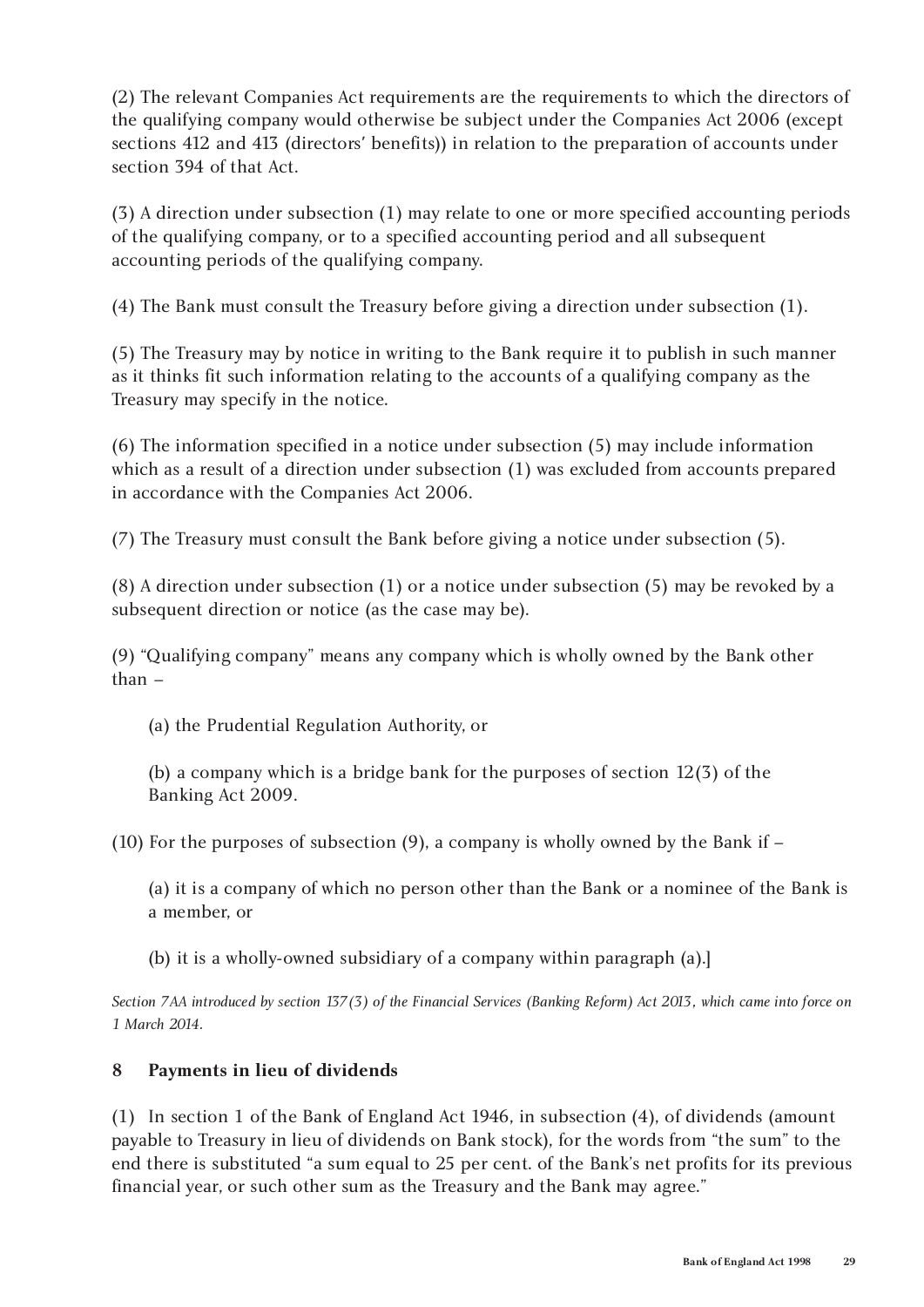(2) In that section, at the end there is inserted –

"(6) In subsection (4) of this section, the reference to the Bank's net profits for its previous financial year is to the profits shown in the audited accounts for that year less the amount of the tax charge so shown."

(3) In Schedule 1 to that Act (supplemental provisions), after paragraph 11 there is inserted –

"11  $A - (1)$  If, when a payment falls to be made under section 1(4) of this Act, the Bank's accounts for the previous financial year have not been audited, the payment shall be made on the basis of the Bank's estimate of the relevant amounts.

(2) If an amount estimated under sub-paragraph (1) of this paragraph differs from the amount shown in the audited accounts, an appropriate adjustment shall be made to the next payment under section 1(4) of this Act to be made after the difference becomes apparent."

(4) In that Schedule, for paragraph 14 there is substituted –

"14. Any sum paid by the Bank to the Treasury in lieu of dividends shall be allowed as a deduction in assessing the Bank to corporation tax for the accounting period by reference to which the payment is calculated."

#### *Supplementary*

#### **9 Consequential amendments**

(1) In section 14 of the National Debt Reduction Act 1786 and section 32 of the Life Annuities Act 1808, for "deputy governor" there is substituted "deputy governors".

(2) In section 55 of the National Debt Act 1870, the first reference to the Deputy Governor of the Bank of England shall be treated as a reference to a Deputy Governor of the Bank of England.

*The reference has since been amended by the Government Stock (Consequential and Transitional Provision) (No 2) Order 2004 (SI 2004 No 1662), Article 2 and the Schedule, para 3(7).*

(3) In section 3(3) of the Bank of England Act 1946, after "this Act" there is inserted "and the Bank of England Act 1998".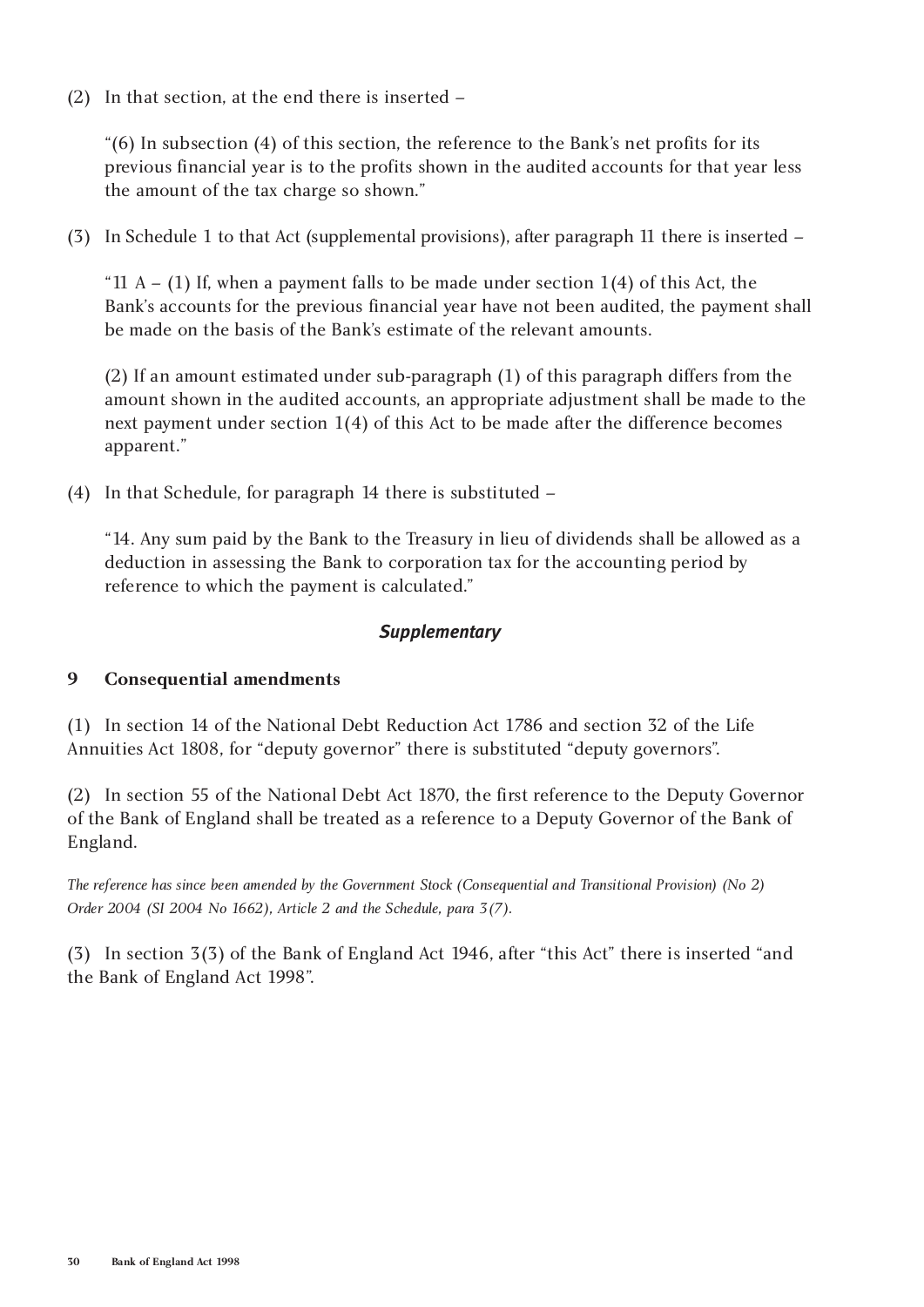## **[PART IA**

## **FINANCIAL STABILITY**

### *Financial stability strategy of the Bank*

#### **9A Financial stability strategy**

(1) The court of directors must –

(a) determine the Bank's strategy in relation to the Financial Stability Objective (its "financial stability strategy"), and

(b) from time to time review, and if necessary revise, the strategy.

(2) Before determining or revising the Bank's financial stability strategy, the court of directors must consult about a draft of the strategy or of the revisions –

- (a) the Financial Policy Committee, and
- (b) the Treasury.

(3) The Financial Policy Committee may at any time make recommendations to the court of directors as to the provisions of the Bank's financial stability strategy.

(4) The court of directors must determine the financial stability strategy of the Bank within 6 months of the coming into force of this section.

(5) The court of directors must carry out and complete a review of the Bank's financial stability strategy before the end of each relevant period.

(6) The relevant period is 3 years beginning with the date on which the previous review was completed, except that in the case of the first review the relevant period is the period of 3 years beginning with the date on which the strategy was determined under subsection (4).

(7) The Bank must publish its financial stability strategy.

(8) If the financial stability strategy is revised, the Bank must publish the revised strategy.

(9) Publication under subsection (7) or (8) is to be in such manner as the Bank thinks fit.

### *Financial Policy Committee of the Bank*

#### **9B Financial Policy Committee**

(1) There is to be a sub-committee of the court of directors of the Bank (the "Financial Policy Committee") consisting of –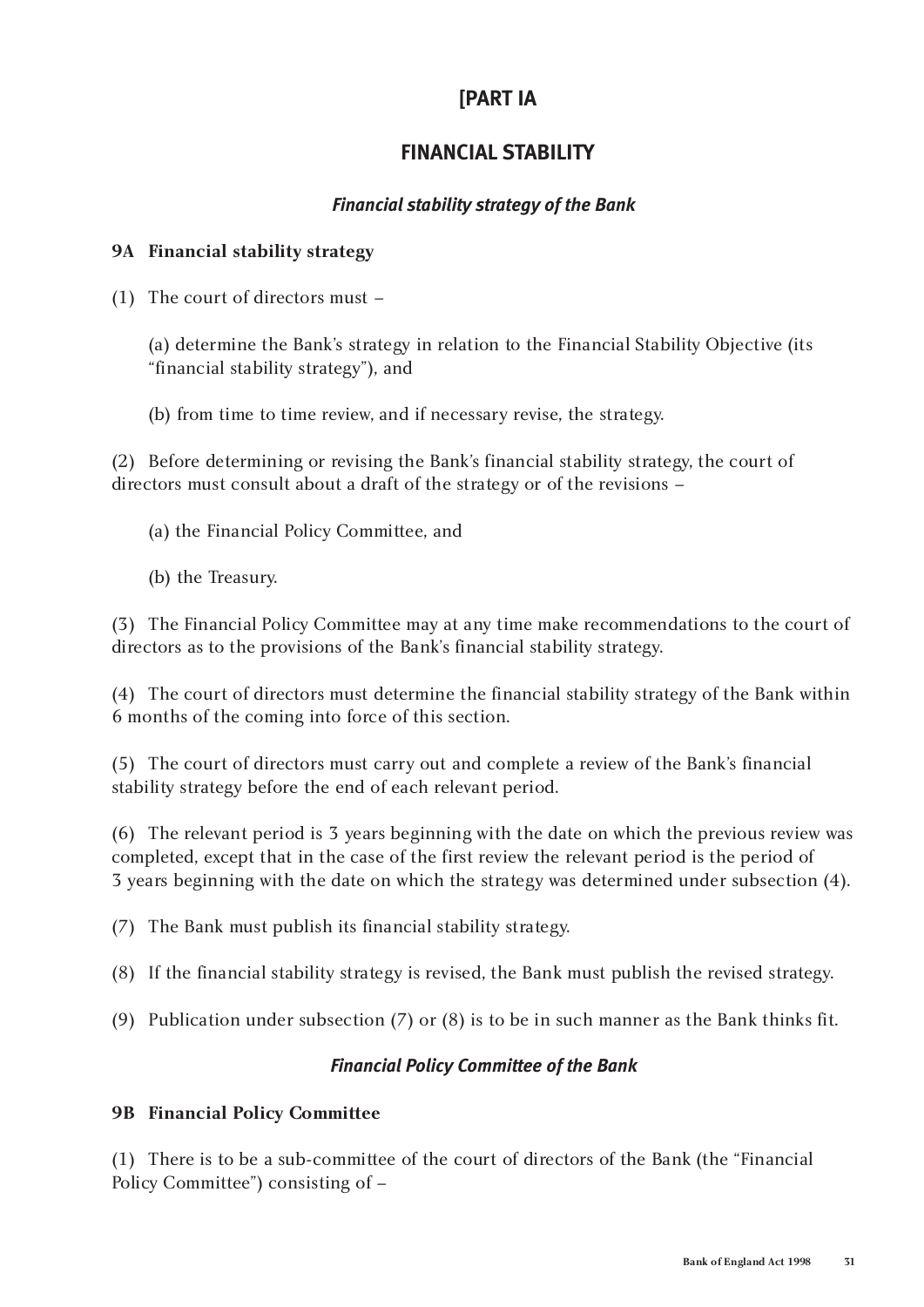(a) the Governor of the Bank,

(b) the Deputy Governors of the Bank,

(c) the Chief Executive of the FCA,

(d) one member appointed by the Governor of the Bank after consultation with the Chancellor of the Exchequer,

(e) 4 members appointed by the Chancellor of the Exchequer, and

(f) a representative of the Treasury.

(2) The member appointed under subsection  $(1)(d)$  is to be a person who has executive responsibility within the Bank for the analysis of threats to financial stability.

(3) Before appointing a person under subsection  $(1)(e)$ , the Chancellor of the Exchequer must –

(a) be satisfied that the person has knowledge or experience which is likely to be relevant to the Committee's functions, and

(b) consider whether the person has any financial or other interests that could substantially affect the functions as member that it would be proper for the person to discharge.

(4) The Oversight Committee must keep the procedures followed by the Financial Policy Committee under review.

(5) Schedule 2A has effect with respect to the Financial Policy Committee.

#### **9C Objectives of the Financial Policy Committee**

(1) The Financial Policy Committee is to exercise its functions with a view to –

(a) contributing to the achievement by the Bank of the Financial Stability Objective, and

(b) subject to that, supporting the economic policy of Her Majesty's Government, including its objectives for growth and employment.

(2) The responsibility of the Committee in relation to the achievement by the Bank of the Financial Stability Objective relates primarily to the identification of, monitoring of, and taking of action to remove or reduce, systemic risks with a view to protecting and enhancing the resilience of the UK financial system.

(3) Those systemic risks include, in particular –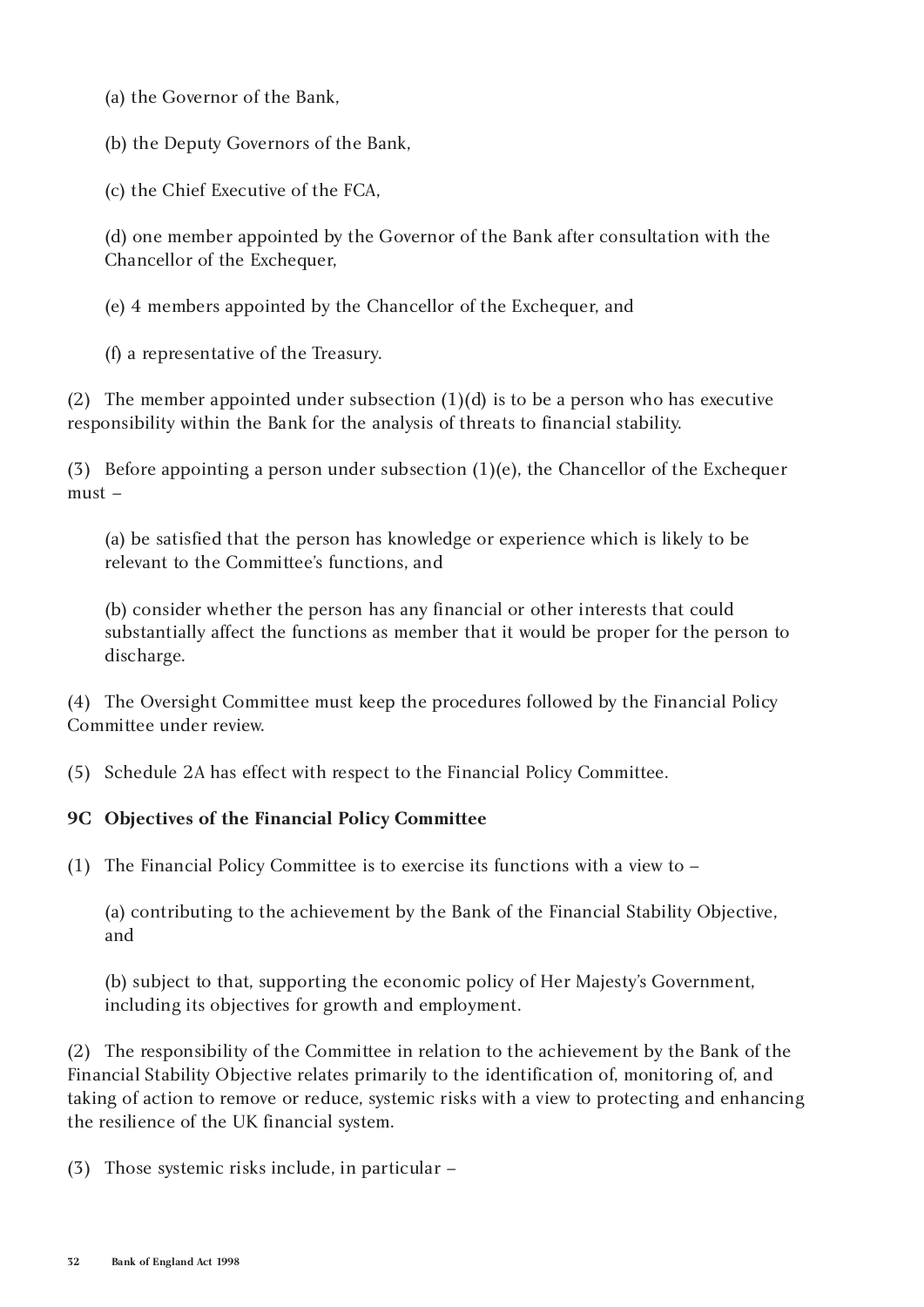(a) systemic risks attributable to structural features of financial markets, such as connections between financial institutions,

(b) systemic risks attributable to the distribution of risk within the financial sector, and

(c) unsustainable levels of leverage, debt or credit growth.

(4) Subsections (1)(a) and (2) do not require or authorise the Committee to exercise its functions in a way that would in its opinion be likely to have a significant adverse effect on the capacity of the financial sector to contribute to the growth of the UK economy in the medium or long term.

(5) In this Part "systemic risk" means a risk to the stability of the UK financial system as a whole or of a significant part of that system.

(6) For the purposes of subsection (5) it is immaterial whether the risk arises in the United Kingdom or elsewhere.

(7) In subsection  $(3)(c)$  –

"credit growth" means the growth in lending by the financial sector to individuals in the United Kingdom and businesses carried on in the United Kingdom;

"debt" means debt owed to the financial sector by individuals in the United Kingdom and businesses carried on in the United Kingdom;

"leverage" means the leverage of the financial sector in the United Kingdom.

#### **9D Specification of matters relevant to economic policy**

(1) The Treasury may by notice in writing to the Financial Policy Committee specify for the purposes of section 9C (1)(b) what the economic policy of Her Majesty's Government is to be taken to be.

(2) The Treasury must specify under subsection (1) the matter mentioned there –

(a) before the end of the period of 30 days beginning with the day on which section 9C comes into force, and

(b) at least once in every calendar year following that in which the first notice under that subsection is given.

(3) Where the Treasury give notice under this section they must –

(a) publish the notice in such manner as they think fit, and

(b) lay a copy of it before Parliament.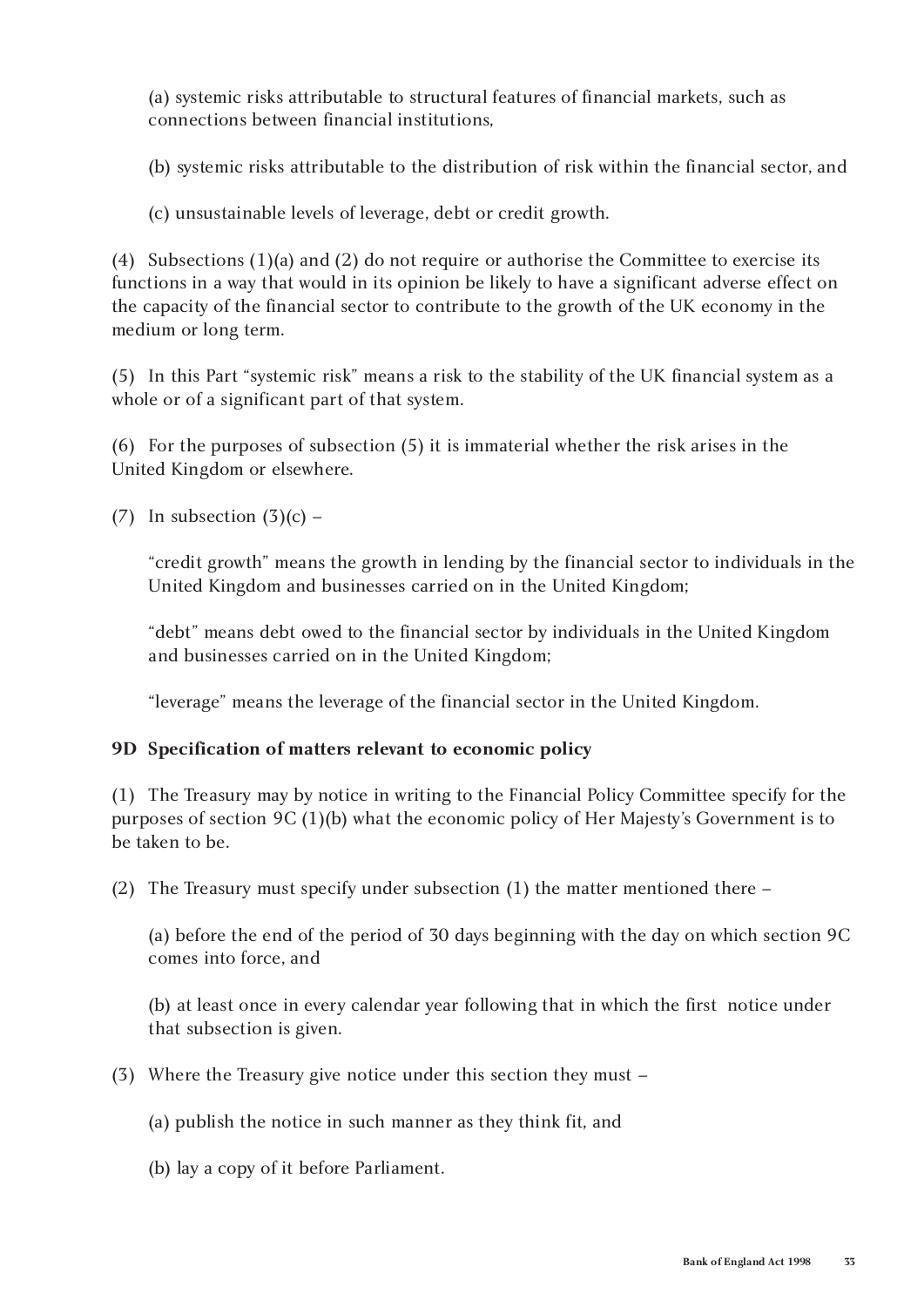#### **9E Recommendations by Treasury**

(1) The Treasury may at any time by notice in writing to the Financial Policy Committee make recommendations to the Committee about –

(a) matters that the Committee should regard as relevant to the Committee's understanding of the Bank's Financial Stability Objective;

(b) the responsibility of the Committee in relation to the achievement of that objective;

(c) the responsibility of the Committee in relation to support for the economic policy of Her Majesty's Government, including its objectives for growth and employment;

(d) matters to which the Committee should have regard in exercising its functions.

(2) The Treasury must make recommendations under subsection (1)(a) or (b) ("recommendations about the objective") –

(a) before the end of the period of 30 days beginning with the day on which this section comes into force, and

(b) at least once in every calendar year following that in which the first recommendations about the objective are made.

(3) The Committee must respond to any recommendations made to it under subsection (1) by notifying the Treasury, in relation to each recommendation, of one or more of the following –

(a) action that the Committee has taken in accordance with the recommendation;

(b) if or to the extent that the recommendation does not relate to immediate action, the Committee's intention to act in accordance with it;

(c) whether or not the recommendation relates to immediate action, the Committee's reasons for not intending to act in accordance with it.

(4) Notification under subsection (3) must be given or confirmed in writing.

(5) The Treasury must –

(a) publish in such manner as they think fit any notice given under subsection (1) or notification received under subsection (3), and

(b) lay a copy of it before Parliament.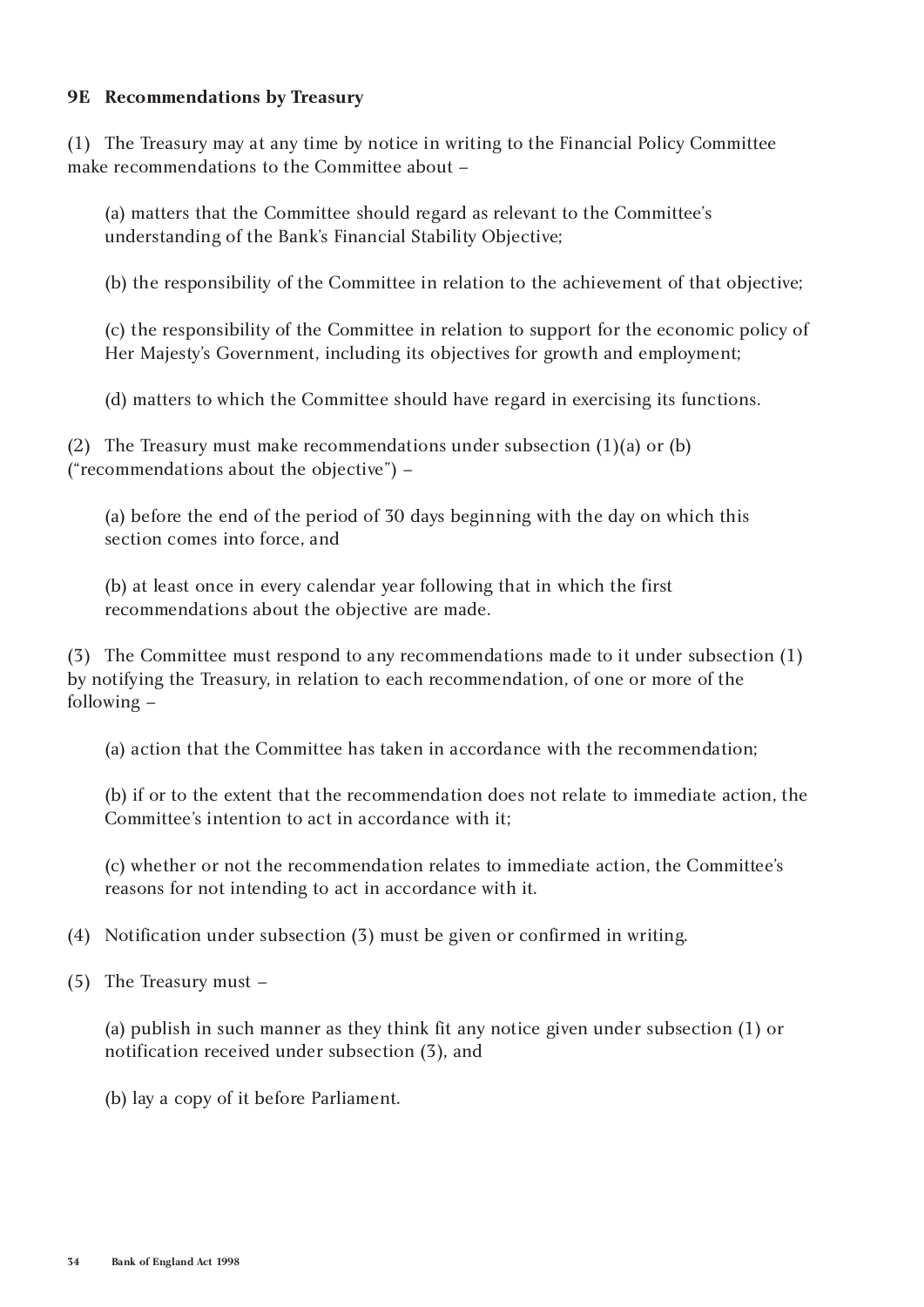### **9F Other general duties**

(1) In the exercise of its functions, other than its functions under section 9A(2) or (3), the Financial Policy Committee must have regard to the Bank's financial stability strategy.

(2) In working with the FCA or the PRA or exercising functions in relation to either of them, the Committee must, so far as it is possible to do so while complying with section 9C(1), seek to avoid exercising the Committee's functions in a way that would prejudice –

- (a) the advancement by the FCA of any of its operational objectives, or
- (b) the advancement by the PRA of any of its objectives.
- (3) In the exercise of its functions, the Committee must also have regard to –

(a) the principle that a burden or restriction which is imposed on a person, or on the carrying on of an activity, should be proportionate to the benefits, considered in general terms, which are expected to result from the imposition of that burden or restriction;

(b) the contribution to the achievement by the Bank of the Financial Stability Objective that the Committee can make by disclosing its views about possible systemic risks or disclosing other information about possible systemic risks;

(c) the international obligations of the United Kingdom, particularly where relevant to the exercise of the powers of the Committee in relation to the FCA or the PRA.

#### **9G Functions of the Financial Policy Committee**

(1) The functions of the Financial Policy Committee are –

(a) monitoring the stability of the UK financial system with a view to identifying and assessing systemic risks;

- (b) giving directions under section 9H;
- (c) making recommendations under sections 9O to 9R;
- (d) preparing financial stability reports under section 9W.

(2) The court of directors may, with the consent of the Treasury, arrange for specified functions of the Bank to be discharged by the Financial Policy Committee.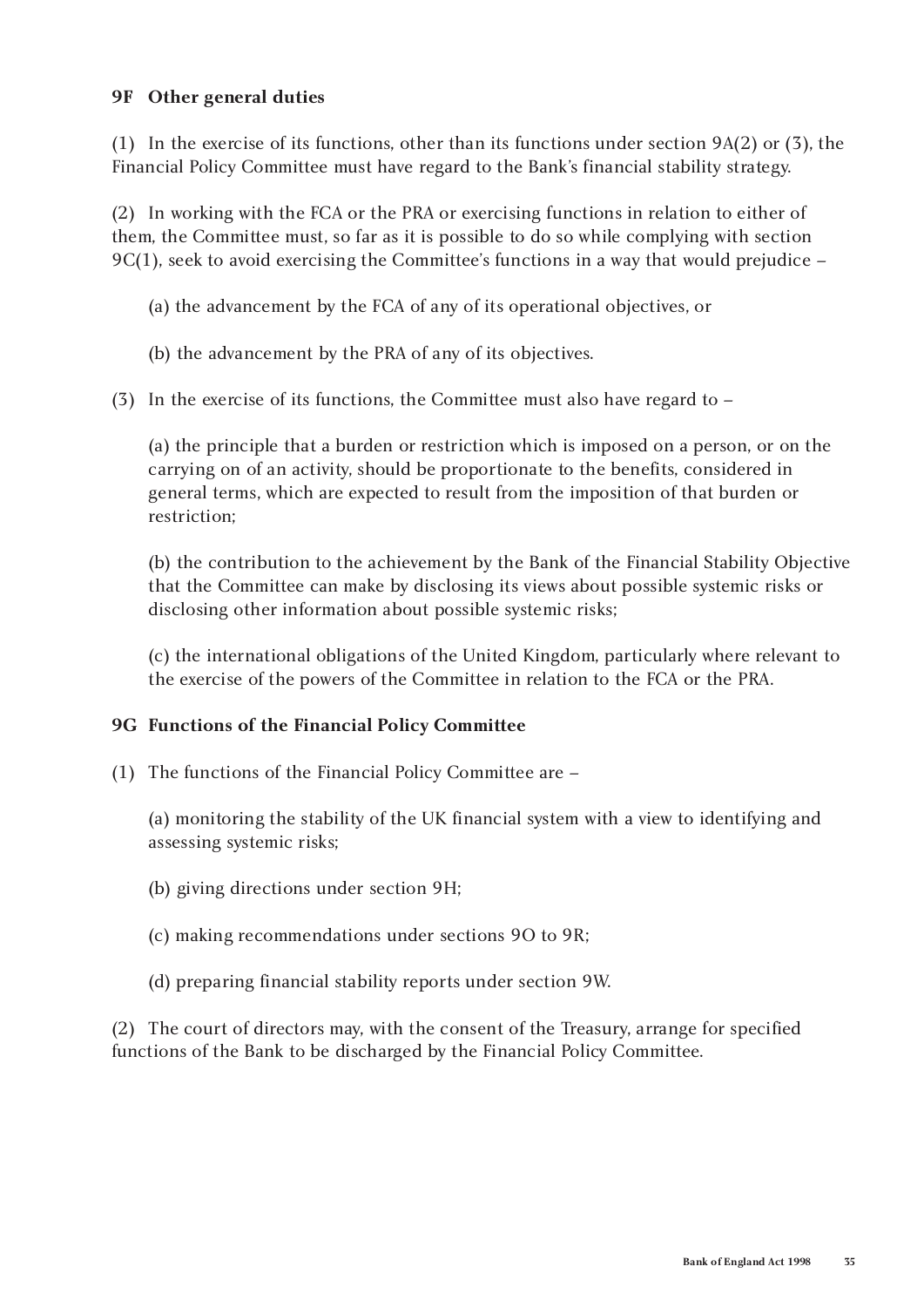### *Directions by Financial Policy Committee*

#### **9H Directions to FCA or PRA requiring macro-prudential measures**

(1) The Financial Policy Committee may give a direction to the FCA or the PRA ("the regulator") requiring the regulator to exercise its functions so as to ensure the implementation, by or in relation to a specified class of regulated persons, of a macro-prudential measure described in the direction.

(2) "Regulated person" means –

- (a) in relation to the FCA
	- (i) an authorised person within the meaning of FSMA 2000,
	- (ii) a recognised investment exchange within the meaning of that Act, or
	- (iii) an EEA market operator as defined by section 312D of that Act;

(b) in relation to the PRA, a PRA-authorised person within the meaning of that Act.

(3) "Macro-prudential measure" is to be read in accordance with section 9L.

(4) The direction may relate to all regulated persons or to regulated persons of a specified description, but may not relate to a specified regulated person.

(5) The direction –

(a) may refer to the opinion of the regulator or require or authorise the exercise of a discretion by the regulator;

(b) may be expressed to remain in force for a specified period or until revoked.

(6) The direction may not require its provisions to be implemented by specified means or within a specified period, but may include recommendations as to the means to be used and the timing of implementation.

(7) A recommendation made under subsection (6) may be expressed to be one to which section 9Q (3) (duty to comply or explain) applies.

(8) The direction may not require the regulator to do anything that it has no power to do, but the existence of the direction is relevant to the exercise of any discretion conferred on the regulator.

(9) The direction may specify particular matters to which the regulator is or is not to have regard in complying with the direction, but those matters must be specified in relation to all regulated persons or a class of regulated person rather than a specified regulated person.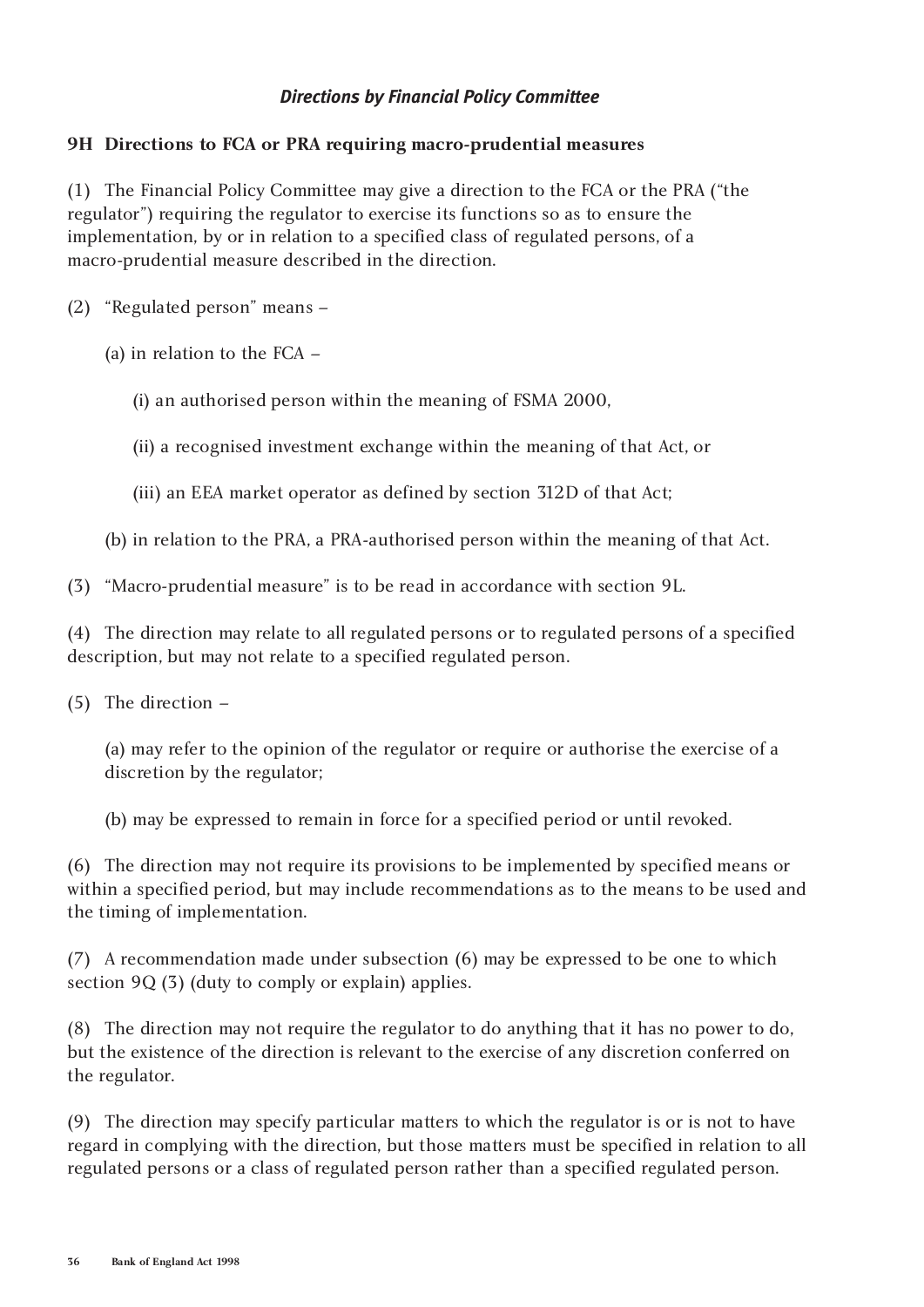(10) The direction may refer to a publication issued by the FCA, the PRA, another body in the United Kingdom or an international organisation, as the publication has effect from time to time.

[(11) Before giving a direction under this section, the Financial Policy Committee –

(a) must consider whether the measure is one to which Article 458 of the capital requirements regulation applies, and

(b) if the Committee is of the opinion that it is, may request the Bank to complete the notification process required by that Article.]

*Section 9H(11) introduced by regulation 36(3) of Part 7 of the Capital Requirements (Capital Buffers and Macro-prudential Measures) Regulations 2014/894, which came into force on 1 May 2014.*

## **9I Compliance with directions under section 9H**

(1) The regulator must comply with a direction given to it under section 9H as soon as reasonably practicable.

[(1A) But where a direction under section 9H concerns the implementation of a measure to which Article 458 of the capital requirements regulation applies, the regulator –

(a) is not required to comply with the direction unless it has been notified by the Financial Policy Committee that the measure is authorised in accordance with that Article, and

(b) must then comply with the direction as soon as reasonably practicable.]

*Section 9I(1A) introduced by regulation 36(4)(a) of Part 7 of the Capital Requirements (Capital Buffers and Macro-prudential Measures) Regulations 2014/894, which came into force on 1 May 2014.*

(2) An order under section 9L may, in relation to cases where the regulator is complying with a direction under section 9H, exclude or modify any procedural requirement that would otherwise apply under FSMA 2000 in relation to the exercise by the regulator of its functions in pursuance of the direction.

(3) The regulator to which a direction under section 9H is given must give the Financial Policy Committee one or more reports on how it is complying or has complied with the direction.

(4) The Financial Policy Committee may give directions to the regulator specifying the times by which reports required by subsection (3) must be given to the Committee.

[(4A) For the purposes of subsection (1A), a measure is authorised in accordance with Article 458 of the capital requirements regulation if the notification process required by that Article has been completed and any of the following applies –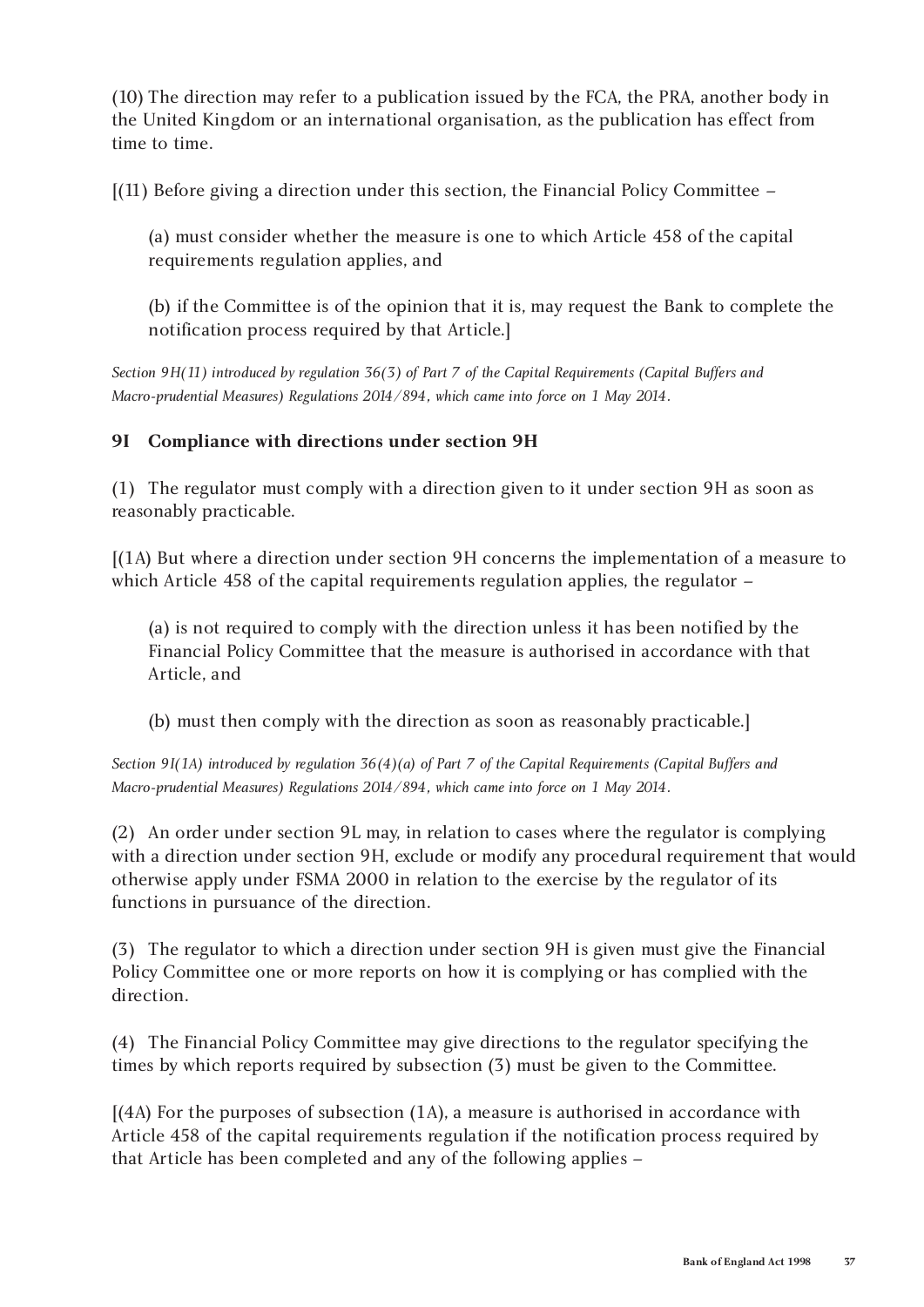(a) the period during which the European Commission may issue a proposal for an implementing act to reject the draft measure has expired and no such proposal has been issued,

(b) where the European Commission has issued a proposal for an implementing act to reject the draft measure, the period during which the Council of the European Union may adopt a decision in the form of an implementing act to reject the draft measure has expired without any such decision being adopted, or

(c) the measure falls within Article 458(10).]

*Section 9I(4A) introduced by regulation 36(4)(b) of Part 7 of the Capital Requirements (Capital Buffers and Macro-prudential Measures) Regulations 2014/894, which came into force on 1 May 2014.*

(5) "Regulator" has the same meaning as in section 9H.

## **9J Revocation of directions under section 9H**

(1) The Financial Policy Committee may at any time by notice to the regulator revoke a direction under section 9H.

(2) A direction under section 9H is to be taken to be revoked if the measure to which it relates ceases to be a macro-prudential measure, but this is subject to any provision made under section 9L (4)(e).

(3) The revocation of a direction under section 9H does not affect the validity of anything previously done in accordance with it.

(4) "Regulator" has the same meaning as in section 9H.

## **9K Further provisions about directions under section 9H**

- (1) Each of the following must be in writing
	- (a) a direction under section 9H;
	- (b) a notice revoking such a direction;
	- (c) a report under section 9I (3).

(2) The Financial Policy Committee must give the Treasury a copy of any direction under section 9H or any notice revoking such a direction.

(3) The Treasury may, if they think fit, lay before Parliament a copy of a direction under section 9H or a notice revoking such a direction.

(4) Where a direction under section 9H, or a notice revoking such a direction, is included in a record published under section 9U, the Treasury must, if they have not already done so,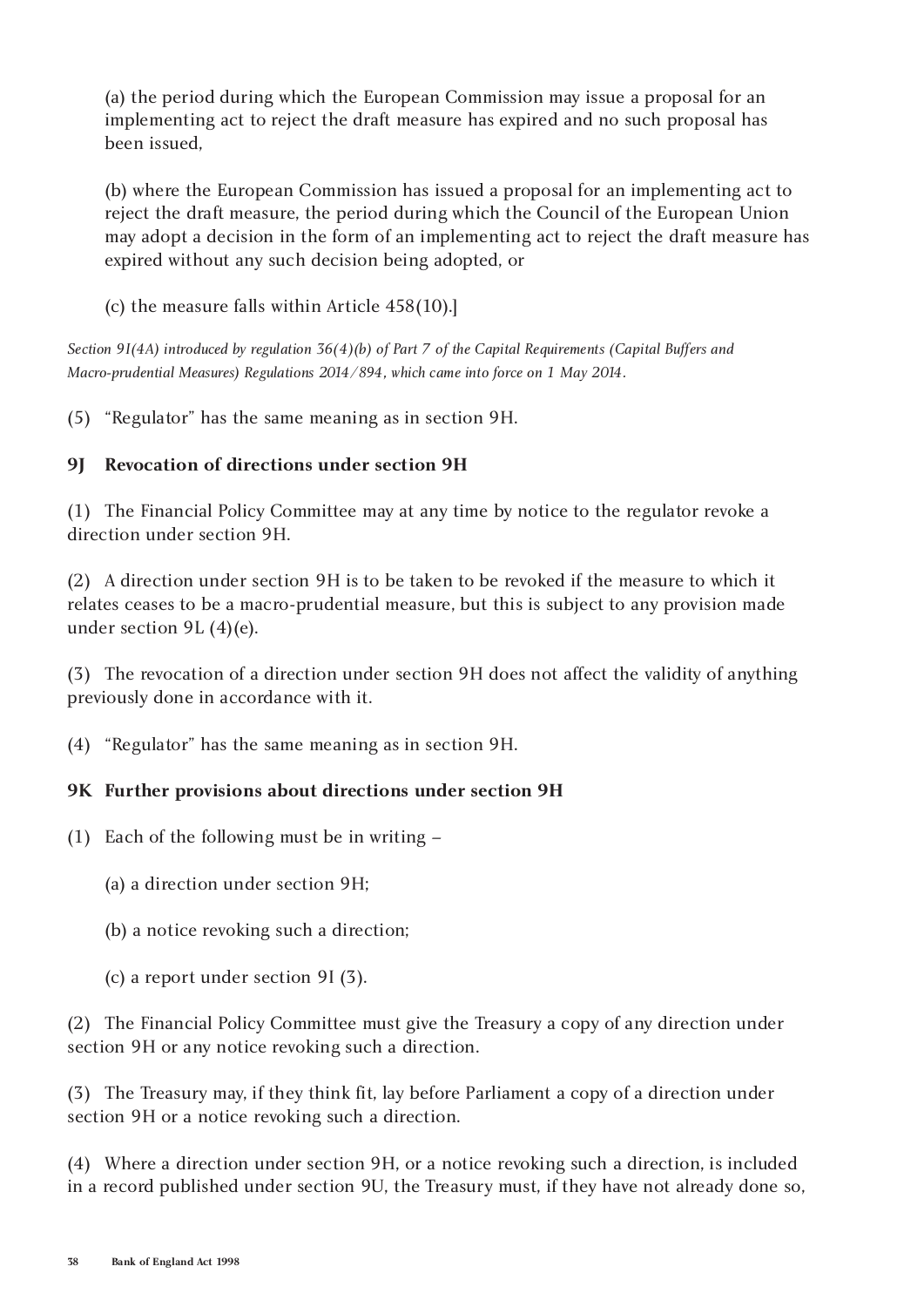lay before Parliament a copy of the direction or notice in the form in which it is published in the record.

## **9L Macro-prudential measures**

(1) For the purposes of section 9H a "macro-prudential measure" is a measure prescribed by the Treasury by order.

(2) Before making an order under this section, the Treasury must –

(a) consult the Financial Policy Committee, or

(b) if the Treasury consider that the delay involved in consulting the Committee would be prejudicial to the stability of the UK financial system, consult the Governor of the Bank.

(3) In prescribing a measure, the order must specify whether the measure is prescribed in relation to the FCA, the PRA, or both.

(4) An order under this section –

- (a) may make different provision for different cases;
- (b) may confer a discretion on the Financial Policy Committee, the FCA or the PRA;
- (c) may refer to rules made by the FCA or the PRA;

(d) may refer to a publication issued by the FCA, the PRA, another body in the United Kingdom or an international organisation, as the publication has effect from time to time;

(e) may contain transitional provisions and savings relating to the coming into force of any provision of the order or to the ceasing to be in force of any temporary provision made by the order.

### **9M Statements of policy by Financial Policy Committee**

(1) In relation to each macro-prudential measure prescribed under section 9L, the Financial Policy Committee must prepare and maintain a written statement of the general policy that it proposes to follow in relation to the exercise of its power of direction under section 9H so far as it relates to that measure.

(2) The Committee may at any time alter or replace a statement maintained under this section.

(3) The Bank must publish each statement maintained under this section.

(4) Publication is to be in such manner as the Bank thinks fit.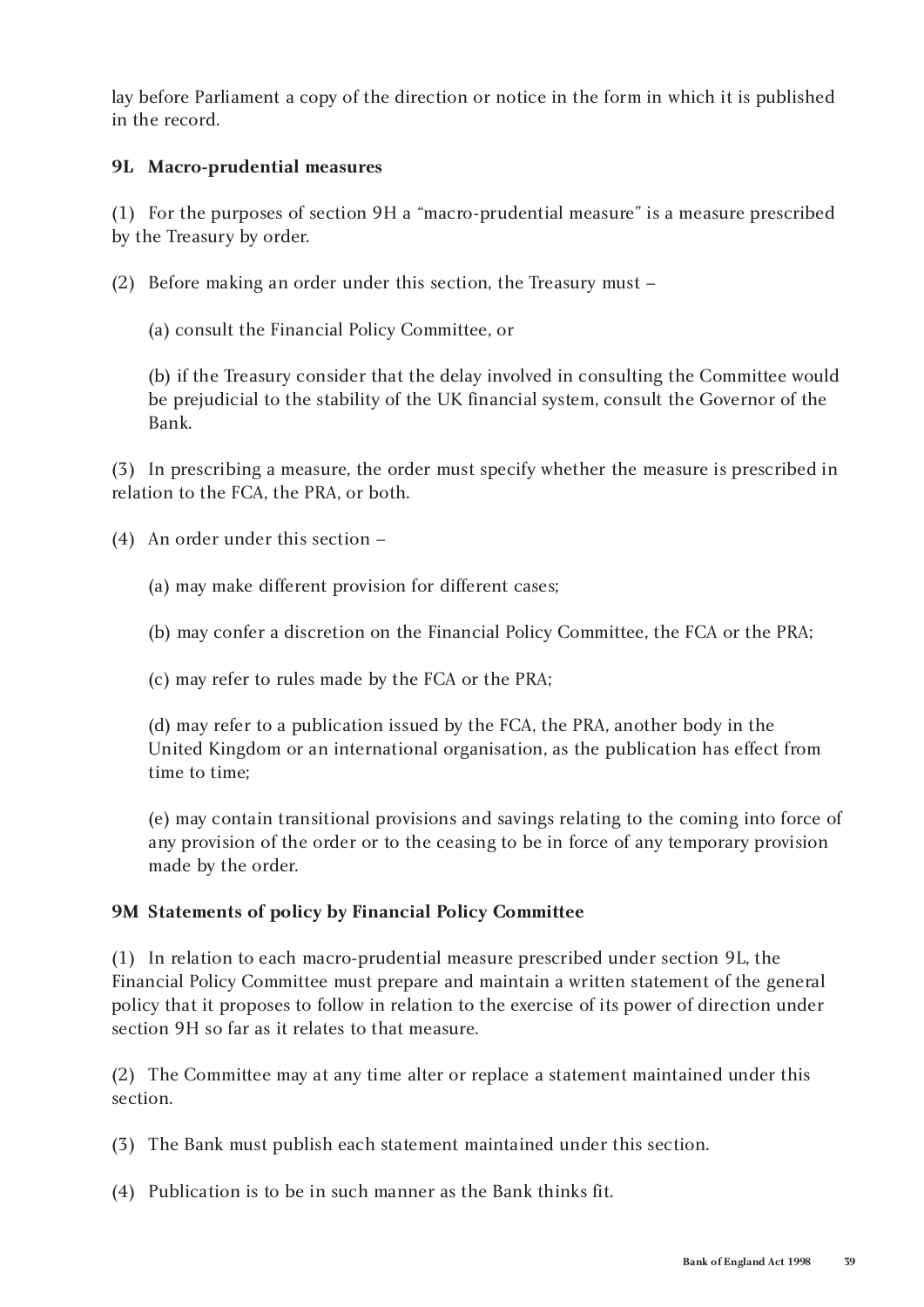(5) Nothing in this section is to be regarded as preventing the Financial Policy Committee from exercising its power of direction under section 9H in relation to a macro-prudential measure, where it considers it necessary to do so by reason of urgency, before it has prepared a statement under this section in relation to that measure.

## **9N Parliamentary control of orders under section 9L**

(1) Except as provided by subsection (2), an order under section 9L is not to be made unless a draft of the order has been laid before and approved by resolution of each House of Parliament.

(2) An order under section 9L may be made without a draft having been laid and approved as mentioned in subsection (1) if the order contains a statement that the Treasury are of the opinion that, by reason of urgency, it is necessary to make the order without a draft being so laid and approved.

(3) An order under section 9L made in accordance with subsection (2) –

(a) must be laid before Parliament after being made, and

(b) ceases to have effect at the end of the relevant period unless before the end of that period the order is approved by a resolution of each House of Parliament (but without affecting anything done under the order or the power to make a new order).

(4) The "relevant period" is a period of 28 days beginning with the day on which the order is made.

(5) In reckoning the relevant period no account is to be taken of any time during which Parliament is dissolved or prorogued or during which either House is adjourned for more than 4 days.

## *Recommendations by Financial Policy Committee*

## **9O Making of recommendations within the Bank**

- (1) The Financial Policy Committee may make recommendations within the Bank.
- (2) The recommendations may, in particular, relate to –

(a) the provision by the Bank of financial assistance to financial institutions;

(b) the exercise by the Bank of its functions in relation to payment systems, settlement systems and clearing houses.

(3) The Committee may not make recommendations about –

(a) the provision by the Bank of financial assistance in relation to a particular financial institution, or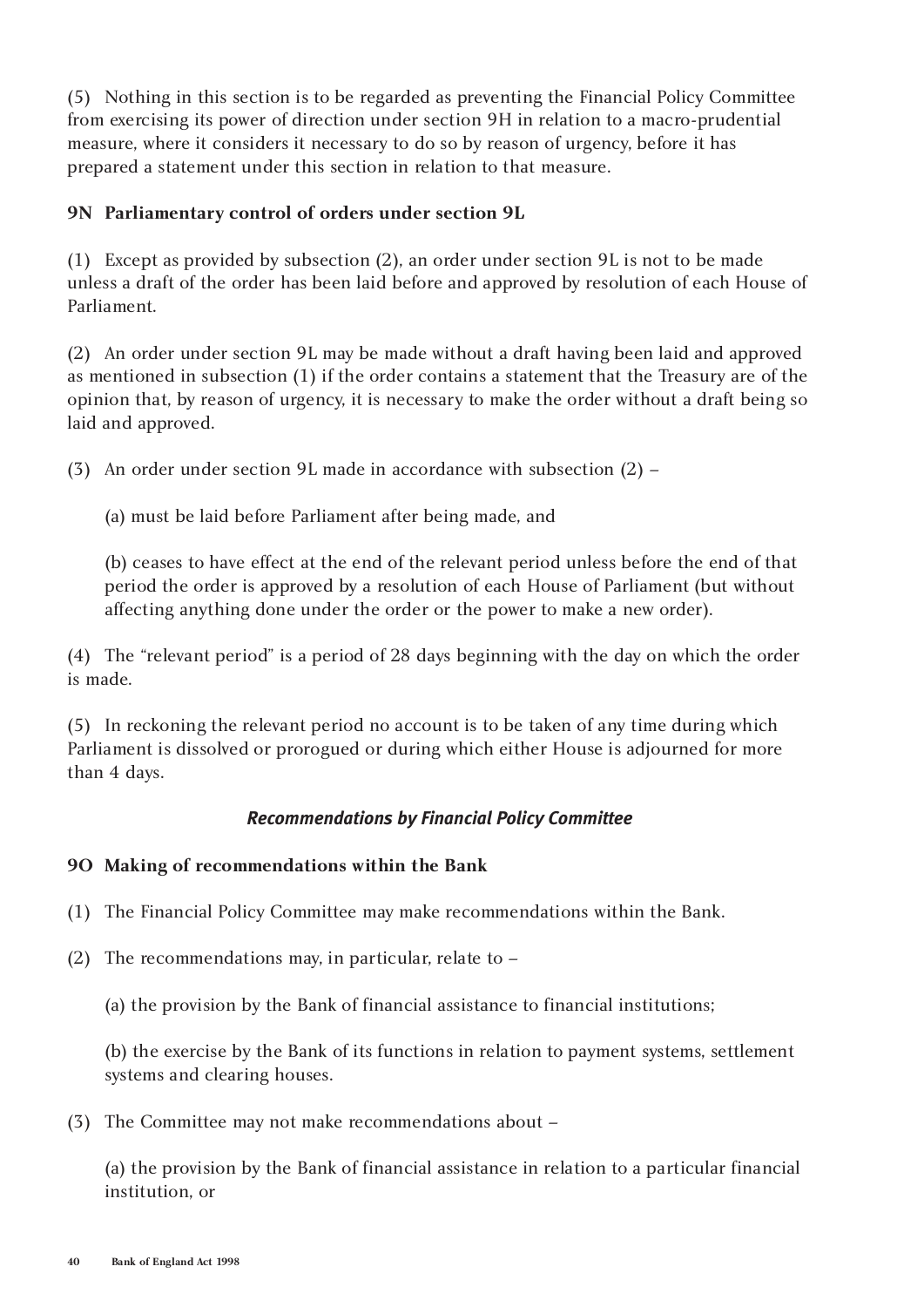(b) the exercise by the Bank of its powers under Parts 1 to 3 of the Banking Act 2009 in relation to a particular institution.

(4) The recommendations must be made or confirmed in writing.

## **9P Recommendations to Treasury**

(1) The Financial Policy Committee may make recommendations to the Treasury.

(2) The recommendations may, in particular, relate to the exercise by the Treasury of their power to make orders under –

(a) section 9L (macro-prudential measures),

(b) section 22(1) or (1A) of FSMA 2000 (regulated activities),

(c) section 22A(1) of that Act (designation of activities requiring prudential regulation by PRA),

(d) section 137D(1)(b) of that Act (purposes for which FCA may make product intervention rules), or

(e) section 165A(2)(d) of that Act (additional persons who may be required by PRA to provide information).

(3) The recommendations must be made or confirmed in writing.

(4) The Committee may make a recommendation under subsection  $(2)(e)$  only if it considers that the exercise by the Treasury of their power to make an order under section 165A(2)(d) of FSMA 2000 in the manner proposed is desirable for the purposes of the exercise by the Committee of its functions.

(5) Before giving a recommendation under subsection (2)(e), the Committee must consult the Treasury.

### **9Q Recommendations to FCA and PRA**

(1) The Financial Policy Committee may make recommendations to the FCA and the PRA about the exercise of their respective functions.

(2) The recommendations may relate to all regulated persons or to regulated persons of a specified description, but may not relate to the exercise of the functions of the FCA or the PRA in relation to a specified regulated person.

(3) If the recommendations are expressed to be recommendations to which this subsection applies, the body to which they are made must as soon as reasonably practicable –

(a) act in accordance with the recommendations, or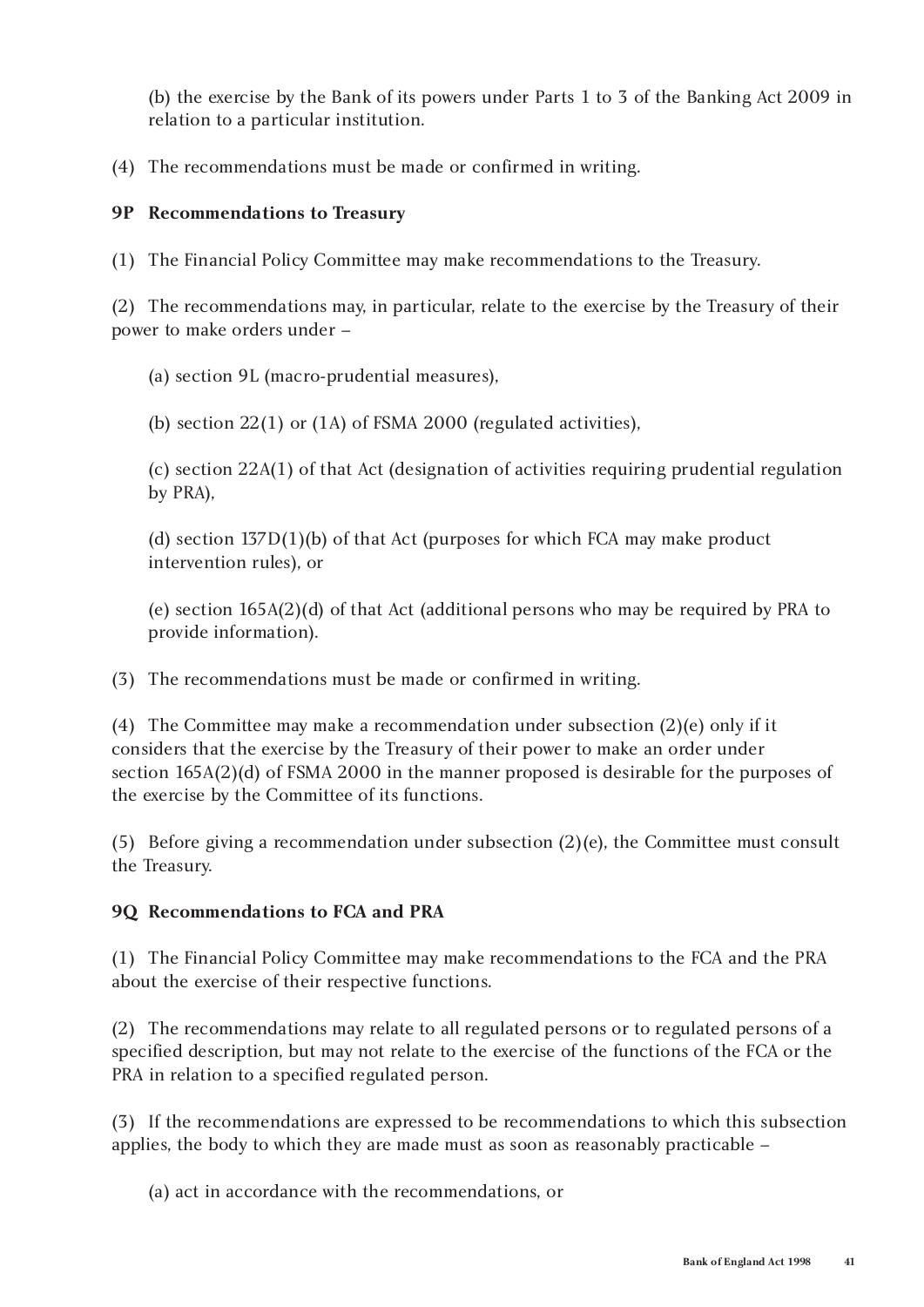(b) if to any extent it does not, notify the Committee of the extent to which it has not acted in accordance with the recommendations and of the reasons for its decision.

(4) The recommendations, and any notification under subsection (3)(b), must be made or confirmed in writing.

[(4A) Before making recommendations under this section, the Financial Policy Committee –

(a) must consider whether acting in accordance with the recommendations would involve a measure to which Article 458 of the capital requirements regulation applies, and

(b) if the Committee is of the opinion that it would, may –

(i) where the measure falls within section 2AA(1), request the Bank to complete the notification process required by that Article, or

(ii) where the measure falls within section 2AA(2), request the Treasury to complete that process.

(4B) If the body to which recommendations under this section are made is of the opinion that the implementation of the recommendations would involve a measure to which Article 458 of the capital requirements regulation applies, that body must –

(a) state that opinion to the Financial Policy Committee, and

(b) indicate to the Financial Policy Committee whether it intends to act in accordance with the recommendations if the measure is authorised in accordance with Article 458.

(4C) Subsection (4B)(b) is to be read in accordance with section 9I(4A).]

Sections 9Q(4A) to (4C) introduced by regulation 36(5) of Part 7 of the Capital Requirements (Capital Buffers and *Macro-prudential Measures) Regulations 2014/894, which came into force on 1 May 2014.*

(5) "Regulated person" has the same meaning as in section 9H.

### **9R Recommendations to other persons**

(1) The Financial Policy Committee may make recommendations to persons other than those mentioned in sections 9O to 9Q.

(2) The recommendations must be made or confirmed in writing.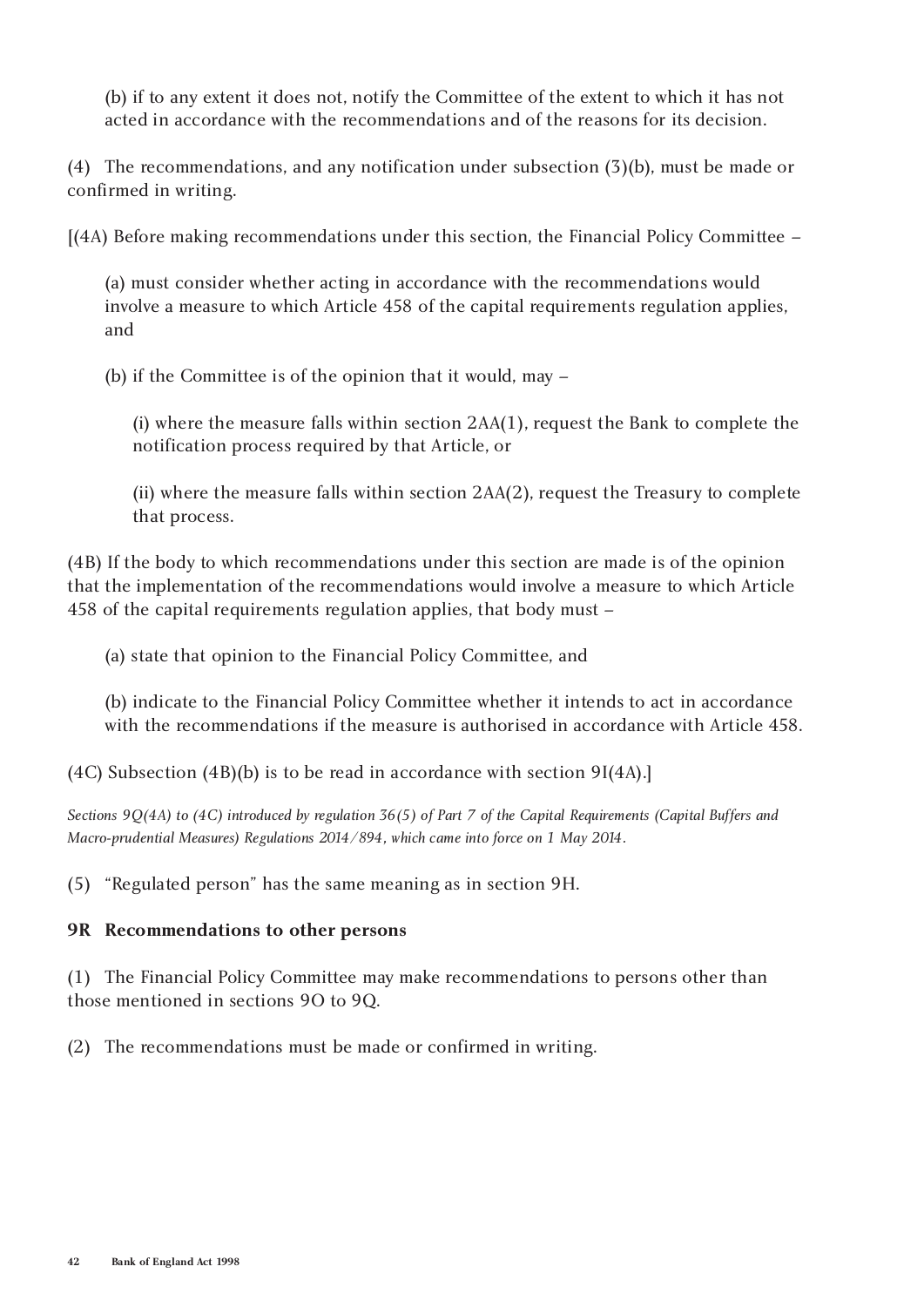## *Explanation*

### **9S Duty to prepare explanation**

(1) In connection with the exercise of any of the specified powers, the Financial Policy Committee must prepare an explanation of –

(a) the reasons for the Committee's decision to exercise the power, in the way in which it is being exercised, and

(b) the Committee's reasons for believing that the exercise of the power, in the way in which it is being exercised, is compatible with the duties of the Committee under the following provisions –

(i) section  $9C(1)$  (as read with section  $9C(4)$ ), and

(ii) section 9F.

(2) The specified powers are –

(a) the power to give a direction under section 9H;

(b) the power to make recommendations under section 9O, so far as relating to the exercise of the Bank's functions in relation to payment systems, settlement systems and clearing houses;

(c) the power to make recommendations under section 9P, so far as relating to the exercise by the Treasury of their power to make orders under any of the provisions mentioned in subsection (2) of that section;

(d) the power to make recommendations under section 9Q.

(3) The explanation required by subsection (1) in relation to the duty in section 9F (3)(a) must include an estimate of the costs and an estimate of the benefits that would arise from compliance with the direction or recommendation in question, unless in the opinion of the Committee it is not reasonably practicable to include such an estimate.

### *Review*

### **9T Duty to review directions and recommendations**

(1) The Financial Policy Committee must –

(a) before the end of each review period, review each direction given by it under section 9H, other than a direction revoked before the end of the review period, and

(b) prepare a summary of its conclusions.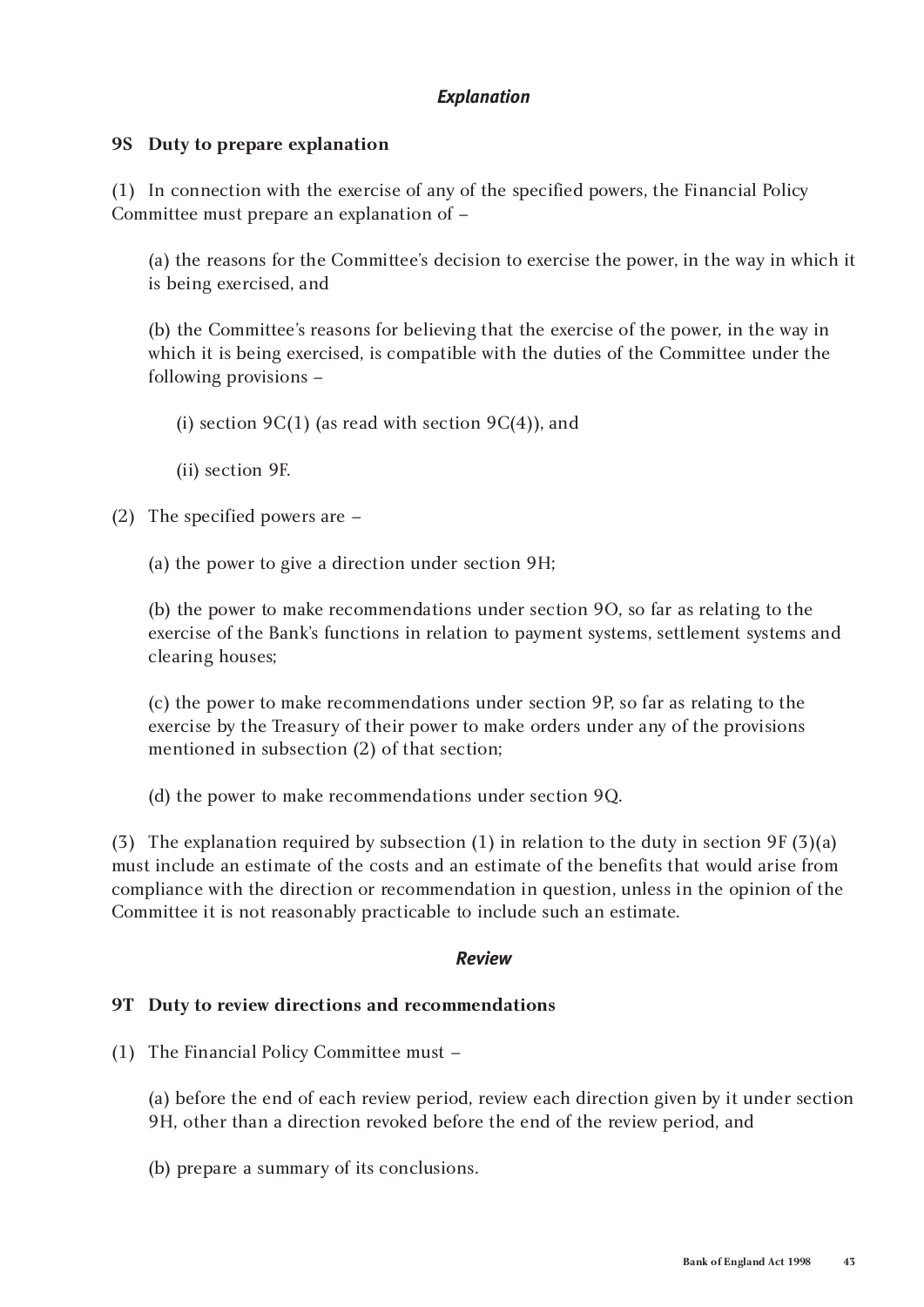(2) A review period is –

(a) in relation to the first review, the period of 12 months beginning with the day on which the direction was given, and

(b) in relation to subsequent reviews, the period of 12 months beginning with the day on which the previous review was completed.

(3) The Financial Policy Committee must maintain arrangements for the review at regular intervals of any recommendations that it has made under any of sections 9O to 9R and are of continuing relevance.

(4) The purpose of a review is –

(a) in the case of a direction, to consider whether the direction ought to be revoked, and

(b) in the case of a recommendation, to consider whether the recommendation ought to be withdrawn.

### *Publication of record of meetings*

#### **9U Publication of record of meetings**

(1) The Bank must publish a record of each meeting of the Financial Policy Committee before the end of the period of 6 weeks beginning with the day of the meeting.

(2) The record must specify any decisions taken at the meeting (including decisions to take no action) and must set out, in relation to each decision, a summary of the Committee's deliberations.

(3) The decisions referred to in subsection (2) include in particular a decision –

(a) to give or revoke a direction under section 9H;

(b) to make recommendations under any of sections 9O to 9R.

 $[(c)$  to make or revoke a request under section 2AA(3) or (4);

(d) made under the Capital Requirements (Capital Buffers and Macro-prudential Measures) Regulations 2014.]

Sections  $9U(3)(c)$  and (d) introduced by regulation  $36(6)(a)$  of Part 7 of the Capital Requirements (Capital Buffers and *Macro-prudential Measures) Regulations 2014/894, which came into force on 1 May 2014.*

(4) Where a decision has been made to give or revoke a direction under section 9H, the record must include the text of the direction or of the notice of revocation.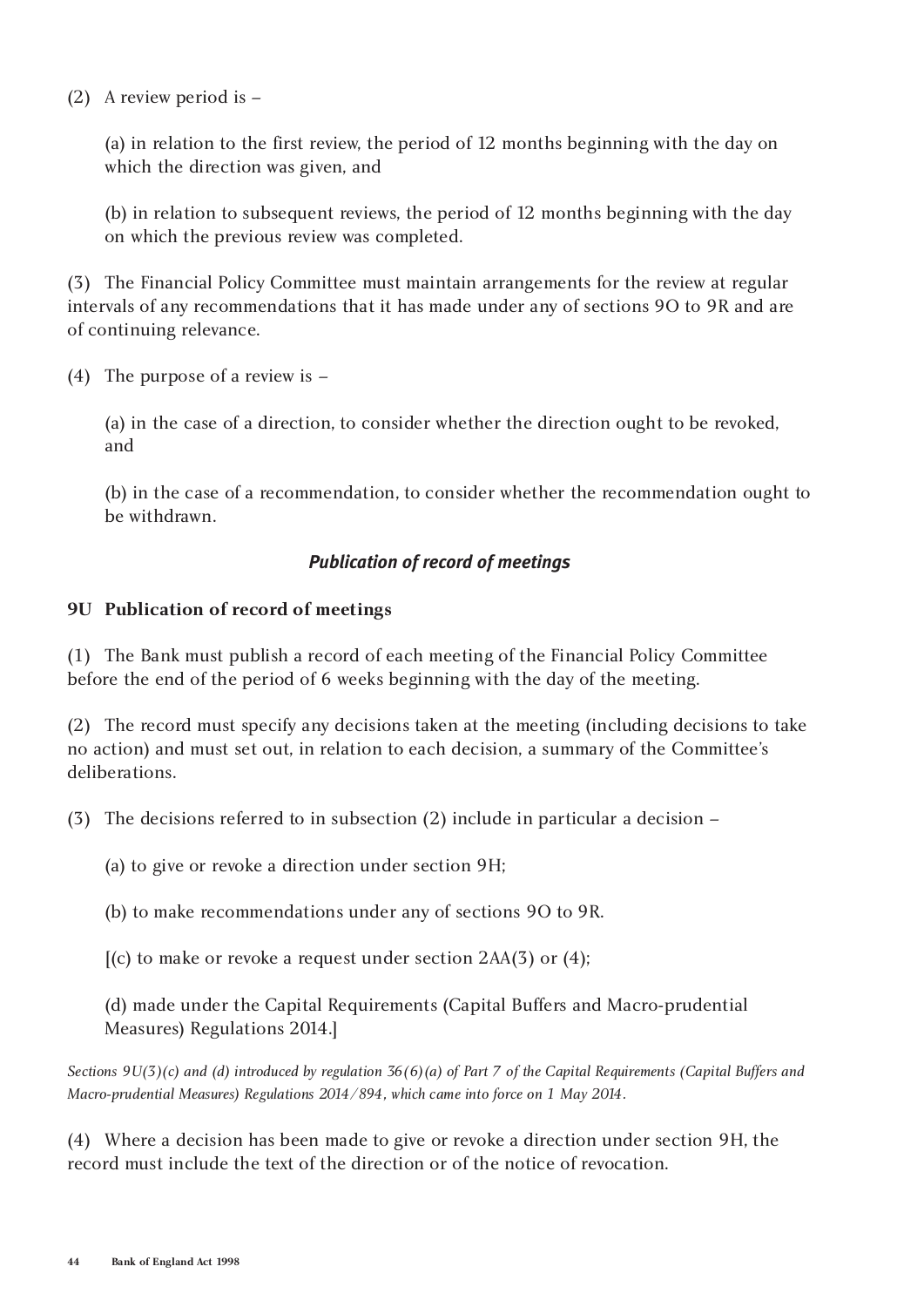(5) Where a decision has been made to make recommendations under any of sections 9O to 9R, the record must include the recommendations.

(6) Where since the previous meeting the Committee has received a notification under section 9Q (3)(b), the record must include the notification.

(7) The information required by subsections (1) and (2) does not include information identifying particular members of the Committee.

(8) Subsections (1) to (6) do not require the publication of  $-$ 

(a) information about any recommendations made under 9O (2)(a);

(b) information whose publication within the time required by subsection (1) would in the opinion of the Committee be against the public interest;

(c) information about any decision under paragraph (b);

(d) information about a decision to give a direction under section 9H which has been revoked before the record of the meeting at which it was given is published;

(e) information about the decision to revoke a direction where information about the direction is withheld under paragraph (d).

 $[(f)$  information about a decision to make a request under section 2AA $(3)$  or  $(4)$  which has been revoked before the record of the meeting at which it was given is published;

(g) information about the decision to revoke a request under section 2AA(3) or (4) where information about the request is withheld under paragraph (f).]

Sections  $9U(8)(f)$  and (g) introduced by regulation  $36(6)(b)$  of Part 7 of the Capital Requirements (Capital Buffers and *Macro-prudential Measures) Regulations 2014/894, which came into force on 1 May 2014.*

(9) Publication under this section or section 9V is to be in such manner as the Bank thinks fit.

## **9V Deferred publication**

(1) Where the Financial Policy Committee decides under subsection (8)(b) of section 9U that publication of information within the time required by subsection (1) of that section would be against the public interest –

(a) it must consider whether to fix a date as the earliest date on which the information may be published, and

(b) if it does not fix a date, it must keep under consideration the question whether publication of the information would still be against the public interest.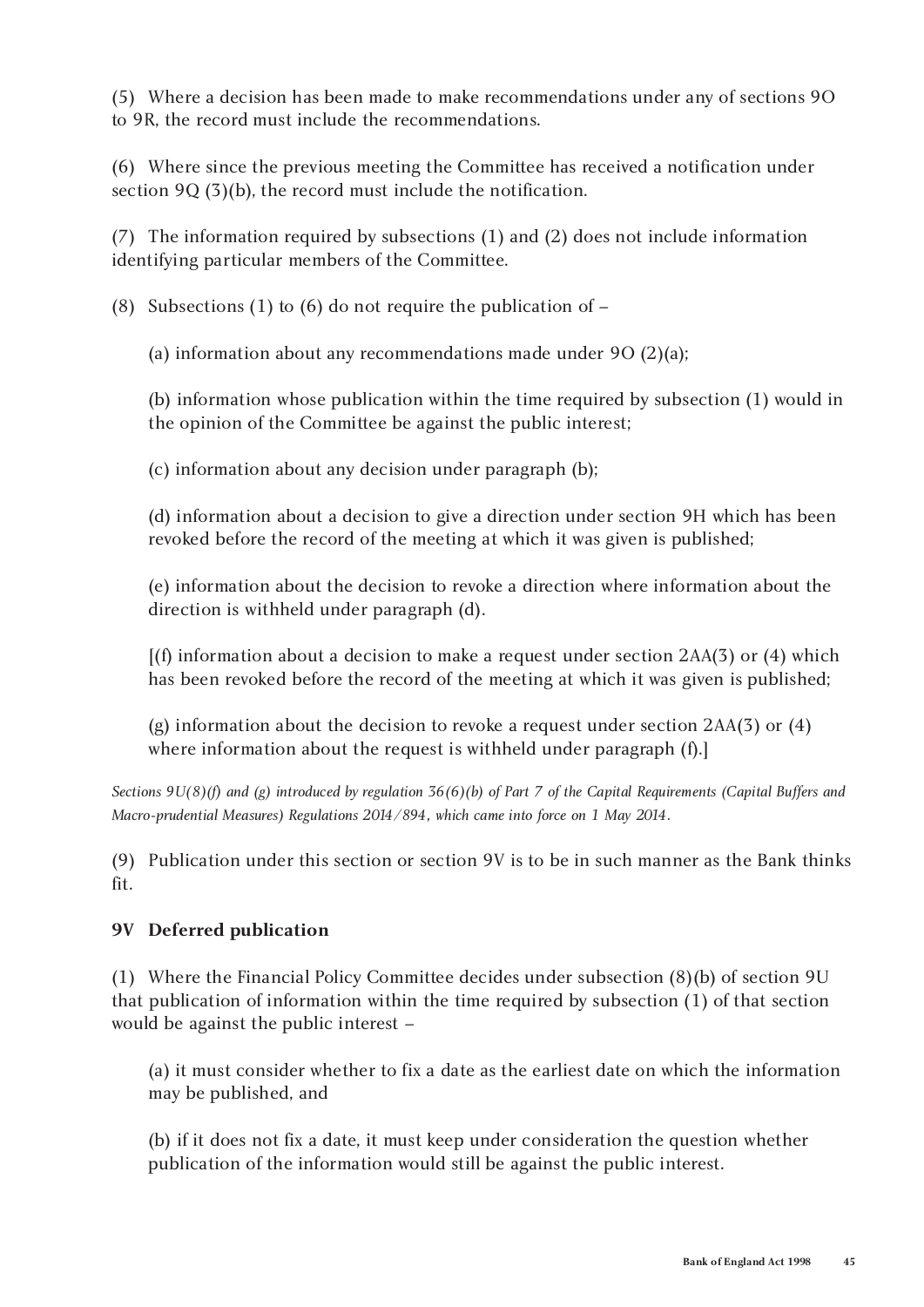(2) The Committee must from time to time determine the procedures that it will follow in complying with the duty in subsection (1)(b).

(3) Where the Committee –

(a) fixes a date under subsection (1)(a) as the earliest date on which any information may be published, or

(b) decides under subsection (1)(b) that publication of any information is no longer against the public interest,

the Bank must publish the information at the time when it next publishes under section 9U (1) the record of a meeting of the Committee.

# *Financial stability reports by Financial Policy Committee*

## **9W Financial stability reports by Financial Policy Committee**

(1) The Financial Policy Committee must prepare and publish reports relating to financial stability ("financial stability reports").

(2) Two financial stability reports must be published in each calendar year.

(3) A financial stability report must include –

(a) the Committee's view of the stability of the UK financial system at the time when the report is prepared,

(b) an assessment of the developments that have influenced the current position,

(c) an assessment of the strengths and weaknesses of the UK financial system,

(d) an assessment of risks to the stability of the UK financial system, and

(e) the Committee's view of the outlook for the stability of the UK financial system.

(4) A financial stability report must also include –

(a) a summary of the activities of the Committee in the reporting period, and

(b) an assessment of the extent to which the exercise by the Committee of its functions (both during the reporting period and previously) has succeeded during the reporting period in achieving the objectives set out in section 9C (1)(a) and (b).

(5) If during the reporting period the Committee has made any decision in relation to which section 9S requires the preparation of an explanation, the financial stability report must include the required explanation.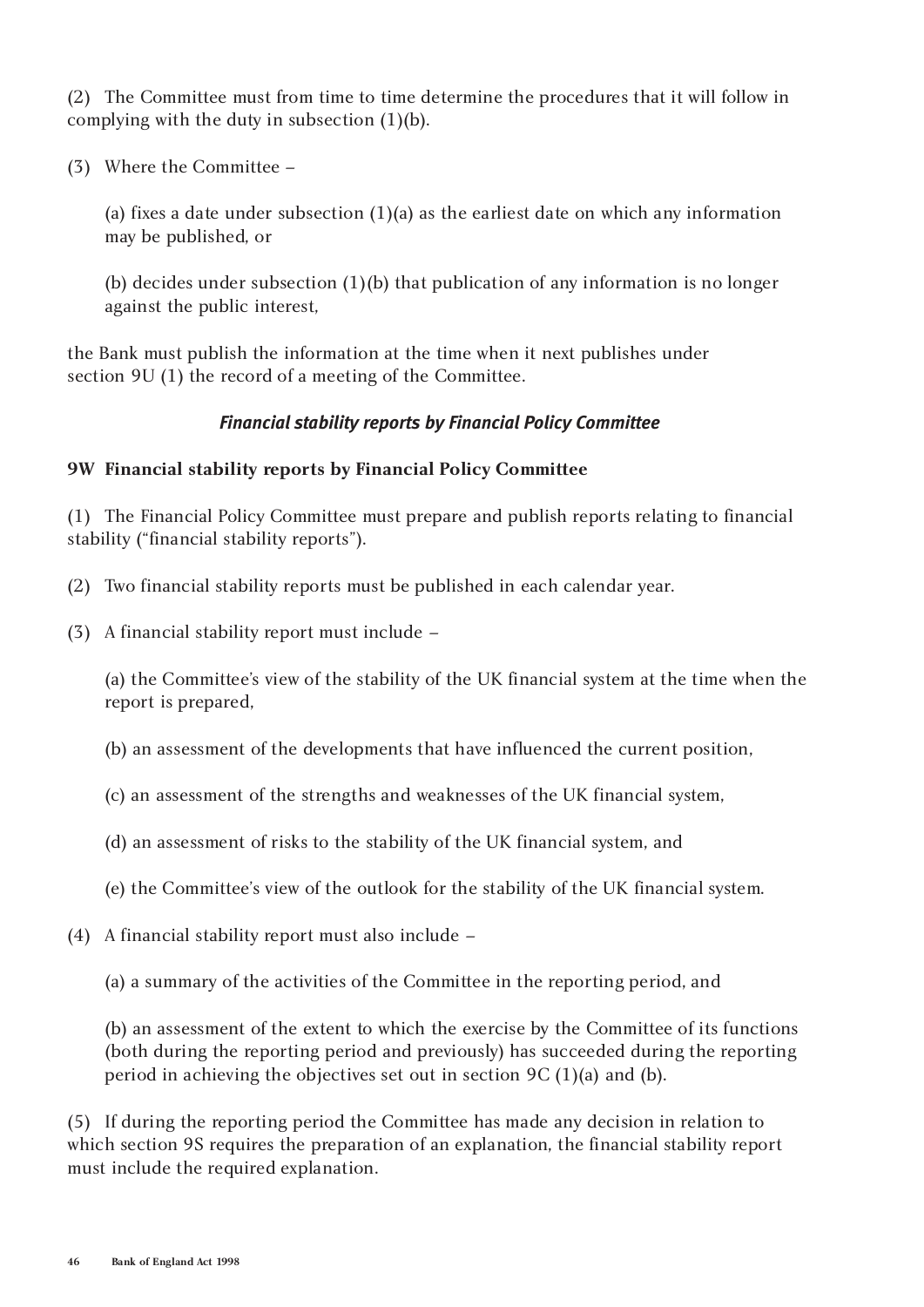(6) If during the reporting period the Committee has completed the review of a direction or recommendation, the financial stability report must include a summary of the review.

(7) The reporting period is the period since the date of the previous financial stability report, except that in the case of the first financial stability report it is the period since the time when this section came fully into force.

(8) Nothing in subsections (3) to (6) is to be regarded as requiring the Committee to include in a financial stability report any information whose publication would in the Committee's opinion be against the public interest.

(9) The Committee must give a copy of each financial stability report to the Treasury.

(10) The Treasury must lay before Parliament a copy of each financial stability report.

(11) Publication of a financial stability report is to be in such manner as the Bank thinks fit.

## *Meetings between Governor and Chancellor of the Exchequer*

## **9X Meetings between Governor and Chancellor of the Exchequer**

(1) As soon as reasonably practicable after the publication by the Financial Policy Committee of a financial stability report, the Governor of the Bank and the Chancellor of the Exchequer must meet to discuss the report and any other matters relating to the stability of the UK financial system that they consider it appropriate to discuss.

(2) The Treasury must publish a record of each meeting required by subsection (1) before the end of the period of 6 weeks beginning with the day of the meeting.

(3) Publication under subsection (2) is to be in such manner as the Treasury think fit.

(4) Subsection (2) does not require the publication of information whose publication within the time required by that subsection would in the opinion of the Treasury be against the public interest.

(5) Before publishing the record of a meeting required by subsection (1), or deciding under subsection (4) not to publish such a record, the Treasury must consult the Bank about the record and its publication.

## *Power of Bank to require FCA or PRA to provide information*

## **9Y Directions requiring information or documents**

(1) The Bank may exercise the powers conferred by this section where it considers that information or documents are reasonably required in connection with the exercise by the Bank of its functions in pursuance of the Financial Stability Objective.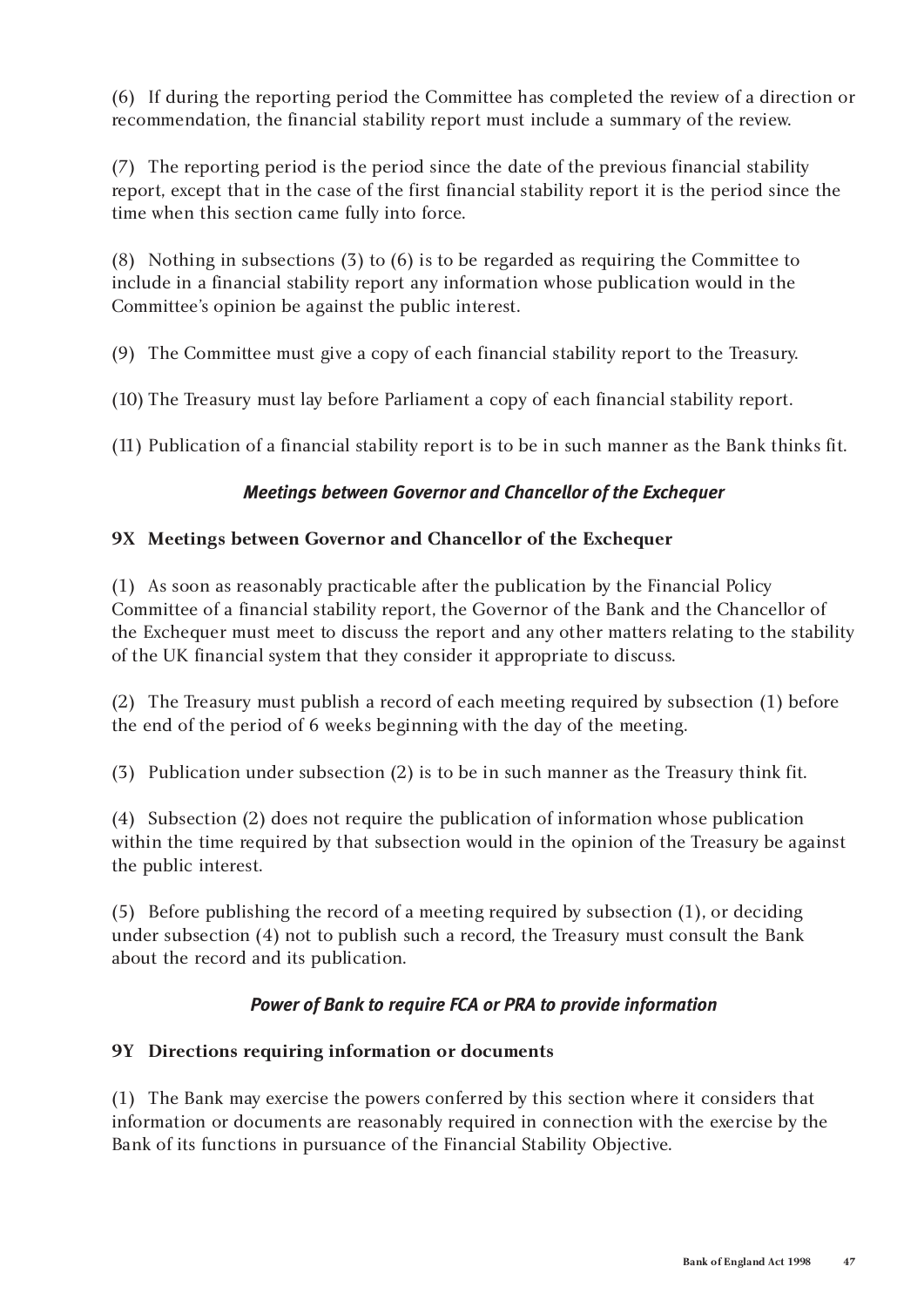(2) The Bank may give a direction to the FCA or the PRA ("the regulator") requiring the regulator –

(a) to provide the Bank with specified information or information of a specified description, or

(b) to produce to the Bank specified documents or documents of a specified description.

(3) The direction may relate to information or documents which are held by persons other than the regulator and which the regulator has power to obtain or whose production the regulator has power to require.

(4) Any information or documents to which the direction relates are –

(a) where the information or documents are held by a person in relation to whom the powers conferred by subsections (1) and (3) of section 165 of FSMA 2000 are exercisable, to be taken to be information or documents to which that section applies by virtue of subsection (4) of that section, and

(b) where they are held by a person to whom section 165A of FSMA 2000 applies and the direction is given to the PRA, to be taken to be information or documents to which that section applies by virtue of subsection (3) of that section.

(5) The information or documents must be provided or produced before the end of such period as may be specified.

(6) The Bank may require any information provided under this section to be provided in such form as it may require.

(7) The Bank may require –

(a) any information provided, whether in a document or otherwise, to be verified in such manner as it may require;

(b) any document produced to be authenticated in such manner as it may require.

## **9Z Further provisions about directions under section 9Y**

(1) In the exercise of its functions under section 9Y, the Bank must have regard to the principle that a burden or restriction which is imposed on a person, or on the carrying on of an activity, should be proportionate to the benefits, considered in general terms, which are expected to result from the imposition of that burden or restriction.

(2) Before giving a direction under section 9Y to the FCA or the PRA ("the regulator"), the Bank must consult the regulator.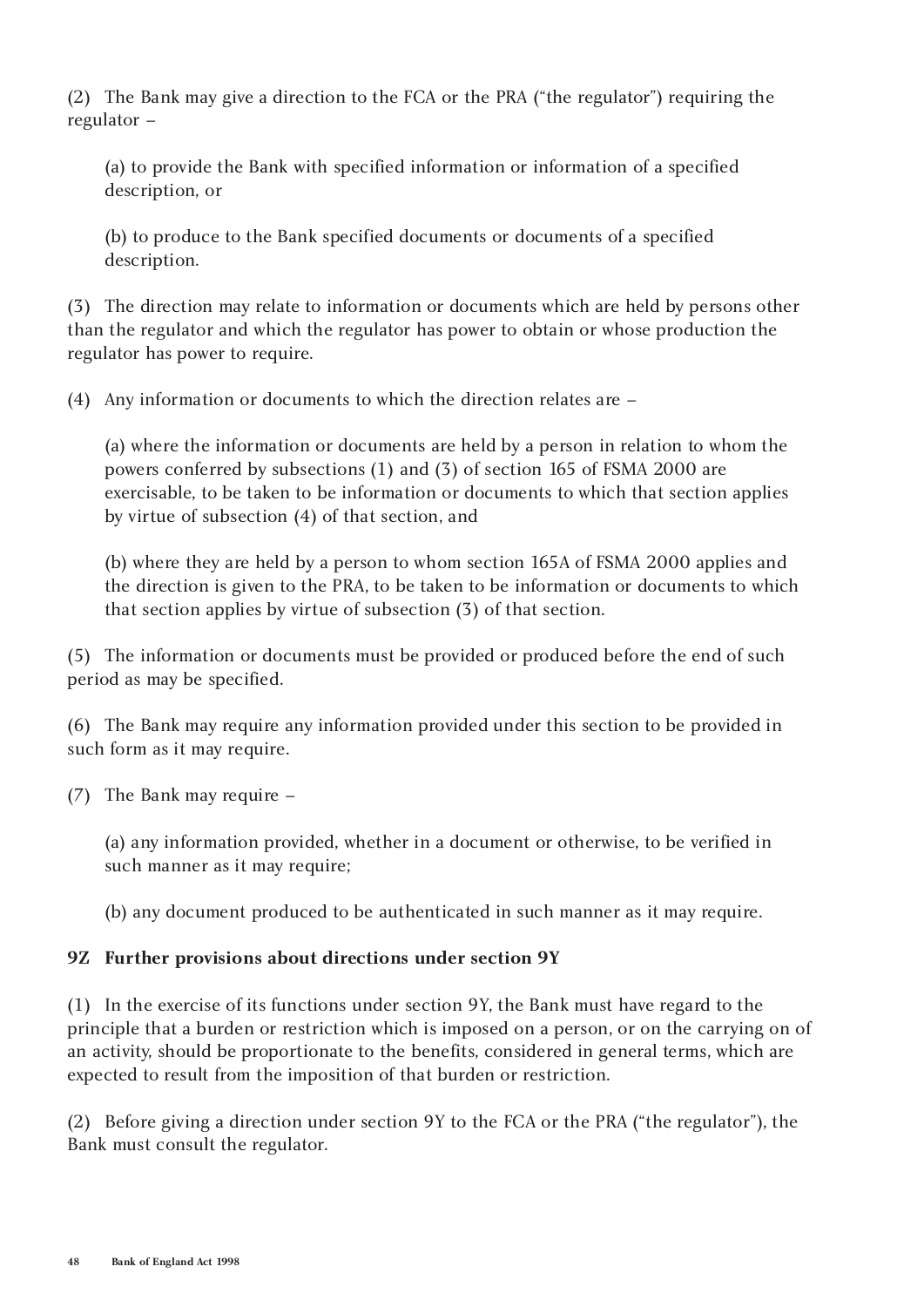(3) A direction under section 9Y must be in writing, and may be revoked by a notice in writing.

(4) As soon as practicable after giving a direction under section 9Y, the Bank must publish the direction in such manner as it thinks appropriate for bringing the direction to the attention of persons (other than the regulator to which it is given) who may be affected by it.

(5) Subsection (4) does not require the publication of information whose publication at the time required by that subsection would in the opinion of the Bank be against the public interest.

(6) Where the Bank decides under subsection (5) that publication of any information would be against the public interest, it must from time to time review that decision and if it subsequently decides that publication is no longer against the public interest it must comply with subsection (4).

## *Supplementary*

## **9ZA Interpretation of Part 1A**

In this Part –

"the FCA" means the Financial Conduct Authority;

"financial assistance" has the meaning given by section 257(1) of the Banking Act 2009;

"the Financial Policy Committee" means the Financial Policy Committee of the Bank of England;

"the financial sector" means financial institutions generally;

"FSMA 2000" means the Financial Services and Markets Act 2000;

"the PRA" means the Prudential Regulation Authority;

"systemic risk" has the meaning given by section 9C(5);

"the UK economy" means the economy of the United Kingdom;

"the UK financial system" means the financial system of the United Kingdom."]

Part 1A introduced by section 4(1) of the Financial Services Act 2012, which came into force on 24 January 2013 (for the purposes of making Orders and Regulations pursuant to sections 9I(2), 9L and 9N of the 1998 Act and for the purposes of inserting section 9ZA of the 1998 Act), on 19 February 2013 (for the purposes of making appointments pursuant to *section 9B of the 1998 Act) and on 1 April 2013 for all other purposes.*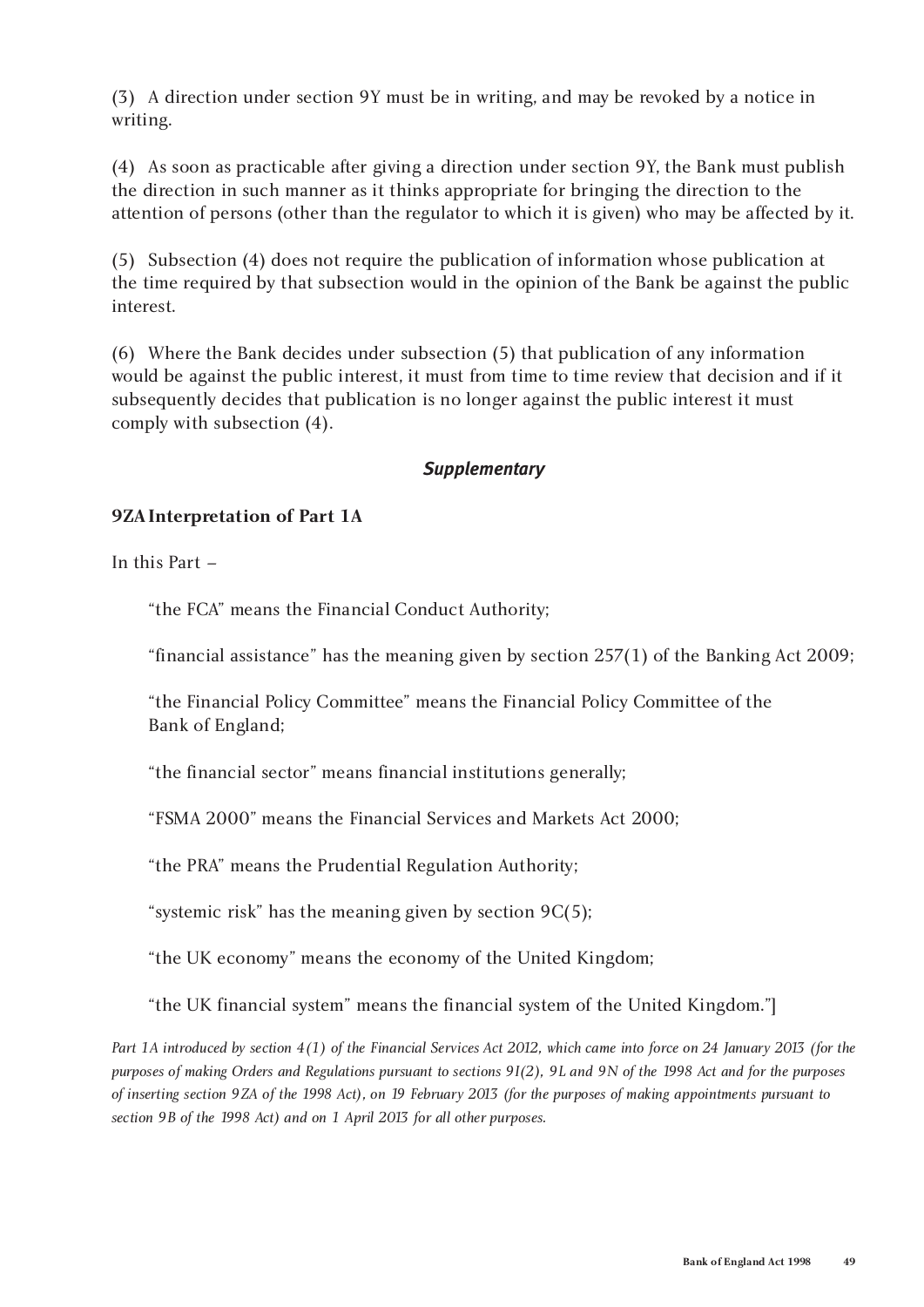# **PART II**

# **MONETARY POLICY**

## *Role of the Bank*

### **10 Operational responsibility**

In section 4(l) of the Bank of England Act 1946 (power of the Treasury to give directions to the Bank), at the end there is inserted ", except in relation to monetary policy".

#### **11 Objectives**

In relation to monetary policy, the objectives of the Bank of England shall be –

(a) to maintain price stability, and

(b) subject to that, to support the economic policy of Her Majesty's Government, including its objectives for growth and employment.

#### **12 Specifications of matters relevant to objectives**

(1) The Treasury may by notice in writing to the Bank specify for the purposes of section 11 –

(a) what price stability is to be taken to consist of, or

(b) what the economic policy of Her Majesty's Government is to be taken to be.

(2) The Treasury shall specify under subsection (1) both of the matters mentioned there –

(a) before the end of the period of 7 days beginning with the day on which this Act comes into force, and

(b) at least once in every period of 12 months beginning on the anniversary of the day on which this Act comes into force.

- (3) Where the Treasury give notice under this section they shall
	- (a) publish the notice in such manner as they think fit, and
	- (b) lay a copy of it before Parliament.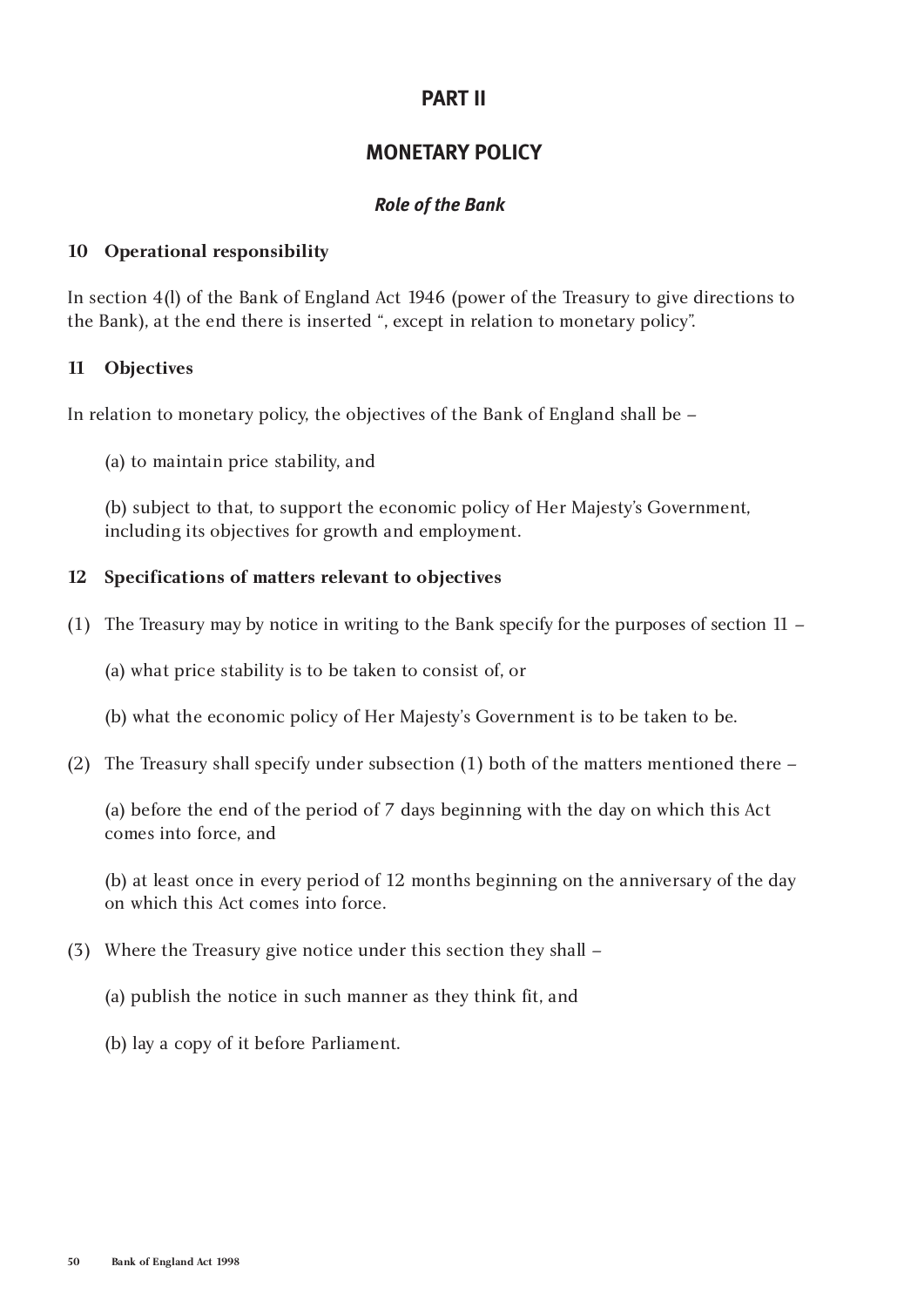## **13 Monetary Policy Committee**

(1) There shall be a committee of the Bank, to be known as the Monetary Policy Committee of the Bank of England, which shall have responsibility within the Bank for formulating monetary policy.

- (2) The Committee shall consist of
	- [(a) the Governor of the Bank,
	- (aa) the Deputy Governor for financial stability,
	- (ab) the Deputy Governor for monetary policy,]

New section  $13(2)(a)$  introduced by section  $1(2)$  of the Financial Services Act 2012, which came into force on 19 February 2013, for the purposes of making appointments, and on 1 April 2013 for all other purposes.

(b) 2 members appointed by the Governor of the Bank after consultation with the Chancellor of the Exchequer, and

- (c) 4 members appointed by the Chancellor of the Exchequer.
- (3) Of the 2 members appointed under subsection  $(2)(b)$  –

(a) one shall be a person who has executive responsibility within the Bank for monetary policy analysis, and

(b) the other shall be a person who has executive responsibility within the Bank for monetary policy operations.

(4) The Chancellor of the Exchequer shall only appoint a person under subsection  $(2)(c)$  if he is satisfied that the person has knowledge or experience which is likely to be relevant to the Committee's functions.

(5) Schedule 3 shall have effect with respect to the Committee.

### **14 Publication of statements about decisions**

(1) As soon as practicable after each meeting of the Monetary Policy Committee, the Bank shall publish a statement as to whether it was decided at the meeting that the Bank should take any action, other than action by way of intervening in financial markets, for the purpose of meeting its objectives under section 11 and, if it was, what the action is.

(2) If, at any meeting, the Committee decides that the Bank should intervene in financial markets, it shall also consider at the meeting whether immediate publication of the decision would be likely to impede or frustrate the achievement of the intervention's purpose.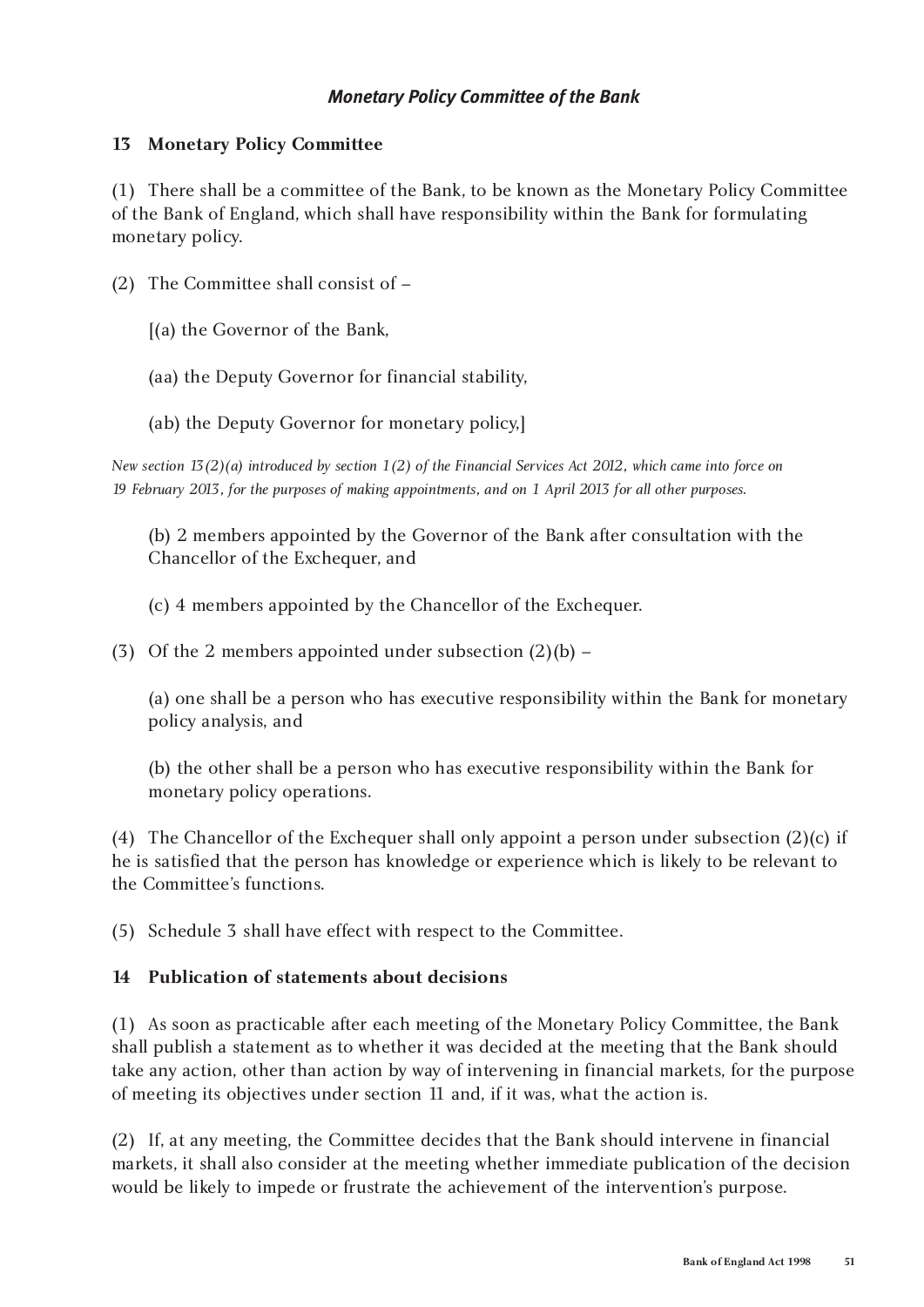(3) If the Committee decides under subsection (2) that immediate publication of a decision would not have the effect mentioned there, the Bank shall, when it publishes a statement under subsection (1) about the meeting, publish a statement as to what action by way of intervening in financial markets the Committee has decided the Bank should take.

(4) If the Committee decides under subsection (2) that immediate publication of a decision would have the effect mentioned there, it shall keep under consideration the question of whether publication of the decision would still have that effect.

(5) As soon as practicable after the Committee has decided that publication of a decision which has not been the subject of a statement under subsection (3) would no longer have the effect mentioned in subsection (2), the Bank shall publish a statement as to what action by way of intervening in financial markets the Committee decided the Bank should take and when the decision was made.

(6) Publication under this section shall be in such manner as the Bank thinks fit.

# **15 Publication of minutes of meetings**

(1) After each meeting of the Monetary Policy Committee, the Bank shall publish minutes of the meeting before the end of the period of 6 weeks beginning with the day of the meeting.

(2) Subsection (1) shall not apply to minutes of any proceedings relating to –

(a) a decision to intervene in financial markets, or

(b) a decision about the publication of a decision to intervene in financial markets,

unless the Committee has decided that publication of the decision to intervene would not be likely, or would no longer be likely, to impede or frustrate the achievement of the intervention's purpose.

(3) Minutes of proceedings relating to –

(a) a decision to intervene in financial markets, or

(b) a decision about the publication of a decision to intervene in financial markets, shall, if not required to be published before the end of the period of 6 weeks beginning with the day of the meeting be published by the Bank before the end of the period of 6 weeks beginning with the day on which a statement about the decision to intervene is published under section 14(5).

(4) Minutes published under this section shall record, in relation to any decision of the Committee, the voting preference of the members who took part in the vote on the decision.

[(4A) The Bank shall exclude from minutes published under this section information which relates to proceedings of the Financial Policy Committee if the Bank considers that publication of that information would be against the public interest.]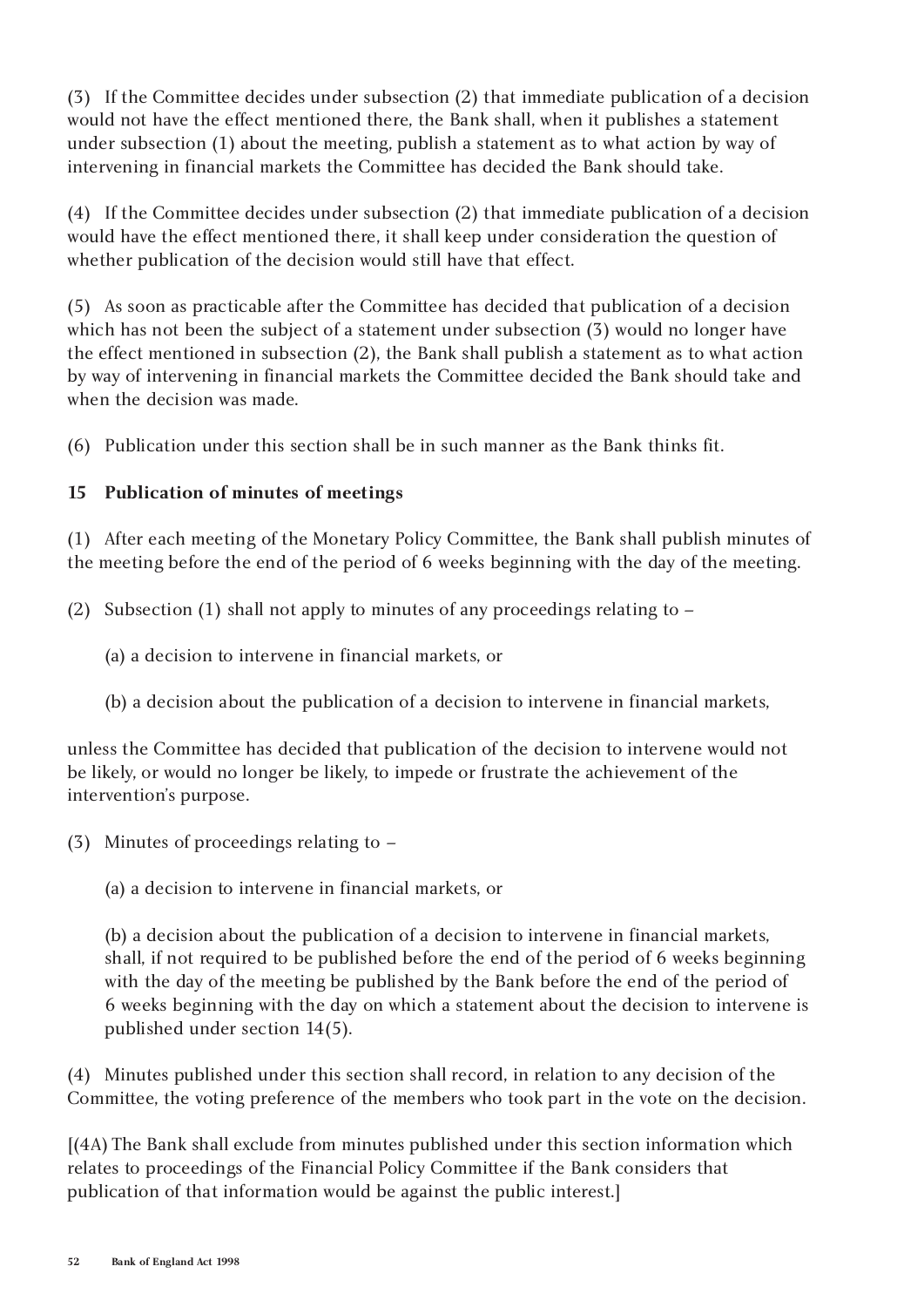New section 15(4A) introduced by section  $4(3)$  of the Financial Services Act 2012, which came into force on *1 April 2013.*

(5) Publication under this section shall be in such manner as the Bank thinks fit.

## **16 Functions of [Oversight Committee]**

(1) The [Oversight Committee] of the Bank shall keep the procedures followed by the Monetary Policy Committee under review.

(2) In particular, [the function of the Oversight Committee] under subsection (1) shall include determining whether [the Monetary Policy Committee] has collected the regional, sectoral and other information necessary for the purposes of formulating monetary policy.

 $[(3) \dots]$ 

Square-bracketed wording in sections  $16(1)$  and (2) introduced by, and wording in section  $16(3)$  omitted by, section  $3(4)$ *of the Financial Services Act 2012, which came into force on 1 April 2013.*

#### *Information and reports*

#### **17 Power to obtain information**

(1) The Bank may by notice in writing require an undertaking to which this section applies to provide the Bank with such information as may be specified in the notice, being information about the relevant financial affairs of the undertaking which the Bank considers it necessary or expedient to have for the purposes of its functions under this Part.

- (2) A notice under subsection (1) may require information to be provided
	- (a) in such form or manner as may be specified in the notice;
	- (b) at such time or times as may be so specified;
	- (c) in relation to such period or periods as may be so specified.
- $(3)$  An undertaking is one to which this section applies if  $-$ 
	- (a) it has a place of business in the United Kingdom; and
	- (b) it falls within subsection  $(3A)$ ,  $(3B)$ ,  $(3C)$  or  $(3D)$ .
- (3A) An undertaking falls within this subsection if it is a deposit-taker.
- (3B) An undertaking falls within this subsection if it is not a deposit-taker but it –

(a) falls within the subsector "other monetary financial institution", as defined by paragraph 2.48 of Annex A to Council Regulation (EC) No.2223/96,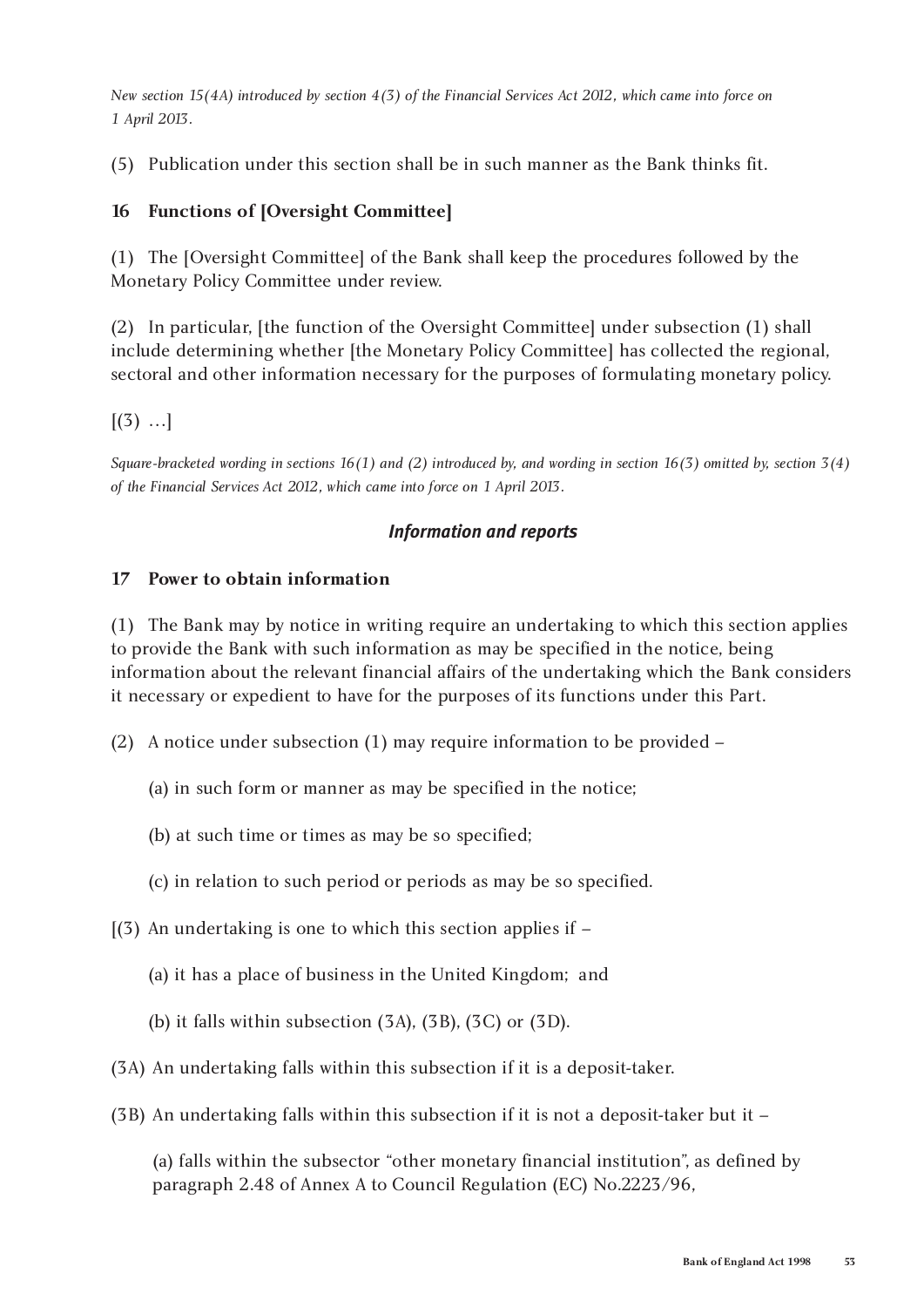(b) carries on a business of granting credits secured on land used for residential purposes,

(c) has issued a debt security, or

(d) has acted as an agent in connection with arranging or managing the issue of a debt security.

(3C) An undertaking falls within this subsection if it is a financial holding company.

(3D) An undertaking falls within this subsection if it is not a deposit-taker but continues to have a liability in respect of a deposit which was held by it in accordance with the Banking Act 1979 or the Banking Act 1987 or a permission under [Part 4A] of the Financial Services and Markets Act 2000.]

Previous wording in section  $17(3)$  replaced by (and new subsections (3) to (3D) introduced by) article 161(2) of The *Financial Services and Markets Act 2000 (Consequential Amendments and Repeals) Order 2001 (SI 2001 No.3649),* which came into force on 1 December 2001. The reference in section 17(3D) to Part 4A of FSMA introduced by section 114(1) and para 85(2) of Schedule 18 of the Financial Services Act 2012, which came into force on 1 April 2013.

(4) The Treasury may by order provide which financial affairs of an undertaking are relevant for the purposes of this section, and may make different provision for different undertakings or classes of undertaking.

(5) The Treasury may by order amend [subsections (3) to (3D)].

*Words added by article 161(3) of SI 2001 No.3649.*

(6) Before making an order under this section, the Treasury shall consult –

(a) the Bank,

(b) the [Statistics Board],

(c) such persons as appear to them to be representative of persons likely to be materially affected by the order, and

(d) such other persons as they consider appropriate.

The reference to the Statistics Board was introduced by section  $60(1)$  and Schedule 3, para 10 of the Statistics and Registration Service Act 2007, which came into force on 1 April 2008 by virtue of The Statistics and Registration Service *Act 2007 (Commencement No. 2 and Transitional Provision) Order 2008 (SI 2008 No.839).*

[(7) "Deposit-taker" means –

(a) a person who has permission under [Part 4A] of the Financial Services and Markets Act 2000 to accept deposits; or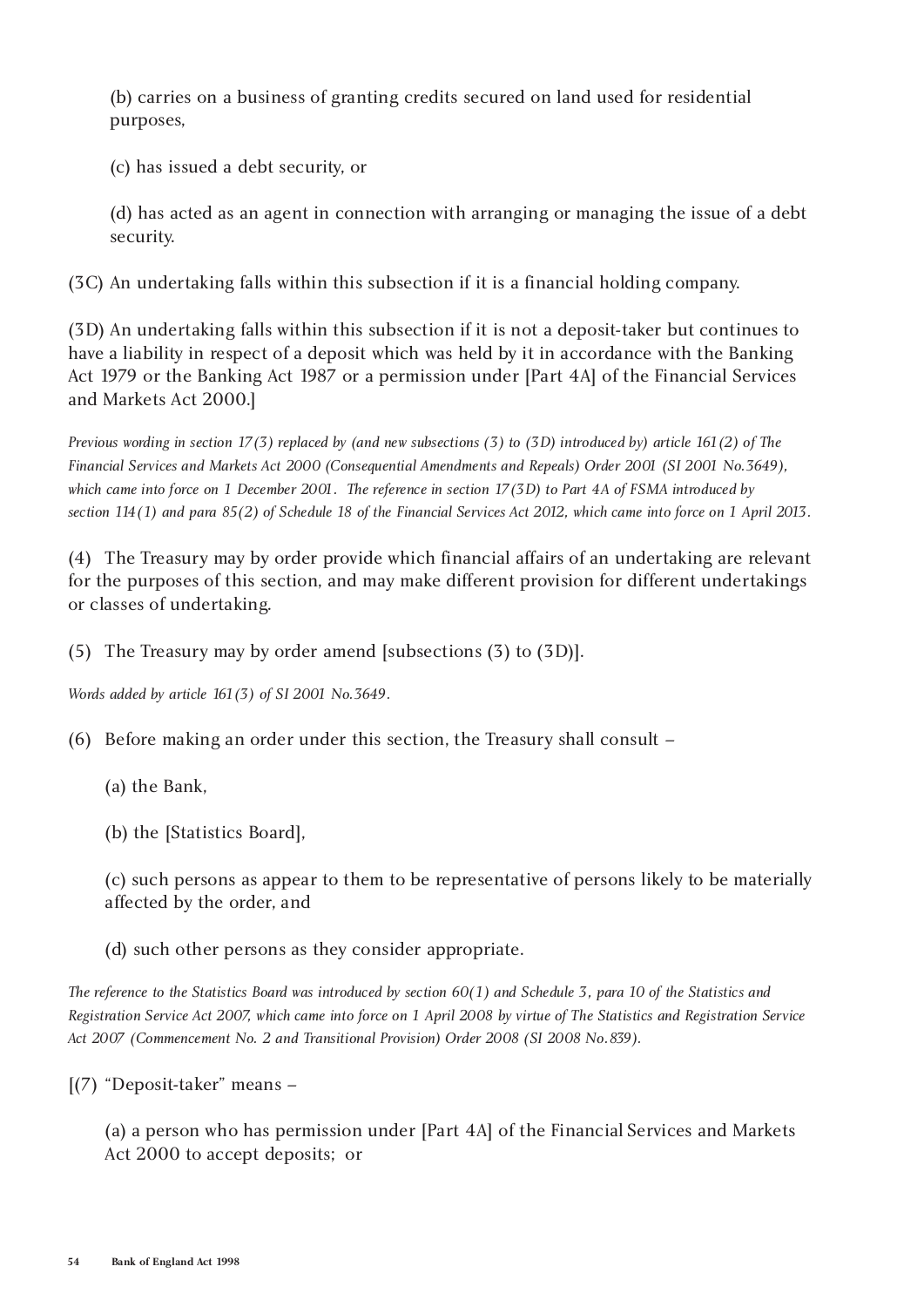(b) an EEA firm of the kind mentioned in paragraph 5(b) or (c) of Schedule 3 to that Act which has permission under paragraph 15 of that Schedule (as a result of qualifying for authorisation under paragraph 12(1) of that Schedule) to accept deposits or other repayable funds.

The reference to Part 4A of FSMA introduced by section  $114(1)$  and para 85(2) of Schedule 18 of the Financial Services *Act 2012, which came into force on 1 April 2013.*

(7A) "Debt security" means any instrument creating or acknowledging indebtedness (including a government or public security).

*See also paragraph 8(2)(g) of Schedule 2 to The Uncertificated Securities (Amendment) (Eligible Debt Securities) Regulations 2003 (SI 2003 No.1633).*

- (7B) Subsections (7) and (7A) must be read with
	- (a) section 22 of the Financial Services and Markets Act 2000;
	- (b) any relevant order under that section; and
	- (c) Schedule 2 to that Act.

 $[(7C)$  "Financial holding company" has the meaning given by Article  $4(1)(20)$  of the capital requirements regulation.]

New Section 17(7C) introduced by paragraph 38(3) of Schedule 2 Part 2 of the Capital Requirements Regulations *2013/3115, which came into force on 1 January 2014.*

(7D) "Undertaking" has the meaning given by [section 1161(1) of the Companies Act 2006].]

Previous wording in section  $17(7)$  replaced by (and new subsections (7) to (7D) introduced by) article 161(4) of SI 2001 *No.3649, which came into force on 1 December 2001.*

The reference in section 17(7D) to section 1161(1) of the Companies Act 2006 was introduced by Articles  $3(1)(b)$  and 6 and Schedule 1, Part 2, para 205(2) of The Companies Act 2006 (Consequential Amendments etc) Order 2008 (SI 2008 No.948), which came into force on 6 April 2008 by Articles 2(2) and 12 of the same Order.

### **18 Reports**

(1) The Bank shall prepare and publish reports in accordance with the provisions of this section.

(2) A report under this section shall contain –

(a) a review of the monetary policy decisions published by the Bank in the period to which the report relates,

(b) an assessment of the developments in inflation in the economy of the United Kingdom in the period to which the report relates, and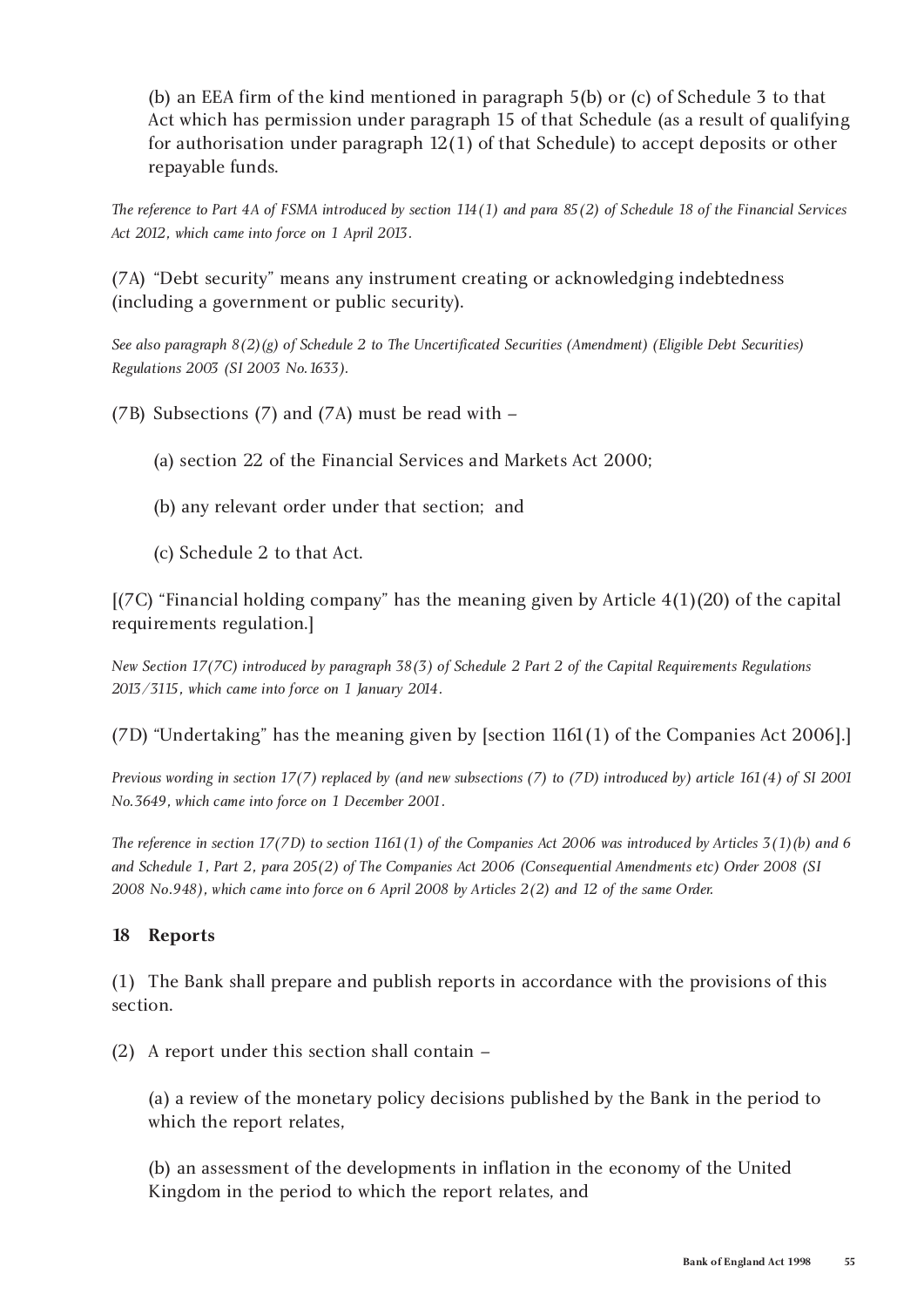(c) an indication of the expected approach to meeting the Bank's objectives under section 11.

(3) A report under this section shall relate to –

(a) a period of 3 months, or

(b) such other period as the Treasury and the Monetary Policy Committee may agree.

(4) Periods to which reports under this section relate shall be successive, the first such period commencing on such day within the period of 3 months ending with the day on which this Act comes into force as the Treasury shall, after consultation with the Bank, specify in writing to it.

(5) No report under this section shall be published without the approval of the Monetary Policy Committee.

(6) A report under this section shall be published as soon as practicable after the end of the period to which it relates and in such manner as the Bank thinks fit.

## *Treasury's reserve powers*

## **19 Reserve powers**

(1) The Treasury, after consultation with the Governor of the Bank, may by order give the Bank directions with respect to monetary policy if they are satisfied that the directions are required in the public interest and by extreme economic circumstances.

(2) An order under this section may include such consequential modifications of the provisions of this Part relating to the Monetary Policy Committee as the Treasury think fit.

(3) A statutory instrument containing an order under this section shall be laid before Parliament after being made.

(4) Unless an order under this section is approved by resolution of each House of Parliament before the end of the period of 28 days beginning with the day on which it is made, it shall cease to have effect at the end of that period.

(5) In reckoning the period of 28 days for the purposes of subsection (4), no account shall be taken of any time during which Parliament is dissolved or prorogued or during which either House is adjourned for more than 4 days.

(6) An order under this section which does not cease to have effect before the end of the period of 3 months beginning with the day on which it is made shall cease to have effect at the end of that period.

(7) While an order under this section has effect, section 11 shall not have effect.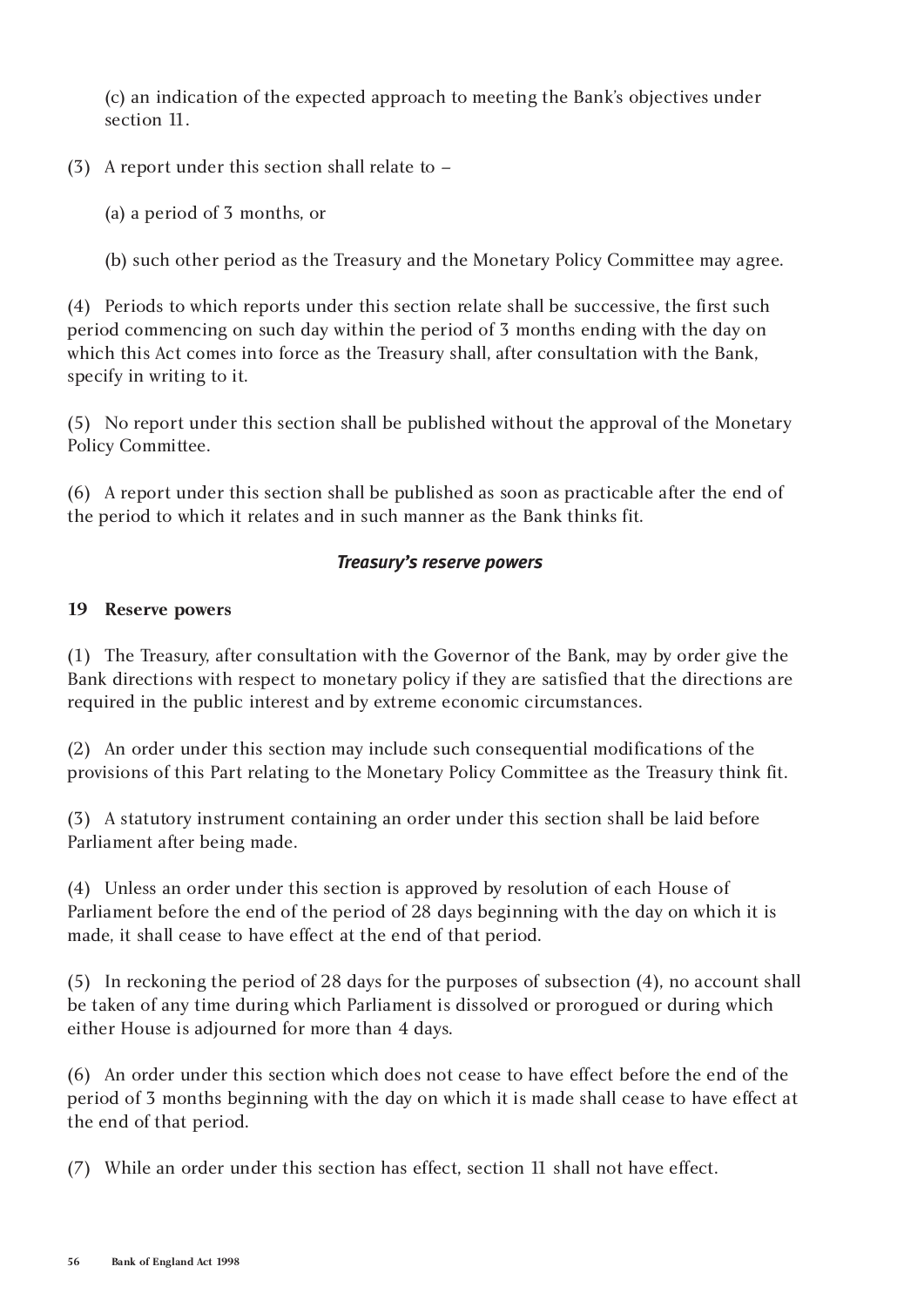### *Supplementary*

#### **20 Interpretation of Part II**

In this Part, "the Monetary Policy Committee" means the Monetary Policy Committee of the Bank of England.

## **PART III**

# **TRANSFER OF SUPERVISORY FUNCTIONS OF THE BANK TO THE FINANCIAL SERVICES AUTHORITY**

Sections 21 to 30 are not reproduced in this booklet. Sections  $21(a)(i)$  and (ii), (b) and (c), section  $23(1)(in part)$  and sections 25 to 29 were repealed by article 162 of SI 2001 No. 3649. Remainder of sections 21, 23(2) and 24 omitted by section 114(1) and para 85(3) of Schedule 18 of the Financial Services Act 2012, which came into force on 1 April 2013.

## **PART IV**

# **MISCELLANEOUS AND GENERAL**

Sections 33 and 34 are not reproduced in this booklet. Sections 31, 32 and 36 were repealed by article 162 of SI 2001 *No.3649. Section 35 was repealed by Articles 3(2) and Schedule 2 of The Companies Act 2006 (Consequential* Amendments etc) Order 2008 (SI 2008 No.948), which came into force on 6 April 2008 by Articles 2(2) and 12 of the *same Order.*

### *General*

### **37 Restriction on disclosure of information**

Schedule 7 (which restricts the disclosure of information obtained for monetary policy or cash ratio deposit purposes) shall have effect.

### **38 Offences in relation to supplying information to the Bank**

(1) A person who fails without reasonable excuse to comply with any requirement imposed on him under section 17(l) or paragraph 9 of Schedule 2 shall be guilty of an offence and liable on summary conviction to a fine not exceeding level 4 on the standard scale.

(2) If after conviction of an offence under subsection (1) a person continues the failure for which he was convicted, he shall be guilty of a further offence under that subsection and liable on summary conviction to be punished accordingly.

(3) A person who in purported compliance with a requirement imposed on him under section 17(l) or paragraph 9 of Schedule 2 provides information which he knows to be false or misleading in a material particular, or recklessly provides information which is false or misleading in a material particular, shall be guilty of an offence and liable –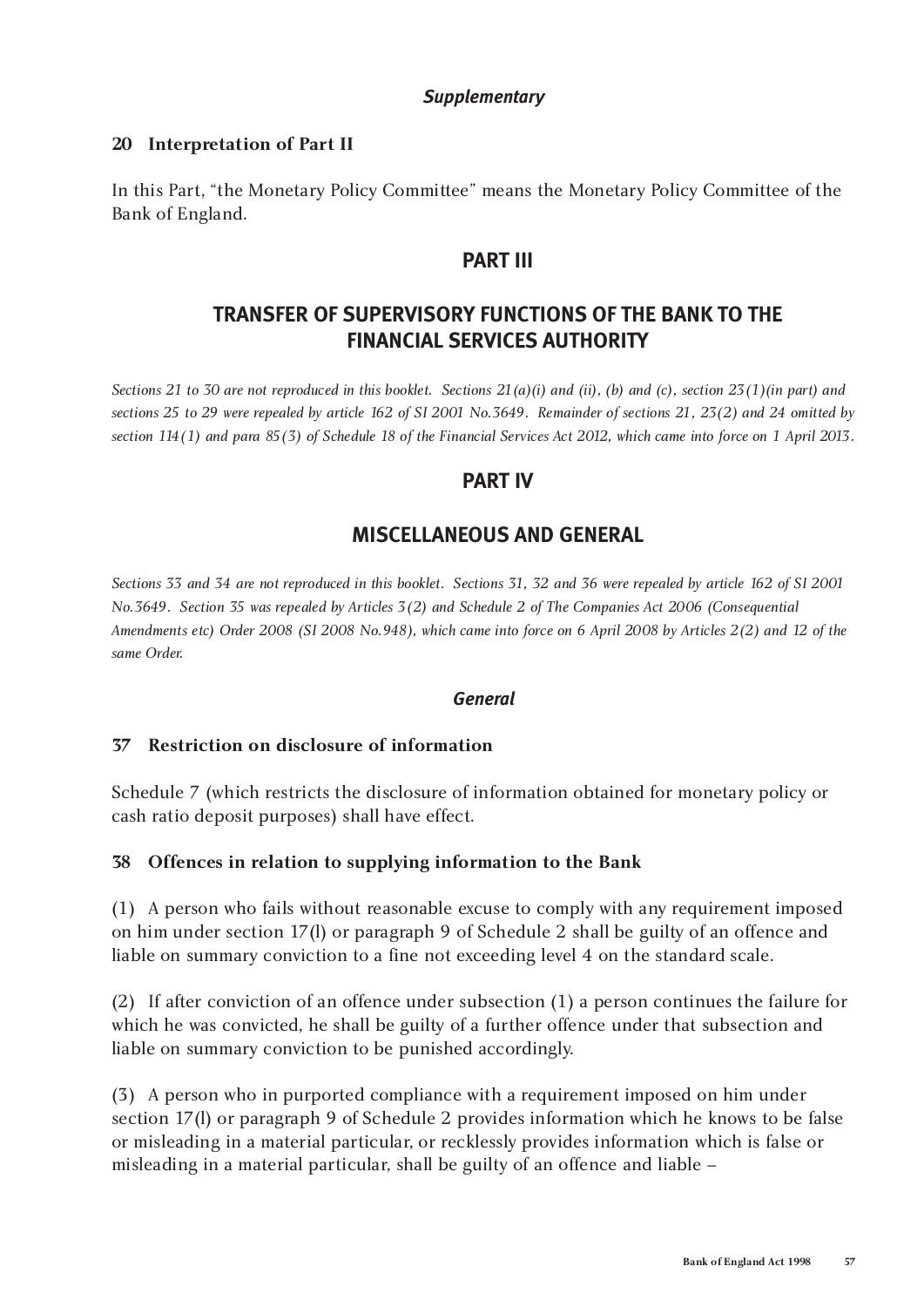(a) on conviction on indictment, to imprisonment for a term not exceeding 2 years, or to a fine, or to both, or

(b) on summary conviction, to imprisonment for a term not exceeding 3 months, or to a fine not exceeding the statutory maximum, or to both.

# **39 Offences by bodies corporate**

(1) Where an offence under this Part committed by a body corporate is proved to have been committed with the consent or connivance of, or to be attributable to any neglect on the part of, any director, manager, secretary or other similar officer of the body corporate, or any person who was purporting to act in any such capacity, he, as well as the body corporate, shall be guilty of that offence and be liable to be proceeded against and punished accordingly.

(2) Where the affairs of a body corporate are managed by its members, subsection (1) shall apply in relation to the acts and defaults of a member in connection with his functions of management as if he were a director of the body corporate.

## **40 Orders**

(1) Any power of the Treasury to make an order under this Act shall be exercisable by statutory instrument.

(2) An order under –

section 17(4) or (5),

paragraph 1(2) or 5 of Schedule 2, or

paragraph 3(2) of Schedule 7,

shall not be made unless a draft of the order has been laid before and approved by resolution of each House of Parliament.

(3) A statutory instrument containing an order under –

```
section 23(2),
```
paragraph 2(2) or 8 of Schedule 2,

paragraph 1(5) of Schedule 4, or

paragraph 3(3) of Schedule 7,

shall be subject to annulment in pursuance of a resolution of either House of Parliament.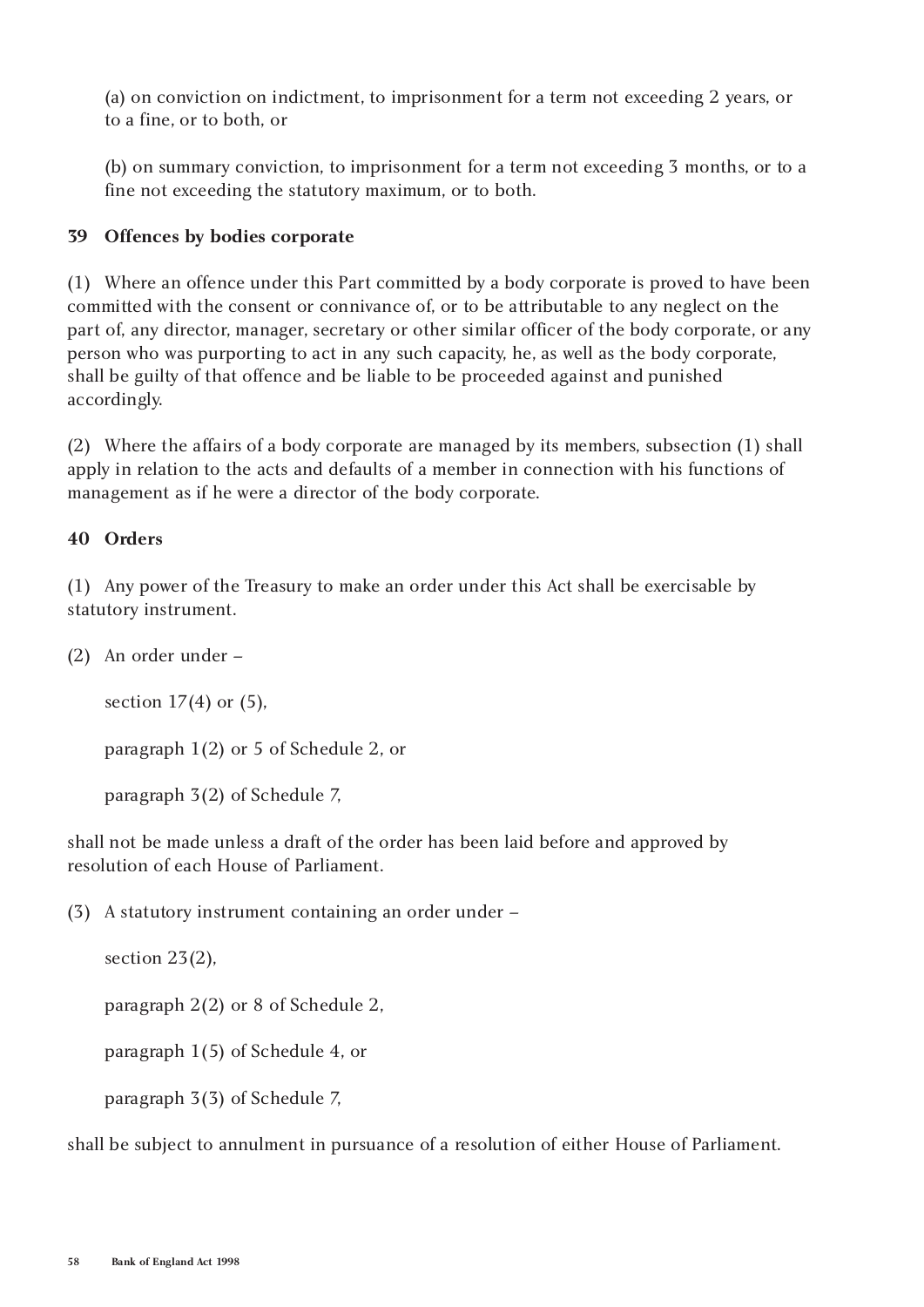(4) A statutory instrument containing an order under section 33 shall be subject to annulment in pursuance of a resolution of the House of Commons.

[(4A) Section 9N contains its own provisions about parliamentary procedure in relation to an order under section 9L.]

New section  $40(4A)$  introduced by section  $4(3)$  of the Financial Services Act 2012, which came into force on *1 April 2013.*

(5) Section 19 contains its own provisions about parliamentary procedure in relation to an order under that section.

## **[41. General interpretation**

In this Act –

"the Bank" means the Bank of England;

"the capital requirements regulation" means Regulation (EU) No. 575/2013 of the European Parliament and of the Council.]

New Section 41 introduced by paragraph 39 of Schedule 2, Part 2 of the Capital Requirements Regulations 2013/3115, *which came into force on 1 January 2014.*

### **42 Transitional provisions and savings**

Schedule 8 (transitional provisions and savings) shall have effect.

#### **43 Repeals**

The enactments and instruments specified in Schedule 9 are hereby repealed or revoked to the extent specified in the final column of that Schedule.

### *Final provisions*

#### **44 Extent**

(1) This Act extends to Northern Ireland.

(2) Section 33 extends to the Channel Islands and the Isle of Man.

(3) The extent of any amendment, repeal or revocation by this Act is the same as that of the enactment amended, repealed or revoked.

#### **45 Commencement**

This Act shall come into force on such day as the Treasury may by order appoint.

*Pursuant to SI 1998 No.1120 the Act came into force on 1 June 1998.*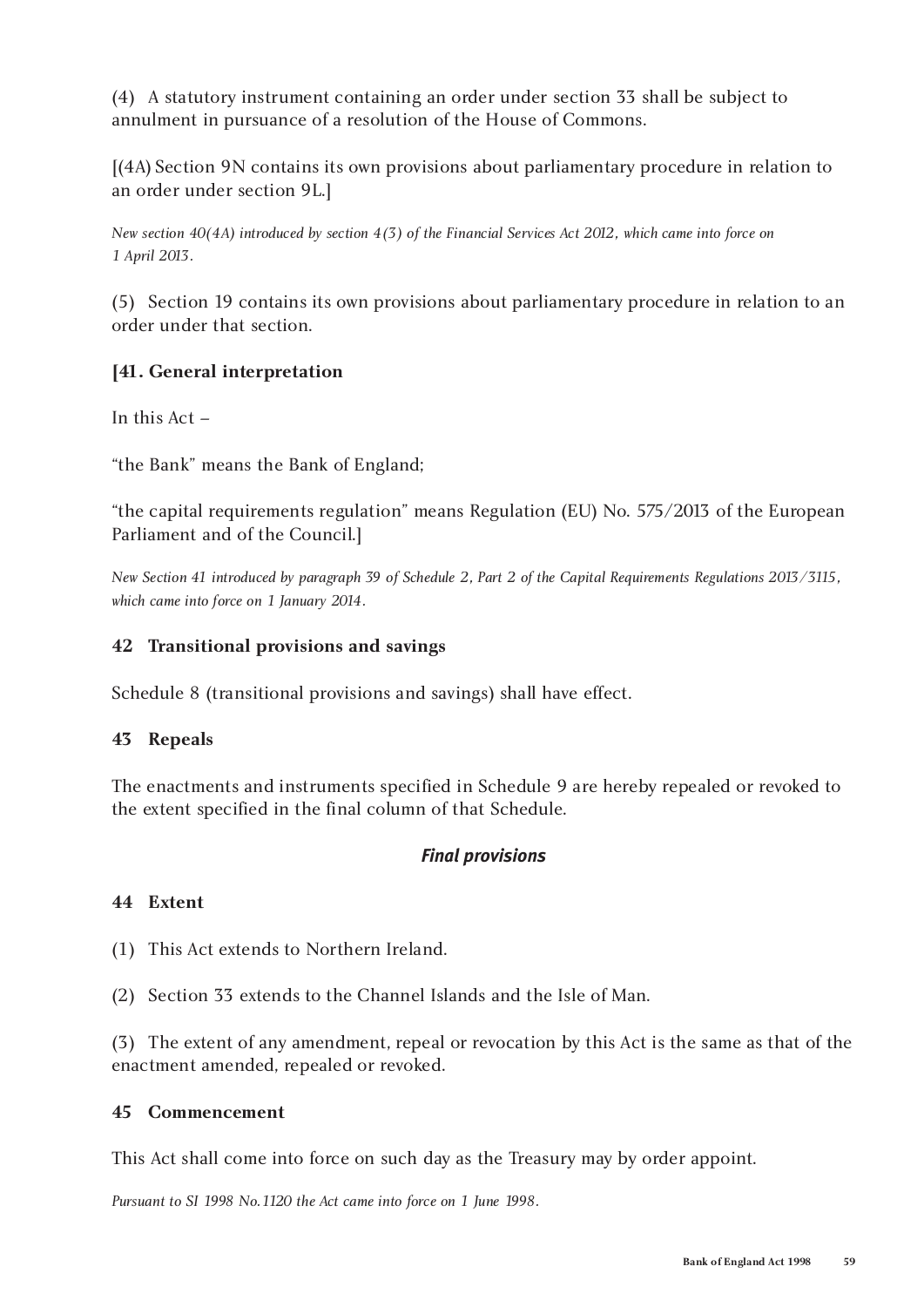## **46 Short title**

This Act may be cited as the Bank of England Act 1998.

## **SCHEDULES**

# **SCHEDULE 1**

# **COURT OF DIRECTORS**

## *Terms of office*

[1. (1) Appointment as Governor of the Bank shall be for a period of 8 years.

(2) Appointment as Deputy Governor of the Bank shall be for a period of 5 years.

(3) A person may not be appointed –

(a) as Governor, more than once, or

(b) as Deputy Governor, more than twice.

(4) A person appointed as Governor or Deputy Governor of the Bank shall work exclusively for the Bank; and for this purpose work in an office that an enactment requires to be held by the Governor or a Deputy Governor is to be taken to be work for the Bank.]

New paragraph 1 introduced by section 5 of the Financial Services Act 2012, which came into force on 19 February 2013, *for the purposes of making appointments, and on 1 April 2013 for all other purposes.*

2. Appointment as [non-executive director] of the Bank shall be for a period of [4 years, or such shorter period as may be specified in the appointment].

Square-bracketed wording introduced by section 5 of the Financial Services Act 2012, which came into force on 19 February 2013, for the purposes of making appointments, and on 1 April 2013 for all other purposes.

3. […]

Previous wording omitted by section 5 of the Financial Services Act 2012, which came into force on 19 February 2013, for *the purposes of making appointments, and on 1 April 2013 for all other purposes.*

4. A person appointed as Governor, Deputy Governor or [non-executive director] of the Bank may resign his office by written notice to the Bank.

Square-bracketed wording introduced by section 5 of the Financial Services Act 2012, which came into force on 19 February 2013, for the purposes of making appointments, and on 1 April 2013 for all other purposes.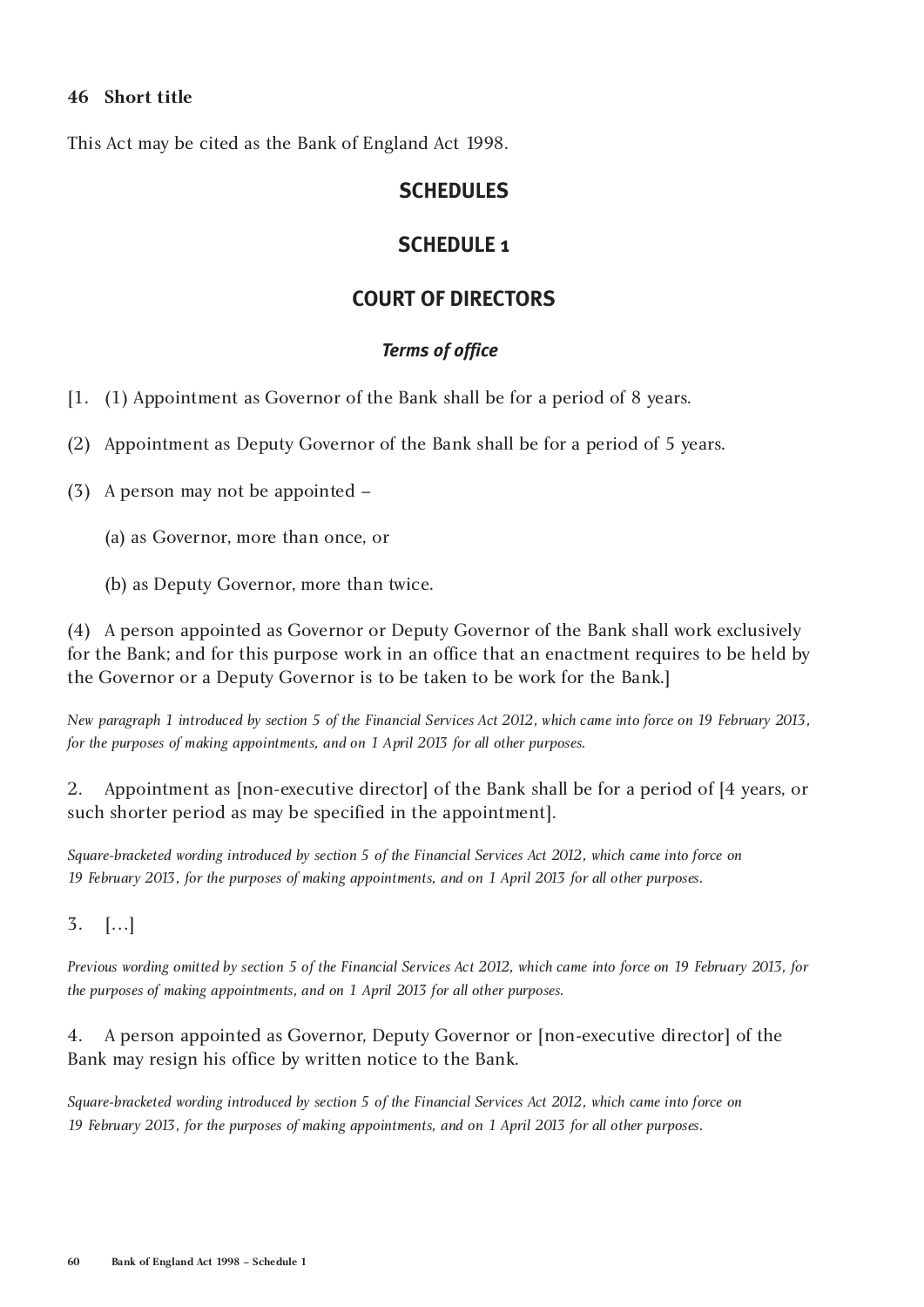# *Qualification for appointment*

5. (1) A person is disqualified for appointment as Governor, Deputy Governor or [non-executive director] of the Bank if he is a Minister of the Crown or a person serving in a government department in employment in respect of which remuneration is payable out of money provided by Parliament.

Square-bracketed wording introduced by section 5 of the Financial Services Act 2012, which came into force on 19 February 2013, for the purposes of making appointments, and on 1 April 2013 for all other purposes.

(2) [An officer or employee of the Bank, other than a person holding office under section 9B(1)(e), is disqualified for appointment as non-executive director of the Bank.

Square-bracketed wording introduced by section 5 of the Financial Services Act 2012, which came into force on 19 February 2013, for the purposes of making appointments, and on 1 April 2013 for all other purposes.

[6. (1) The fact that a person has held office as Governor of the Bank does not disqualify that person from appointment as Deputy Governor or non-executive director of the Bank.

(2) The fact that a person has held office as Deputy Governor or non-executive director of the Bank does not disqualify that person from re-appointment to that office or for appointment to the other office or as Governor of the Bank, but this is subject to paragraph 1(3)(b).]

New wording in paragraph 6 introduced by section 5 of the Financial Services Act 2012, which came into force on 19 February 2013, for the purposes of making appointments, and on 1 April 2013 for all other purposes.

### *Removal from office*

7. (1) A person appointed as Governor or Deputy Governor of the Bank shall vacate office if he becomes a person to whom paragraph 5(l) applies.

(2) A person appointed as [non-executive director] of the Bank shall vacate office if he becomes a person to whom paragraph 5(l) or (2) applies.

Square-bracketed wording in paragraph 7(2) introduced by section 5 of the Financial Services Act 2012, which came into force on 19 February 2013, for the purposes of making appointments, and on 1 April 2013 for all other purposes.

8. [(1)] The Bank may, with the consent of the Chancellor of the Exchequer, remove a person from office as Governor, Deputy Governor or [non-executive director] of the Bank if it is satisfied –

(a) that he has been absent from meetings of the court for more than 3 months without the consent of the court,

(b) that he has become bankrupt, that his estate has been sequestrated or that he has made an arrangement with or granted a trust deed for his creditors, or

(c) that he is unable or unfit to discharge his functions as a member.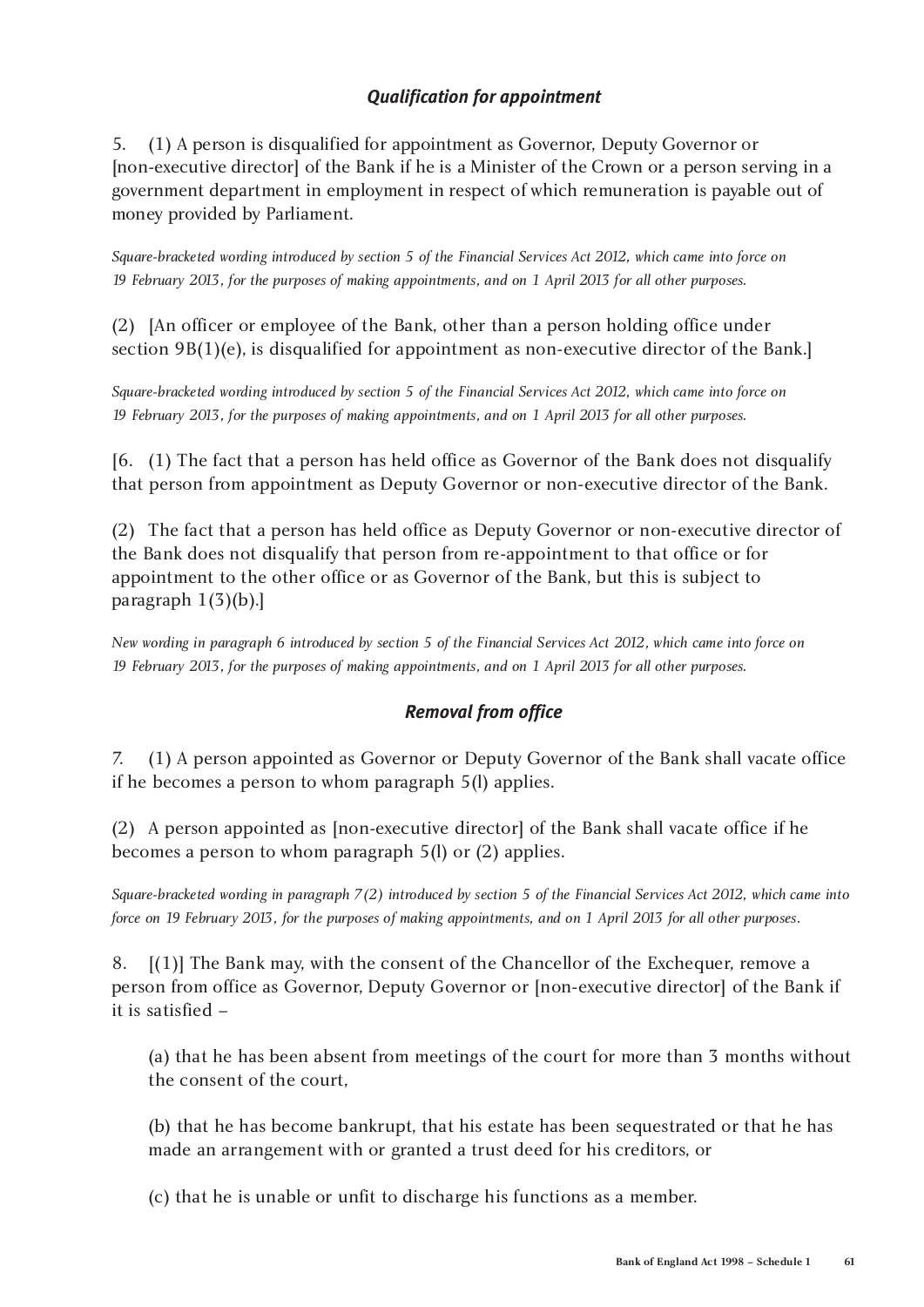[(2) In relation to the Deputy Governor for prudential regulation, the reference in sub-paragraph (1)(c) to inability or unfitness to discharge functions as member of the court of directors is to be read as including a reference to inability or unfitness to discharge functions as Chief Executive of the Prudential Regulation Authority.]

Square-bracketed wording in paragraph 8 introduced by section 5 of the Financial Services Act 2012, which came into force on 19 February 2013, for the purposes of making appointments, and on 1 April 2013 for all other purposes.

#### *Powers*

9. The court may act notwithstanding the existence of one or more vacancies among its members.

10. The court may appoint such sub-committees as it thinks fit.

11.  $\lbrack$  (1)] The court may delegate such duties and powers as it thinks fit to –

(a) a member of the court.

(b) any officer, [employee] or agent of the Bank,

(c) sub-committee consisting of –

(i) members of the court, or

(ii) one or more members of the court and one or more of the officers, [employees] and agents of the Bank.

[(2) The duties and powers that may be delegated under this paragraph do not include duties and powers that are by any enactment expressly imposed or conferred on the court of directors.]

Square-bracketed wording in paragraph 11 introduced by section 5 of the Financial Services Act 2012, which came into force on 19 February 2013, for the purposes of making appointments, and on 1 April 2013 for all other purposes.

#### *Meetings*

12. (1) The court shall meet at least [7 times in each calendar year].

[(2) Either of the following may summon a meeting at any time on giving such notice as the circumstances appear to require –

(a) the Governor of the Bank (or in his absence a Deputy Governor), and

(b) the chair of the court.]

Previous wording in paragraphs  $12(1)$  and  $12(2)$  amended, and square bracketed wording substituted by sections  $240(1)$ , *240(2) and 240(3) of the Banking Act 2009, which came into force on 1 June 2009.*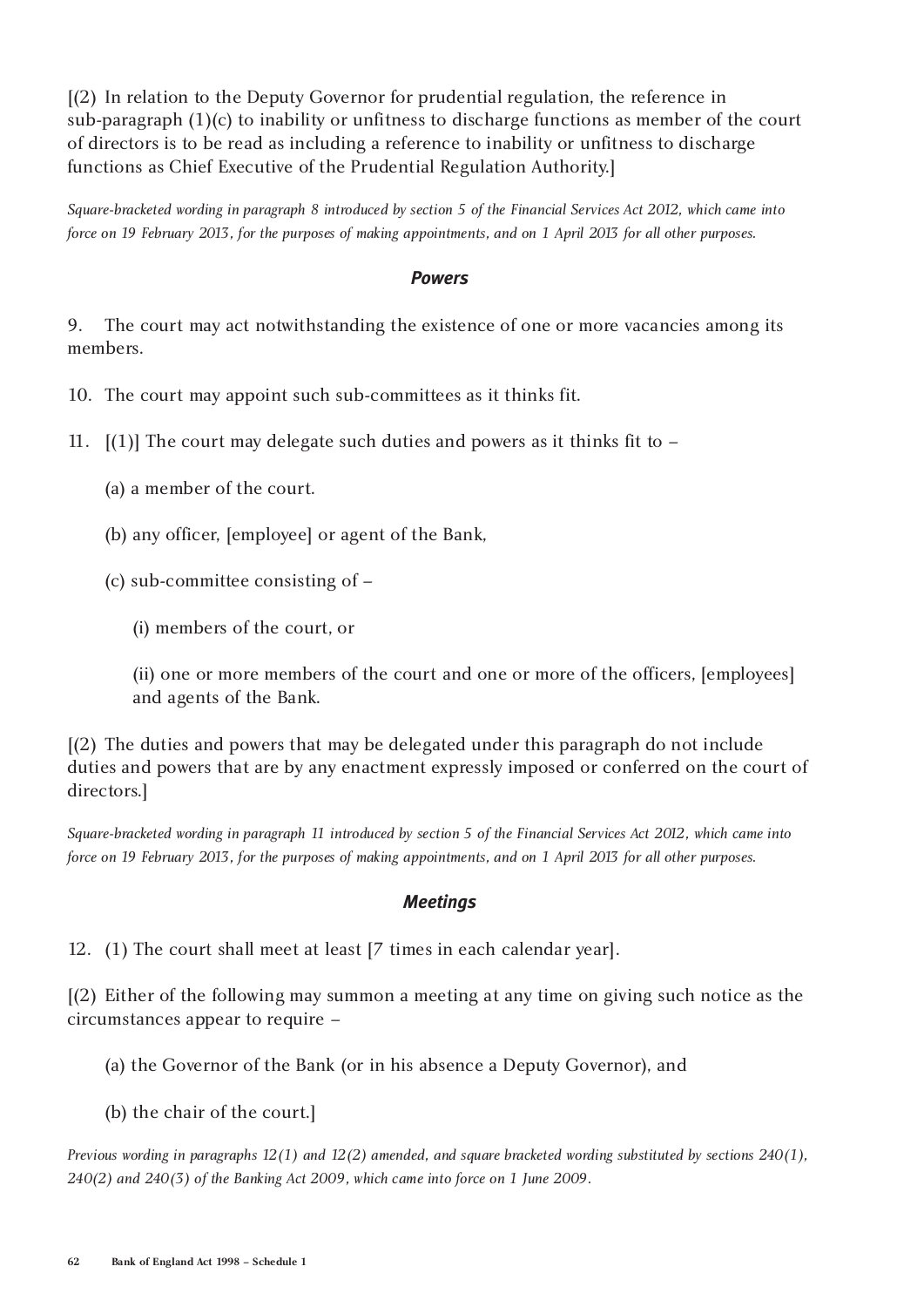# *[Publication of record of meetings*

12A (1) The Bank must publish a record of each meeting of the court –

(a) before the end of the period of 6 weeks beginning with the day of the meeting, or

(b) if no meeting of the court is subsequently held during that period, before the end of the period of 2 weeks beginning with the day of the next meeting.

(2) The record must specify any decisions taken at the meeting (including decisions to take no action) and must set out, in relation to each decision, a summary of the court's deliberations.

(3) Sub-paragraphs (1) and (2) do not require the publication of information whose publication within the time required by sub-paragraph (1) would in the opinion of the court be against the public interest.

(4) Publication under this section is to be in such manner as the Bank thinks fit.]

New paragraph 12A introduced by section 5 of the Financial Services Act 2012, which came into force on 19 February 2013, for the purposes of making appointments, and on 1 April 2013 for all other purposes.

### *Proceedings*

13. (1) At a meeting of the court, the proceedings shall be regulated as follows.

(2) […]

Wording in paragraph 13(2) repealed by sections  $242(1)$  and  $242(3)(a)$  of the Banking Act 2009, which came into force *on 1 June 2009.*

 $[(3)$  The Chancellor of the Exchequer may designate –

- (a) a member of the court to chair its meetings ("the chair of the court"), and
- (b) one or more members of the court as deputies to chair its meetings in the absence of the chair of the court.]

Wording in paragraph 13(3) repealed and square bracketed wording substituted by section 241(1) of the Banking Act *2009, which came into force on 1 June 2009.*

[(3A) But a member of the court who is the Governor or Deputy Governor of the Bank may not be designated under paragraph (a) or (b) of sub-paragraph (3).]

New paragraph 13(3A) introduced by section 5 of the Financial Services Act 2012, which came into force on 19 February 2013, for the purposes of making appointments, and on 1 April 2013 for all other purposes.

(4) If a member of the court has any direct or indirect interest in any dealing or business with the Bank –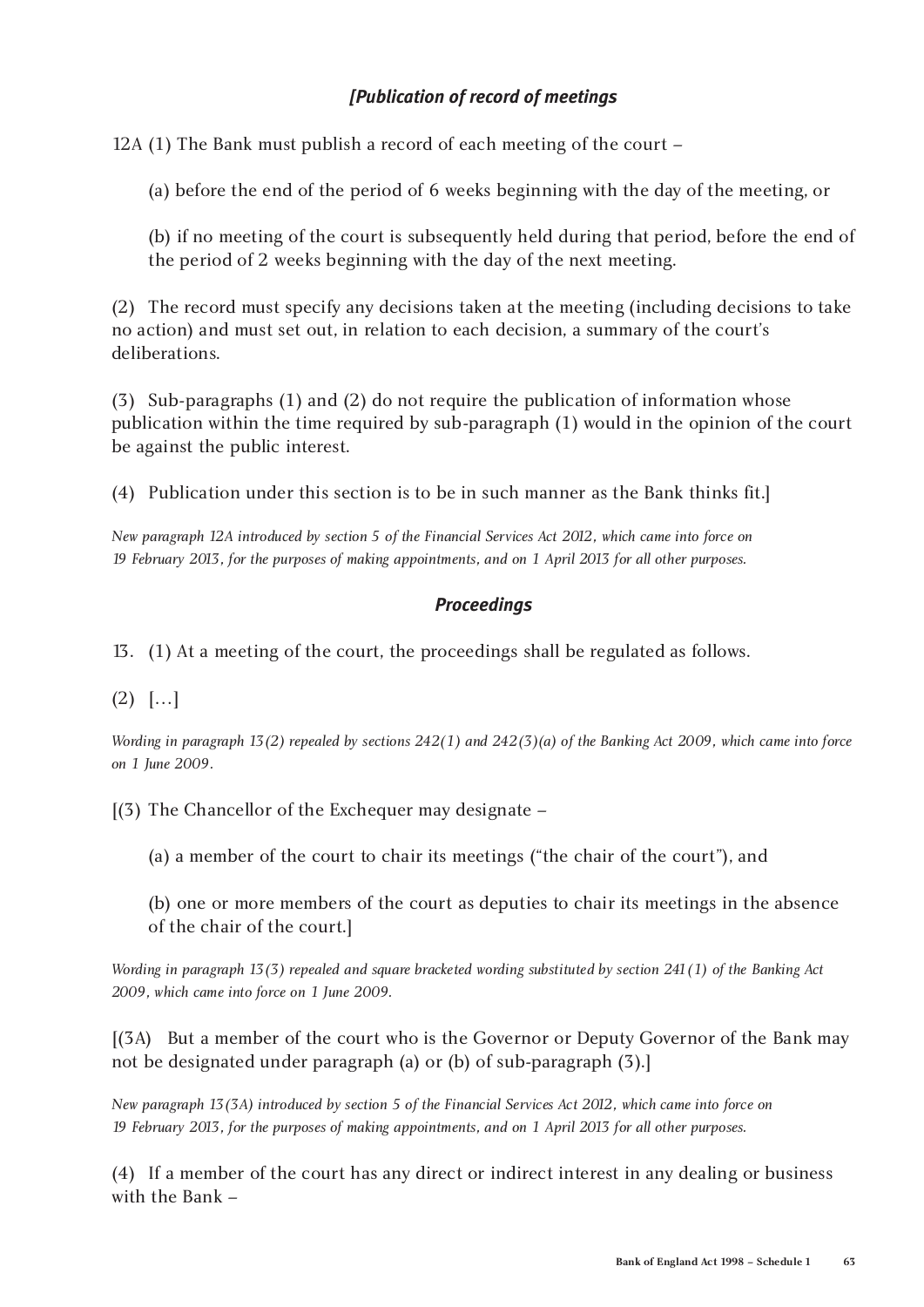(a) he shall disclose his interest to the court at the time of the dealing or business being negotiated or transacted, and

(b) he shall have no vote in relation to the dealing or business, unless the court has resolved that the interest does not give rise to a conflict of interest.

(5) A member of the court shall have no vote in relation to any question arising which touches or concerns him but shall withdraw and be absent during the debate of any matter in which he is concerned.

(6) Subject to sub-paragraphs [(3)] to (5), the court shall determine its own procedure [(including quorum)].

Previous wording in paragraph 13(6) replaced by (and new square bracketed wording introduced by) sections  $242(3)(b)$ *and 242(3)(c) respectively of the Banking Act 2009, which came into force on 1 June 2009.*

### *Remuneration*

14. (1) A person appointed as Governor or Deputy Governor of the Bank shall be entitled to be paid by the Bank such remuneration as [the Oversight Committee] may determine.

Square-bracketed wording introduced by section 5 of the Financial Services Act 2012, which came into force on 19 February 2013, for the purposes of making appointments, and on 1 April 2013 for all other purposes.

(2) The Bank may pay, or create and maintain a fund for the payment of, pensions or capital grants to members, or former members, of the court who have rendered exclusive services to the Bank.

15. A [non-executive director] of the Bank shall be entitled to be paid by the Bank such remuneration as the Bank may determine with the approval of the Chancellor of the Exchequer.

Square-bracketed wording introduced by section 5 of the Financial Services Act 2012, which came into force on 19 February 2013, for the purposes of making appointments, and on 1 April 2013 for all other purposes.

In accordance with para 15 of Schedule 2 to the Financial Services Act 2012, none of the amendments in Schedule 1 to the 1998 Act, which have been introduced by paras 2 to 7 of Schedule 2 to the 2012 Act pursuant to section 5 of the *2012 Act, affect the term of any appointment made before the commencement of that provision.*

# **SCHEDULE 2**

# **CASH RATIO DEPOSITS**

## *Eligible institutions*

1. [(1) Each deposit-taker is an eligible institution for the purposes of this Schedule.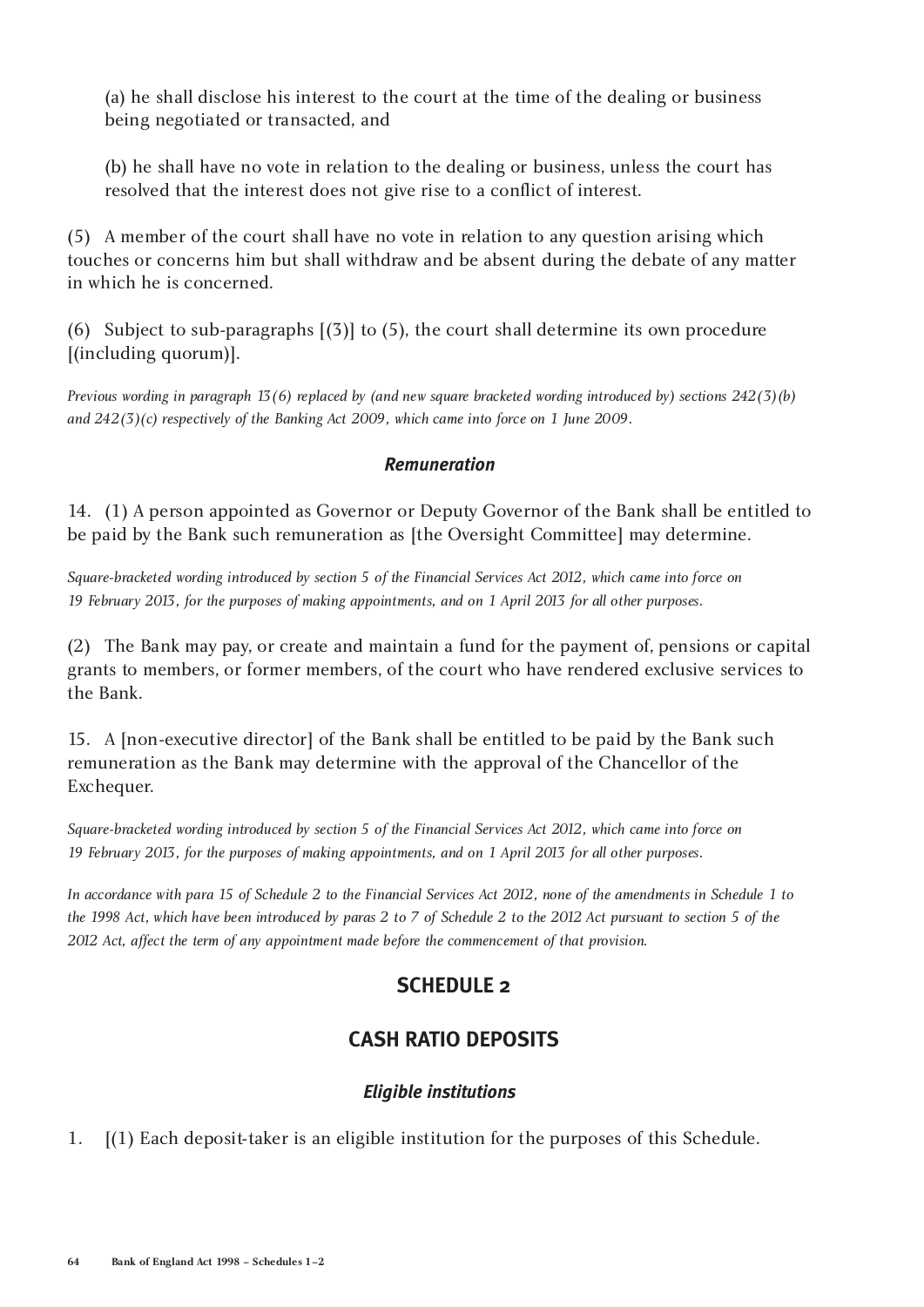(1A) "Deposit-taker" has the meaning given in section 17, except that it does not include –

(a) a credit union;

(b) a friendly society;

(c) a person who has permission to accept deposits under [Part 4A] of the Financial Services and Markets Act 2000 only in the course of effecting or carrying out contracts of insurance in accordance with that permission; or

(d) an EEA firm of the kind mentioned in paragraph 5(c) of Schedule 3 to that Act.

(1B) "Credit union" has the meaning given –

(a) by the Credit Unions Act 1979; or

(b) in Northern Ireland, by the Credit Unions (Northern Ireland) Order 1985.

(1C) "Friendly society" means –

(a) a society which is registered within the meaning of the Friendly Societies Act 1974; or

(b) a society incorporated under the Friendly Societies Act 1992.]

Previous wording in paragraph  $1(1)$  replaced by (and new sub-paragraphs (1) to (1C) introduced by) article 163(1) of SI 2001 No.3649. The reference in para  $1(1A)(c)$  to Part 4A of FSMA introduced by section 114(1) and para 85(4) of *Schedule 18 of the Financial Services Act 2012, which came into force on 1 April 2013.*

(2) The Treasury may by order amend [sub-paragraphs (1) to (1C) as they think fit.]

*Words added by article 163(2) of SI 2001 No.3649.*

### *Liability base*

2. (1) For the purposes of this Schedule, the liability base of an eligible institution at any time is the aggregate of those sterling and foreign currency liabilities of the institution which are eligible liabilities.

(2) The Treasury may by order define eligible liabilities for the purposes of this paragraph and make provision about the calculation of any description of eligible liability, including provision for the amount of a liability of any description to be treated as reduced by the amount of an asset of any description.

## *Call notices*

3. (1) The Bank may give an eligible institution notice under this paragraph.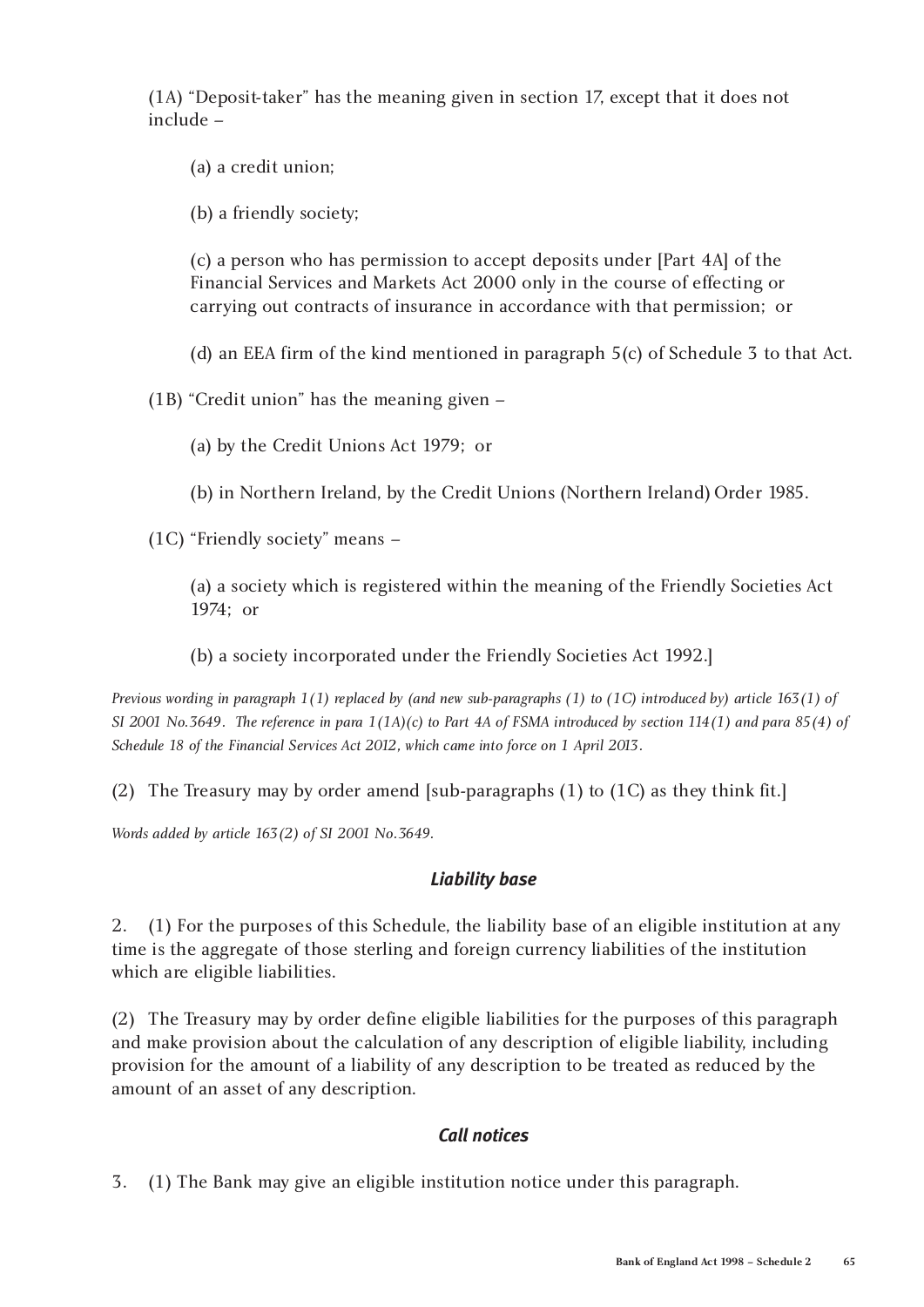- (2) Notice under this paragraph ("a call notice") shall be in writing and shall specify
	- (a) the period to which it relates, and
	- (b) the amount which, in relation to that period, is the institution's depositable amount.
- (3) The period to be specified under sub-paragraph  $(2)(a)$  –

(a) shall be a period of 6 months beginning at least 4 working days after the date of the notice, and

(b) shall not include any part of a period specified in a previous call notice given to the institution concerned.

### *Calculation of depositable amount*

4. (1) In the case of any call notice, the amount to be specified under paragraph 3(2)(b) is the amount, or, as the case may be, the sum of the amounts, produced by multiplying so much of the institution's average liability base for the reference period as falls into each value band by the ratio applicable to that band.

(2) The Bank may use such method to calculate an institution's average liability base for the purposes of this paragraph as it thinks fit, and may use different methods for different institutions.

(3) For the purposes of this paragraph, value bands and the ratios applicable to them are such as may be specified under paragraph 5.

### *Value bands and applicable ratios*

5. The Treasury may by order specify for the purposes of paragraph 4 value bands and the ratios applicable to them.

### *Effect of call notice*

6. (1) Where the Bank has given an eligible institution a call notice, then, if at any time in the period to which the notice relates the following conditions are met, namely –

(a) the institution is an eligible institution, and

(b) the institution does not have on deposit in the appropriate account with the Bank the amount specified in the notice as its depositable amount in relation to that period,

the Bank may by notice in writing require the institution to make a payment in lieu of deposit.

(2) A notice under subparagraph (1) shall specify what period it covers, and the period specified must –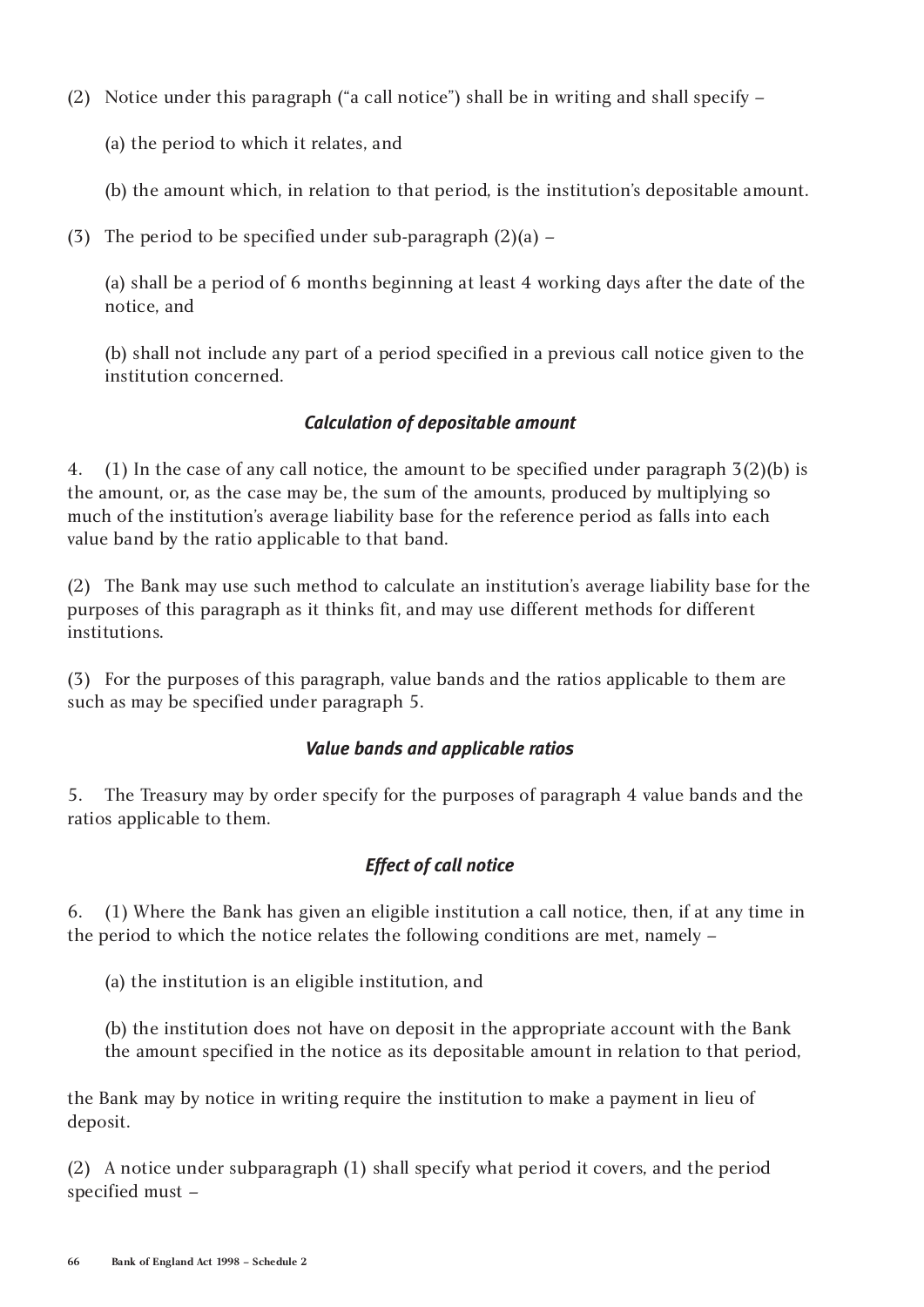(a) fall within the period to which the call notice relates, and

(b) be a period throughout which the conditions mentioned in sub-paragraph (1) have been met.

(3) The amount which the Bank may by a notice under sub-paragraph (1) require an institution to pay is an amount equal to interest for the period covered by the notice, at 4% over the benchmark rate, on the average shortfall during that period.

(4) The Bank may use such method to calculate the average shortfall as it thinks fit.

(5) In sub-paragraph (1)(b), the reference to the appropriate account, in relation to an eligible institution, is to such account of the institution with the Bank as is designated by the Bank for the purposes of this Schedule.

(6) For the purposes of sub-paragraph (3), the shortfall, at any time, is the amount which the institution needs to deposit to prevent the condition mentioned in sub-paragraph (1)(b) applying.

## *[Benchmark rate of interest*

7. (1) The benchmark rate of interest for the purposes of paragraph 6(3) is the Bank rate.

(2) In this paragraph, "Bank rate" means –

(a) the official Bank rate determined by the Monetary Policy Committee of the Bank, or

(b) where an order under section 19 of this Act is in force, any equivalent rate determined by the Treasury under that section.]

New paragraph 7 introduced by Article 2 of the Bank of England (Call Notice) (Benchmark Rate of Interest) Order *2013/721, which came into force on 3 June 2013.*

8. The Treasury may by order amend or replace paragraph 7.

### *Power to obtain information*

9. (1) The Bank may by notice in writing require an eligible institution to provide the Bank with such information as may be specified in the notice, being information which the Bank considers it necessary or expedient to have for the purposes of its functions under this Schedule.

(2) A notice under sub-paragraph (1) may require information to be provided –

(a) in such form or manner as may be specified in the notice;

(b) at such time or times as may be so specified;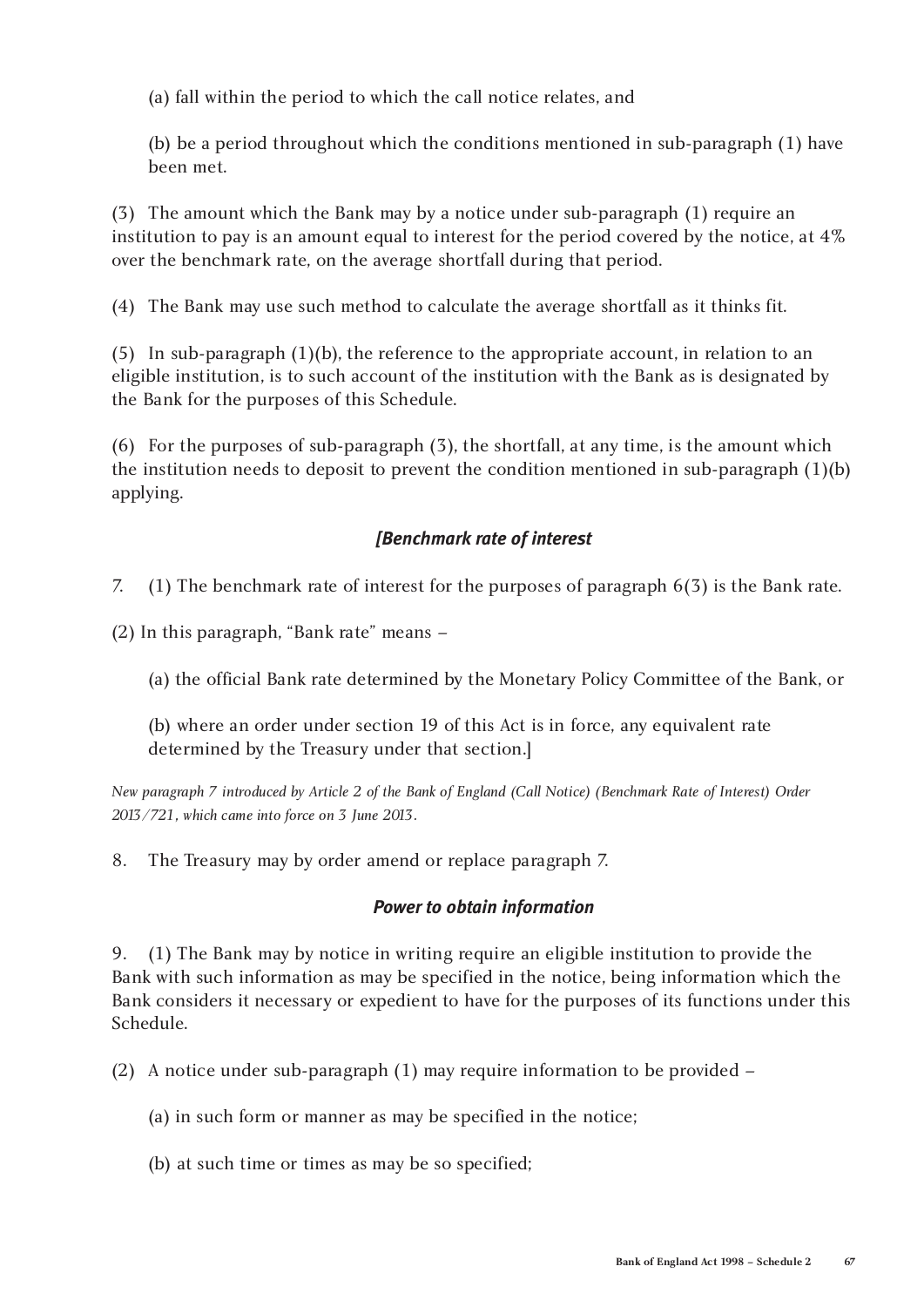(c) in relation to such period or periods as may be so specified.

#### *Orders*

10. Before making an order under this Schedule, the Treasury shall consult –

(a) the Bank,

(b) such persons as appear to them to be representative of persons likely to be materially affected by the order, and

(c) such other persons as they think fit.

11. In exercising the power to make orders under paragraph 2(2) or 5, the Treasury shall have regard to the financial needs of the Bank.

#### *Interpretation*

12. In this Schedule –

"reference period", in relation to a call notice, means the period of 6 months ending immediately before the month in which the notice is given; and "working day" means any day other than a Saturday, a Sunday, Christmas Day, Good Friday or a day which is a bank holiday under the Banking and Financial Dealings Act 1971 in any part of the United Kingdom.

### *Modifications for new entrants*

13. (1) In its application to the first call notice to be given to an institution or society after it becomes an eligible institution, this Schedule shall have effect with the following modifications.

(2) In paragraph 3(3)(a), after "period of" there is inserted "not more than".

(3) In paragraph 7(2), for "the end of the reference period for the relevant call notice" there is substituted "such time before the beginning of the period to which the relevant call notice relates as the Bank thinks fit".

(4) In paragraph 12, in the definition of "reference period", for the words from "the period" to the end there is substituted "such period prior to the notice as the Bank thinks fit".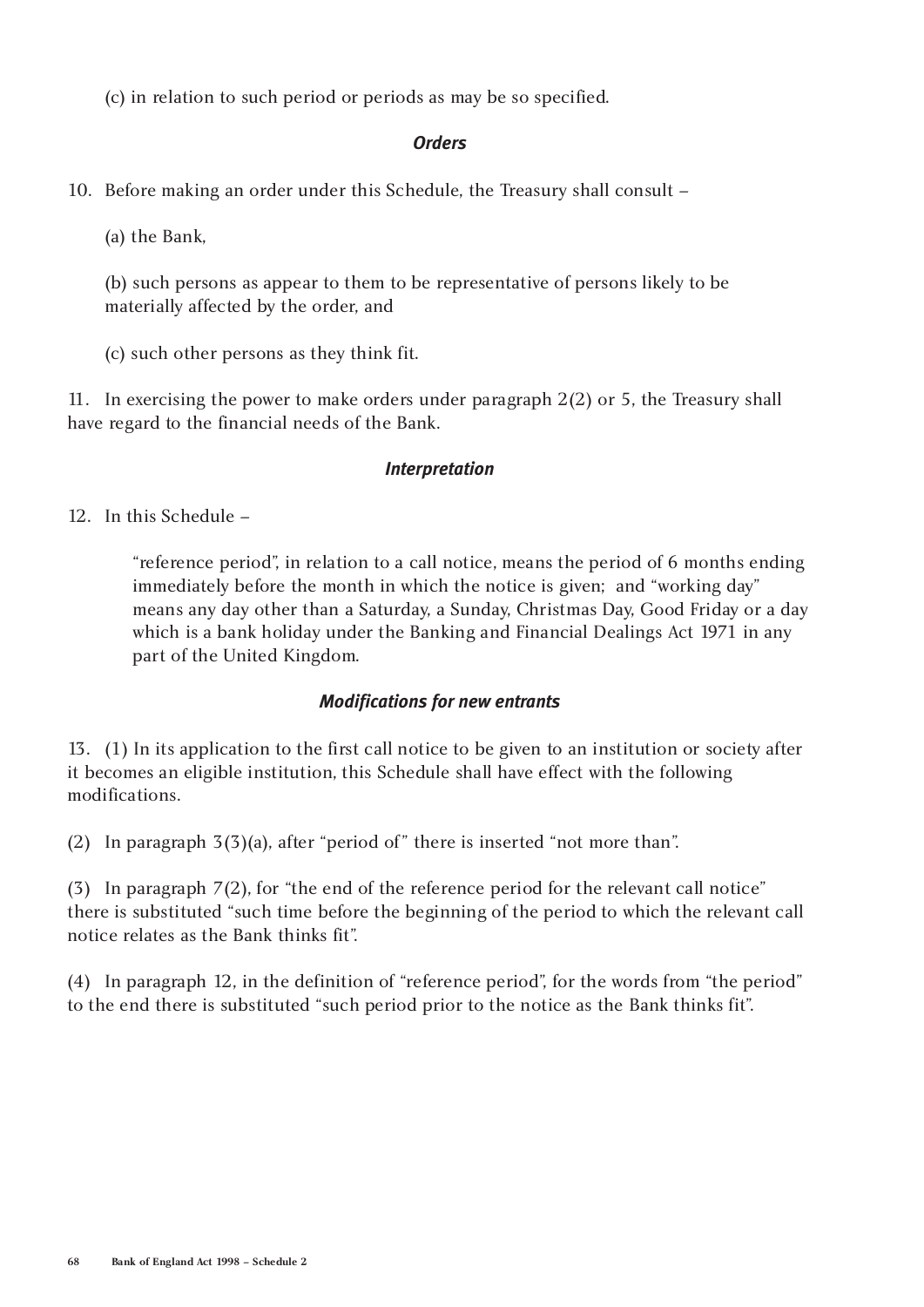# **[SCHEDULE 2A**

# **FINANCIAL POLICY COMMITTEE**

## *Terms of office of appointed members*

1. (1) Appointment under section 9B(1)(d) or (e) as a member of the Financial Policy Committee is to be for a period of 3 years, but this is subject to sub-paragraph (2) and to paragraph 3.

(2) Initially some appointments may be for shorter and different periods so as to secure that appointments expire at different times.

2. (1) A person may not be appointed as a member of the Committee under section 9B(1)(e) more than twice.

(2) For this purpose an appointment which by virtue of paragraph 1(2) is for a period of less than 3 years is to be disregarded.

3. (1) If it appears to the Chancellor of the Exchequer that in the circumstances it is desirable to do so, the Chancellor may, before the end of the term for which a person is appointed as a member of the Committee under section 9B(1)(e), extend the persons's term of office on one occasion for a specified period of not more than 6 months.

(2) The term being extended may be the person's first or second term or, in a case where paragraph 2(2) allows a third term, the person's third term.

(3) If a person whose first term of office is extended is subsequently re-appointed under section  $9B(1)(e)$  –

(a) the length of the second term is to be reduced by a period equal to the extension of the first term, but

(b) the second term may itself subsequently be extended under sub-paragraph (1).

(4) In a case where a person's second term of office is extended and paragraph 2(2) allows a third term, sub-paragraph (3) is to be read as if the references to first and second terms were references to second and third terms respectively.

4. (1) A person appointed under section 9B(1)(d) or (e) may resign the office by written notice to the Bank.

(2) Where the notice relates to a person appointed under section  $9B(1)(e)$ , the Bank must give a copy of the notice to the Treasury.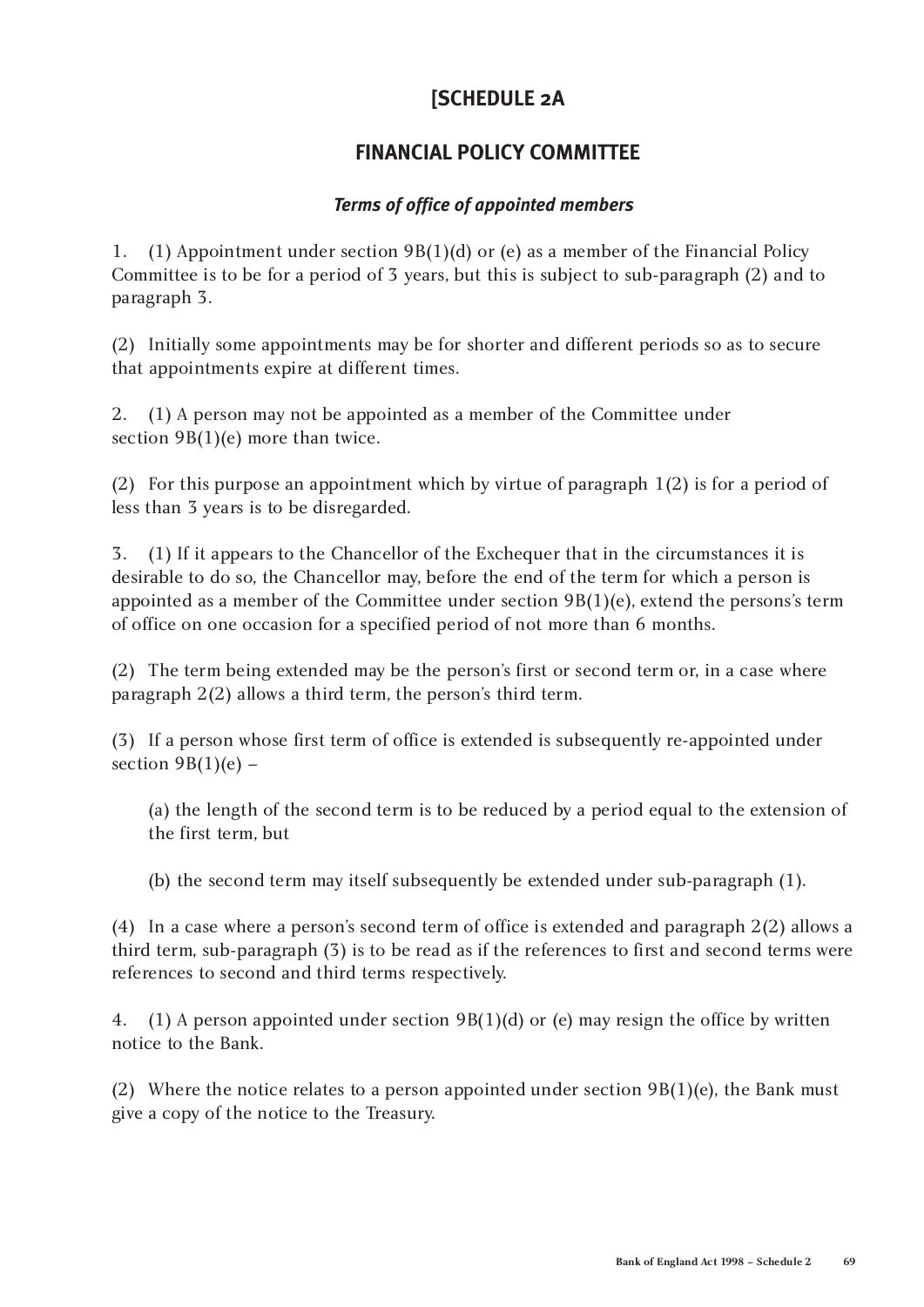5. The terms and conditions on which a person holds office as a member of the Committee appointed under section 9B(1)(e) are to be such as the Oversight Committee may determine.

# *Qualification for appointment*

6. (1) The following persons are disqualified for appointment under section 9B(1)(d) or  $(e)$  –

(a) a Minister of the Crown;

(b) a person serving in a government department in employment in respect of which remuneration is paid out of money provided by Parliament.

(2) A member of the Monetary Policy Committee of the Bank appointed under section  $13(2)(c)$  is disqualified for appointment under section  $9B(1)(e)$ .

## *Removal of appointed members*

7. A person appointed under section 9B(1)(d) or (e) vacates office on becoming a person to whom paragraph  $6(1)(a)$  or (b) applies.

8. A person appointed under section 9B(1)(d) vacates office on ceasing to have executive responsibility within the Bank for the analysis of threats to financial stability.

9. (1) The Oversight Committee may, with the consent of the Chancellor of the Exchequer, remove a member appointed under section  $9B(1)(d)$  or (e) ("M") if it is satisfied –

(a) that M has been absent from 3 or more meetings of the Financial Policy Committee without the Committee's consent,

(b) that M has become bankrupt, that a debt relief order (under Part 7A of the Insolvency Act 1986) has been made in respect of M, that M's estate has been sequestrated or that M has made an arrangement with or granted a trust deed for M's creditors, or

(c) that M is unable or unfit to discharge M's functions as a member.

(2) The Oversight Committee may, with the consent of the Chancellor of the Exchequer, also remove a member appointed under section 9B(1)(e) ("M") if it is satisfied that in all the circumstances M's financial or other interests are such as substantially to affect the functions as member which it would be proper for M to discharge.

## *Meetings*

10. (1) The Committee shall meet at least 4 times in each calendar year.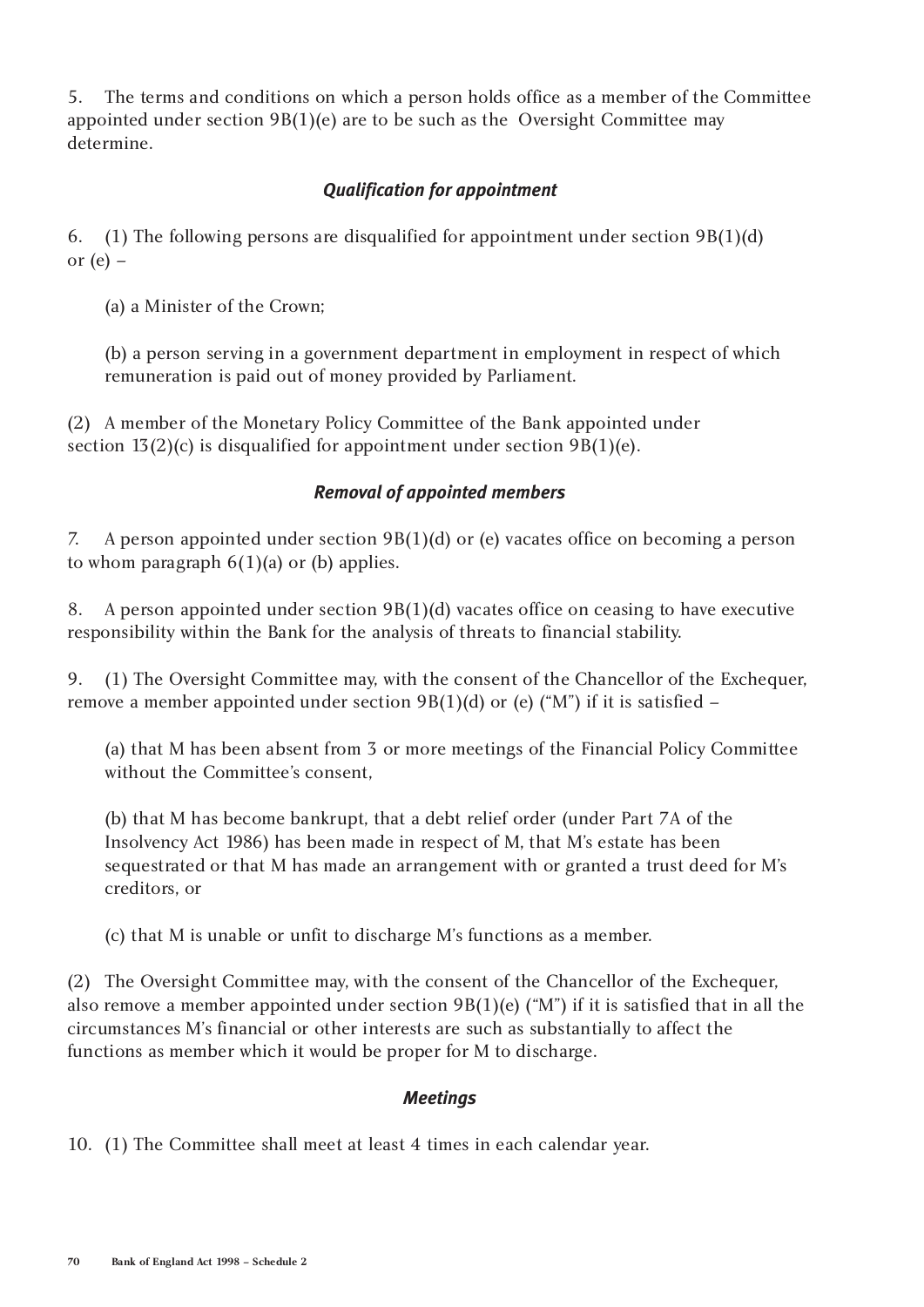(2) The Governor of the Bank (or in the Governor's absence the Bank's Deputy Governor for financial stability) may summon a meeting at any time on giving such notice as the person giving the notice thinks the circumstances require.

## *Proceedings*

11. (1) At a meeting of the Committee, the proceedings are to be regulated as follows.

(2) The quorum is to be 6 (excluding the Treasury's representative) and of the  $6 -$ 

(a) one must be the Governor of the Bank or the Bank's Deputy Governor for financial stability,

(b) unless both those mentioned in paragraph (a) are present, one must be either of the other Deputy Governors of the Bank, and

(c) one must be a member appointed under section 9B(1)(e).

(3) The chair is to be taken by the Governor of the Bank or, if the Governor is not present, by the Bank's Deputy Governor for financial stability.

(4) The person chairing the meeting must seek to secure that decisions of the Committee are reached by consensus wherever possible.

(5) Where that person forms the opinion that consensus cannot be reached, a decision is to be taken by a vote of all those members present at the meeting.

(6) In the event of a tie, the person chairing the meeting is to have a second casting vote.

(7) At a meeting of the Committee –

(a) the Treasury's representative may not vote, and

(b) any view expressed by the Treasury's representative is to be disregarded in determining under sub-paragraph (4) or (5) whether there is a consensus.

(8) Subject to sub-paragraphs (2) to (7) and paragraph 14, the Committee is to determine its own procedure.

12. The Committee may, in relation to sub-paragraph (2), (3), (4) or (5) of paragraph 11, determine circumstances in which a member who is not present at, but is in communication with, a meeting is to be treated for the purposes of that sub-paragraph as present at it.

13. The Committee may invite other persons to attend, or to attend and speak at, any meeting of the Committee.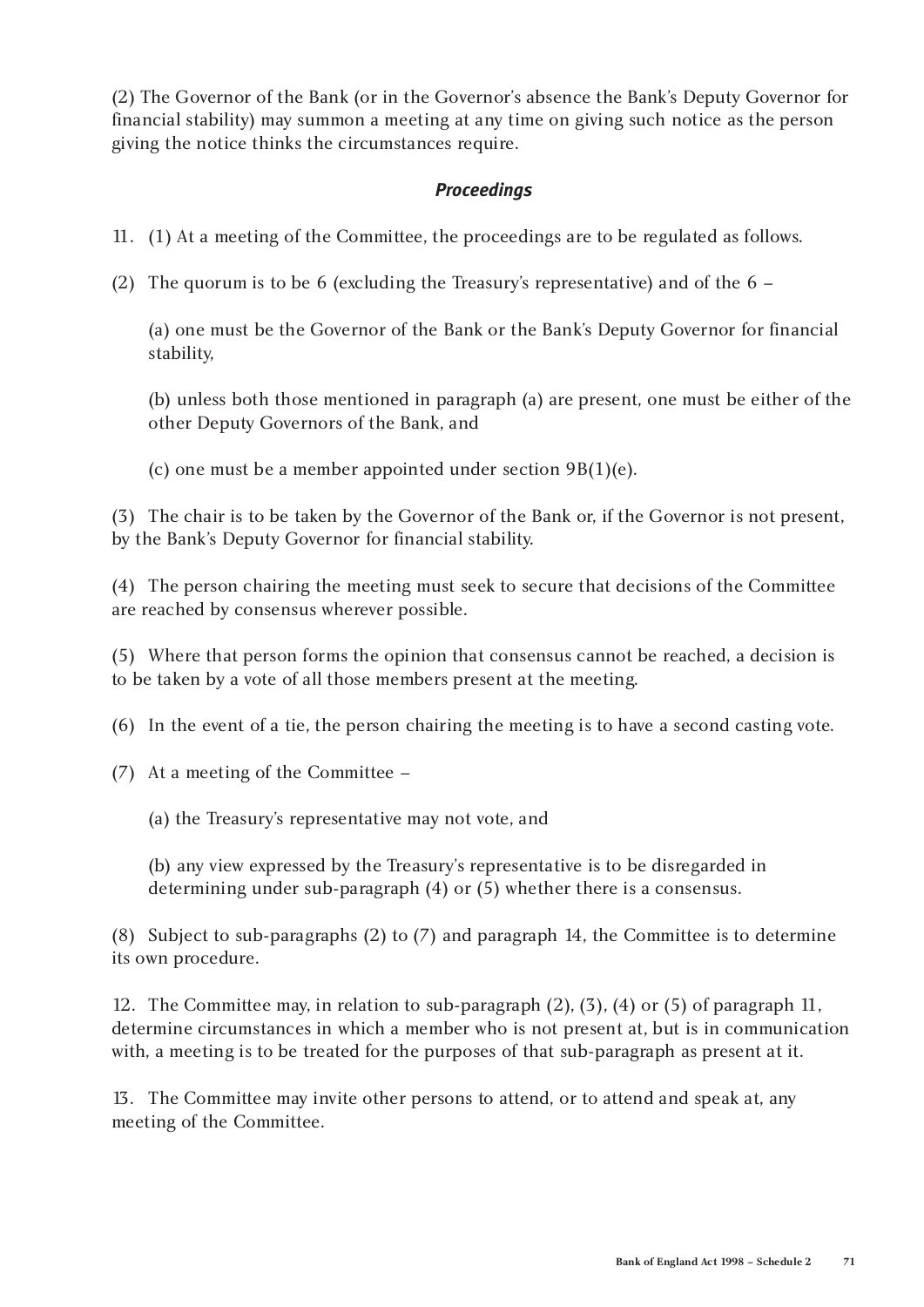14. If a member of the Committee ("M") has any direct or indirect interest (including any reasonably likely future interest) in any dealing or business which falls to be considered by the Committee –

(a) M must disclose that interest to the Committee when it considers the dealing or business, and

(b) the Committee must decide whether M is to be permitted to participate in any proceedings of the Committee relating to any question arising from its consideration of the dealing or business, and if so to what extent and subject to what conditions (if any).]

New Schedule 2A introduced by section  $4(2)$  of the Financial Services Act 2012, which came into force on 19 February 2013, for the purposes of making appointments, and on 1 April 2013 for all other purposes.

# **SCHEDULE 3**

# **MONETARY POLICY COMMITTEE**

## *Terms of appointed members*

1. Appointment as a member of the Committee under section 13(2)(b) or (c) shall be for a period of 3 years, [but this is subject to paragraph 2B].

Square-bracketed wording introduced by section 5 of the Financial Services Act 2012, which came into force on 19 February 2013, for the purposes of making appointments, and on 1 April 2013 for all other purposes.

2. […]

Previous wording omitted by section 5 of the Financial Services Act 2012, which came into force on 19 February 2013, for *the purposes of making appointments, and on 1 April 2013 for all other purposes.*

This does not affect the term of any appointment made before the commencement of this amendment (paragraph  $2(11)$ ) *Schedule 2 of the Financial Services Act 2012).*

[2A A person may not be appointed as a member of the Committee under section  $13(2)(c)$ ] more than twice.]

New paragraph 2A introduced by section 243(3) of the Banking Act 2009, which came into force on 1 June 2009.

[2B (1) If it appears to the Chancellor of the Exchequer that in the circumstances it is desirable to do so, the Chancellor may, before the end of the 3 years for which a person is appointed as a member of the Committee under section 13(2)(c), extend the persons's term of office on one occasion for a specified period of not more than 6 months.

(2) The term being extended may be the person's first or second term.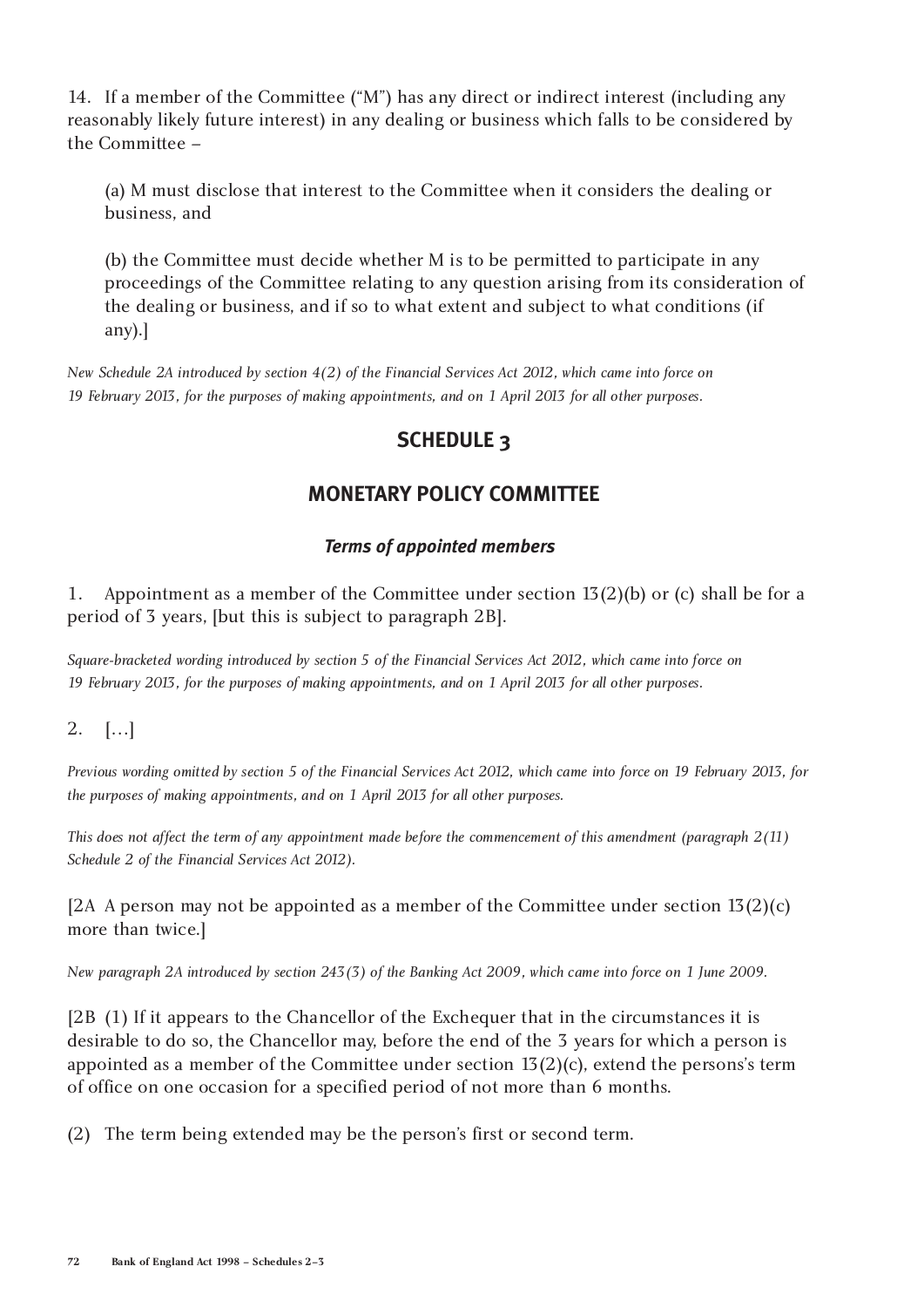(3) If a person whose first term of office is extended is subsequently re-appointed under section  $13(2)(c)$  –

(a) the length of the second term is to be reduced by a period equal to the extension of the first term, but

(b) the second term may itself subsequently be extended under sub-paragraph (1).]

New paragraph 2B introduced by section 5 of the Financial Services Act 2012, which came into force on 19 February 2013, for the purposes of making appointments, and on 1 April 2013 for all other purposes.

3.  $[(1)]$  A person appointed under section 13(2)(b) or (c) may resign his office by written notice to the Bank.

 $(2)$  Where the notice relates to a person appointed under section 13 $(2)(c)$ , the Bank must give a copy of the notice to the Treasury.]

New paragraph 3(2) introduced by section 5 of the Financial Services Act 2012, which came into force on 19 February 2013, for the purposes of making appointments, and on 1 April 2013 for all other purposes.

4.  $[(1)...]$ 

Previous wording in para 4(1) omitted by section 5 of the Financial Services Act 2012, which came into force on 19 February 2013, for the purposes of making appointments, and on 1 April 2013 for all other purposes.

[(2) The terms and conditions on which a person holds office as a member of the Committee appointed under section 13(2)(c) are to be such as the Oversight Committee may determine.]

New wording in paragraph 4(2) introduced by section 5 of the Financial Services Act 2012, which came into force on 19 February 2013, for the purposes of making appointments, and on 1 April 2013 for all other purposes.

(3) […]

Wording in paragraph 4(3) omitted by section 5 of the Financial Services Act 2012, which came into force on 19 February 2013, for the purposes of making appointments, and on 1 April 2013 for all other purposes.

The amendments made in paragraph 4 by the Financial Services Act 2012 do not affect the status of a person appointed before the commencement of those amendments during the remainder of the term for which the person has been appointed *(paragraph 2(11) Schedule 2 of the Financial Services Act 2012).*

## *Qualification for appointment*

5. A person is disqualified for appointment under section  $13(2)(b)$  or (c) if –

(a) he is a Minister of the Crown, or a person serving in a government department in employment in respect of which remuneration is payable out of money provided by Parliament, or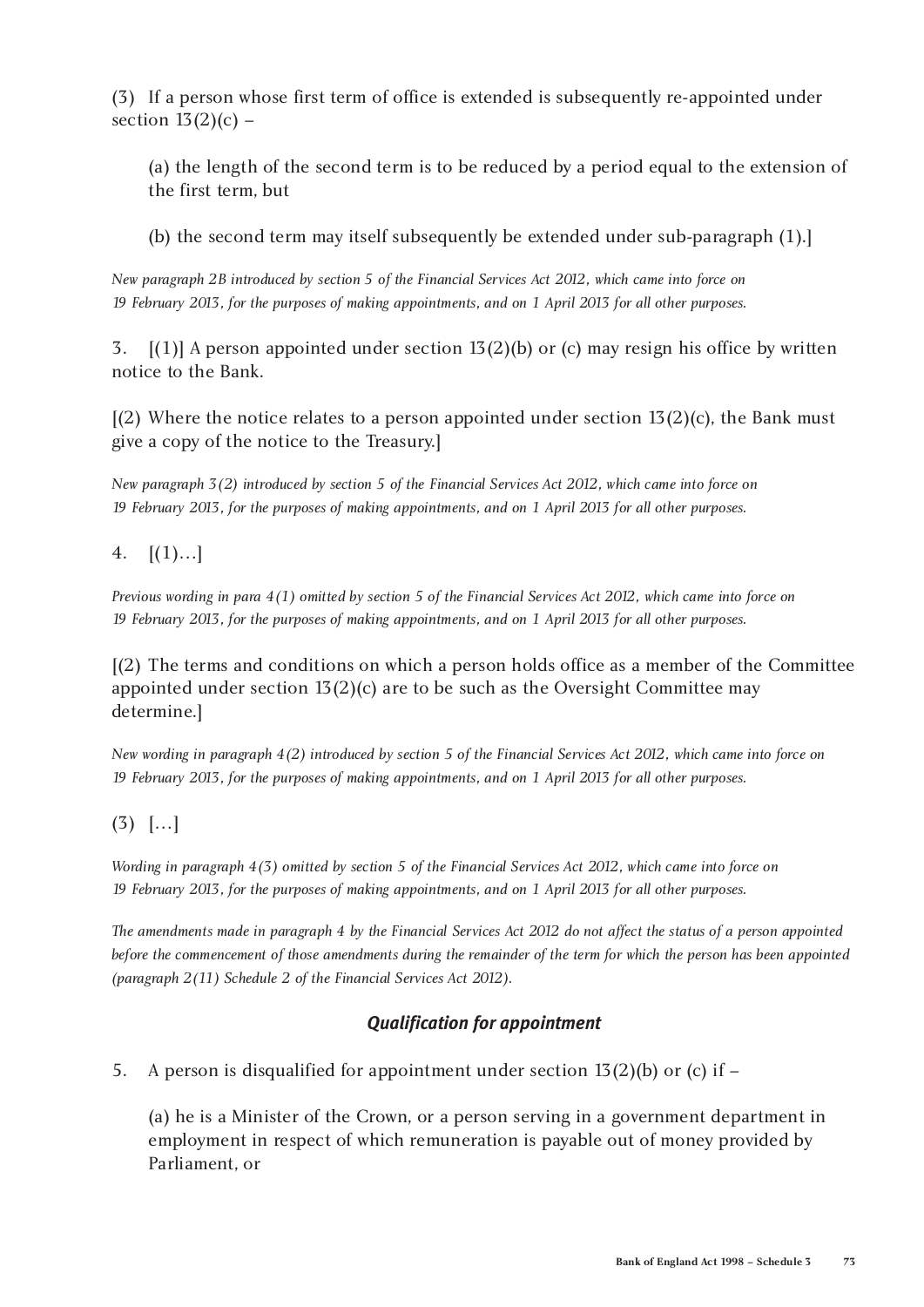(b) he is a member of the court of directors of the Bank.

[5A A member of the Financial Policy Committee of the Bank appointed under section  $9B(1)(e)$  is disqualified for appointment under section  $13(2)(c)$ .

New paragraph 5A introduced by section 5 of the Financial Services Act 2012, which came into force on 19 February 2013, for the purposes of making appointments, and on 1 April 2013 for all other purposes.

6. The fact that a person has held office under section  $13(2)(b)$  or (c) does not disqualify him for further appointment to such office [(subject to paragraph 2A)].

Square bracketed wording in paragraph 6 introduced by 243(4) of the Banking Act 2009, which came into force on *1 June 2009.*

## *Removal of appointed members*

7. A person appointed under section  $13(2)(b)$  or (c) shall vacate office if he becomes a person to whom paragraph 5(a) or (b) applies.

8. A person appointed under section 13(2)(b) shall vacate office if he ceases to have executive responsibility within the Bank for monetary policy analysis or, as the case may be, monetary policy operations.

9. (1) The [Oversight Committee] may with the consent of the Chancellor of the Exchequer, remove a member appointed under section  $13(2)(b)$  or (c) if it is satisfied –

(a) that he has been absent from the [meetings of the Monetary Policy Committee] for more than 3 months without [that Committee's consent],

(b) that he has become bankrupt, that his estate has been sequestrated or that he has made an arrangement with or granted a trust deed for his creditors, or

(c) that he is unable or unfit to discharge his functions as a member.

(2) […]

Amendments to paragraph 9 introduced by section 5 of the Financial Services Act 2012, which came into force on 19 February 2013, for the purposes of making appointments, and on 1 April 2013 for all other purposes.

## *Meetings*

10. (1) The Committee shall meet at least once a month.

(2) The Governor of the Bank (or in his absence the Deputy Governor of the Bank […] for monetary policy) may summon a meeting at any time on giving such notice as in his judgment the circumstances may require.

Omitted wording introduced by section 5 of the Financial Services Act 2012, which came into force on 19 February 2013, *for the purposes of making appointments, and on 1 April 2013 for all other purposes.*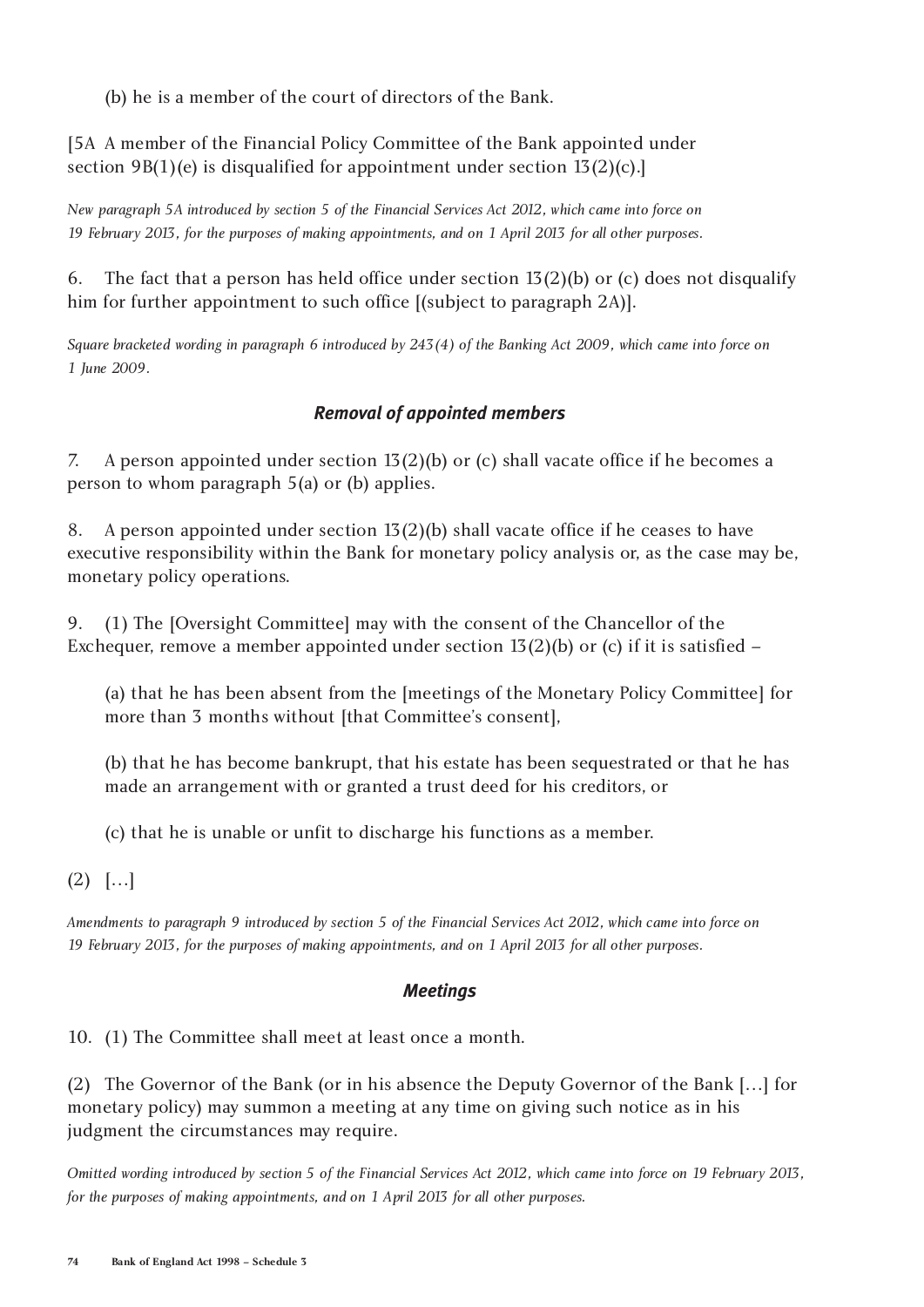## *Proceedings*

11. (1) At a meeting of the Committee, the proceedings shall be regulated as follows.

(2) The quorum shall be 6, of whom 2 must hold office as Governor or Deputy Governor of the Bank.

(3) The chair shall be taken by the Governor of the Bank or, if he is not present, the Deputy Governor of the Bank […] for monetary policy.

Omitted wording introduced by section 5 of the Financial Services Act 2012, which came into force on 19 February 2013, *for the purposes of making appointments, and on 1 April 2013 for all other purposes.*

(4) Decisions shall be taken by a vote of all those members present at the meeting.

(5) In the event of a tie, the chairman shall have a second casting vote.

(6) Subject to sub-paragraphs (2) to (5), the Committee shall determine its own procedure.

12. The Committee may, in relation to sub-paragraph (2), (3) or (4) of paragraph 11, determine circumstances in which a member who is not present at, but is in communication with, a meeting, is to be treated for the purposes of that sub-paragraph as present at it.

13. A representative of the Treasury may attend, and speak at, any meeting of the Committee.

[13A The Committee may invite other persons to attend, or to attend and speak at, any meeting of the Committee.]

New paragraph 13A introduced by section 5 of the Financial Services Act 2012, which came into force on 19 February 2013, for the purposes of making appointments, and on 1 April 2013 for all other purposes.

## *Report to court of directors of the Bank*

14. The Committee shall submit a monthly report on its activities to the court of directors of the Bank.

## *Parliamentary disqualification*

15. In Part III of Schedule I to the House of Commons Disqualification Act 1975 (other disqualifying offices), there is inserted at the appropriate place

"Member of the Monetary Policy Committee of the Bank of England appointed under section 13(2)(b) or (c) of the Bank of England Act 1998;"

and a corresponding amendment is made in Part III of Schedule 1 to the Northern Ireland Assembly Disqualification Act 1975.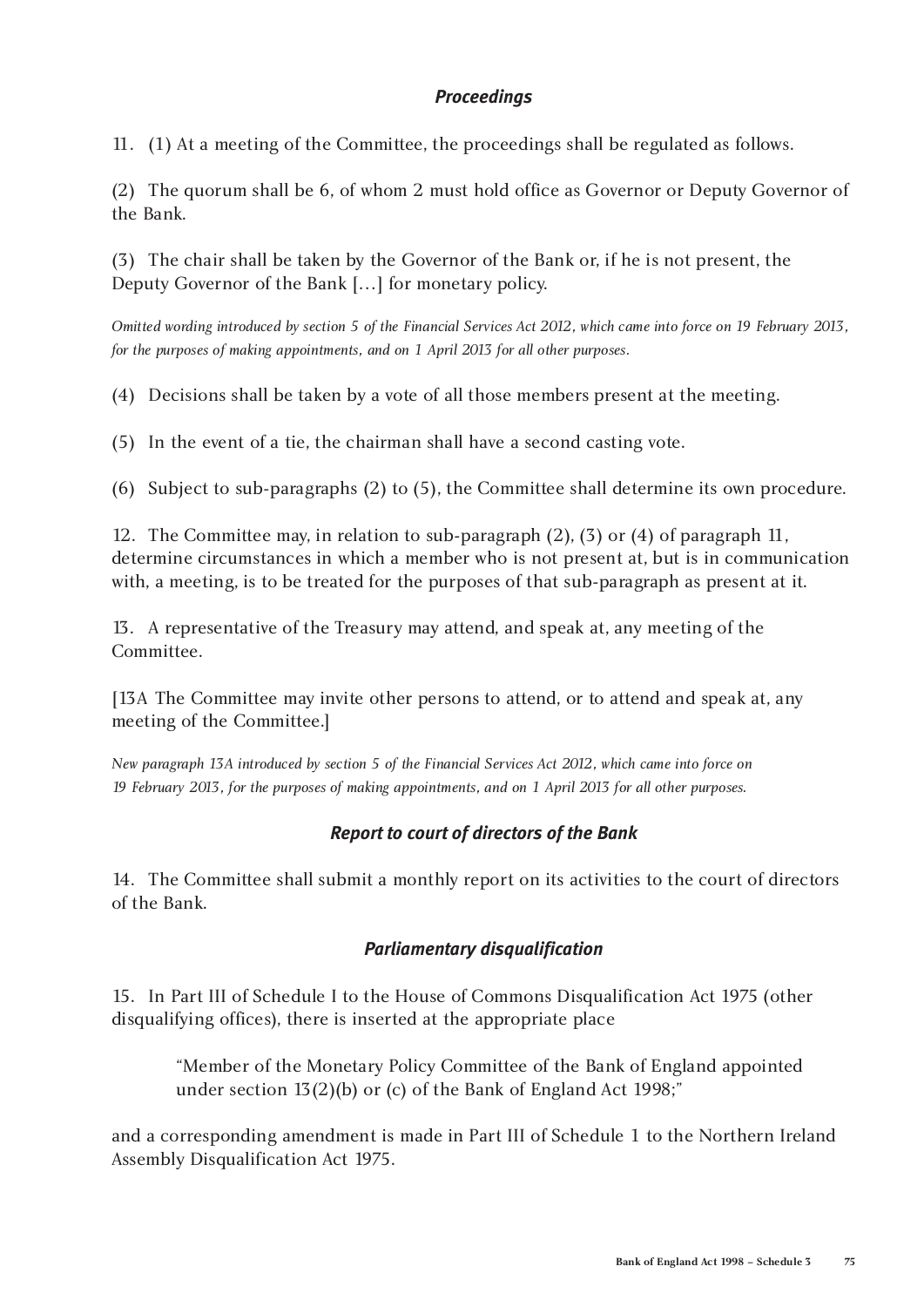# **SCHEDULE 4**

# **TRANSFER OF FUNCTIONS: SUPPLEMENTARY PROVISIONS**

*Schedule 4 has not been reproduced in this booklet.*

# **SCHEDULE 5**

# **TRANSFER OF FUNCTIONS: CONSEQUENTIAL AMENDMENTS**

Schedule 5 has not been reproduced in this booklet. Paragraphs 1 to 35, 39, 44, 45, 47, 52 to 59, 61, 65, 66 and 68 were repealed by article 162 of SI 2001 No.3649. Para 42 was repealed by the Charities Act 2011. Para 62 was *repealed by the Companies (Audit, Investigations and Community Enterprise) Act 2004, section 64 and Schedule 8.* Para 63 was repealed by Art 2 and Sch 2 of The Companies Act 2006 (Consequential Amendments, Transitional Provisions and Savings) Order 2009 (SI 2009 No 1941). Para 71 was repealed by the Pensions Act 2004, section 320 *and Schedule 13.*

*Schedule 6 (Banking Supervision Fees) was repealed by article 162 of SI 2001 No.3649.*

# **SCHEDULE 7**

# **RESTRICTION ON DISCLOSURE OF INFORMATION**

## *Restricted information*

1. (1) Subject to sub-paragraph (2), information is restricted information for the purposes of this paragraph if –

(a) it is obtained by the Bank by virtue of the power conferred by section 17(l) or paragraph 9 of Schedule 2 (whether or not it was obtained pursuant to a notice under that provision), and

(b) it relates to the business or other affairs of any person.

(2) Information is not restricted information for the purposes of this paragraph if –

(a) it has been made available to the public from other sources, or

(b) it is in the form of a summary or collection of information so framed as not to enable information relating to any particular person to be ascertained from it.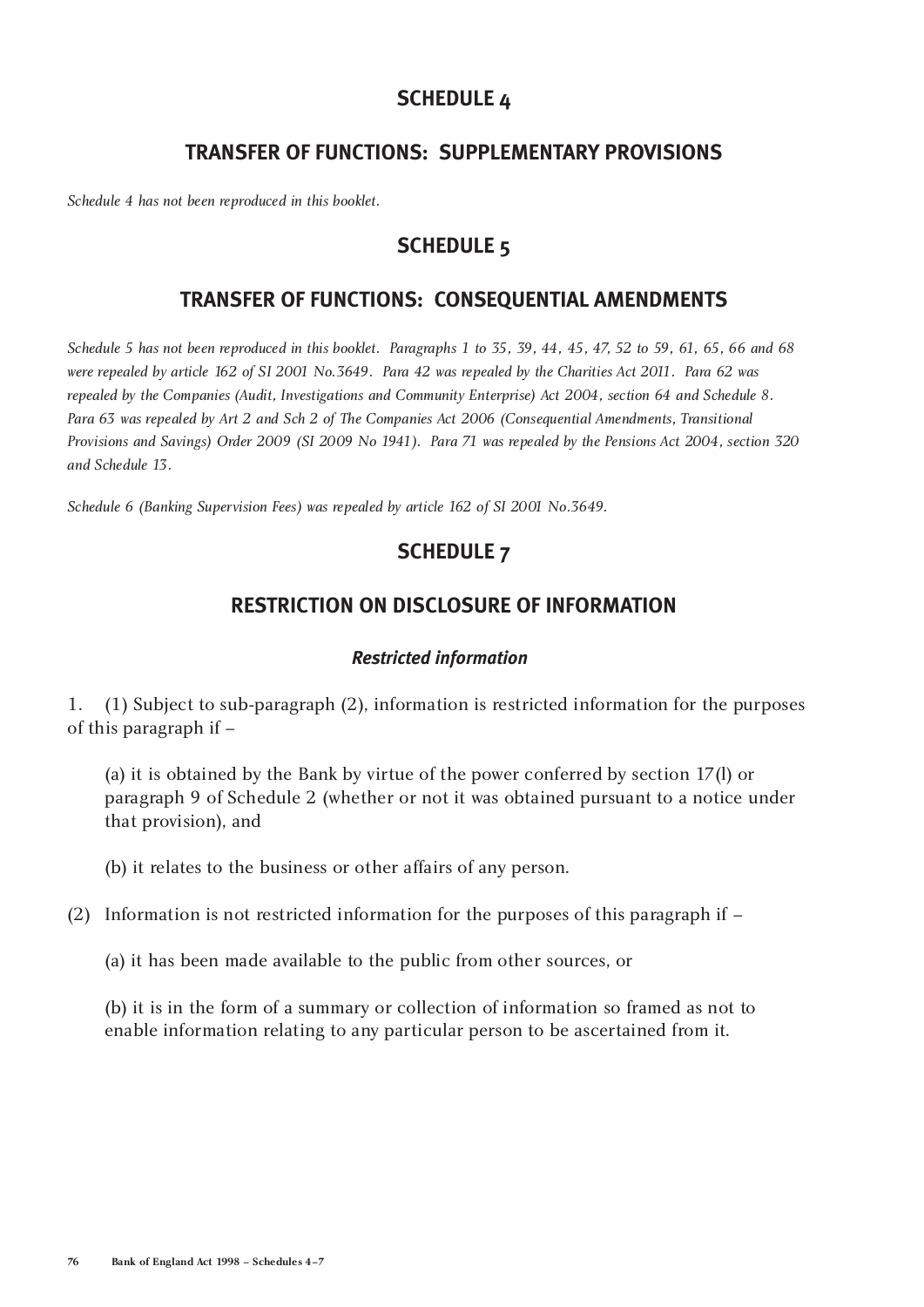(3) Except as permitted by the following provisions of this Schedule, restricted information shall not be disclosed by –

(a) the Bank or any officer or [employee] of the Bank, or

(b) any person obtaining the information directly or indirectly from the Bank,

without the consent of the person from whom the Bank obtained the information and, if different, the person to whom the information relates.

Square-bracketed wording in paragraph 1(3) introduced by section 5 of the Financial Services Act 2012, which came into *force on 1 April 2013.*

(4) Any person who discloses information in contravention of this paragraph shall be guilty of an offence and liable –

(a) on conviction on indictment, to imprisonment for a term not exceeding 2 years, or to a fine, or to both;

(b) on summary conviction, to imprisonment for a term not exceeding 3 months, or to a fine not exceeding the statutory maximum, or to both.

## *Disclosure for the purposes of the Bank's functions*

2. (1) Paragraph 1 does not preclude the disclosure of information in any case in which disclosure is for the purpose of enabling or assisting the Bank to discharge –

(a) its functions as a monetary authority,

(b) its functions as a supervisor of systems for the transfer of funds between credit institutions and their customers, or

(c) its functions under Schedule 2.

[(2) "Credit institution" means an undertaking whose business is to receive deposits or other repayable funds from the public and to grant credits for its own account.]

*Previous wording in paragraph 2(2) replaced by article 164(2) of SI 2001 No.3649.*

## *Disclosure by the Bank to other authorities*

3. (1) Paragraph 1 does not preclude the disclosure by the Bank of information to any authority specified in the first column of the following Table if the Bank considers that the disclosure would enable or assist that authority to discharge any of the functions specified in relation to it in the second column of that Table.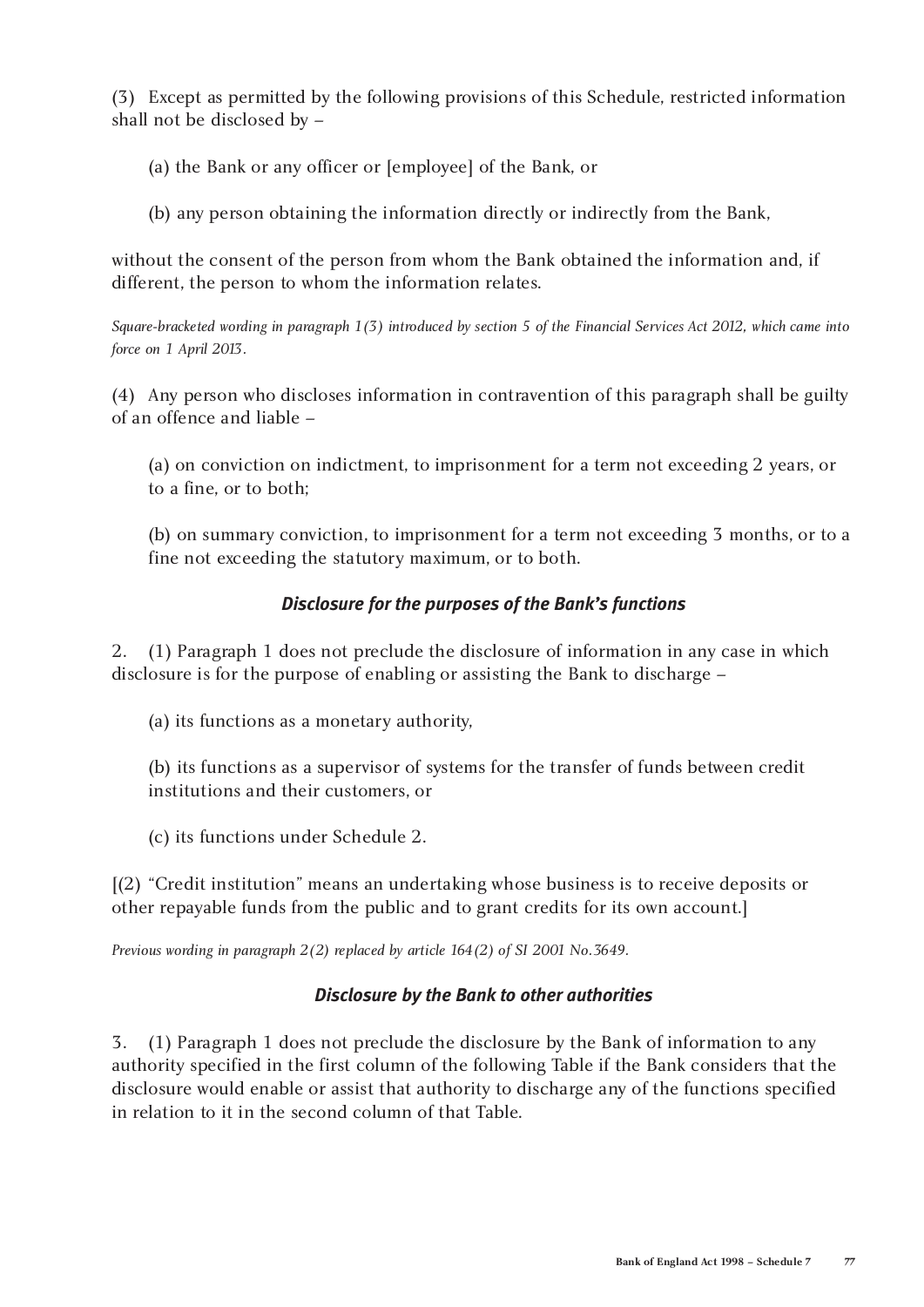# **TABLE**

| Authority                                                                                                                                                                                                                           | <b>Functions</b>                                                                                                                                                                                                                                                                                                                   |
|-------------------------------------------------------------------------------------------------------------------------------------------------------------------------------------------------------------------------------------|------------------------------------------------------------------------------------------------------------------------------------------------------------------------------------------------------------------------------------------------------------------------------------------------------------------------------------|
| [The Treasury.                                                                                                                                                                                                                      | Functions under the Financial Services and<br>Markets Act 2000.                                                                                                                                                                                                                                                                    |
| The Secretary of State.                                                                                                                                                                                                             | Functions under the Financial Services<br>and Markets Act 2000.                                                                                                                                                                                                                                                                    |
| An inspector appointed under Part 14 of<br>the Companies Act 1985 [].                                                                                                                                                               | Functions under that Part.                                                                                                                                                                                                                                                                                                         |
| A person authorised to exercise powers or<br>appointed under section 447 of the<br>Companies Act 1985 [] or section 84 of<br>the Companies Act 1989.                                                                                | Functions under that section [or Article].                                                                                                                                                                                                                                                                                         |
| A person appointed under -<br>(a) section 167 of the Financial Services<br>and Markets Act 2000,<br>(b) subsection $(3)$ or $(5)$ of section 168<br>of that Act, or<br>(c) section 284 of that Act,<br>to conduct an investigation. | Functions in relation to that investigation.                                                                                                                                                                                                                                                                                       |
| The [Financial Conduct Authority or the<br>Prudential Regulation Authority].                                                                                                                                                        | Functions under the legislation relating to<br>friendly societies, the Building Societies<br>Act 1986, Part 7 of the Companies Act 1989<br>or the Financial Services and Markets<br>Act 2000.                                                                                                                                      |
| The Chancellor of the Exchequer (or any<br>person to whom any functions of the<br>Chancellor of the Exchequer under the<br>Statistics of Trade Act 1947 are delegated)]                                                             | Functions under the Statistics of Trade<br>Act 1947.                                                                                                                                                                                                                                                                               |
| The Pensions Regulator.                                                                                                                                                                                                             | Functions conferred by or by virtue of -<br>(a) the Pension Schemes Act 1993,<br>(b) the Pensions Act 1995,<br>(c) the Welfare Reform and Pensions<br>Act 1999,<br>(d) the Pensions Act 2004, or<br>(e) any enactment in force in Northern<br>Ireland corresponding to an enactment<br>mentioned in paragraphs (a) to (d) above.]] |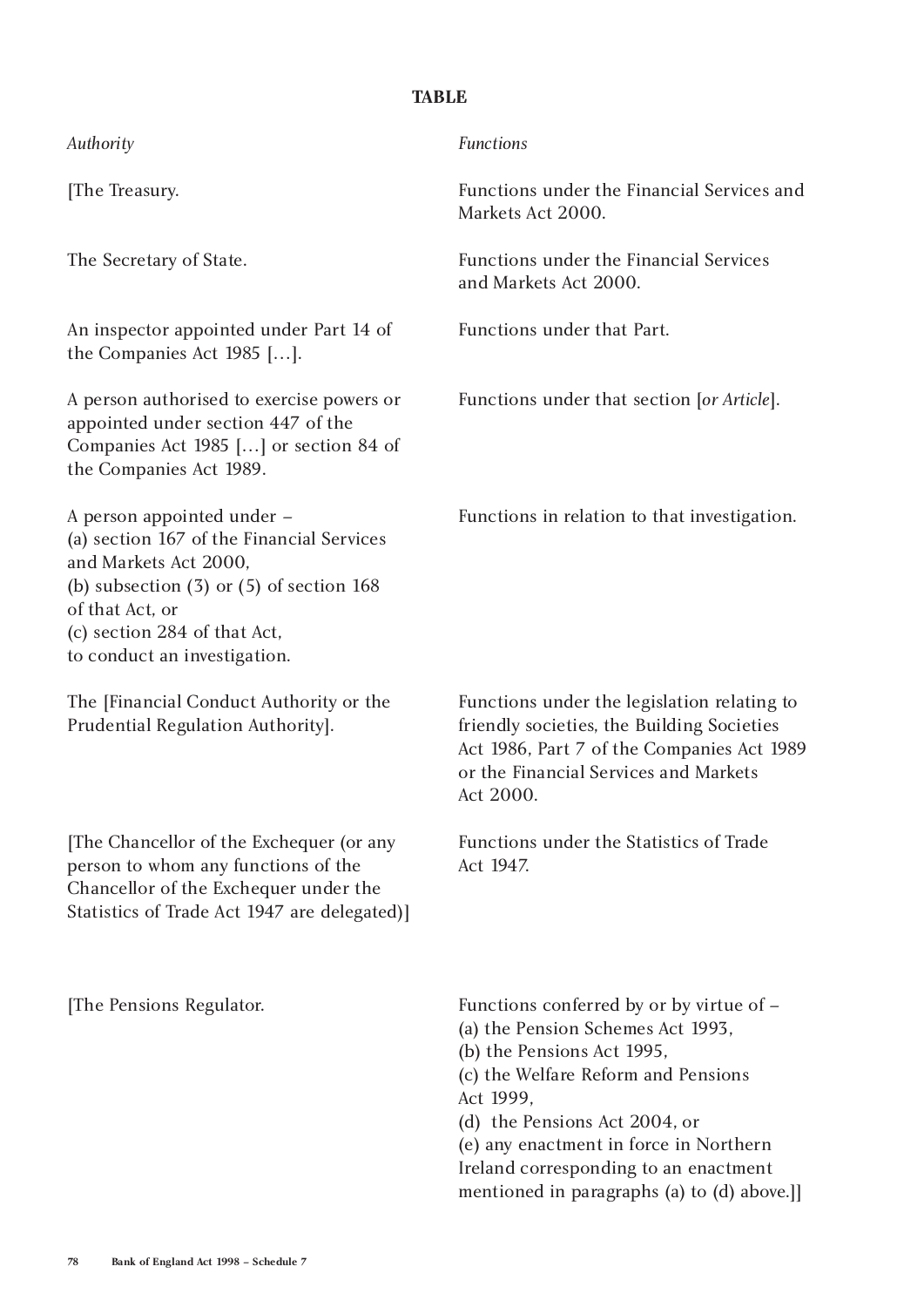*Previous Table in paragraph 3(1) replaced by article 164(3) of SI 2001 No.3649.*

Square-bracketed wording in the third and fourth entries above (relating to inspectors appointed under Part 14 of the Companies Act 1985 and persons authorised to exercise powers under section 447 of that Act) repealed by Art 2 and *Sch 1, para 172 of The Companies Act 2006 (Consequential Amendments, Transitional Provisions and Savings) Order 2009 (SI 2009 No 1941).*

*The reference to the Financial Conduct Authority and the Prudential Regulation Authority was introduced by section 114(1) of the Financial Services Act 2012, which came into force on 1 April 2013.*

The reference to The Chancellor of the Exchequer (or any person to whom any functions of the Chancellor of the Exchequer under the Statistics of Trade Act 1947 are delegated) was introduced by section 46 and Schedule 2, para 7 of the Statistics and Registration Service Act 2007 by virtue of The Statistics and Registration Service Act 2007 *(Commencement No. 2 and Transitional Provision) Order 2008 (SI 2008 No.839).*

The reference to the Pensions Regulator was introduced by section  $319(1)$  and Schedule 12, para 70 of the *Pensions Act 2004.*

(2) The Treasury may by order amend the Table in sub-paragraph  $(1)$  by  $-$ 

(a) adding any public or other authority and specifying functions in relation to it,

(b) removing any authority for the time being specified in the Table, or

(c) altering the functions for the time being specified in the Table in relation to any authority.

(3) The Treasury may by order restrict the circumstances in which, or impose conditions subject to which, disclosure is permitted in the case of any authority for the time being specified in the Table.

(4) Before making an order under this paragraph, the Treasury shall consult the Bank.

#### *Onward disclosure*

4. (1) Paragraph 1 does not preclude the disclosure by any authority specified in the first column of the Table in paragraph 3(l) of information obtained by it by virtue of that provision if it makes the disclosure –

(a) with the consent of the Bank, and

(b) for the purpose of enabling or assisting it to discharge any functions specified in relation to it in the second column of that Table.

(2) Before deciding whether to give its consent to disclosure under this paragraph, the Bank shall take account of such representations as the authority proposing to make the disclosure may make about the desirability of or necessity for the disclosure.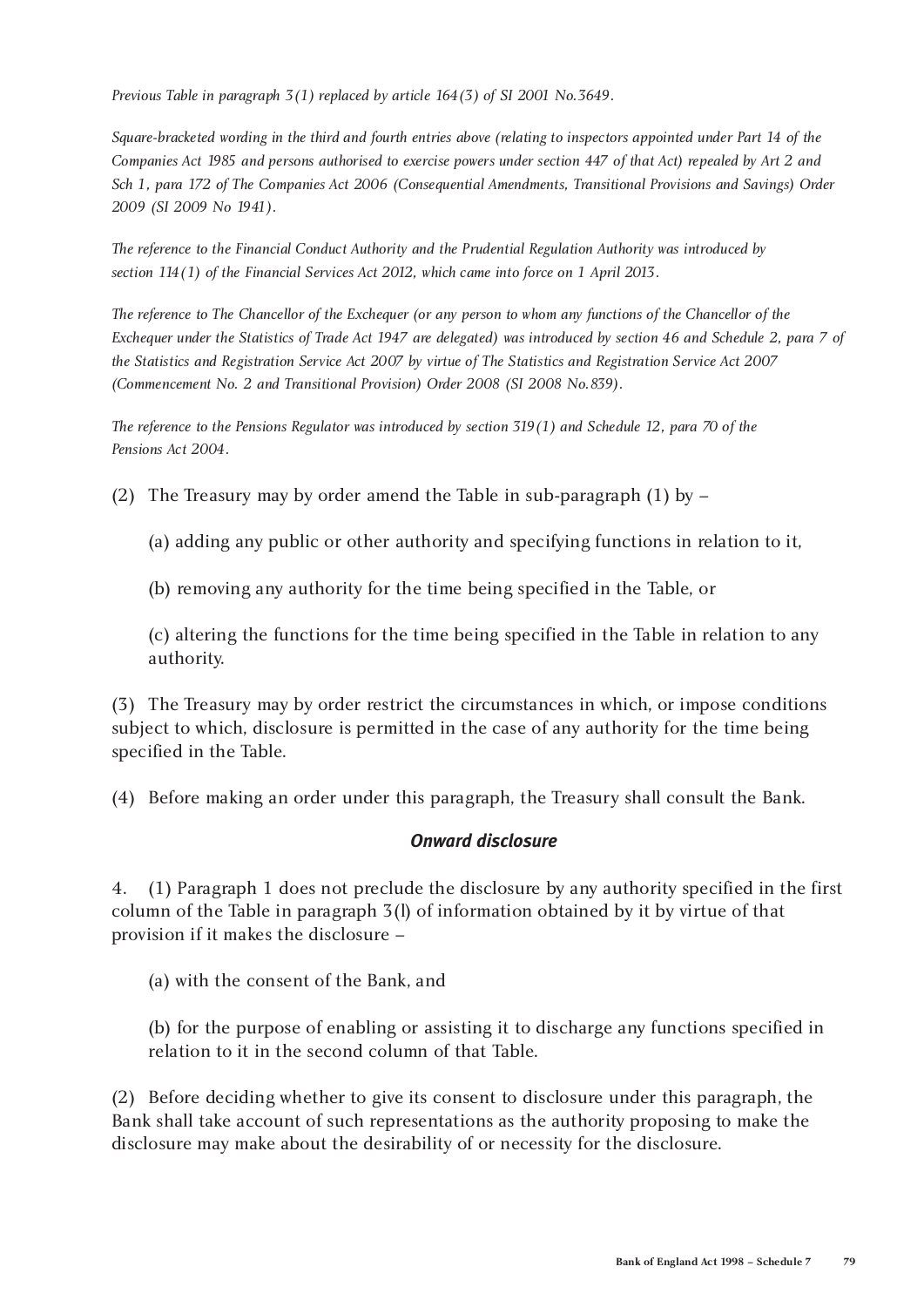#### *Other permitted disclosures*

5. Paragraph 1 does not preclude the disclosure of information –

(a) with a view to the institution of, or otherwise for the purposes of, any proceedings in connection with a payment due under Schedule 2 (payment in lieu of cash ratio deposit),

(b) with a view to the institution of, or otherwise for the purposes of, any criminal proceedings, whether under this Act or otherwise, or

(c) in pursuance of any [EU] obligation.

In relation to paragraph 5 see also section 17 and Schedule 4 of the Anti-terrorism, Crime and Security Act 2001. *Square-bracketed reference to EU in para 5(c) introduced by Article 6(1)(e) of SI 2011 No.1043.*

## **SCHEDULE 8**

## **TRANSITIONAL PROVISIONS AND SAVINGS**

Paragraphs 1 to 5 and paragraph 7 of Schedule 8 were repealed by article 162 of SI 2001 No.3649. Paragraph 6 of *Schedule 8 has not been reproduced in this booklet.*

## **SCHEDULE 9**

# **REPEALS AND REVOCATIONS**

Part 1 (Repeals) (part of which was repealed by article 162 of SI 2001 No.3649) has not been reproduced in this booklet.

*Part II (Revocations) was repealed by article 162 of SI 2001 No.3649.*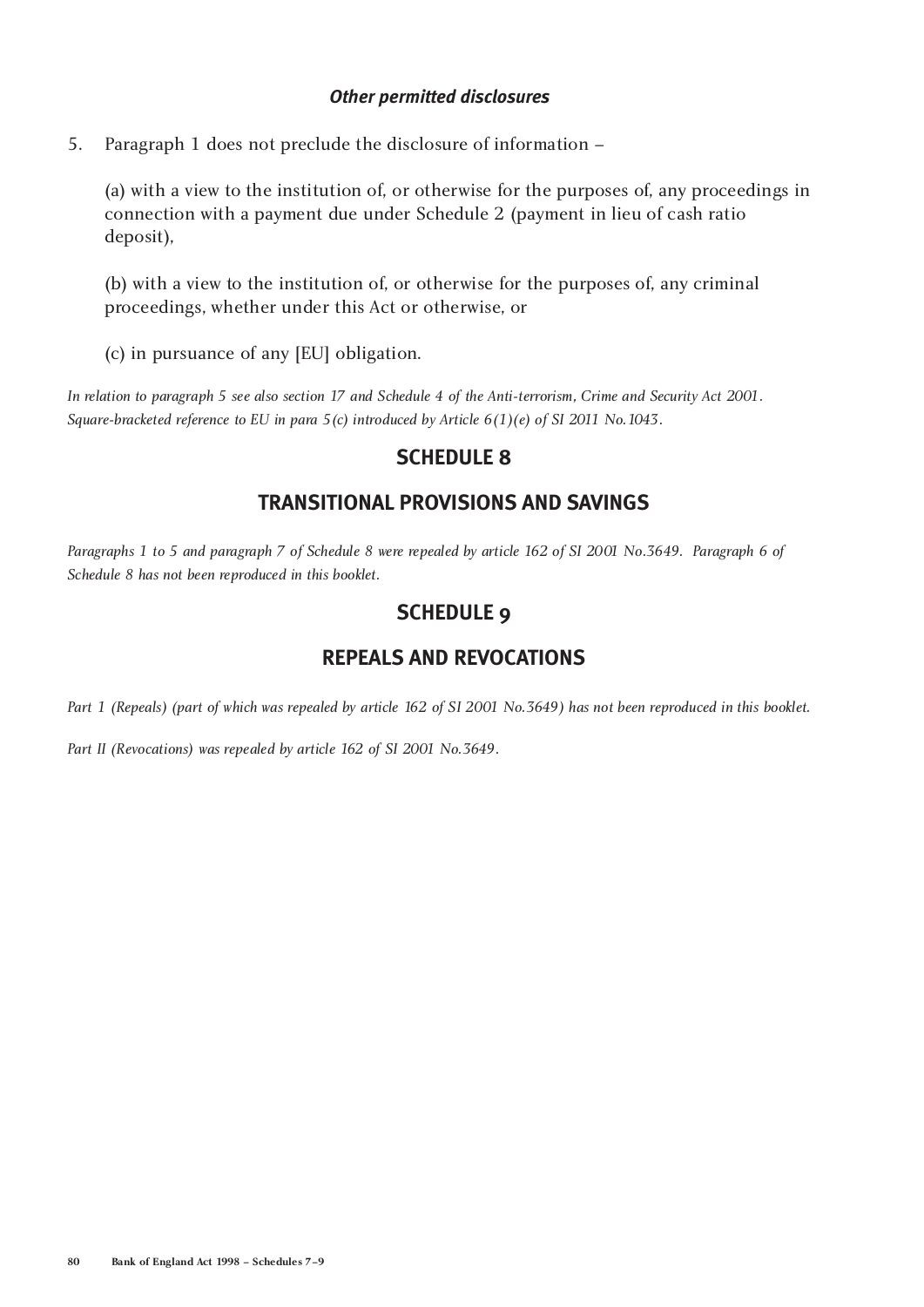# **FINANCIAL SERVICES AND MARKETS ACT 2000**

An Act to make provision about the regulation of financial services and markets; to provide for the transfer of certain statutory functions relating to building societies, friendly societies, industrial and provident societies and certain other mutual societies; and for connected purposes. [14 June 2000]

# **PART IA**

# **THE REGULATORS**

# **CHAPTER 1**

# **THE FINANCIAL CONDUCT AUTHORITY**

*Sections 1A to 1T are not reproduced in this booklet.*

# **[CHAPTER 2**

# **THE PRUDENTIAL REGULATION AUTHORITY**

## *The Prudential Regulation Authority*

## **2A The Prudential Regulation Authority**

(1) The body corporate originally incorporated as the Prudential Regulation Authority Limited is renamed as the Prudential Regulation Authority.

(2) The Prudential Regulation Authority is in this Act referred to as "the PRA".

(3) The PRA is to have the functions conferred on it by or under this Act.

(4) The PRA must comply with the requirements as to its constitution set out in Schedule 1ZB.

(5) Schedule 1ZB also confers on the Bank of England functions in relation to the PRA and makes provision about the status of the PRA and the exercise of certain of its functions.

(6) References in this Act or any other enactment to functions conferred on the PRA by or under this Act include references to functions conferred on the PRA by or under –

- (a) the Insolvency Act 1986,
- (b) the Banking Act 2009,
- (c) the Financial Services Act 2012, or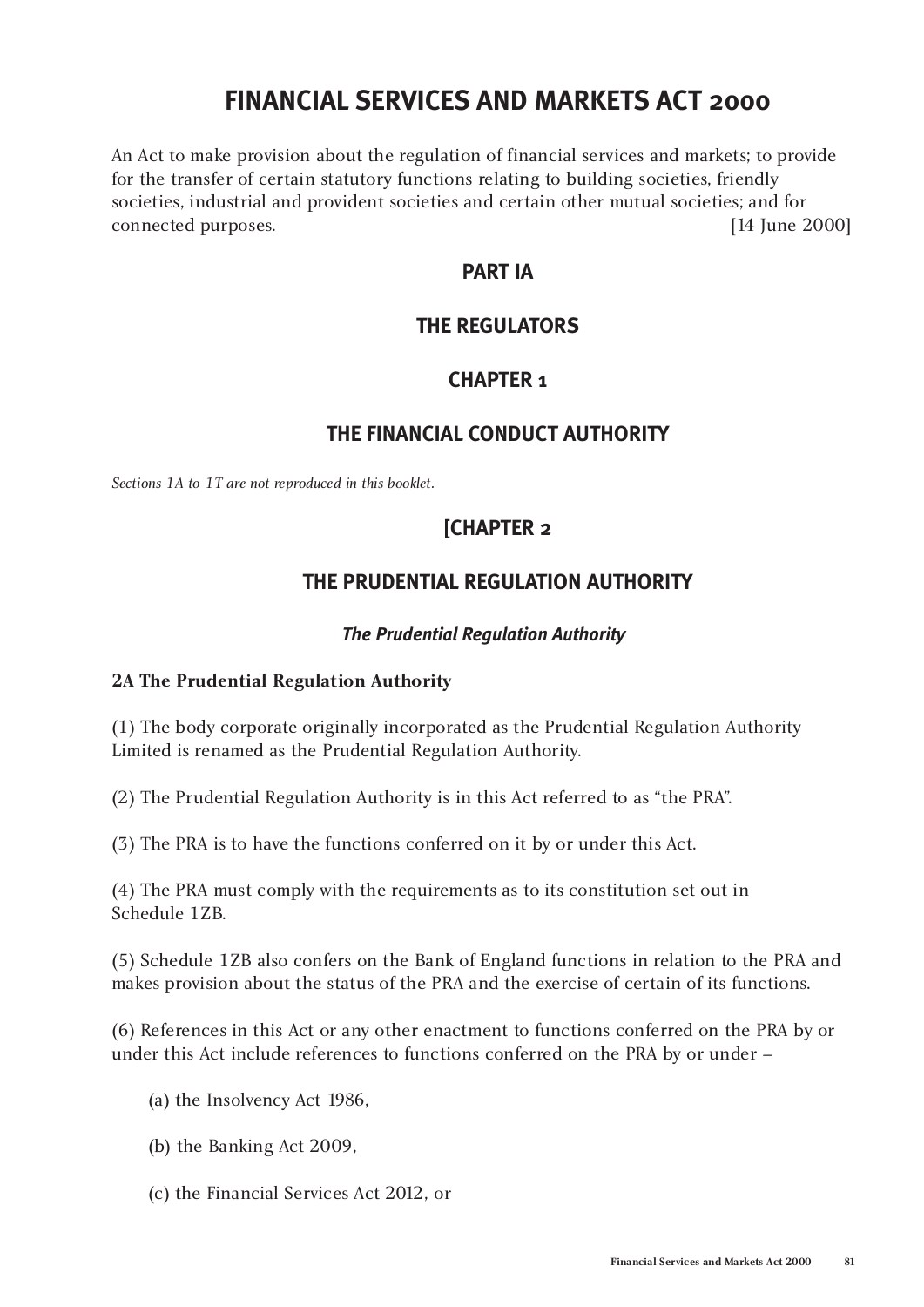(d) a qualifying EU provision that is specified, or of a description specified, for the purposes of this subsection by the Treasury by order.

## *The PRA's general duties*

## **2B The PRA's general objective**

(1) In discharging its general functions the PRA must, so far as is reasonably possible, act in a way which advances its general objective.

(2) The PRA's general objective is: promoting the safety and soundness of PRA-authorised persons.

(3) That objective is to be advanced primarily by –

(a) seeking to ensure that the business of PRA-authorised persons is carried on in a way which avoids any adverse effect on the stability of the UK financial system, and

(b) seeking to minimise the adverse effect that the failure of a PRA authorised person could be expected to have on the stability of the UK financial system.

(4) The adverse effects mentioned in subsection (3) may, in particular, result from the disruption of the continuity of financial services.

(5) In this Act "PRA-authorised person" means an authorised person who has permission –

- (a) given under Part 4A, or
- (b) resulting from any other provision of this Act,

to carry on regulated activities that consist of or include one or more PRA-regulated activities (see section 22A).

(6) Subsection (1) is subject to sections 2C and 2D.

## **2C Insurance objective**

(1) In discharging its general functions so far as relating to a PRA regulated activity relating to the effecting or carrying out of contracts of insurance or PRA-authorised persons carrying on that activity, the PRA must, so far as is reasonably possible, act in a way –

(a) which is compatible with its general objective and its insurance objective, and

(b) which the PRA considers most appropriate for the purpose of advancing those objectives.

(2) The PRA's insurance objective is: contributing to the securing of an appropriate degree of protection for those who are or may become policyholders.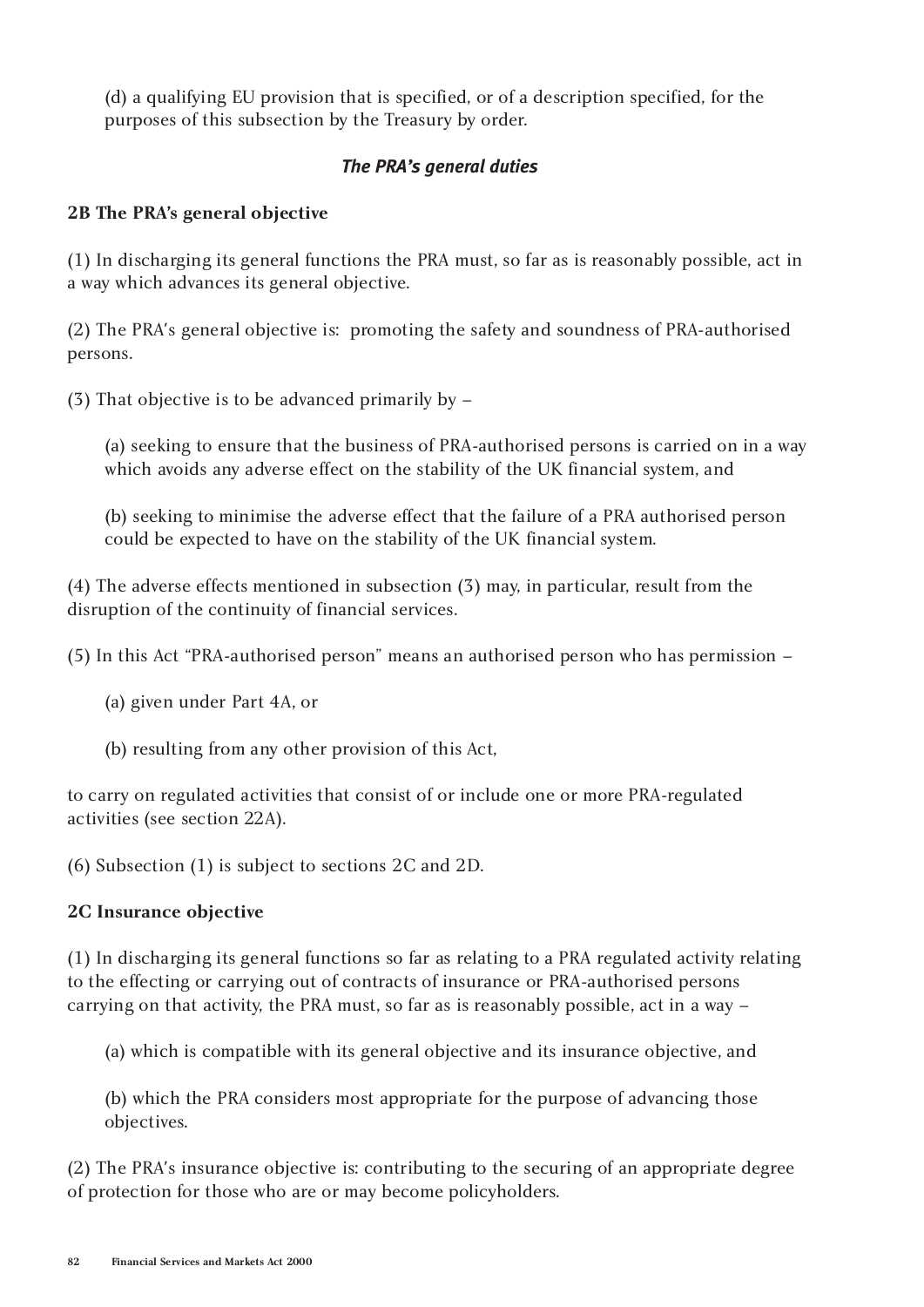(3) This section applies only if the effecting or carrying out of contracts of insurance as principal is to any extent a PRA-regulated activity.

# **2D Power to provide for additional objectives**

(1) Subsection (2) applies to an order under section 22A which –

(a) is made at any time after the coming into force of the first order under that section, and

(b) contains a statement by the Treasury that, in their opinion, the effect (or one of the effects) of the proposed order is that an activity would become a PRA-regulated activity.

(2) An order to which this subsection applies may specify an additional objective ("the specified objective") in relation to specified activities that become PRA-regulated activities by virtue of the order ("the additional activities").

(3) In discharging its general functions so far as relating to the additional activities or PRAauthorised persons carrying on those activities, the PRA must, so far as is reasonably possible, act in a way –

(a) which is compatible with its general objective and the specified objective, and

(b) which the PRA considers most appropriate for the purpose of advancing those objectives.

## **2E Strategy**

(1) The PRA must –

(a) determine its strategy in relation to its objectives, and

(b) from time to time review, and if necessary revise, the strategy.

(2) Before determining or revising its strategy, the PRA must consult the court of directors of the Bank of England about a draft of the strategy or of the revisions.

(3) The PRA must determine its strategy within 12 months of the coming into force of this section.

(4) The PRA must carry out and complete a review of its strategy before the end of each relevant period.

(5) The relevant period is 12 months beginning with the date on which the previous review was completed, except that in the case of the first review the relevant period is the period of 12 months beginning with the date on which the strategy was determined under subsection (3).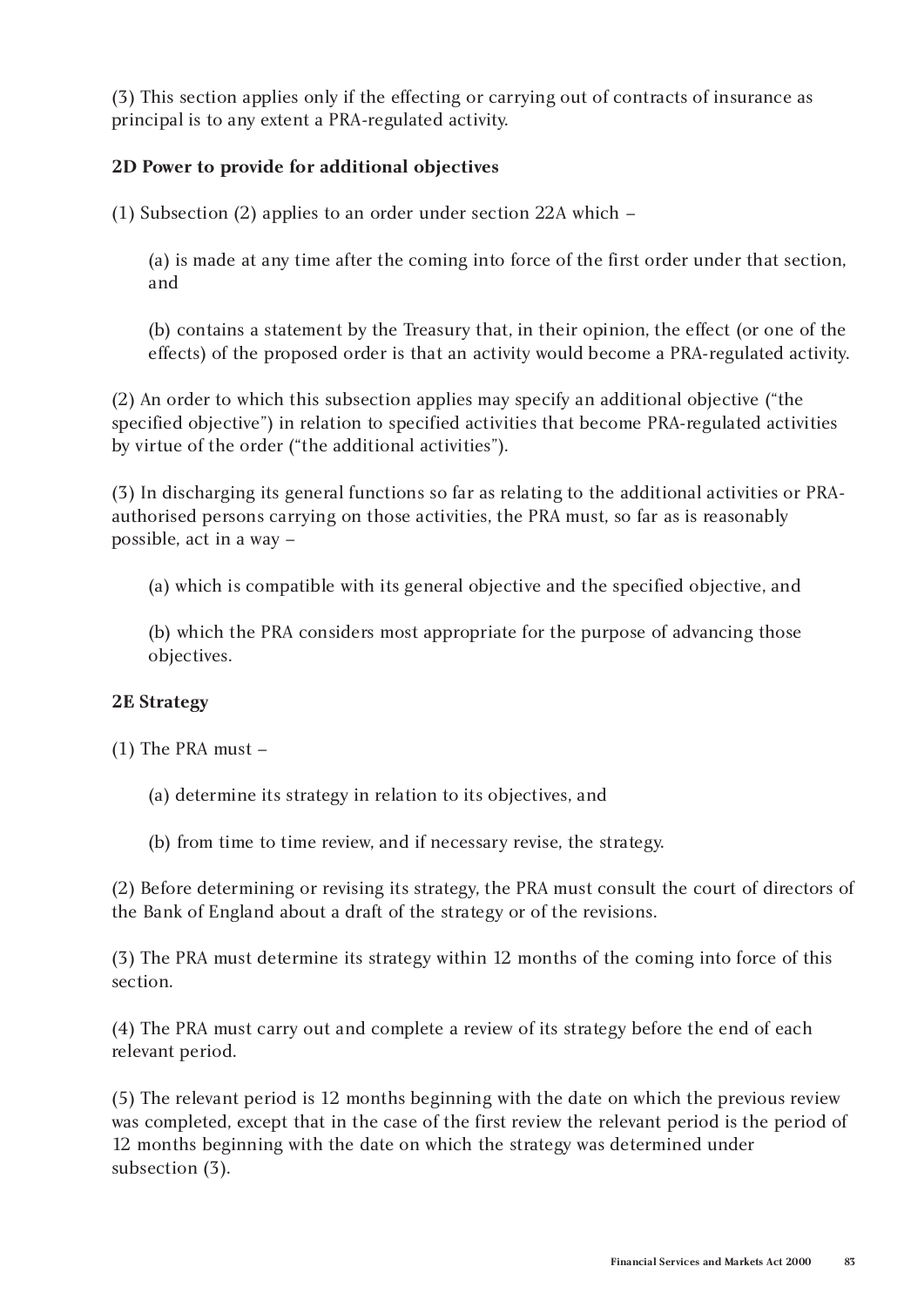(6) The PRA must publish its strategy.

(7) If the strategy is revised the PRA must publish the revised strategy.

(8) Publication under subsection (6) or (7) is to be in such manner as the PRA thinks fit.

## **2F Interpretation of references to objectives**

In this Act, a reference, in relation to any function of the PRA, to the objectives of the PRA is a reference to its general objective but –

(a) so far as the function is exercisable in relation to the activity of effecting or carrying out contracts of insurance, or PRA authorised persons carrying on that activity, is a reference to its general objective and its insurance objective;

(b) so far as the function is exercisable in relation to an activity to which an objective specified by order by virtue of section 2D(2) relates, or PRA-authorised persons carrying on that activity, is a reference to its general objective and the objective specified by the order.

## **2G Limit on effect of sections 2B to 2D**

Nothing in sections 2B to 2D is to be regarded as requiring the PRA to ensure that no PRA-authorised person fails.

## **[2H Secondary competition objective and duty to have regard to regulatory principles**

(1) When discharging its general functions in a way that advances its objectives (see section 2F), the PRA must so far as is reasonably possible act in a way which, as a secondary objective, facilitates effective competition in the markets for services provided by PRA-authorised persons in carrying on regulated activities.

(2) In discharging its general functions, the PRA must also have regard to the regulatory principles in section 3B.]

Section 2H introduced by section 130(1) of Part 7 of the Financial Services (Banking Reform) Act 2013, which came into *force on 1 March 2014.*

## **2I Guidance about objectives**

(1) The PRA must give, and from time to time review, guidance about how it intends to advance its objectives in discharging its general functions in relation to different categories of PRA-authorised person or PRA regulated activity.

(2) Before giving or altering any guidance complying with subsection (1), the PRA must consult the FCA.

(3) The PRA must publish the guidance as for the time being in force.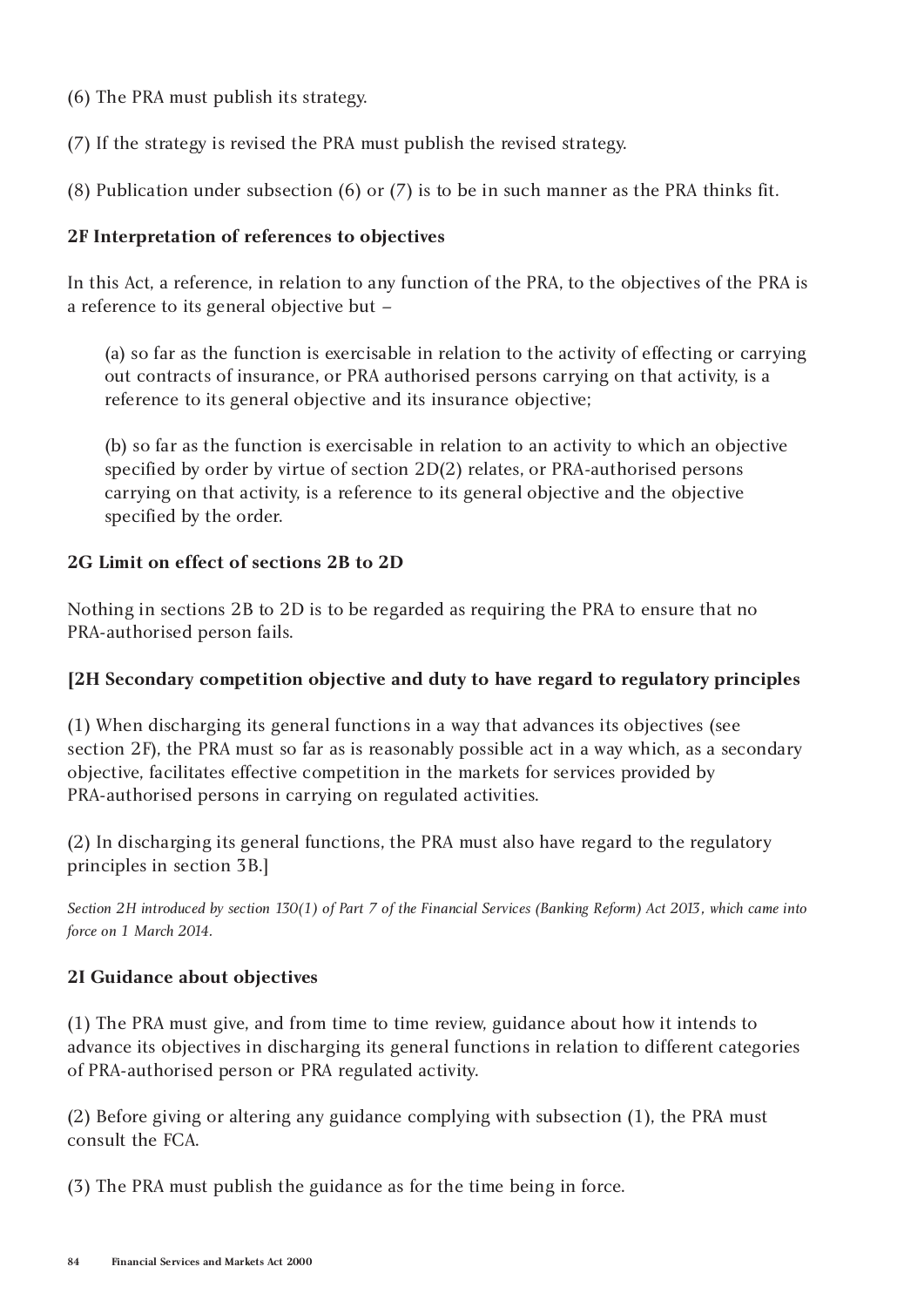## **2J Interpretation of Chapter 2**

(1) For the purposes of this Chapter, the PRA's general functions are –

(a) its function of making rules under this Act (considered as a whole),

(b) its function of preparing and issuing codes under this Act (considered as a whole), and

(c) its function of determining the general policy and principles by reference to which it performs particular functions under this Act.

(2) Except to the extent that an order under section 50 of the Financial Services Act 2012 (orders relating to mutual societies functions) so provides, the PRA's general functions do not include functions that are transferred functions within the meaning of section 52 of that Act.

(3) For the purposes of this Chapter, the cases in which a PRA-authorised person ("P") is to be regarded as failing include those where –

(a) P enters insolvency,

(b) any of the stabilisation options in Part 1 of the Banking Act 2009 is achieved in relation to P, or

(c) P falls to be taken for the purposes of the compensation scheme to be unable, or likely to be unable, to satisfy claims against P.

(4) In subsection  $(3)(a)$  "insolvency" includes –

- (b) liquidation,
- (c) bank insolvency,
- (d) administration,
- (e) bank administration,
- (f) receivership,
- (g) a composition between P and P's creditors, and
- (h) a scheme of arrangement of P's affairs.

<sup>(</sup>a) bankruptcy,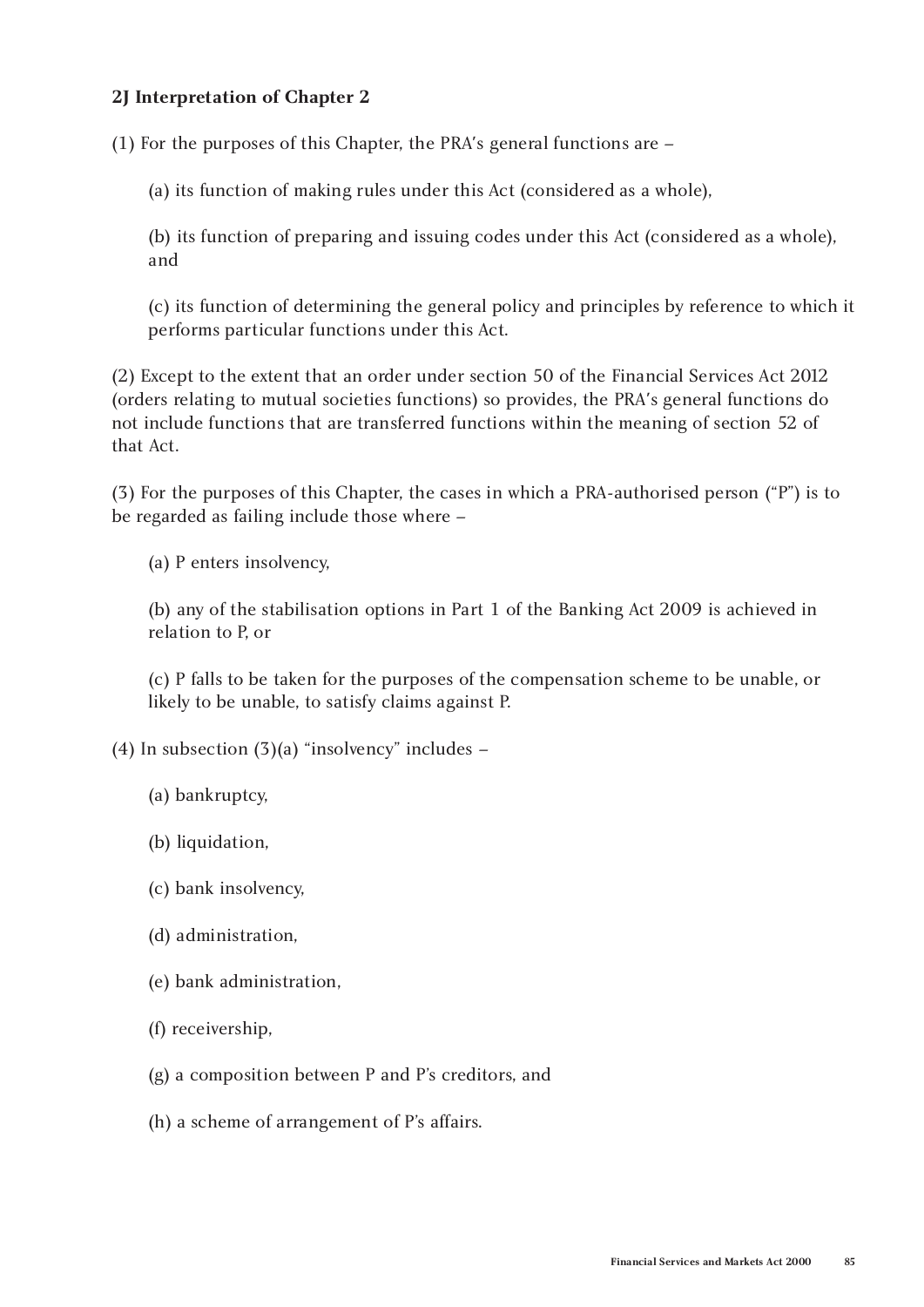## *Supervision*

# **2K Arrangements for supervision of PRA-authorised persons**

The PRA must maintain arrangements for supervising PRA-authorised persons.

## *Arrangements for consulting practitioners*

## **2L The PRA's general duty to consult**

The PRA must make and maintain effective arrangements for consulting PRA-authorised persons or, where appropriate, persons appearing to the PRA to represent the interests of such persons on the extent to which its general policies and practices are consistent with its general duties under sections 2B to 2H.

## **2M The PRA Practitioner Panel**

(1) Arrangements under section 2L must include the establishment and maintenance of a panel of persons (to be known as "the PRA Practitioner Panel") to represent the interests of practitioners.

(2) The PRA must appoint one of the members of the PRA Practitioner Panel to be its chair.

(3) The Treasury's approval is required for the appointment or dismissal of the chair.

(4) The PRA must appoint to the PRA Practitioner Panel such persons representing PRA-authorised persons as it considers appropriate.

(5) The PRA may appoint to the PRA Practitioner Panel such other persons as it considers appropriate.

## **2N Duty to consider representations**

(1) The PRA must consider representations that are made to it in accordance with arrangements made under section 2L.

(2) The PRA must from time to time publish in such manner as it thinks fit responses to the representations.

## *Reviews*

## **2O Reviews**

(1) The Treasury may appoint an independent person to conduct a review of the economy, efficiency and effectiveness with which the PRA has used its resources in discharging its functions.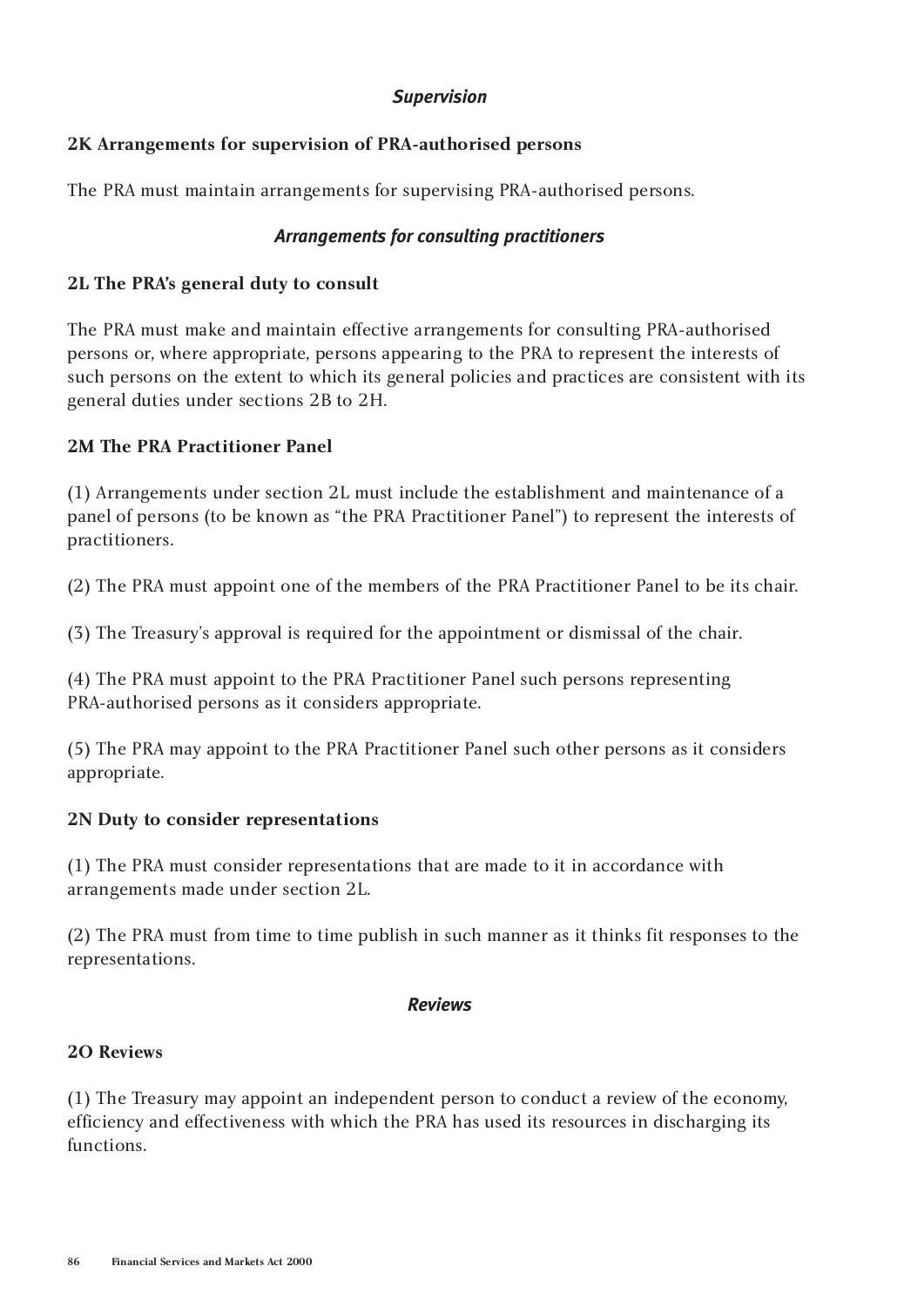(2) A review may be limited by the Treasury to such functions of the PRA (however described) as the Treasury may specify in appointing the person to conduct it.

(3) A review is not to be concerned with the merits of the PRA's general policy or principles in pursuing the PRA's objectives.

(4) On completion of a review, the person conducting it must make a written report to the Treasury –

- (a) setting out the result of the review, and
- (b) making such recommendations (if any) as the person considers appropriate.

(5) A copy of the report must be –

- (a) laid before Parliament, and
- (b) published in such manner as the Treasury consider appropriate.

(6) Any expenses reasonably incurred in the conduct of the review are to be met by the Treasury out of money provided by Parliament.

(7) "Independent" means appearing to the Treasury to be independent of the PRA.

#### **2P Right to obtain documents and information**

(1) A person conducting a review under section 2O –

(a) has a right of access at any reasonable time to all such documents as the person may reasonably require for the purposes of the review, and

(b) may require any person holding or accountable for any such document to provide such information and explanation as are reasonably necessary for that purpose.

(2) Subsection (1) applies only to documents in the custody of or under the control of the PRA.

(3) An obligation imposed on a person as a result of the exercise of the powers conferred by subsection (1) is enforceable by injunction or, in Scotland, by an order for specific performance under section 45 of the Court of Session Act 1988.]

*New sections 2A to 2P introduced by section 6(1) of Part 2 of the Financial Services Act 2012.*

Sections  $2A(1)$ , (2), (6), 2F to 2J and 2B to 2C (insofar as sections 2B to 2C are relevant to the other provisions of FSMA 2000 which are in force) came into force on 24 January 2013, sections 2L and 2M came into force on 19 February 2013 for the purposes of making appointments (as specified in Article  $2(2)$  of the Financial Services Act 2012 (Commencement No. 1) Order (SI 2013 No 113)), and all other provisions came into force on 1 April 2013.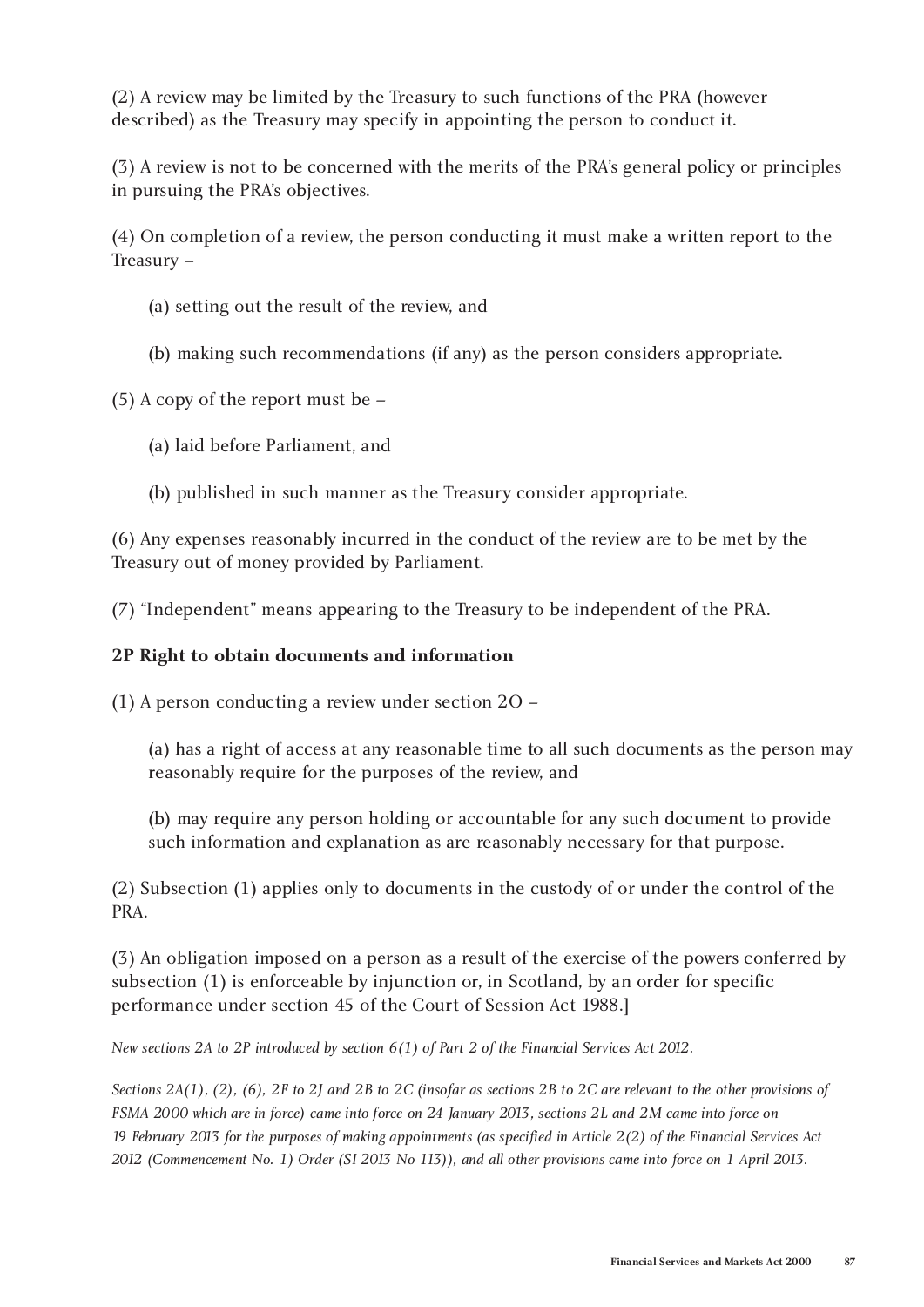# **[CHAPTER 3**

# **FURTHER PROVISIONS RELATING TO FCA AND PRA**

## *Introductory*

## **3A Meaning of "regulator"**

(1) This section has effect for the interpretation of this Act.

(2) The FCA and the PRA are the "regulators", and references to a regulator are to be read accordingly.

(3) Subsection (2) does not affect –

(a) the meaning of the following expressions –

"home state regulator";

"host state regulator";

"overseas regulator"; […]

(b) the meaning of "the appropriate regulator" in Part 18 (recognised investment exchanges and clearing houses);[ or

(c) the meaning of "regulator" in sections 410A and 410B (fees to meet certain expenses of Treasury).]

Square-bracketed wording repealed by section 135(2)(a) and new section  $3A(3)(c)$  introduced by section 135(2)(b) of the *Financial Services (Banking Reform) Act 2013, which came into force on 1 March 2014.*

## *Regulatory principles*

## **3B Regulatory principles to be applied by both regulators**

(1) In relation to the regulators, the regulatory principles referred to in section 1B(5)(a) and  $[2H(2)]$  are as follows –

(a) the need to use the resources of each regulator in the most efficient and economic way;

(b) the principle that a burden or restriction which is imposed on a person, or on the carrying on of an activity, should be proportionate to the benefits, considered in general terms, which are expected to result from the imposition of that burden or restriction;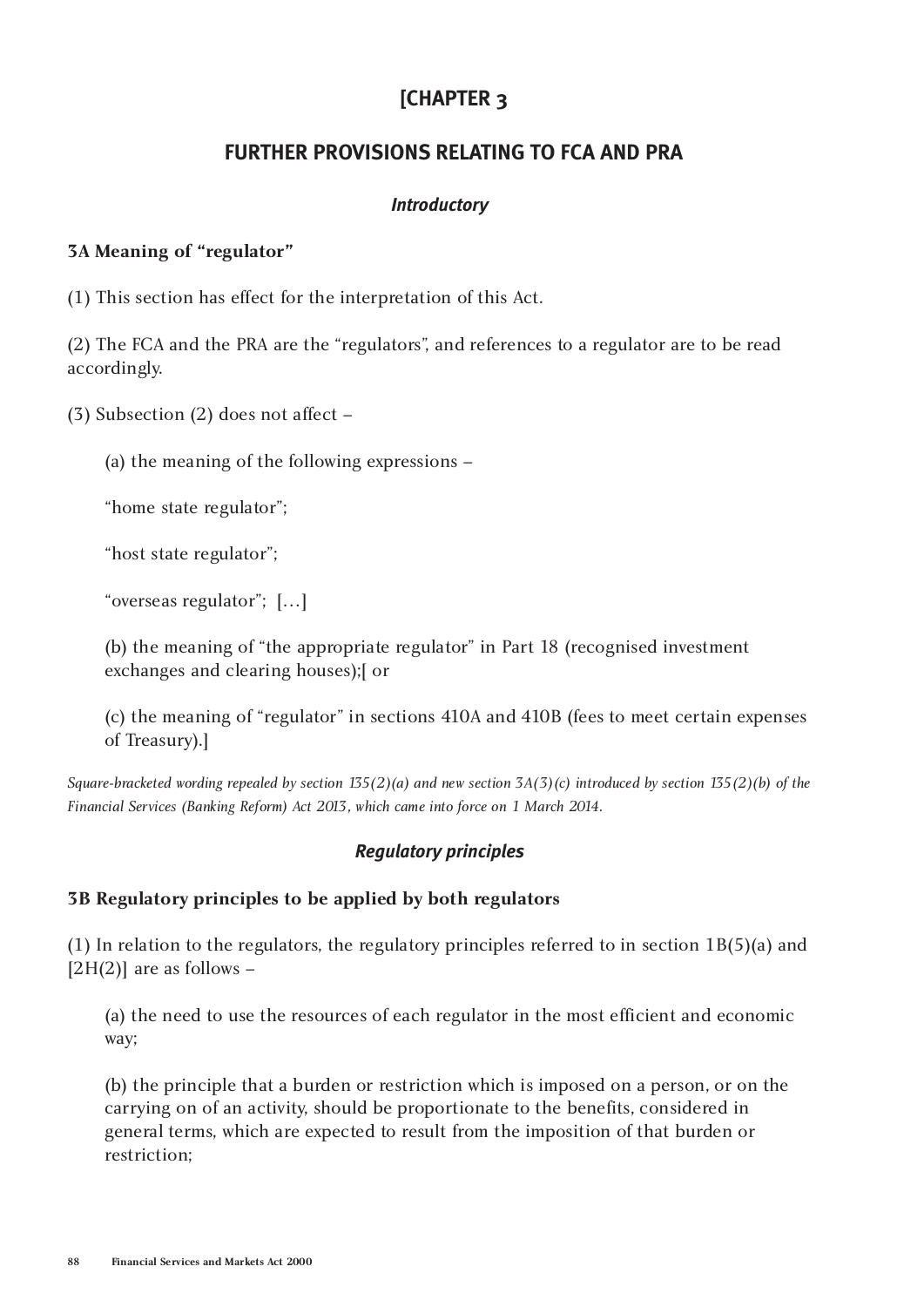(c) the desirability of sustainable growth in the economy of the United Kingdom in the medium or long term;

(d) the general principle that consumers should take responsibility for their decisions;

(e) the responsibilities of the senior management of persons subject to requirements imposed by or under this Act, including those affecting consumers, in relation to compliance with those requirements;

(f) the desirability where appropriate of each regulator exercising its functions in a way that recognises differences in the nature of, and objectives of, businesses carried on by different persons subject to requirements imposed by or under this Act;

(g) the desirability in appropriate cases of each regulator publishing information relating to persons on whom requirements are imposed by or under this Act, or requiring such persons to publish information, as a means of contributing to the advancement by each regulator of its objectives;

(h) the principle that the regulators should exercise their functions as transparently as possible.

- (2) "Consumer" has the meaning given in section 1G.
- (3) "Objectives", in relation to the FCA, means operational objectives.
- (4) The Treasury may by order amend subsection (2).

Square-bracketed wording introduced by section 130(2) of the Financial Services (Banking Reform) Act 2013, which came *into force on 1 March 2014.*

## *Corporate governance*

## **3C Duty to follow principles of good governance**

In managing its affairs, each regulator must have regard to such generally accepted principles of good corporate governance as it is reasonable to regard as applicable to it.

## *Relationship between FCA and PRA*

## **3D Duty of FCA and PRA to ensure co-ordinated exercise of functions**

(1) The regulators must co-ordinate the exercise of their respective functions conferred by or under this Act with a view to ensuring –

(a) that each regulator consults the other regulator (where not otherwise required to do so) in connection with any proposed exercise of a function in a way that may have a material adverse effect on the advancement by the other regulator of any of its objectives;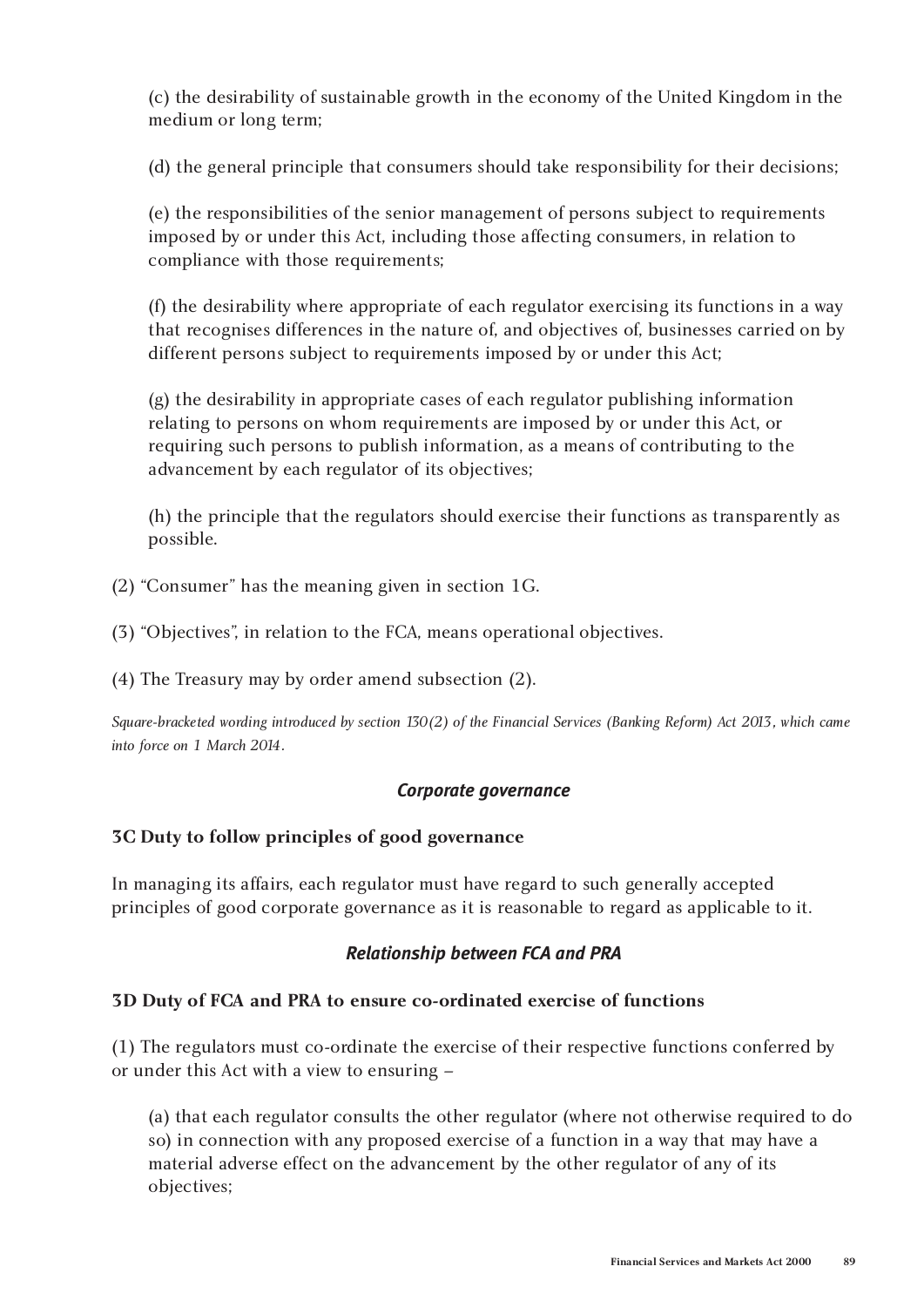(b) that where appropriate each regulator obtains information and advice from the other regulator in connection with the exercise of its functions in relation to matters of common regulatory interest in cases where the other regulator may be expected to have relevant information or relevant expertise;

(c) that where either regulator exercises functions in relation to matters of common regulatory interest, both regulators comply with their respective duties under section  $1B(5)(a)$  or  $2H(1)(a)$ , so far as relating to the regulatory principles in section  $3B(1)(a)$ and (b).

(2) The duty in subsection (1) applies only to the extent that compliance with the duty –

(a) is compatible with the advancement by each regulator of any of its objectives, and

(b) does not impose a burden on the regulators that is disproportionate to the benefits of compliance.

(3) A function conferred on either regulator by or under this Act relates to matters of common regulatory interest if –

(a) the other regulator exercises similar or related functions in relation to the same persons,

(b) the other regulator exercises functions which relate to different persons but relate to similar subject-matter, or

(c) its exercise could affect the advancement by the other regulator of any of its objectives.

(4) "Objectives", in relation to the FCA, means operational objectives.

## **3E Memorandum of understanding**

(1) The regulators must prepare and maintain a memorandum which describes in general terms –

(a) the role of each regulator in relation to the exercise of functions conferred by or under this Act which relate to matters of common regulatory interest, and

(b) how the regulators intend to comply with section 3D in relation to the exercise of such functions.

(2) The memorandum may in particular contain provisions about how the regulators intend to comply with section 3D in relation to –

(a) applications for Part 4A permission;

(b) the variation of permission;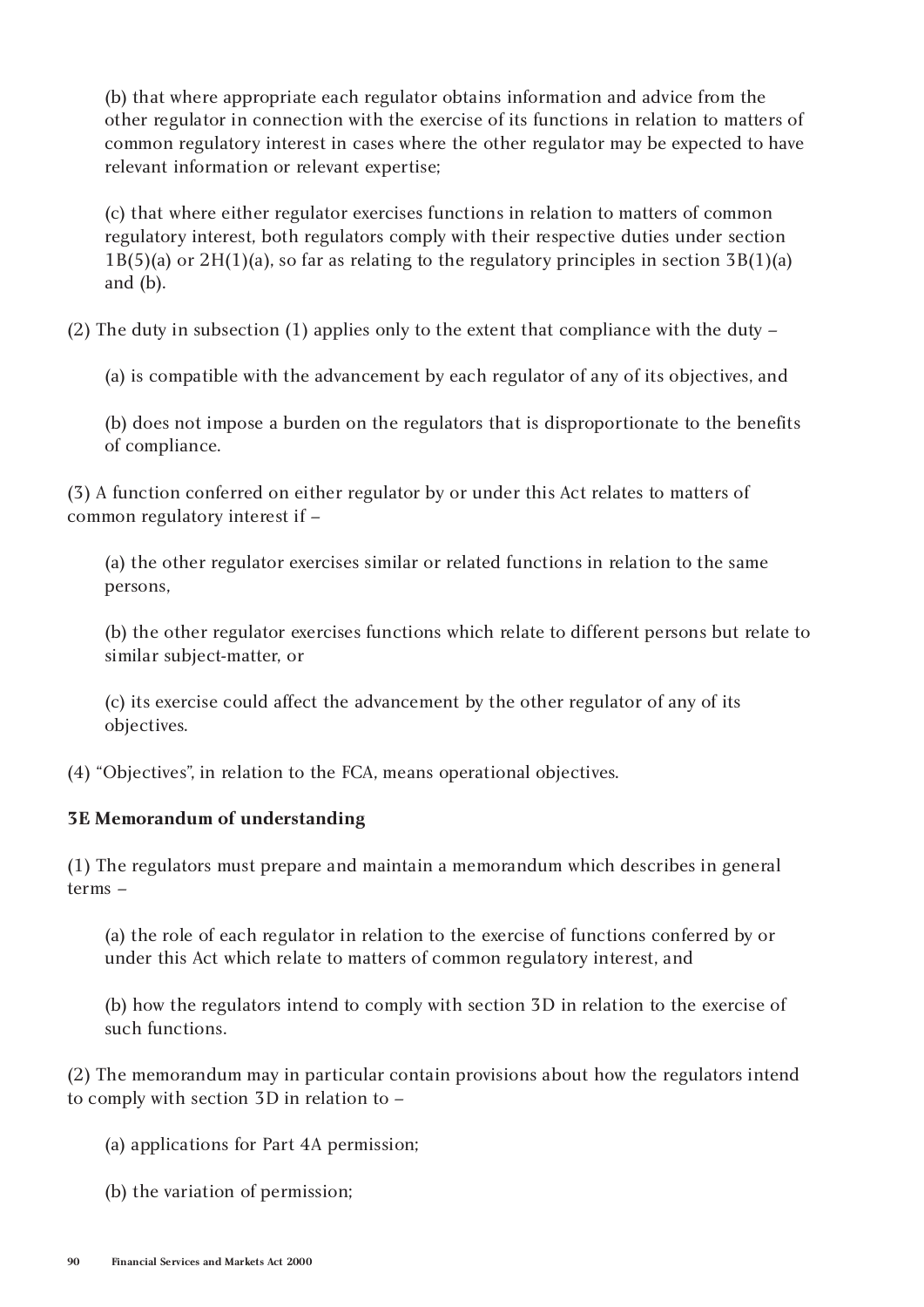- (c) the imposition of requirements;
- (d) the obtaining and disclosure of information;

(e) cases where a PRA-authorised person is a member of a group whose other members include one or more other authorised persons (whether or not PRA-authorised persons);

- (f) functions under Schedule 3 (EEA passport rights) and Schedule 4 (Treaty rights);
- (g) the making of rules;
- (h) directions under section 138A (modification or waiver of rules);

(i) powers to appoint competent persons under Part 11 (information gathering and investigations) to conduct investigations on their behalf;

- (j) functions under Part 12 (control over authorised persons);
- (k) functions under Part 13 (incoming firms: intervention by regulator);
- (l) functions under Part 19 (Lloyd's);
- (m) functions under section 347 (record of authorised persons etc);
- (n) functions under Part 24 (insolvency);
- (o) fees payable to either regulator.

(3) The memorandum must contain provision about the co-ordination by the regulators of –

(a) the exercise of their functions relating to membership of, and their relations with, the European Supervisory Authorities (namely, the European Banking Authority, the European Insurance and Occupational Pensions Authority and the European Securities and Markets Authority),

- (b) their relations with regulatory bodies outside the United Kingdom, and
- (c) the exercise of their functions in relation to the compensation scheme.
- (4) The regulators must review the memorandum at least once in each calendar year.

(5) The regulators must give the Treasury a copy of the memorandum and any revised memorandum.

(6) The Treasury must lay before Parliament a copy of any document received by them under this section.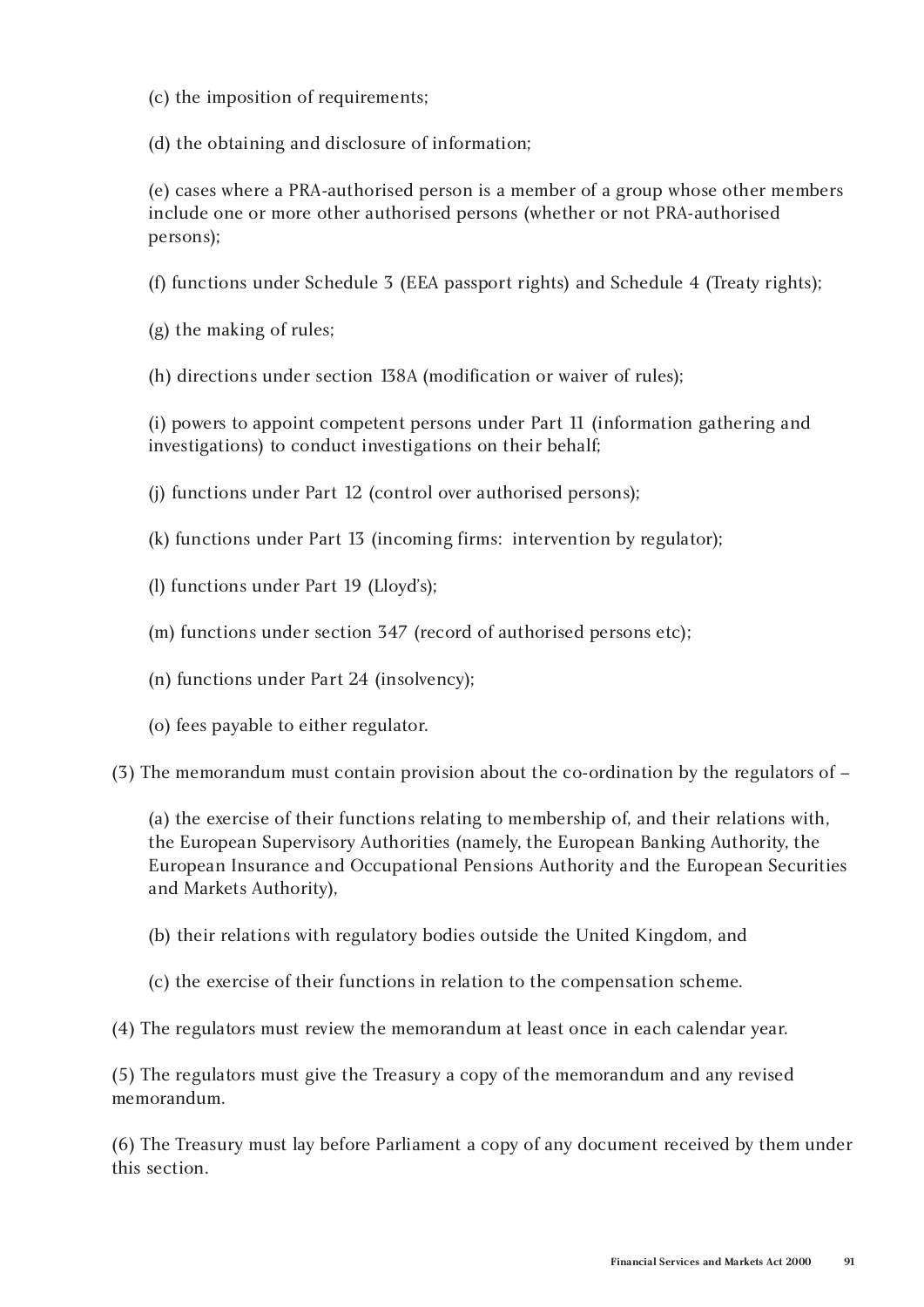(7) The regulators must ensure that the memorandum as currently in force is published in the way appearing to them to be best calculated to bring it to the attention of the public.

(8) The memorandum need not relate to any aspect of compliance with section 3D if the regulators consider –

(a) that publication of information about that aspect would be against the public interest, or

(b) that that aspect is a technical or operational matter not affecting the public.

(9) The reference in subsection  $(1)(a)$  to matters of common regulatory interest is to be read in accordance with section 3D(3).]

Sections 3A to 3E introduced by section 6(1) of Part 2 of the Financial Services Act 2012 and partly replaced previous *sections 1 to 18.*

Sections 3A to 3D and (for the purposes of the preparation of memoranda) section 3E came into force on *24 January 2013, and on 1 April 2013 for all other purposes.*

The remaining provisions of Part IA (sections 3F to 3S) and Parts II to XXX have not been reproduced in this booklet.

# **SCHEDULES**

# **SCHEDULE 1ZA**

# **THE FINANCIAL CONDUCT AUTHORITY**

*Schedule 1ZA has not been reproduced in this booklet.*

# **[SCHEDULE 1ZB**

# **THE PRUDENTIAL REGULATION AUTHORITY**

## **PART 1**

## **GENERAL**

## *Interpretation*

1 In this Schedule –

"the Bank" means the Bank of England;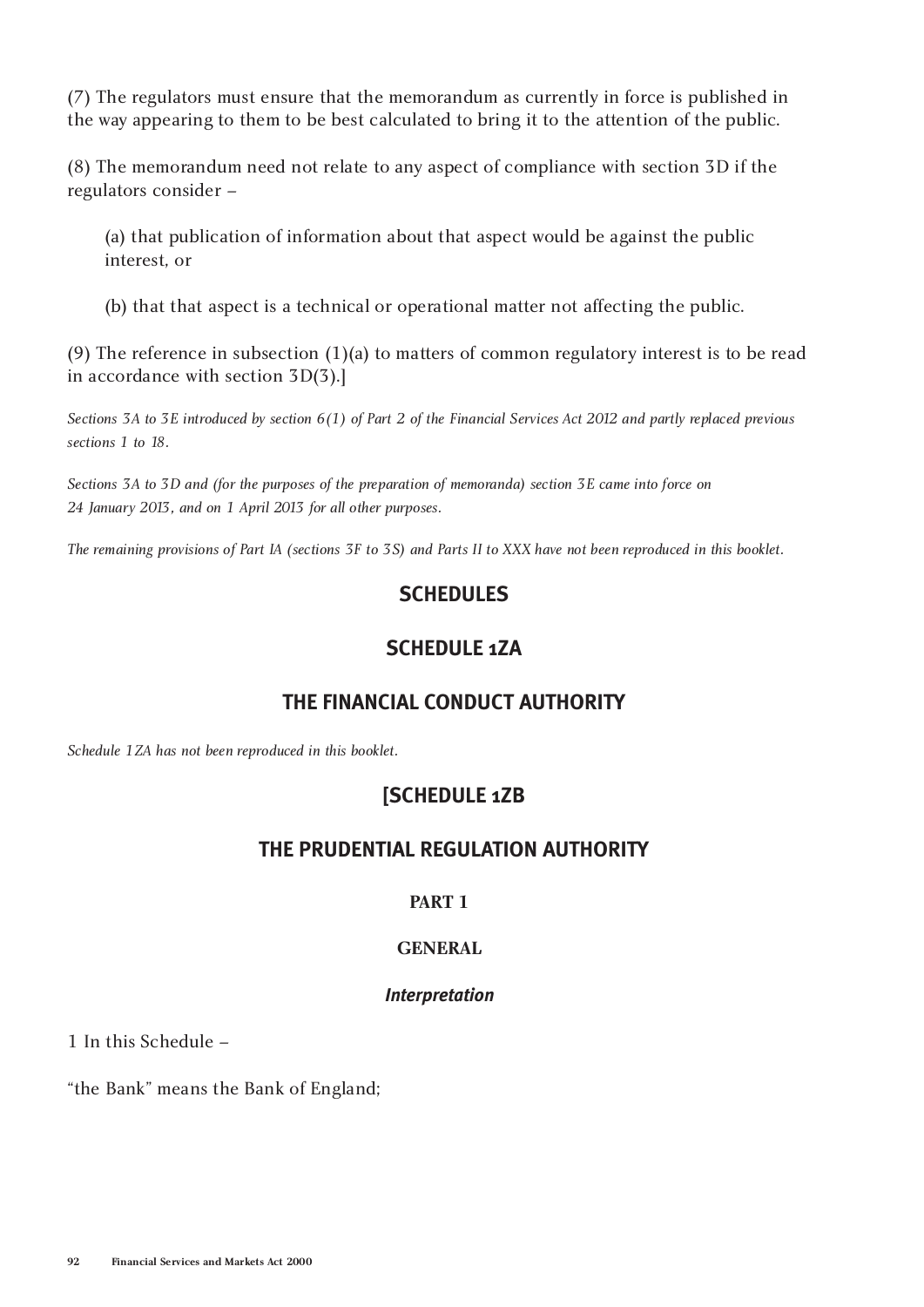"functions", in relation to the PRA, means functions conferred on the PRA by or under any provision of this Act (see section 2A(6) which affects the meaning of references to such functions).

#### *Constitution*

2 The constitution of the PRA must provide –

(a) for the Governor of the Bank to be the chair of the PRA,

(b) for the Bank's Deputy Governor for prudential regulation to be the chief executive of the PRA, and

(c) for the PRA to have a governing body.

- 3 The governing body must consist of
	- (a) the chair,
	- (b) the chief executive,
	- (c) the Bank's Deputy Governor for financial stability,
	- (d) the chief executive of the FCA, and
	- (e) other members (in this Schedule referred to as "appointed members").

4 The validity of any act of the PRA is not affected –

(a) by any vacancy resulting from a vacancy in the office of Governor of the Bank, Deputy Governor of the Bank for prudential regulation, Deputy Governor of the Bank for financial stability, or chief executive of the FCA, or

(b) by a defect in the appointment of a person –

- (i) to any of those offices, or
- (ii) as an appointed member.

5 The chief executive of the FCA must not take part in any discussion by or decision of the PRA which relates to –

- (a) the exercise of the PRA's functions in relation to a particular person, or
- (b) a decision not to exercise those functions.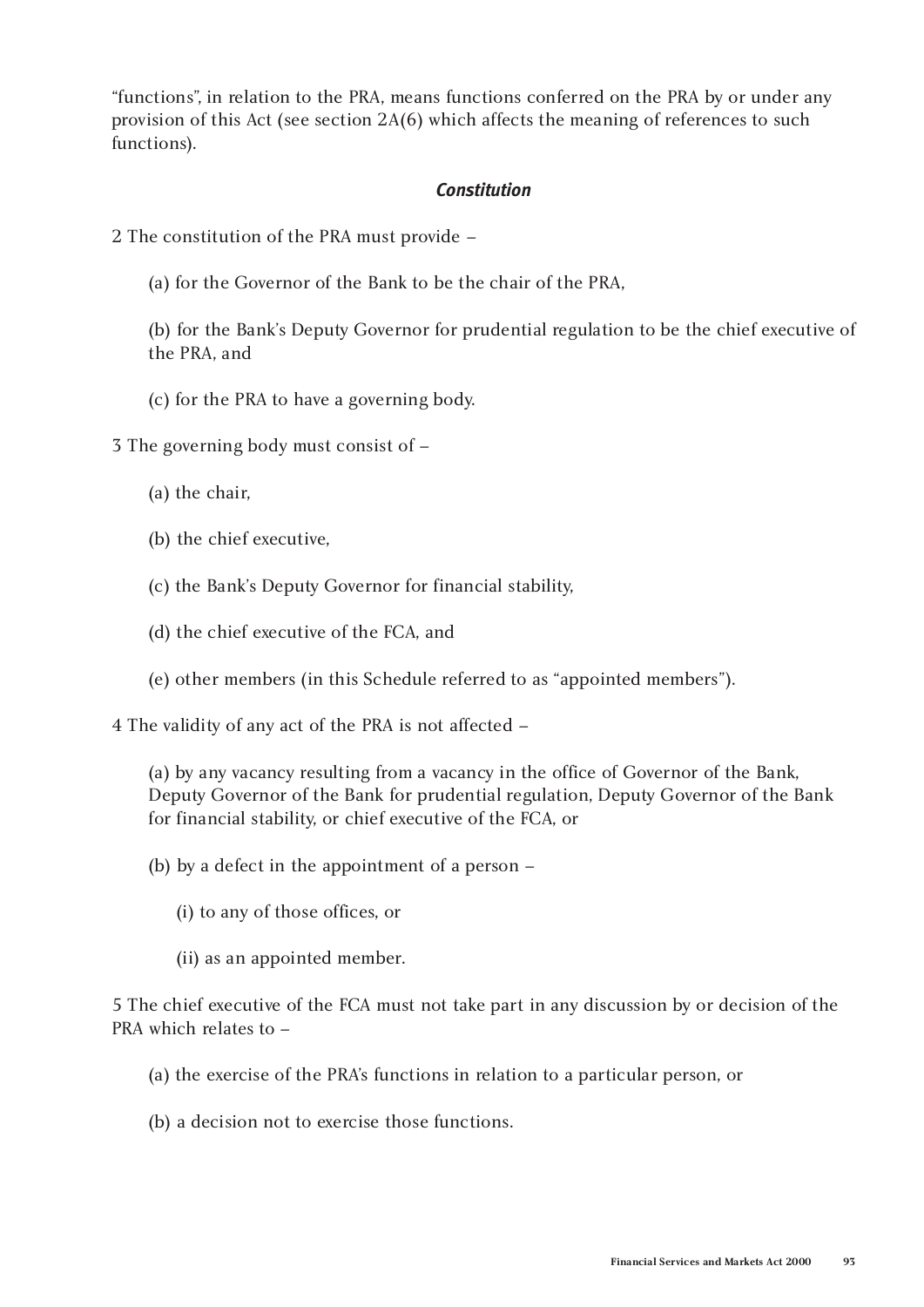## *Appointed members of governing body*

6 The appointed members must be appointed by the court of directors of the Bank with the approval of the Treasury.

7 Paragraphs 8 to 12 apply to the exercise by the court of directors of the Bank of its power to appoint appointed members.

8 The court of directors must secure that the majority of the members of the governing body of the PRA are non-executive members.

9 For the purposes of paragraph 8, and for the purposes of the PRA's duty in section 3C (duty to follow principles of good governance) none of the following is a non-executive member –

(a) the members referred to in paragraph 3(a), (b) and c), and

(b) a member who is an employee of the PRA or of the Bank.

10 The court of directors must have regard to generally accepted principles of good practice relating to the making of public appointments.

11(1) Before appointing a person as an appointed member, the court of directors must consider whether the person has any financial or other interests that could have a material effect on the extent of the functions as member that it would be proper for the person to discharge.

(2) The terms on which an appointed member ("M") is appointed must be such as –

(a) to secure that M is not subject to direction by the Bank,

(b) to require M not to act in accordance with the directions of any other person, and

(c) to prohibit M from acquiring any financial or other interests that have a material effect on the extent of the functions as member that it would be proper for M to discharge.

(3) If M is an employee of the PRA, M's interest as employee is to be disregarded for the purposes of sub-paragraphs (1) and (2)(c) and paragraph 14.

12 An employee of the FCA is disqualified for appointment as an appointed member.

13 The PRA must pay to the Bank the amount of any expenses incurred by the Bank in connection with the appointment of appointed members.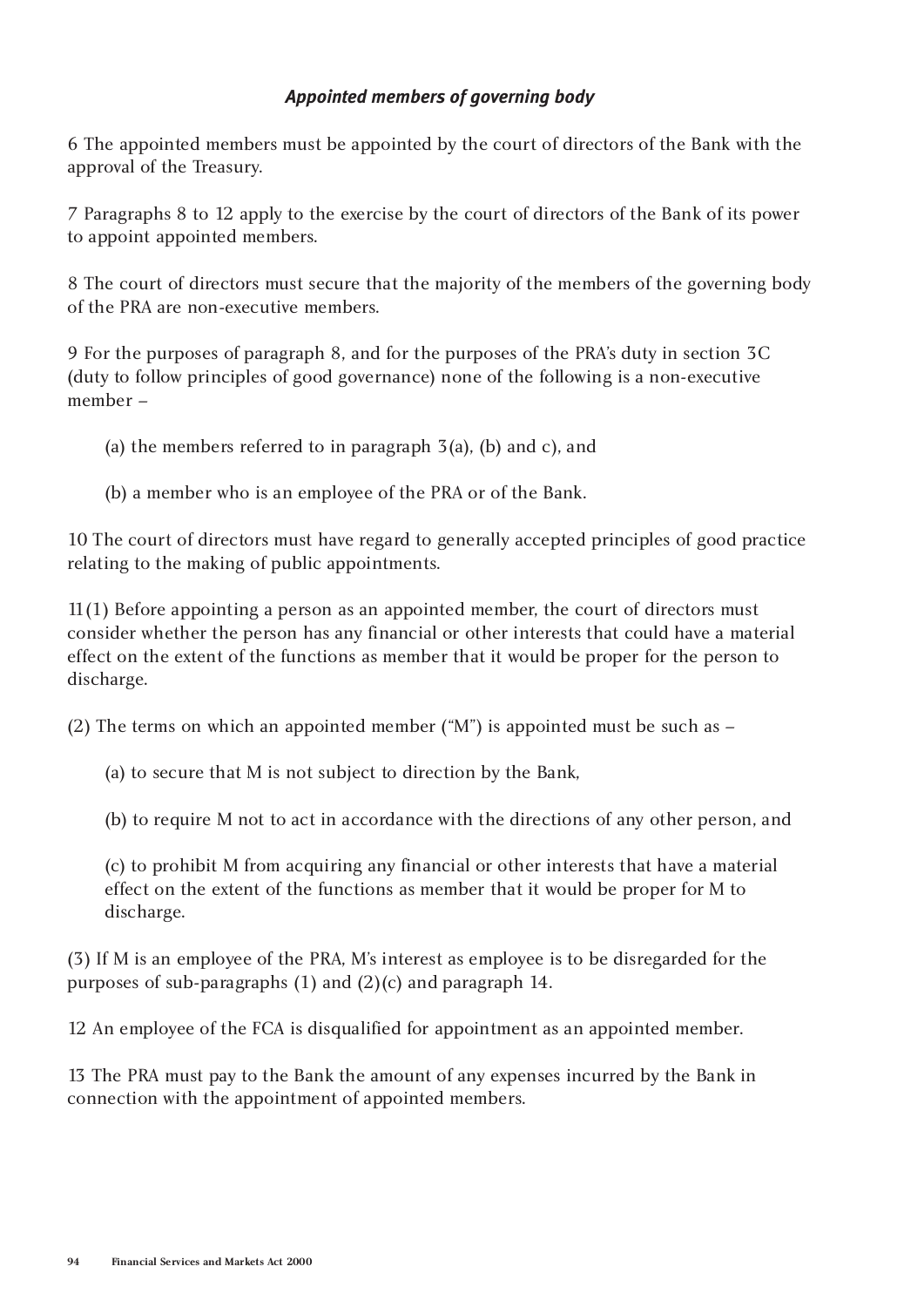14 The court of directors of the Bank may, with the approval of the Treasury, remove an appointed member from office –

(a) on the grounds of incapacity or serious misconduct, or

(b) on the grounds that in all the circumstances the member's financial or other interests are such as to have a material effect on the extent of the functions as member that it would be proper for the person to discharge.

## *Terms of service*

15(1) The terms of service of the members of the governing body are to be determined by the [the Oversight Committee of the Bank].

(2) The PRA must pay to the members of its governing body such remuneration as may be determined by [that Committee].

Square-bracketed wording introduced by Article  $12(3)(a)$  and (b) of Part 5 of the Financial Services Act 2012 *(Transitional Provisions) (Rules and Miscellaneous Provisions) Order (SI 2013 No 161), which came into force on 1 April 2013.*

## *Arrangements for discharging functions*

16(1) The PRA may make arrangements for any of its functions to be discharged by a committee, sub-committee, officer or member of staff of the PRA, but subject to the following provision.

(2) In exercising its legislative functions or its functions under section 2E (strategy), the PRA must act through its governing body.

(3) For that purpose, the following are the PRA's legislative functions –

- (a) making rules;
- (b) issuing codes under section 64;
- (c) issuing statements under
	- (i) section [63ZD], 63C, 64, 69, 192H, 192N, 210 or 345D, or
	- (ii) section 80 of the Financial Services Act 2012;
- (d) giving directions under section 316 or 318;
- (e) issuing guidance under section 2I.

Square-bracketed wording introduced by paragraph  $17(b)(i)$  of Schedule 3 of the Financial Services (Banking Reform) Act *2013, which came into force on 25 July 2014.*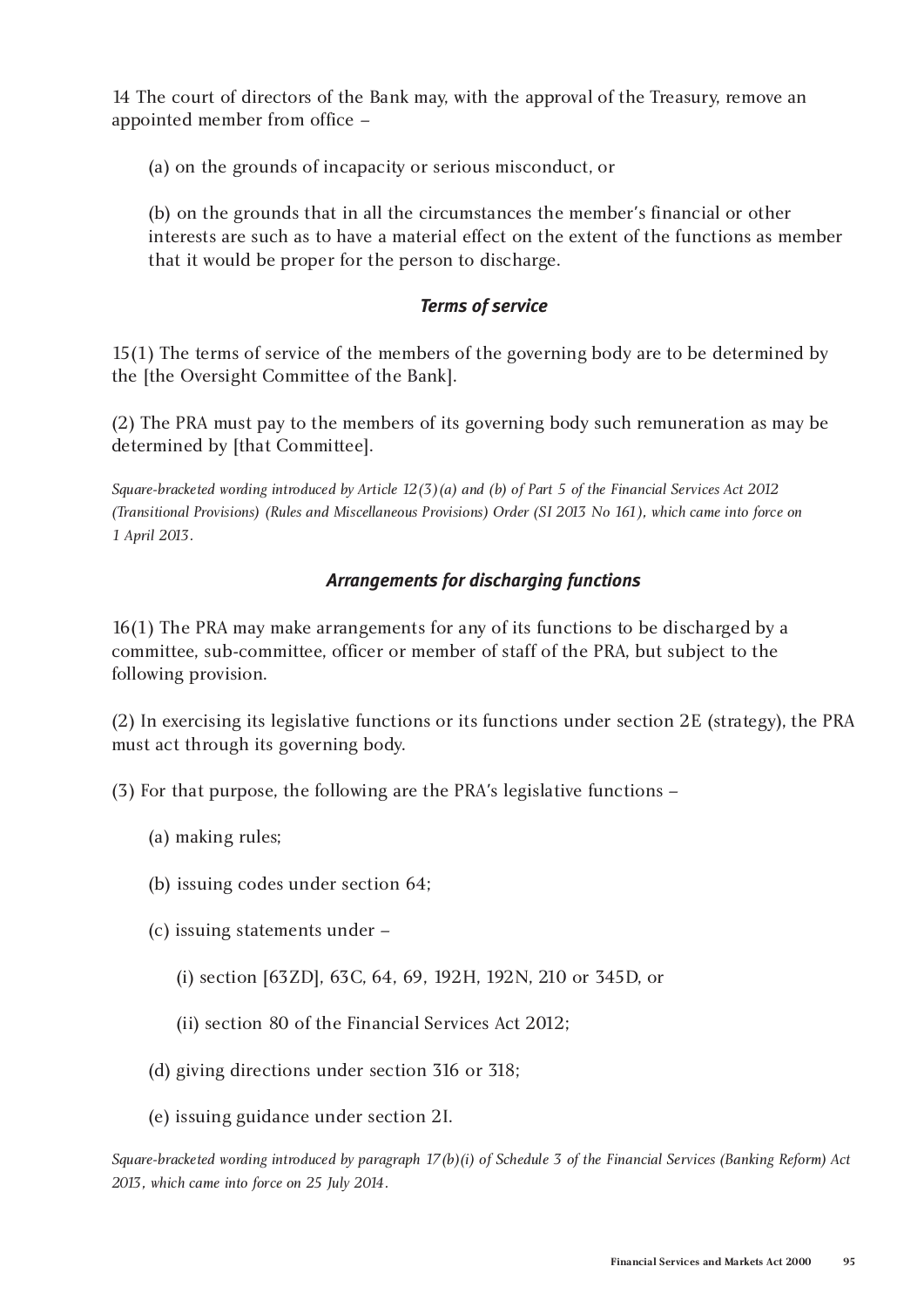## *Records*

17 The PRA must maintain satisfactory arrangements for –

(a) recording decisions made in the exercise of its functions, and

(b) the safe-keeping of those records which it considers ought to be preserved.

#### *Budget*

18(1) The PRA must, for each of its financial years, adopt an annual budget which has been approved by the Bank.

(2) The budget must be adopted before the start of the financial year to which it relates, except that the first budget must be adopted as soon as reasonably practicable after the coming into force of this paragraph.

(3) The PRA may, with the approval of the Bank, vary the budget for a financial year at any time after its adoption.

(4) The PRA must publish each budget, and each variation of a budget, in such manner as the PRA thinks fit.

#### *Annual report*

19 (1) At least once a year the PRA must make a report to the Treasury on –

(a) the discharge of its functions,

(b) the extent to which, in its opinion, its objectives have been advanced,

 $[(ba)$  how it has complied with section  $2H(1)$ ,

(c) its consideration of the principles in section 3B […],

(d) how it has complied with section 3D,

(e) any direction given under section 3I or 3J during the period to which the report relates,

(f) how it has complied with section 354B(1) so far as relating to co-operation with persons outside the United Kingdom, and

(g) such other matters as the Treasury may from time to time direct.

*New paragraph 19(1)(ba) introduced by section 130(3)(a)(i), and wording in paragraph 19(1)(c) repealed by* section  $130(3)(a)(ii)$  of Part 7 of the Financial Services (Banking Reform) Act 2013, which came into force on *1 March 2014.*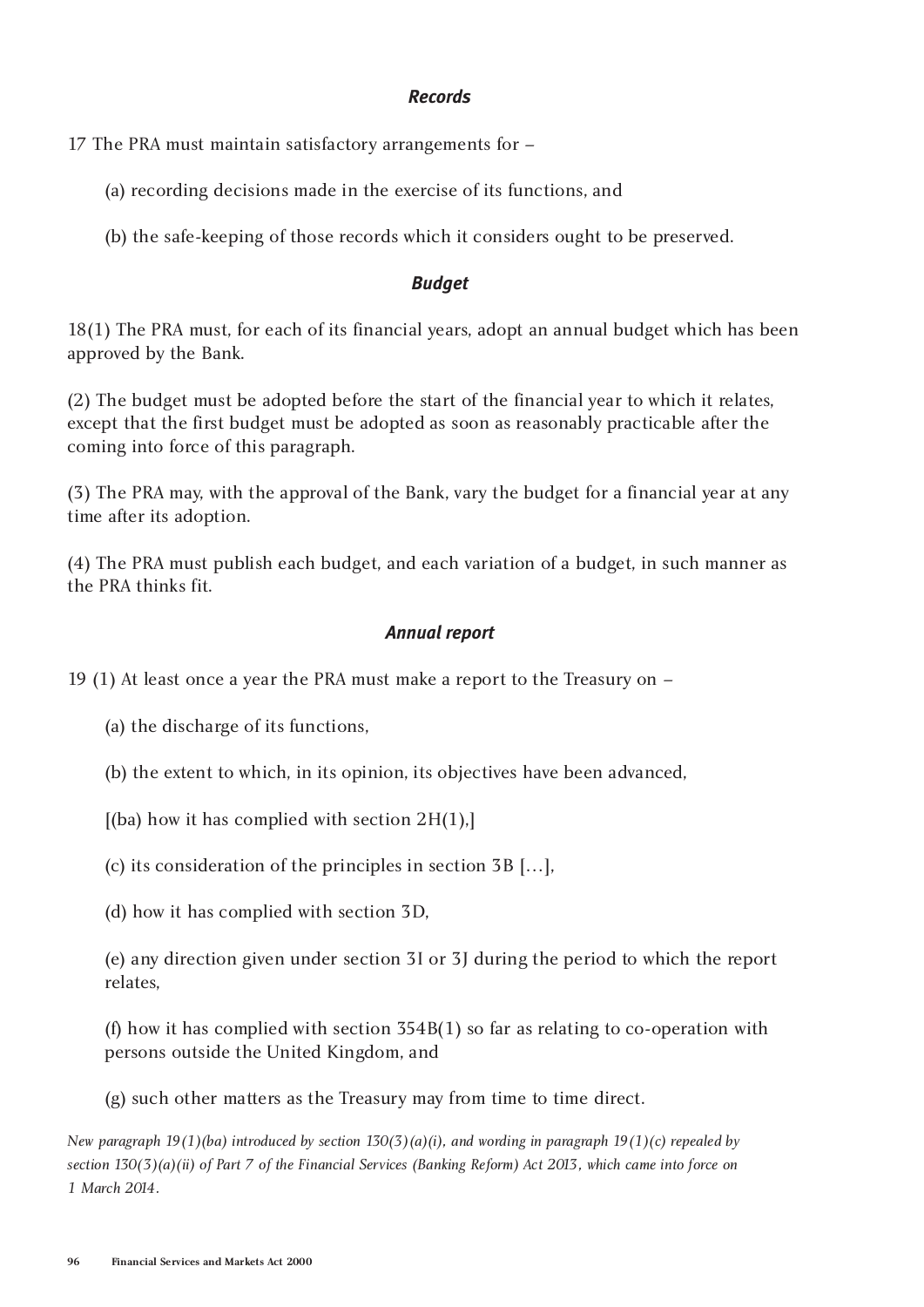(2) Sub-paragraph (1) does not require the inclusion in the report of any information whose publication would in the opinion of the PRA be against the public interest.

(3) The report must be accompanied by –

(a) a statement of the remuneration of the members of the governing body of the PRA during the period to which the report relates, and

(b) such other reports or information, prepared by such persons, as the Treasury may from time to time direct.

(4) The Treasury must lay before Parliament a copy of each report received by them under this paragraph.

## *Consultation about annual report*

20(1) In relation to each report made under paragraph 19, the PRA must publish at the same time as the report an invitation to members of the public to make representations to the PRA, within the 3 months beginning with the date of publication –

(a) about the report,

(b) about the way in which the PRA has discharged, or failed to discharge, its functions during the period to which the report relates, and

(c) about the extent to which, in their opinion, the PRA's objectives have been advanced [and the PRA has facilitated effective competition in accordance with section 2H and has considered the regulatory principles in section 3B].

Square-bracketed wording introduced by section 130(3)(b) of Part 7 of the Financial Services (Banking Reform) Act 2013, *which came into force on 1 March 2014.*

(2) The invitation must be published in the way appearing to it to be best calculated to bring the invitation to the attention of the public.

## *Report on consultation*

21(1) The PRA must publish a report about its consultation in accordance with paragraph 20.

(2) The report must contain an account, in general terms, of any representations received in pursuance of the invitation published under that paragraph.

(3) The report must be published not later than 4 months after the date on which the report under paragraph 19 was published.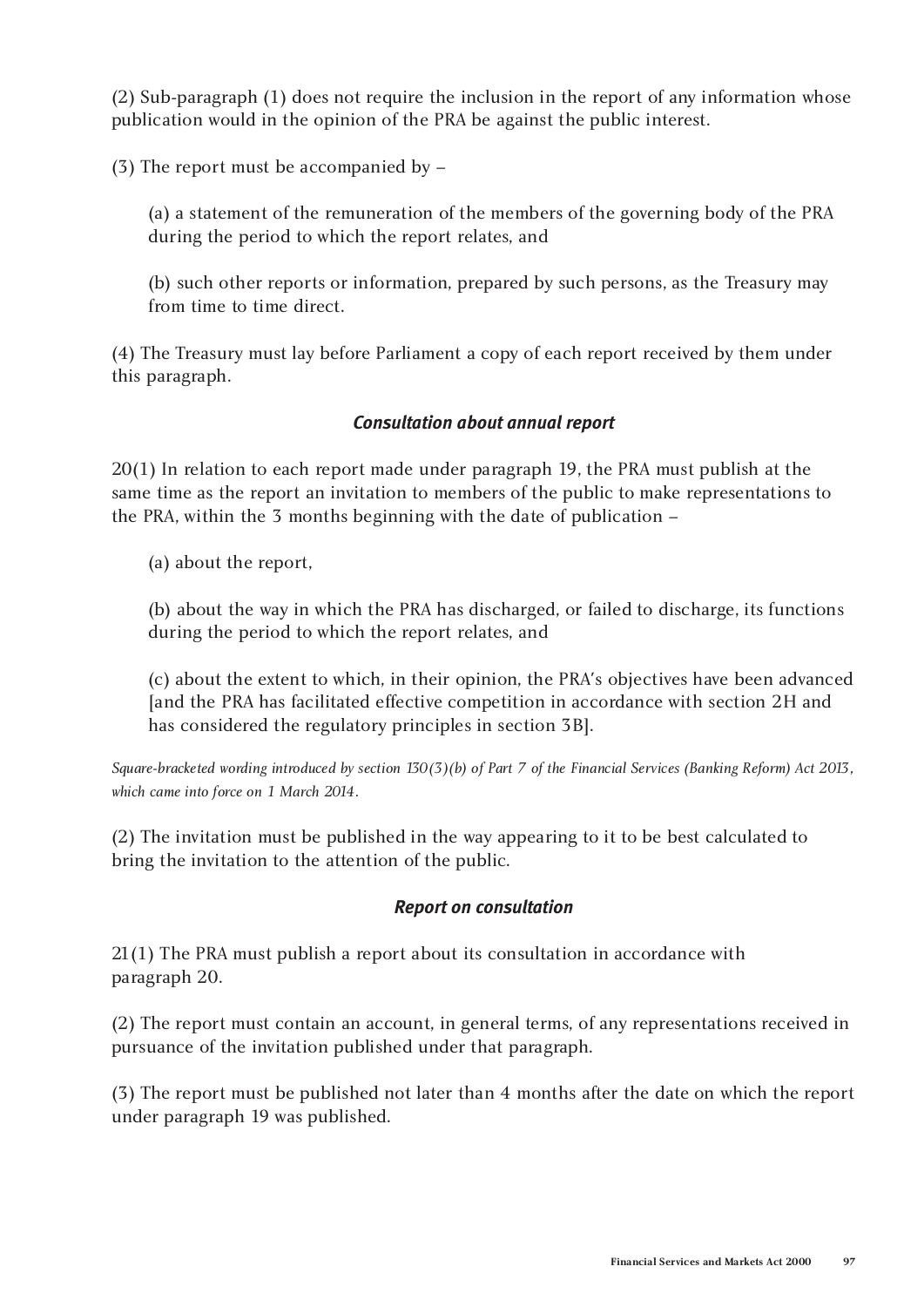## *Accounts and audit*

22(1) The Treasury may –

(a) require the PRA to comply with any provisions of the Companies Act 2006 about accounts and their audit which would not otherwise apply to it, or

(b) direct that any provision of that Act about accounts and their audit is to apply to the PRA with such modifications as are specified in the direction, whether or not the provision would otherwise apply to the PRA.

(2) Compliance with any requirement under sub-paragraph (1)(a) or (b) is enforceable by injunction or, in Scotland, an order for specific performance under section 45 of the Court of Session Act 1988.

(3) Proceedings under sub-paragraph (2) may be brought only by the Treasury.

23(1) The PRA must send a copy of its annual accounts to the Comptroller and Auditor General as soon as is reasonably practicable.

(2) The Comptroller and Auditor General must –

- (a) examine, certify and report on accounts received under this paragraph, and
- (b) send a copy of the certified accounts and the report to the Treasury.

(3) The Treasury must lay the copy of the certified accounts and the report before Parliament.

(4) The PRA must send a copy of the certified accounts and the report to the Bank.

(5) Except as provided by paragraph 22(1), the PRA is exempt from the requirements of Part 16 of the Companies Act 2006 (audit), and its balance sheet must contain a statement to that effect.

(6) In this paragraph "annual accounts" has the meaning given in section 471 of the Companies Act 2006.

## **PART 2**

## **STATUS**

#### *Status*

24 In relation to any of its functions –

(a) the PRA is not to be regarded as acting on behalf of the Crown, and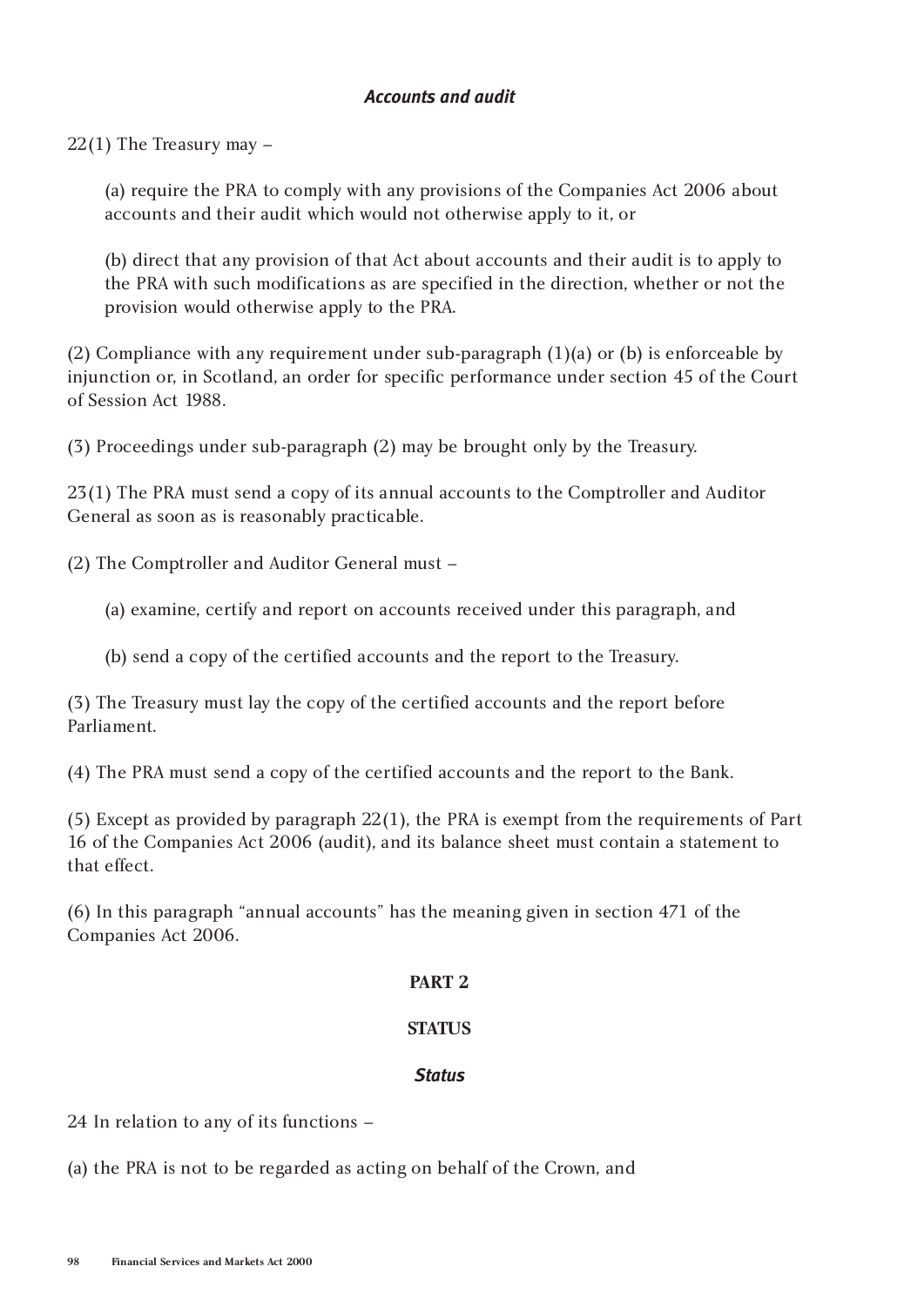(b) its members, officers and staff are not to be regarded as Crown servants.

#### *Exemption from requirement for use of "limited" in name of PRA*

25 The PRA is to be exempt from the requirements of the Companies Act 2006 relating to the use of "limited" as part of its name.

26 If the Secretary of State is satisfied that any action taken by the PRA makes it inappropriate for the exemption given by paragraph 25 to continue, the Secretary of State may, after consulting the Treasury, give a direction removing it.

#### **PART 3**

#### **PENALTIES AND FEES**

#### *Penalties*

27 In determining its policy with respect to the amounts of penalties to be imposed by it under this Act, the PRA must take no account of the expenses which it incurs, or expects to incur, in discharging its functions.

28(1) The PRA must in respect of each of its financial years pay to the Treasury its penalty receipts after deducting its enforcement costs.

(2) The PRA's "penalty receipts" in respect of a financial year are any amounts received by it during the year by way of penalties imposed under this Act.

(3) The PRA's "enforcement costs" in respect of a financial year are the expenses incurred by it during the year in connection with –

- (a) the exercise, or consideration of the possible exercise, of any of its enforcement powers in particular cases, or
- (b) the recovery of penalties imposed under this Act.

(4) For this purpose the PRA's enforcement powers are –

- (a) its powers under any of the provisions mentioned in section 133(7A),
- (b) its powers under section 56 (prohibition orders),
- (c) its powers under Part 25 of this Act (injunctions and restitution),
- (d) its powers under any other enactment specified by the Treasury by order,
- (e) its powers in relation to the investigation of relevant offences, and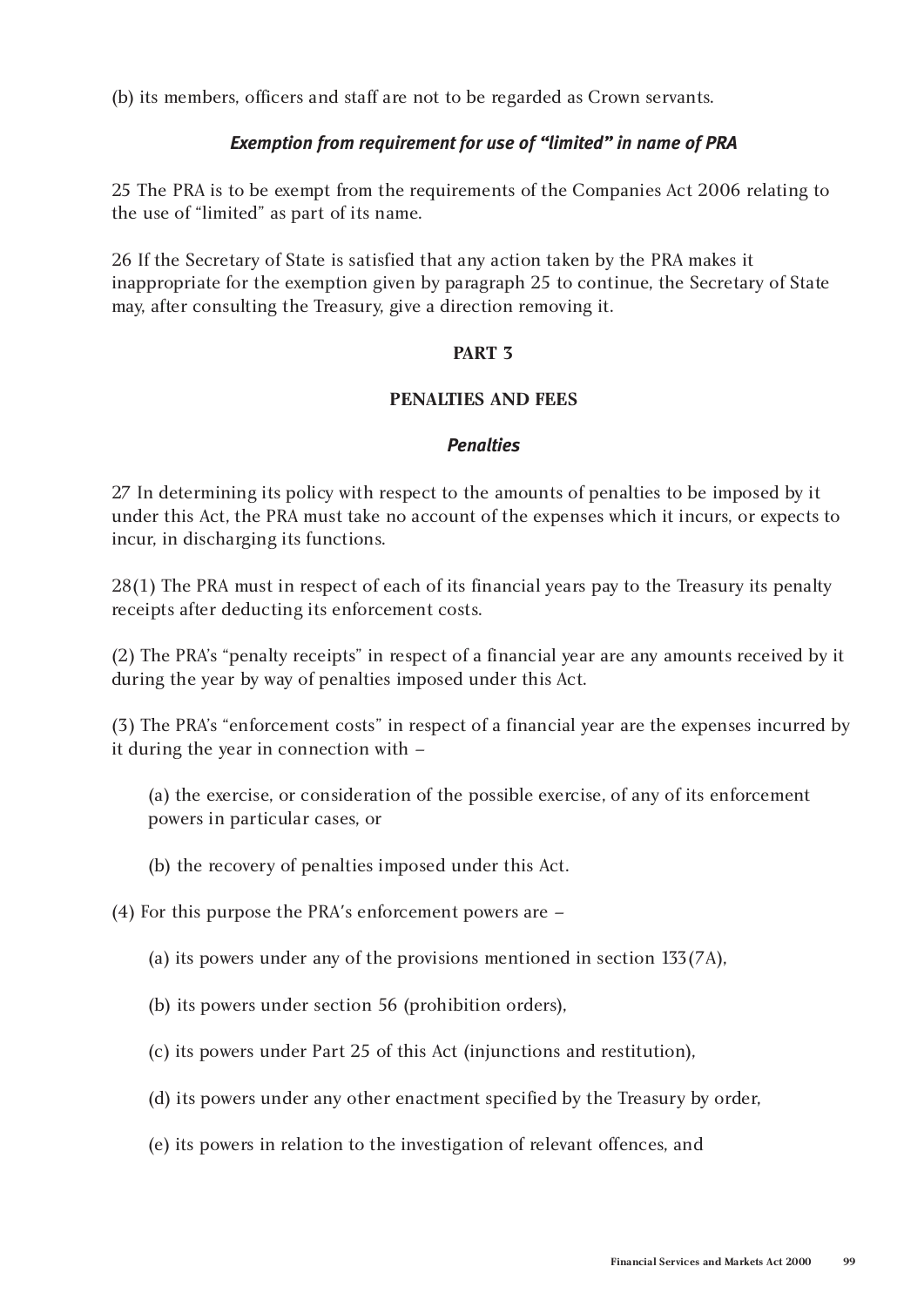(f) its powers in England and Wales or Northern Ireland in relation to the prosecution of relevant offences.

(5) "Relevant offences" are –

(a) offences under FSMA 2000,

(b) offences under subordinate legislation made under that Act, and

(c) any other offences specified by the Treasury by order.

(6) The Treasury may give directions to the PRA as to how the PRA is to comply with its duty under sub-paragraph (1).

(7) The directions may in particular –

(a) specify descriptions of expenditure that are, or are not, to be regarded as incurred in connection with either of the matters mentioned in sub-paragraph (3),

(b) relate to the calculation and timing of the deduction in respect of the PRA's enforcement costs, and

(c) specify the time when any payment is required to be made to the Treasury.

(8) The directions may also require the PRA to provide the Treasury at specified times with information relating to –

(a) penalties that the PRA has imposed under FSMA 2000, or

(b) the PRA's enforcement costs.

(9) The Treasury must pay into the Consolidated Fund any sums received by them under this paragraph.

29(1) The PRA must prepare and operate a scheme ("the financial penalty scheme") for ensuring that the amounts that, as a result of the deduction for which paragraph 28(1) provides, are retained by the PRA in respect of amounts paid to it by way of penalties imposed under this Act are applied for the benefit of PRA-authorised persons.

(2) The financial penalty scheme may, in particular, make different provision with respect to different classes of PRA-authorised person.

(3) The financial penalty scheme must ensure that those who have become liable to pay a penalty to the PRA in any financial year of the PRA do not receive any benefit under the scheme in the following financial year.

(4) Up-to-date details of the financial penalty scheme must be set out in a document ("the scheme details").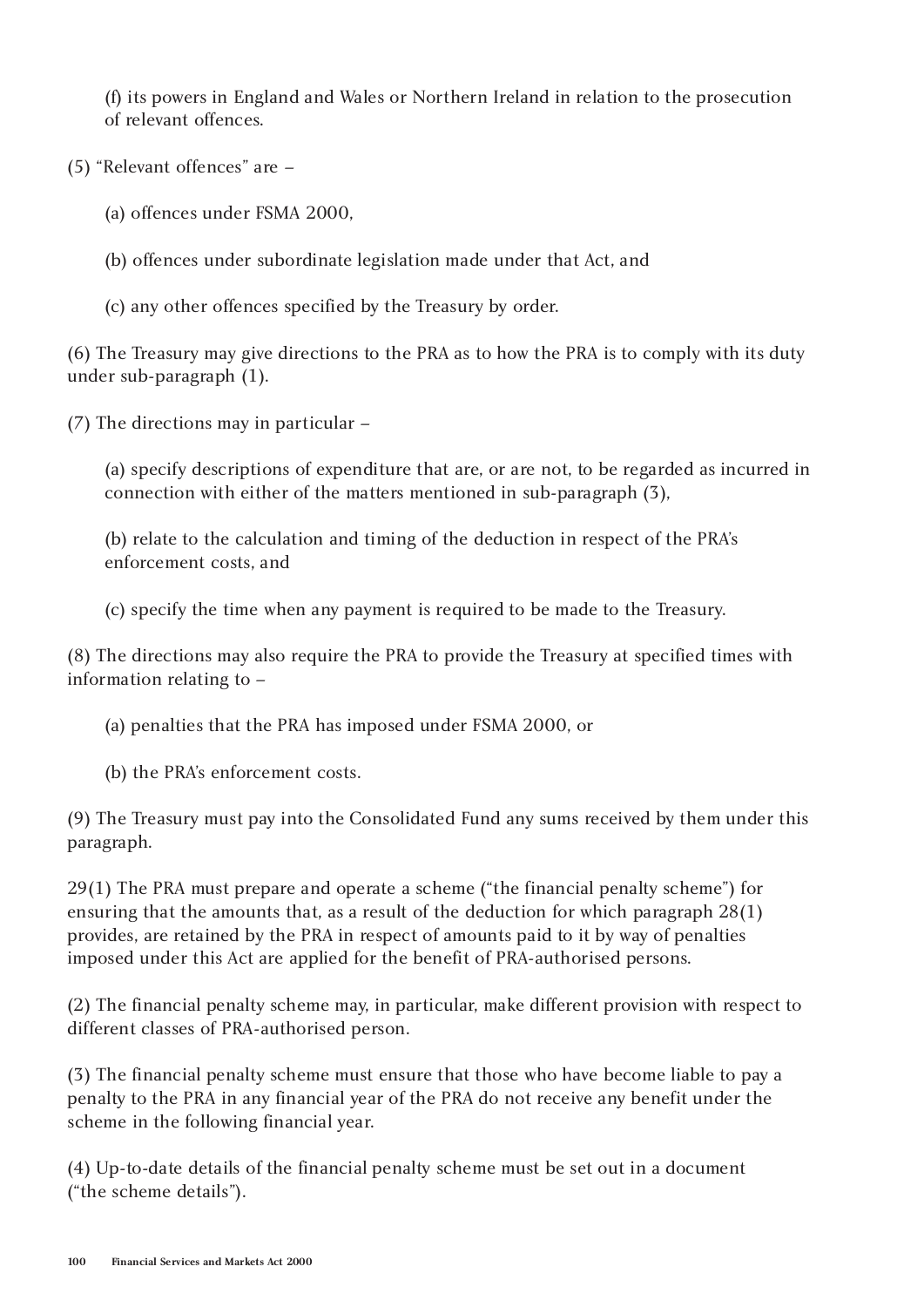30(1) The scheme details must be published by the PRA in the way appearing to it to be best calculated to bring them to the attention of the public.

(2) Before making the financial penalty scheme, the PRA must publish a draft of the proposed scheme in the way appearing to the PRA to be best calculated to bring it to the attention of the public.

(3) The draft must be accompanied by notice that representations about the proposals may be made to the PRA within a specified time.

(4) Before making the scheme, the PRA must have regard to any representations made to it in accordance with sub-paragraph (3).

(5) If the PRA makes the proposed scheme, it must publish an account, in general terms, of –

(a) the representations made to it in accordance with sub-paragraph (3), and

(b) its response to them.

(6) If the scheme differs from the draft published under sub-paragraph (2) in a way which is, in the opinion of the PRA, significant, the PRA must (in addition to complying with sub-paragraph (5)) publish details of the difference.

(7) The PRA must, without delay, give the Treasury a copy of any scheme details published by it.

(8) The PRA may charge a reasonable fee for providing a person with a copy of –

(a) a draft published under sub-paragraph (2);

(b) scheme details.

(9) Sub-paragraphs (2) to (6) and (8)(a) also apply to a proposal to alter or replace the financial penalty scheme.

## *Fees*

31(1) The PRA may make rules providing for the payment to it of such fees, in connection with the discharge of any of its qualifying functions, as it considers will (taking account of its expected income from fees and charges provided for by any other provision of this Act) enable it –

(a) to meet expenses incurred in carrying out its functions or for any incidental purpose,

(b) to repay the principal of, and pay any interest on, any relevant borrowing and to meet relevant commencement expenses, and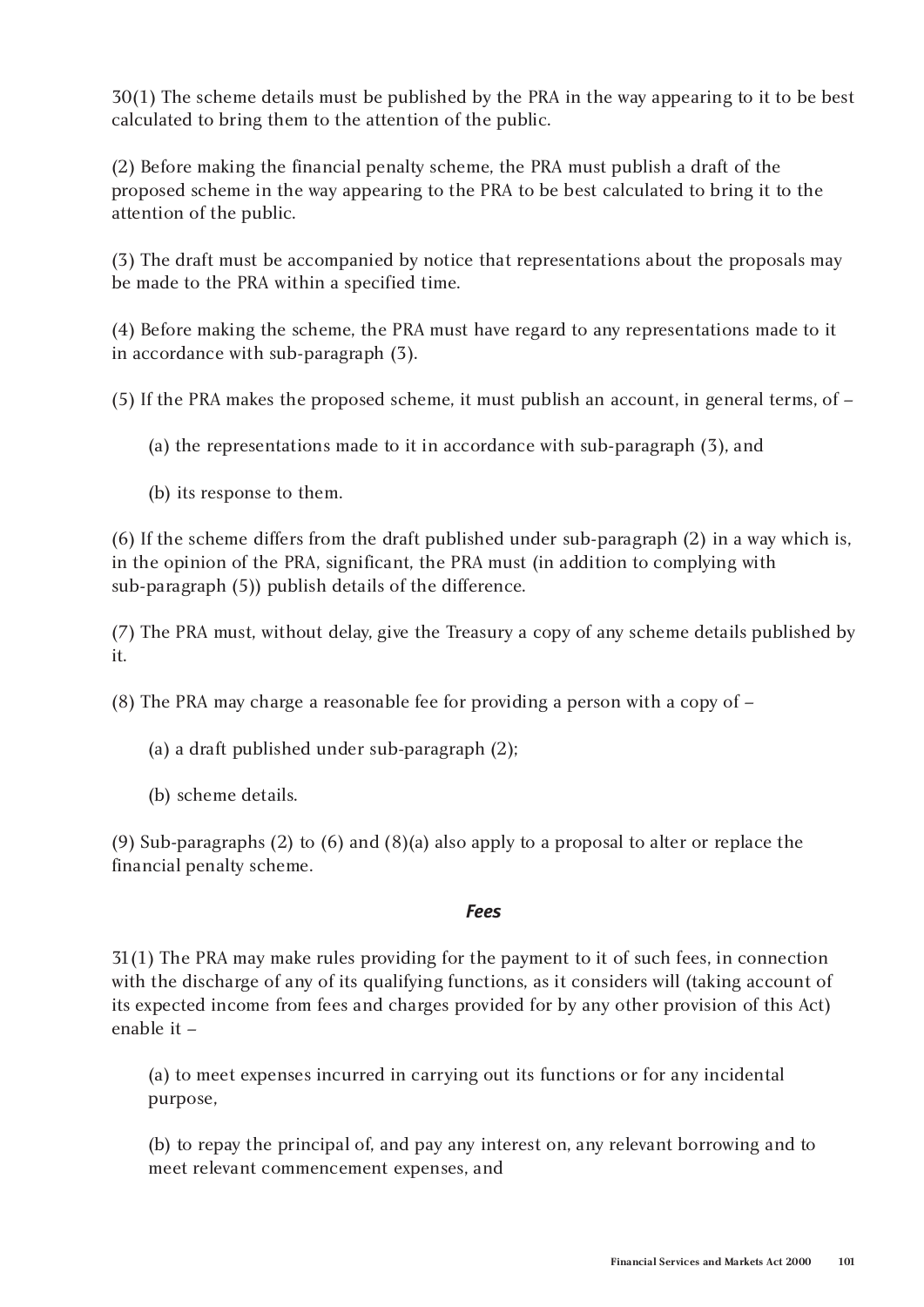(c) to maintain adequate reserves.

(2) The "qualifying functions" of the PRA are –

(a) its functions under or as a result of this Act or any of the other Acts mentioned in section 2A(6), and

(b) its functions under or as a result of a qualifying EU provision that is specified, or of a description specified, for the purposes of this sub-paragraph by the Treasury by order.

(3) In sub-paragraph  $(1)(b)$  –

"relevant borrowing" means any money borrowed by the PRA which has been used for the purpose of meeting expenses incurred in relation to its assumption of functions under this Act, and

"relevant commencement expenses" means expenses incurred by the PRA, the FCA or the Bank –

(a) in preparation for the exercise of functions by the PRA under this Act, or

(b) for the purpose of facilitating the exercise by the PRA of those functions or otherwise in connection with their exercise by it.

(4) Neither section 2A(6)(d) nor the definition of "functions" in paragraph 1 applies for the purposes of sub-paragraph (2).

(5) For the purposes of sub-paragraph (3) it is irrelevant when the borrowing of the money, the incurring of the expenses or the assumption of functions took place (and, in particular, it is irrelevant if expenses were incurred by the FCA at a time when it was known as the Financial Services Authority).

(6) In fixing the amount of any fee which is to be payable to the PRA, no account is to be taken of any sums which the PRA receives, or expects to receive, by way of penalties imposed by it under this Act.

(7) Any fee which is owed to the PRA under any provision made by or under this Act may be recovered as a debt due to the PRA.

## *Services for which fees may not be charged*

32 The power conferred by paragraph 31 may not be used to require –

(a) a fee to be paid in respect of the discharge of any of the PRA's functions under paragraph 13, 14, 19 or 20 of Schedule 3, or

(b) a fee to be paid by any person whose application for approval under section 59 has been granted.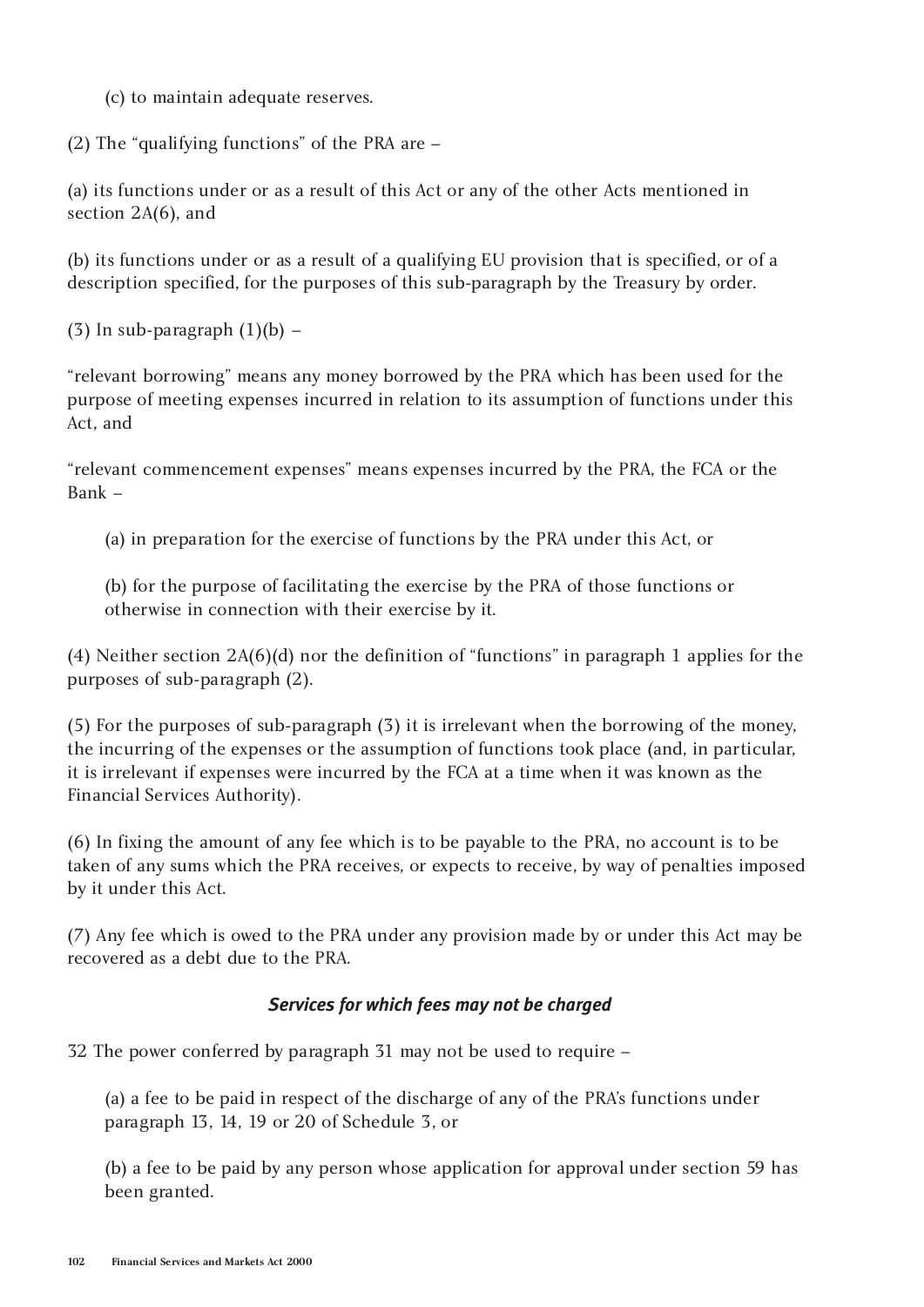#### **PART 4**

#### **MISCELLANEOUS**

## *Exemption from liability in damages*

33(1) None of the following is to be liable in damages for anything done or omitted in the discharge, or purported discharge, of the PRA's functions –

(a) the PRA;

(b) any person ("P") who is, or is acting as, a member, officer or member of staff of the PRA;

(c) any person who could be held vicariously liable for things done or omitted by P, but only in so far as the liability relates to P's conduct.

[(1A) In sub-paragraph (1) the reference to the PRA's functions includes its functions under Part 5 of the Financial Services (Banking Reform) Act 2013 (regulation of payment systems).]

New sub-paragraph  $33(1)(1)$  introduced by section  $109(2)$  of Part 5 of the Financial Services (Banking Reform) Act *2013, which came into force on 1 March 2014.*

(2) Anything done or omitted by a person mentioned in sub-paragraph (1)(a) or (b) while acting, or purporting to act, as a result of an appointment under any of sections 97, 166 to 169 and 284 is to be taken for the purposes of sub-paragraph (1) to have been done or omitted in the discharge, or as the case may be purported discharge, of the PRA's functions.

(3) Sub-paragraph (1) does not apply –

(a) if the act or omission is shown to have been in bad faith, or

(b) so as to prevent an award of damages made in respect of an act or omission on the ground that the act or omission was unlawful as a result of section 6(1) of the Human Rights Act 1998.

#### *Accredited financial investigators*

34 For the purposes of this Act anything done by an accredited financial investigator within the meaning of the Proceeds of Crime Act 2002 who –

(a) is, or is acting as, an officer of, or member of the staff of, the PRA, or .

(b) is appointed by the PRA under section 167 or 168 to conduct an investigation,

is to be treated as done in the exercise or discharge of a function of the PRA.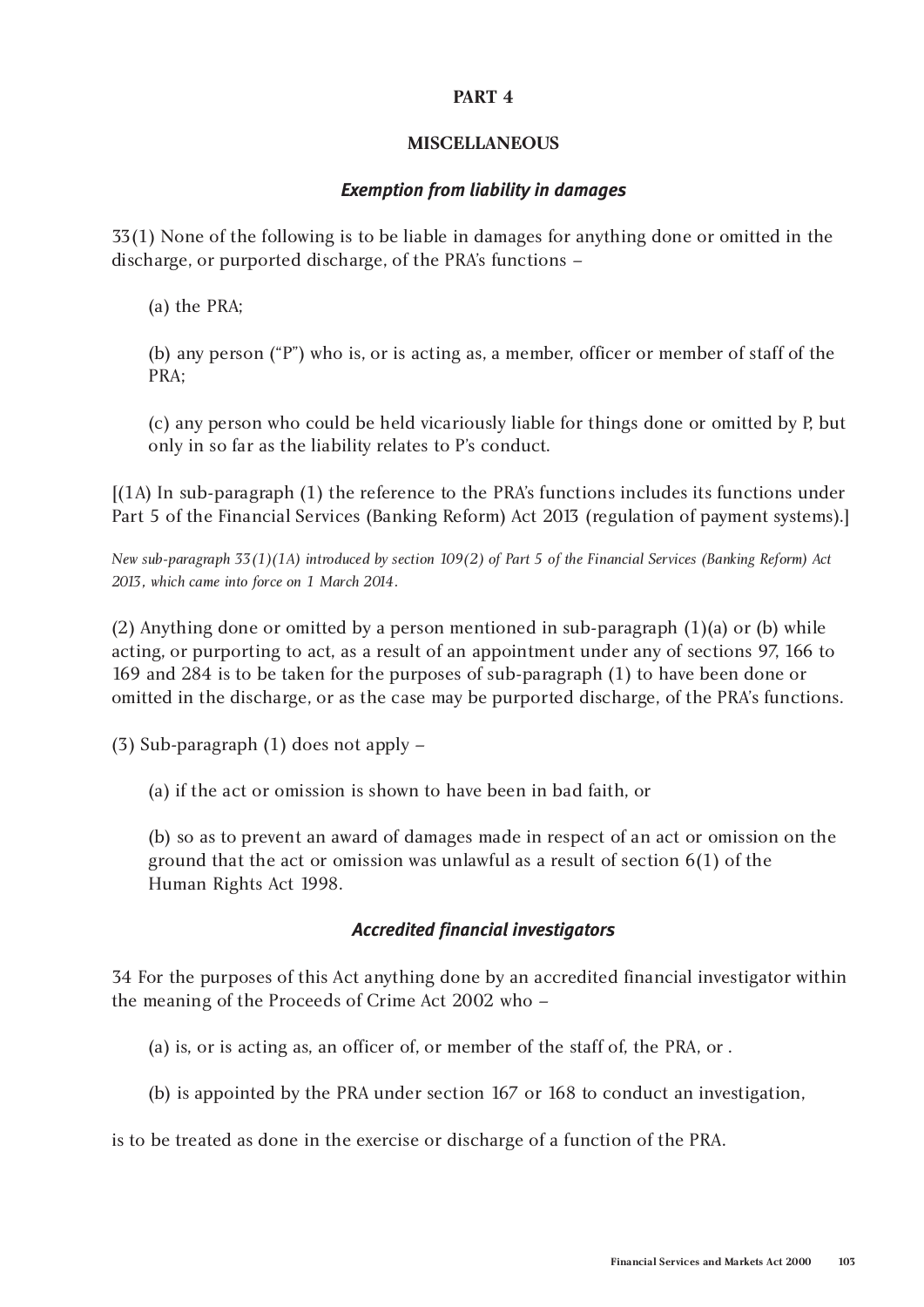#### *Amounts required by rules to be paid to the PRA*

35 Any amount (other than a fee) which is required by rules to be paid to the PRA may be recovered as a debt due to the PRA."]

New Schedule 1ZB introduced by section 6(2) of Part 2 of the Financial Services Act 2012 and partly replaced previous Schedule 1. Save for paragraphs 2, 3 and 8 of Schedule 1ZB, the substitution came into force on 24 January 2013, and *on 1 April 2013 for paragraphs 2, 3 and 8.*

*The remaining Schedules of the 2000 Act have not been reproduced in this booklet.*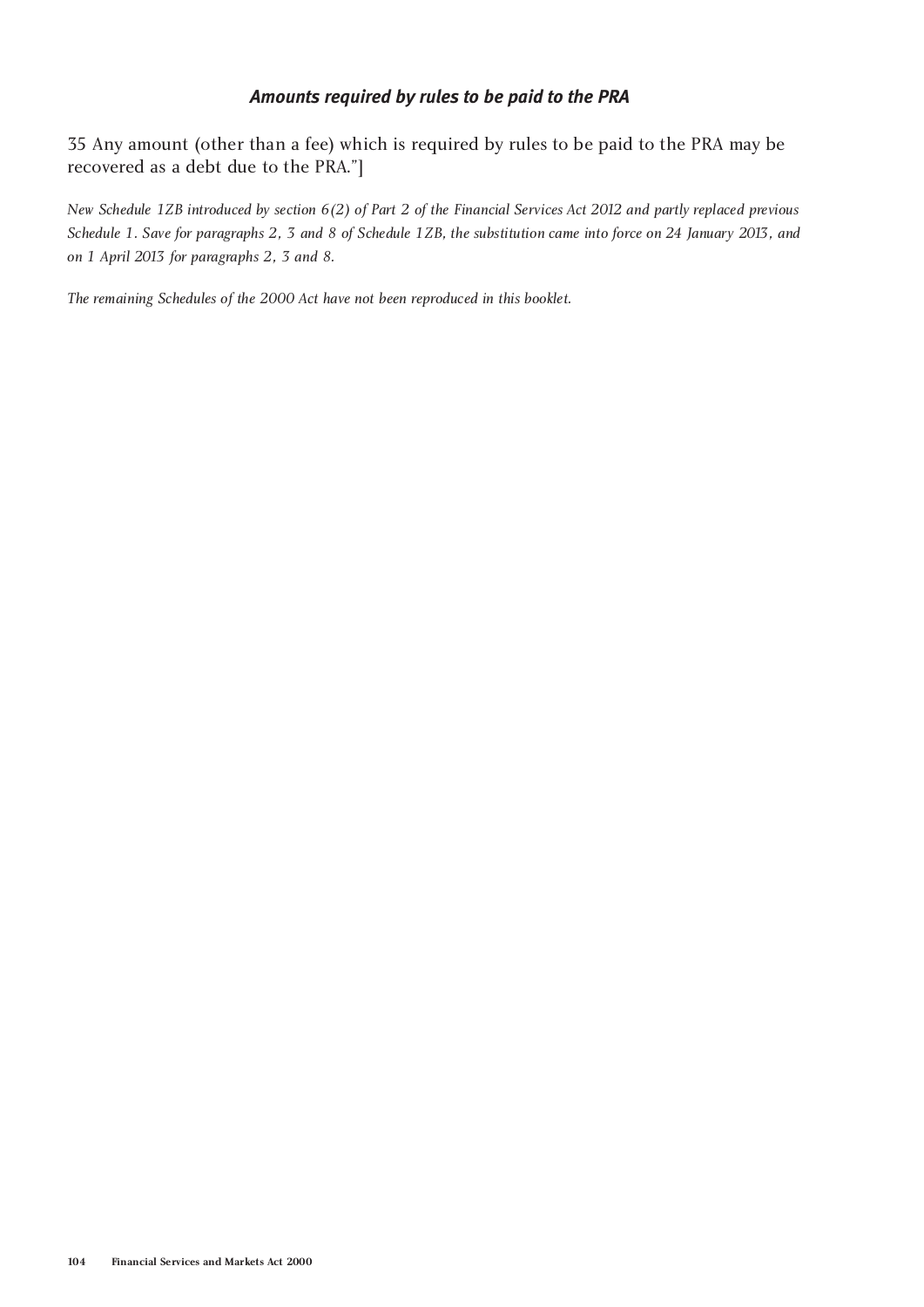# **BANKING ACT 2009**

#### **CHAPTER 1**

An Act to make provision about banking. [12 February 2009]

## **PART 1**

#### **Special Resolution Regime**

*Sections 1 to 89 are not reproduced in this booklet.*

#### **PART 2**

#### **Bank Insolvency**

*Sections 90 to 135 are not reproduced in this booklet.*

#### **PART 3**

#### **Bank Administration**

*Sections 136 to 168 are not reproduced in this booklet.*

#### **PART 4**

#### **Financial Services Compensation Scheme**

*Sections 169 to 180 are not reproduced in this booklet.*

#### **PART 5**

#### **Inter-bank Payment Systems**

*Sections 181 to 206B are not reproduced in this booklet.*

#### **PART 6**

#### **Banknotes: Scotland and Northern Ireland**

*Sections 207 to 227 are not reproduced in this booklet.*

#### **PART 7**

#### **Miscellaneous**

Sections 228 to 243 are not reproduced in this booklet, but the amendments made to the Bank of England Act 1998 by *sections 238 to 243 are reflected in that Act in this booklet.*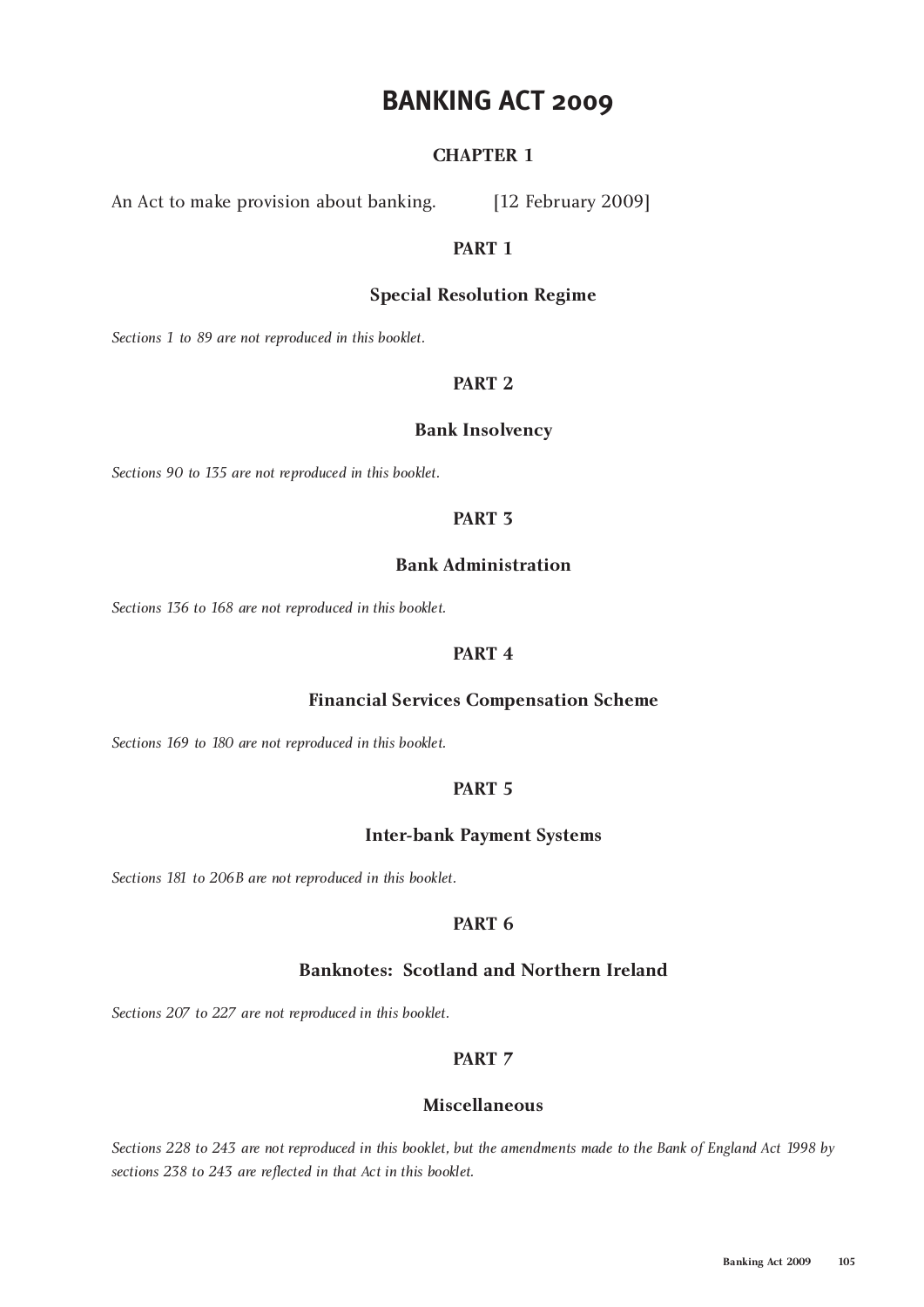#### **244 Immunity**

- (1) The Bank of England has immunity in its capacity as a monetary authority.
- (2) In this section –

(a) a reference to the Bank of England is a reference to the Bank and anyone who acts or purports to act as a director, officer, [employee] or agent of the Bank,

(b) "immunity" means immunity from liability in damages in respect of action or inaction, and

(c) a reference to the Bank's capacity as a monetary authority includes a reference to [the exercise or purported exercise of the Bank's functions under the Financial Services and Markets Act 2000 [, of its functions under or in connection with this Act or as a resolution authority for the purposes of the recovery and resolution directive], of its other regulatory functions or of functions undertaken] by the Bank for the purpose of or in connection with –

(i) acting as the central bank of the United Kingdom, or

(ii) protecting or enhancing the stability of the financial systems of the United Kingdom.

[(2A) The Bank's functions under the Financial Services and Markets Act 2000 are to be taken to include any functions that it may exercise as a result of an appointment under any of sections 97, 166 to 169 and 284 of that Act.]

(3) The immunity does not extend to action or inaction –

- (a) in bad faith, or
- (b) in contravention of section 6(1) of the Human Rights Act 1998.

Section 244 came into force on 21 February 2009 pursuant to SI 2009/296, Article 3, Schedule, paragraph 8.

Square-bracketed wording in section 244 introduced by paragraph 3, Schedule 2 of the Financial Services Act 2012, which came into force on 19 February 2013, for the purposes of making appointments and on 1 April 2013 for all other *purposes. Replacement square-bracketed wording in section 244(2)(c) beginning with 'of its functions' to 'resolution* directive' introduced by Article 108 of the Bank Recovery and Resolution Order 2014/3329, which came into force on *1 January 2015.*

Section 245 is not reproduced in this booklet, but the amendment made to the Bank Charter Act 1844 by that section is *reflected in that Act in this booklet.*

#### **246 Information**

(1) The Bank of England may disclose information that it thinks relevant to the financial stability of –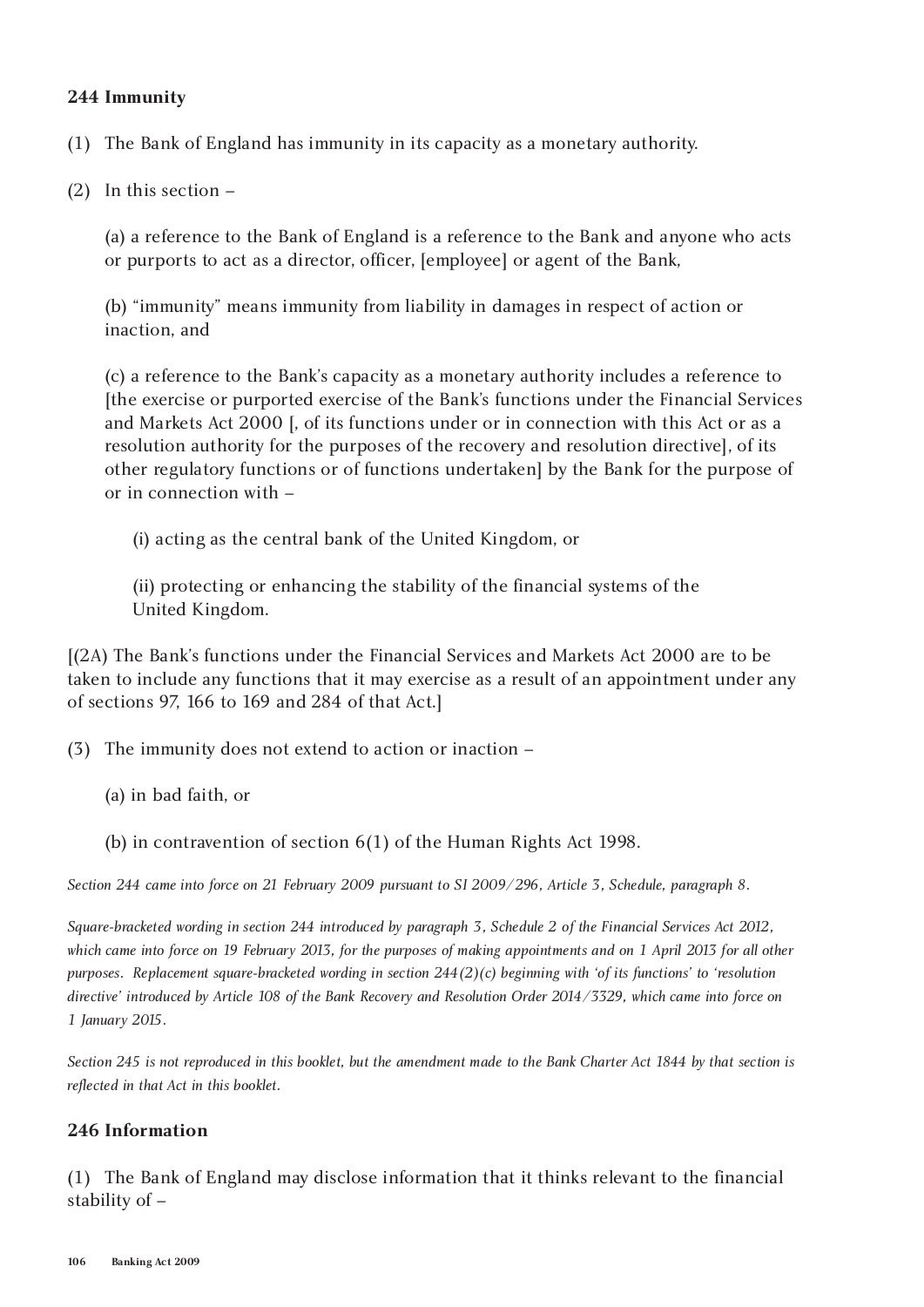- (a) individual financial institutions, or
- (b) one or more aspects of the financial systems of the United Kingdom.

(2) Information about the business or other affairs of a specified or identifiable person may be disclosed under subsection (1) only to –

(a) the Treasury;

- (b) [the Prudential Regulation Authority];
- (ba) [the Financial Conduct Authority];

(c) the scheme manager of the Financial Services Compensation Scheme (established under Part 15 of the Financial Services and Markets Act 2000);

[(ca) the Payment Systems Regulator (established under section 40 of the Financial Services (Banking Reform) Act 2013);]

New section 246(2)(ca) introduced by section 95 of Part 5 of the Financial Services (Banking Reform) Act 2013, which *came into force 1 March 2014.*

(d) an authority in a country or territory outside the United Kingdom which exercises functions similar to those of the Treasury, the Bank of England [the Prudential Regulation Authority or the Financial Conduct Authority] in relation to financial stability;

- (e) the European Central Bank.
- (3) This section
	- (a) overrides a contractual or other requirement to keep information in confidence, and
	- (b) is without prejudice to any other power to disclose information.

Section 246 came into force on 21 February 2009 pursuant to SI 2009/296, Article 3, Schedule, paragraph 8.

Square-bracketed wording in section 246 introduced by paragraph 58, Part 4 of Schedule 17 of the Financial Services *Act 2012, which came into force on 1 April 2013.*

*Sections 247 to 256 are not reproduced in this booklet*.

#### **PART 8**

#### **General**

*Sections 257 to 265 are not reproduced in this booklet.*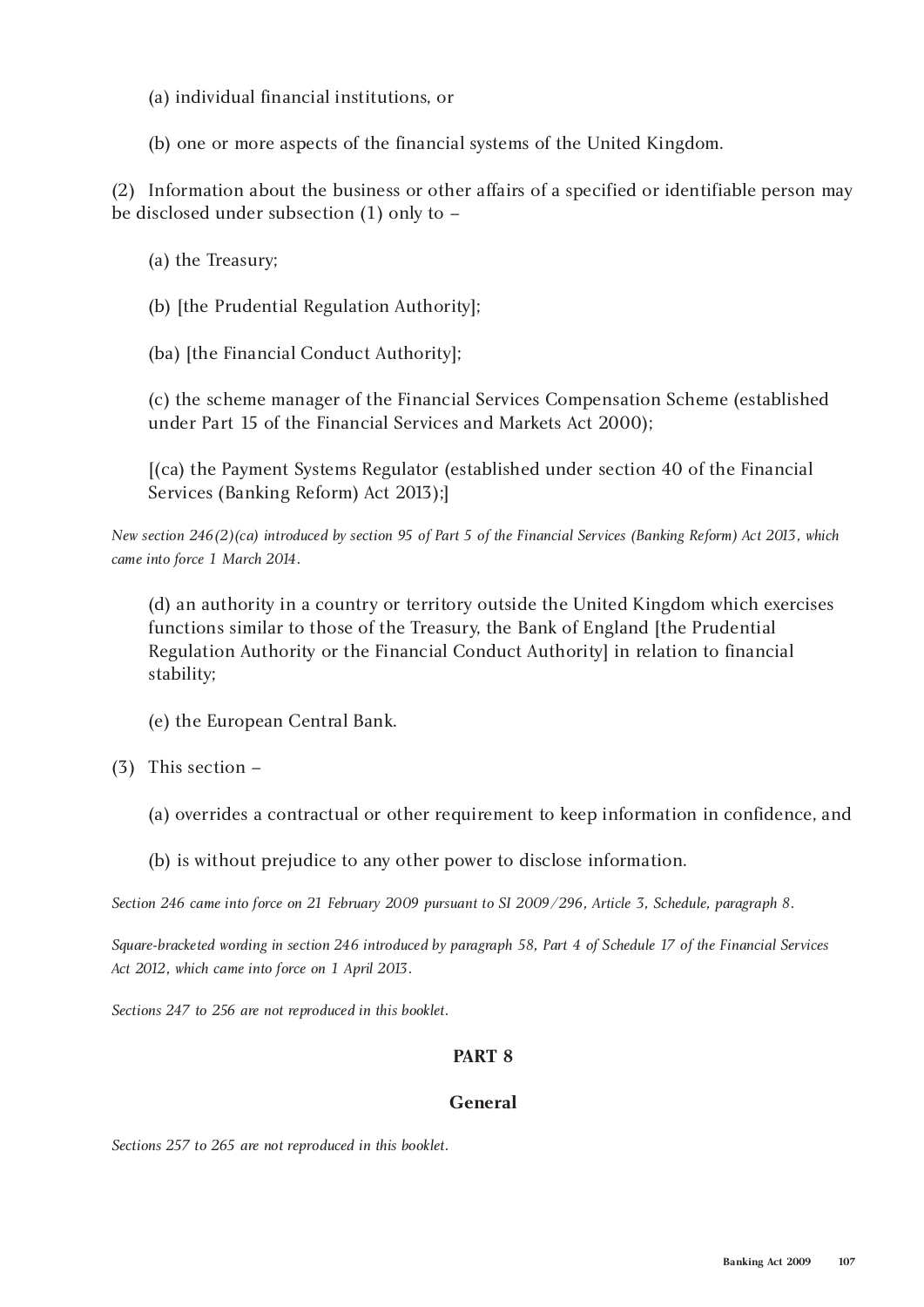# **FINANCIAL SERVICES ACT 2012**

#### **CHAPTER 21**

An Act to amend the Bank of England Act 1998, the Financial Services and Markets Act 2000 and the Banking Act 2009; to make other provision about financial services and markets; to make provision about the exercise of certain statutory functions relating to building societies, friendly societies and other mutual societies; to amend section 785 of the Companies Act 2006; to make provision enabling the Director of Savings to provide services to other public bodies; and for connected purposes. [19 December 2012]

#### **PART 1**

#### **Bank of England**

Section 1 to 5: the amendments introduced by these sections to the Bank of England Act 1998 are reflected in that Act in *this booklet.*

#### **PART 2**

#### **Amendments of Financial Services and Markets Act 2000**

*Sections 6 to 49 are not reproduced in this booklet.*

#### **PART 3**

#### **Mutual Societies**

*Sections 50 to 57 are not reproduced in this booklet.*

#### **PART 4**

#### **Collaboration between Treasury and Bank of England, FCA or PRA**

*Section 58 to 67 are set out below.*

#### **58 Duty of Bank to notify Treasury of possible need for public funds**

(1) Where it appears to the Bank of England that there is a material risk of circumstances within any of the following cases arising, the Bank must immediately notify the Treasury.

(2) A notification under subsection (1) or section 59(2) is referred to in this Part as a "public funds notification".

(3) The first case is where the Treasury or the Secretary of State might reasonably be expected to regard it as appropriate to provide financial assistance to or in respect of a financial institution.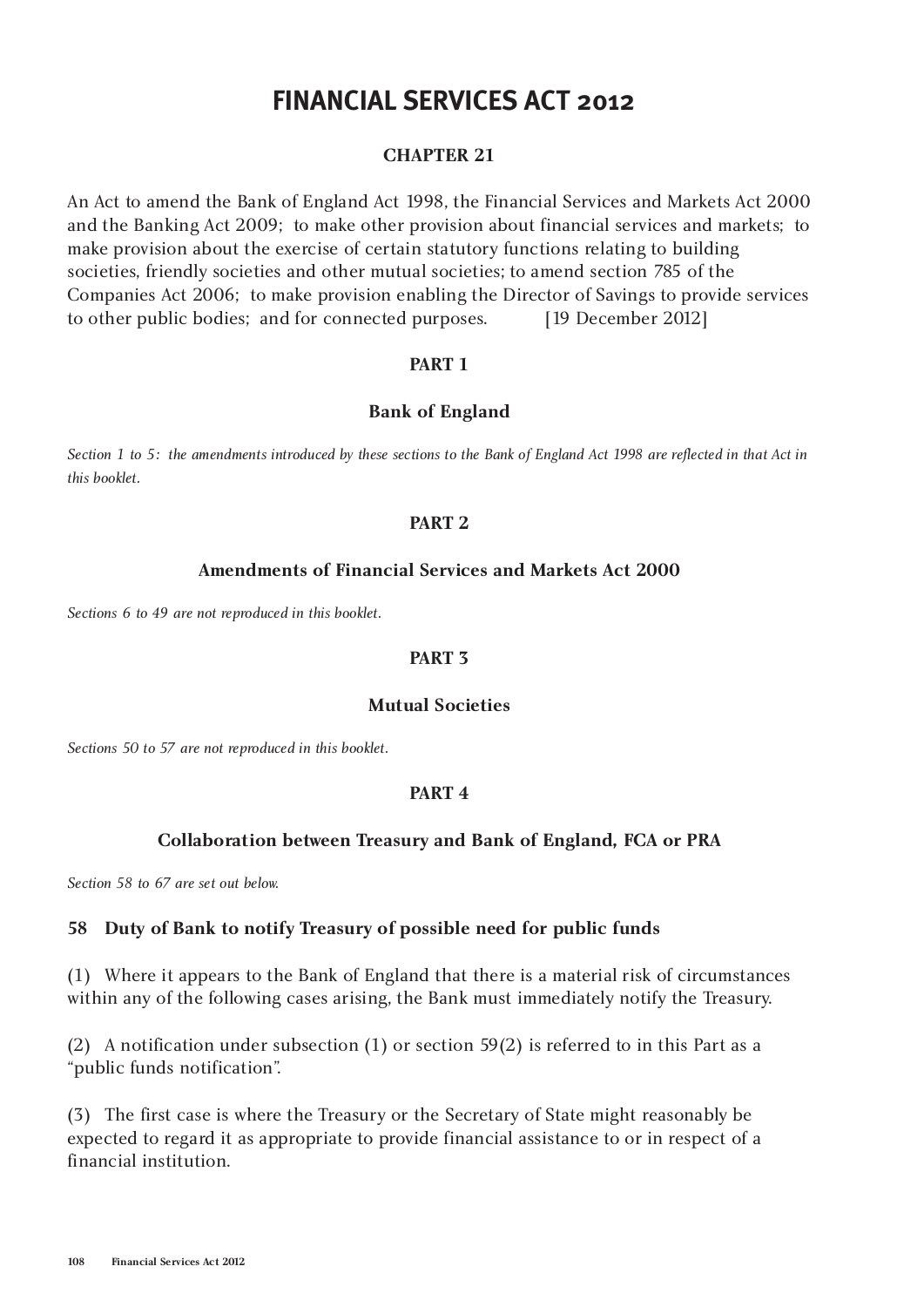(4) The second case is where –

(a) the Treasury, the Bank of England, the PRA, the FCA or the Secretary of State might reasonably be expected to regard it as appropriate to exercise any of their respective powers under Parts 1 to 3 of the Banking Act 2009, and

(b) the Treasury might reasonably be expected to regard it as appropriate to incur expenditure in connection with the exercise of any of those powers (whether by the Treasury, the Bank, the PRA, the FCA or the Secretary of State).

(5) The third case is where the scheme manager of the Financial Services Compensation Scheme might reasonably be expected to request –

(a) a loan from the National Loans Fund under section 223B of FSMA 2000, or

(b) financial assistance from the Treasury,

for the purpose of funding expenses incurred or expected to be incurred under the Financial Services Compensation Scheme.

(6) A public funds notification must give a general indication of the matters giving rise to the notification.

(7) A public funds notification must be given or confirmed in writing.

#### **59 Duty of Bank to notify Treasury of changes**

(1) This section applies where a public funds notification has been given.

(2) If the Bank of England is of the opinion that the risk to which the notification relates continues but that there is a substantial change in the matters which gave rise to the notification, the Bank must notify the Treasury.

(3) If the Bank of England is of the opinion that the risk to which the notification relates has ceased, it must notify the Treasury.

(4) Before giving a notification under subsection (3), the Bank must consult the Treasury.

(5) A notification under subsection (3) must be given or confirmed in writing.

#### **60 Circumstances in which Treasury power of direction exercisable**

(1) This section makes provision about the circumstances in which the Treasury's power of direction under section 61 is exercisable, subject to the provisions of that section.

(2) Where a public funds notification has been given, the power of direction is exercisable by reference to the notification unless the notification has been superseded by a notification under section 59(3).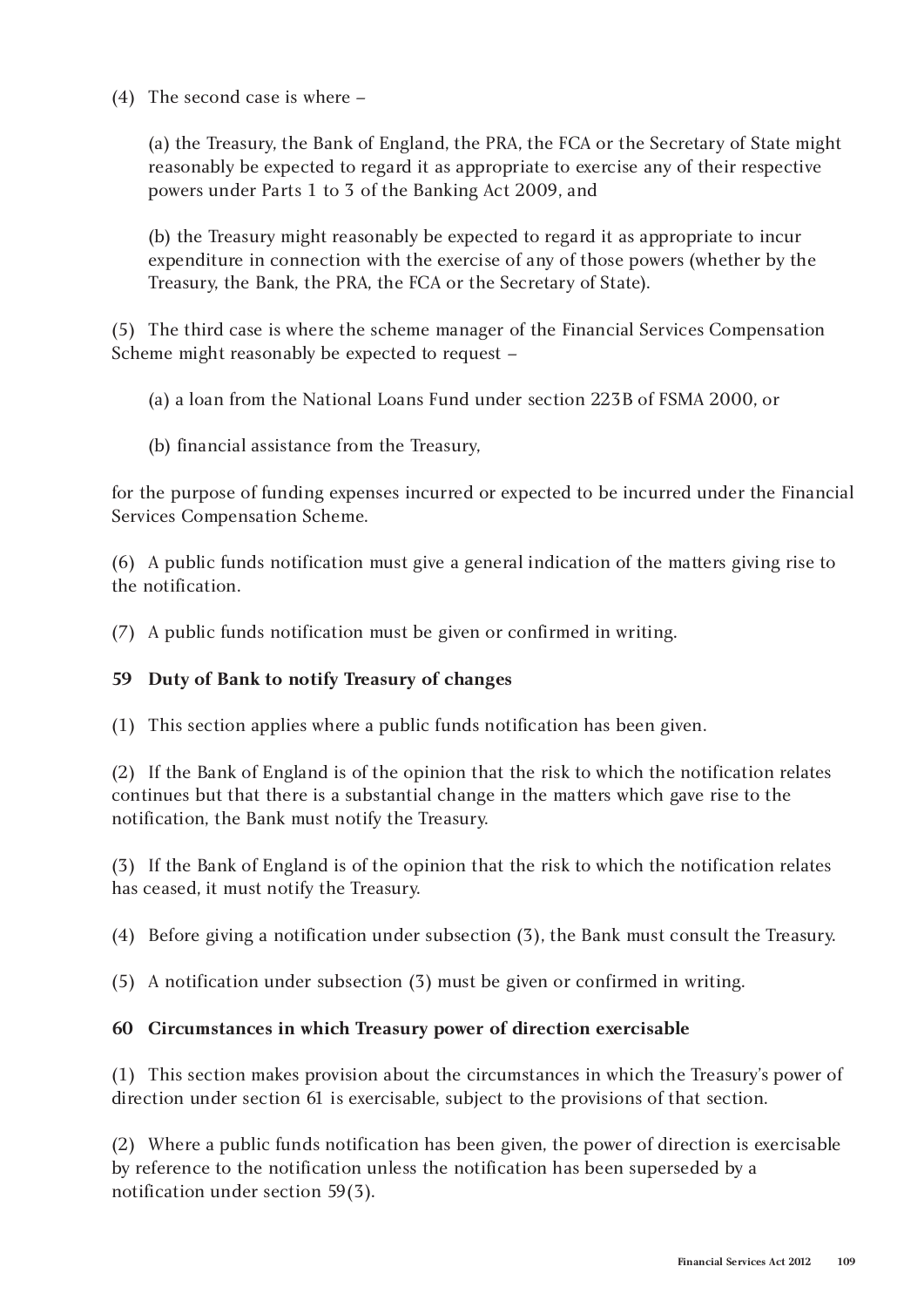(3) Where qualifying financial assistance has been provided, the power of direction is exercisable by reference to the provision of the assistance unless it appears to the Treasury that the assistance has been recovered.

(4) it is immaterial for the purposes of subsection  $(3)$  –

(a) whether the qualifying financial assistance was provided before or after the commencement of this section, and

(b) whether or not a public funds notification had been given in connection with it.

(5) For the purposes of this Part qualifying financial assistance is provided if, and only if –

(a) the Treasury or the Secretary of State provide financial assistance to or in respect of a financial institution,

(b) the Treasury incur expenditure in connection with the exercise by the Treasury, the Bank, the PRA, the FCA or the Secretary of State of any of their powers under Parts 1 to 3 of the Banking Act 2009,

(c) the Treasury arrange a loan from the National Loans Fund in pursuance of a request by the scheme manager of the Financial Services Compensation Scheme under section 223B of FSMA 2000, or

(d) the Treasury provide financial assistance to the scheme manager of that scheme for the purpose of funding expenses incurred or expected to be incurred under it.

(6) For the purposes of this section the circumstances in which qualifying financial assistance is to be taken to have been recovered include the following –

(a) where, in the case of a loan, the principal of the loan has been repaid and all interest due under the terms of the loan has been paid,

(b) where, in the case of a guarantee or indemnity, the Treasury or the Secretary of State will not become liable under the guarantee or indemnity,

(c) where, in a case involving the issue or transfer of shares to the Treasury in connection with the provision of qualifying financial assistance, the shares are no longer held by the Treasury.

#### **61 Treasury power of direction**

(1) Subsection (2) applies where –

(a) the power of direction is exercisable by virtue of section 60(2) by reference to a public funds notification and the Treasury are satisfied that Condition A is met, or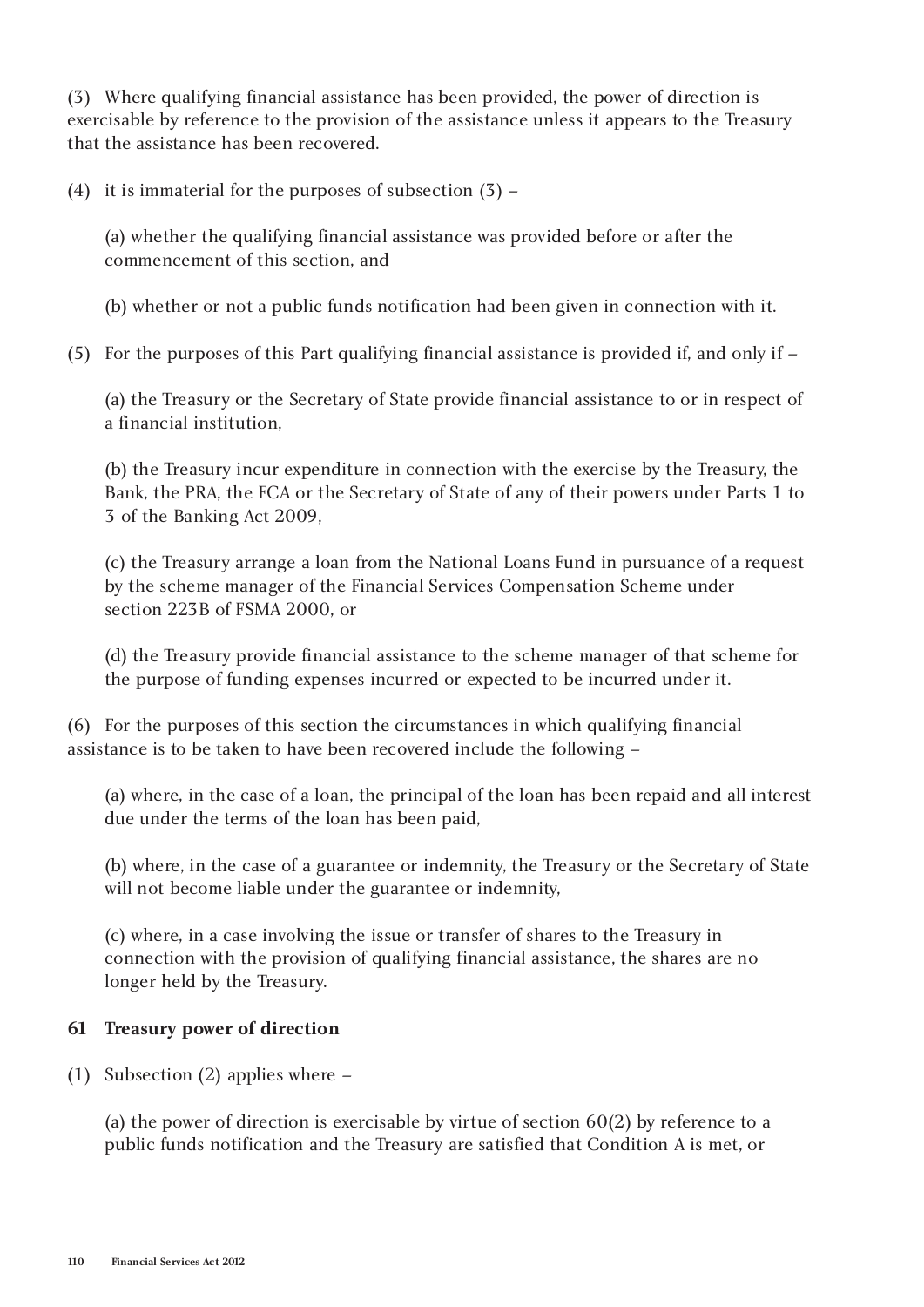(b) the power of direction is exercisable by virtue of section 60(3) by reference to the provision of qualifying financial assistance and the Treasury are satisfied that Condition A or Condition B is met.

(2) The Treasury may give a direction to the Bank of England relating to one or more of the following –

(a) the provision by the Bank to one or more financial institutions of financial assistance other than ordinary market assistance offered by the Bank on its usual terms,

(b) the exercise by the Bank of any of the stabilisation powers, as defined by section 1(4) of the Banking Act 2009 [or the making by the Bank of a mandatory reduction instrument within the meaning of section 6B of that Act, or]

Additional wording in square brackets introduced by Article 124 of the Bank Recovery and Resolution Order 2014/3329, *which came into force 1 January 2015.*

(c) the exercise by the Bank of its powers under Part 3 of that Act (bank administration).

(3) Condition A is that the giving of the direction is necessary to resolve or reduce a serious threat to the stability of the financial system of the United Kingdom which is connected –

(a) in case within subsection  $(1)(a)$ , with the matters to which the public funds notification relates;

(b) in a case within subsection (1)(b), with the matters that gave rise to the provision of the qualifying financial assistance.

(4) Condition B is that –

(a) the qualifying financial assistance was provided for the purpose of resolving or reducing a serious threat to the stability of the financial system of the United Kingdom, and

(b) the giving of the direction is necessary to protect the public interest in connection with the provision of that assistance.

(5) References to the provision of qualifying financial assistance are to be read in accordance with section 60(5).

(6) This section is subject to section 62.

(7) Nothing in this section limits the powers conferred by section 4(1) of the Bank of England Act 1946 (Treasury directions to the Bank).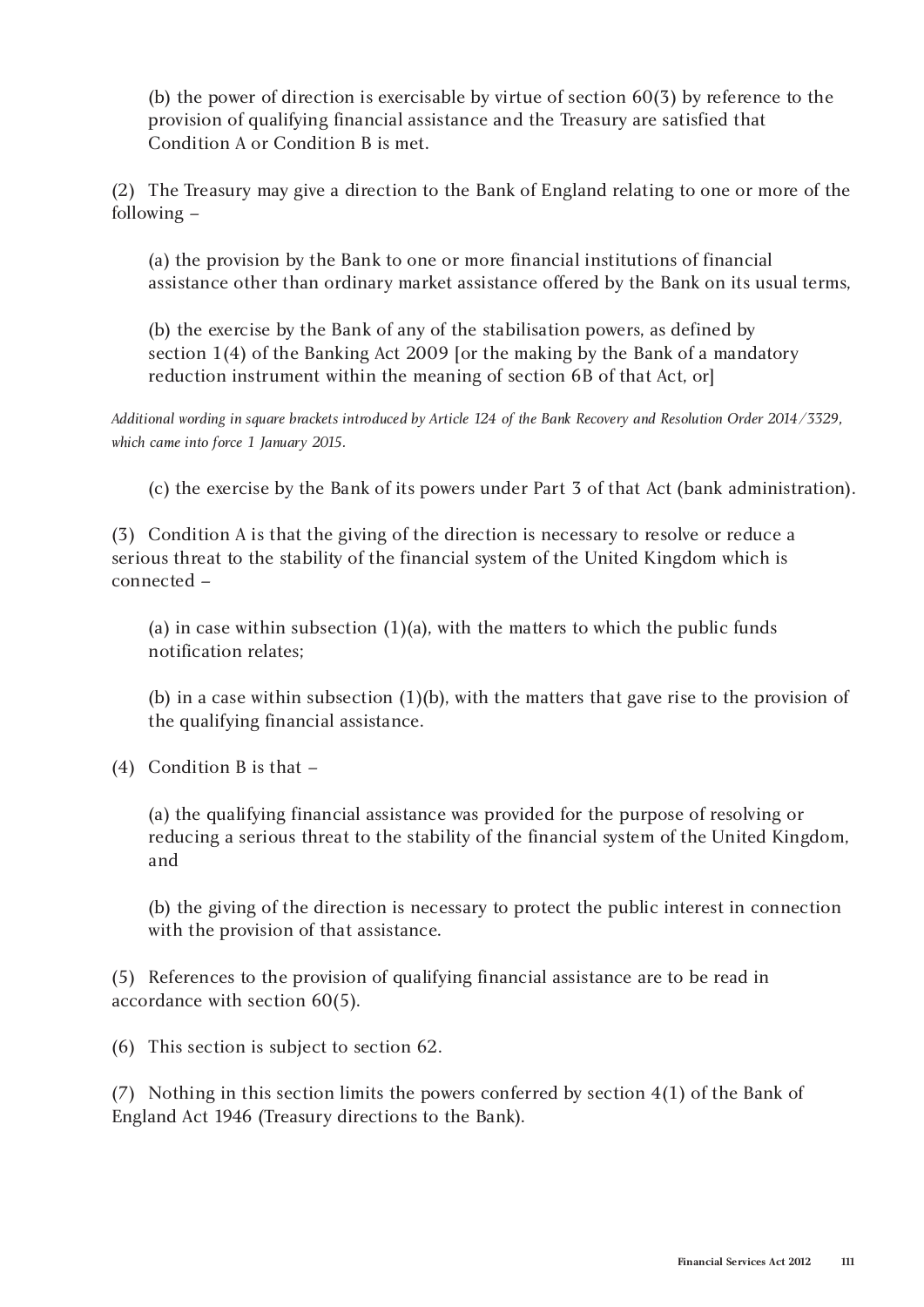## **62 Directions under section 61: supplementary provisions**

(1) References in this section to a direction are to a direction under section 61.

(2) Before giving a direction, the Treasury must consult the Bank of England.

(3) On being given a direction, the Bank must give the Treasury one or more reports on how it is complying or intends to comply with the direction, and on such other matters relating to the direction as it considers appropriate.

(4) The Treasury may at any time by notice to the Bank revoke a direction.

(5) The revocation of a direction does not affect the validity of anything previously done in accordance with it.

(6) Where the Treasury's power of direction is exercised by virtue of section 60(2) by reference to a public funds notification, the direction remains in force (unless revoked under subsection (4)) even if the public funds notification is subsequently superseded by a notification under section 59(3).

(7) Where the Treasury's power of direction is exercised by virtue of section 60(3) by reference to the provision of qualifying financial assistance, the direction remains in force (unless revoked under subsection (4)) even if it appears to the Treasury that the qualifying financial assistance has subsequently been recovered.

(8) Each of the following must be in writing –

- (a) a direction,
- (b) a report under subsection (3), and
- (c) a notice revoking a direction.

#### **63 Duty to lay direction etc before Parliament**

(1) As soon as practicable after giving or revoking a direction under section 61 or receiving a report under section 62(3), the Treasury must lay before Parliament a copy of the direction, notice of revocation or report.

(2) But subsection (1) does not apply in a case where the Treasury consider that the publication of the direction, notice of revocation or report would be against the public interest.

(3) Where the Treasury decide that publication of a direction, notice of revocation or report would be against the public interest, they must from time to time review that decision and if they subsequently decide that publication is no longer against the public interest they must comply with subsection (1).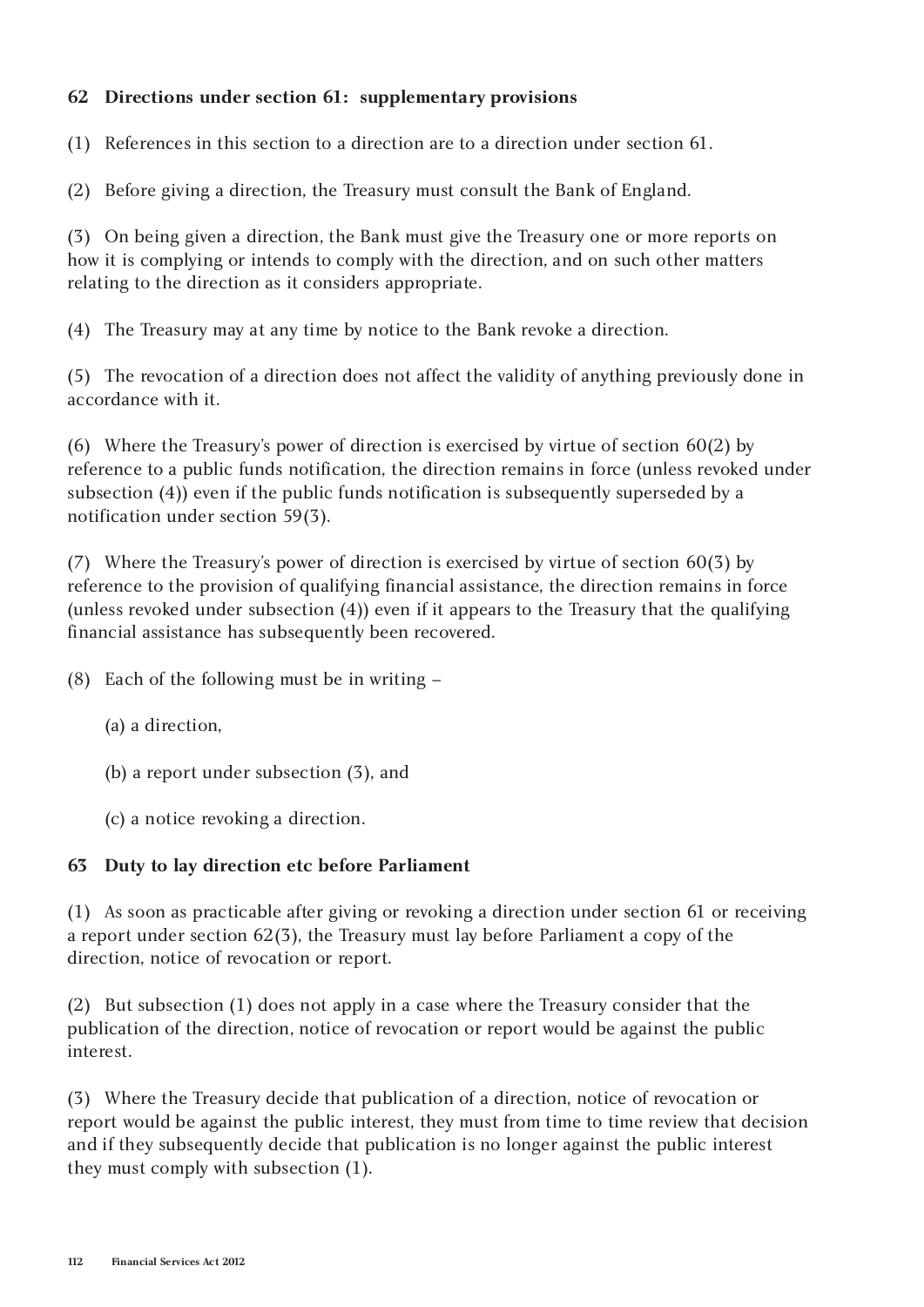#### **64 Duty of Treasury, Bank and PRA to co-ordinate discharge of functions**

(1) The Treasury (on the one hand) and the Bank of England and the PRA (on the other) must arrange to co-ordinate the discharge of their respective functions so far as they –

(a) relate to the stability of the UK financial system, and

(b) affect the public interest.

(2) In complying with subsection (1), the Treasury, the Bank and the PRA must have regard in particular to the importance of co-ordination in circumstances where the Bank has given, or is considering the giving of, a public funds notification.

#### **65 Memorandum of understanding: crisis management**

(1) The Treasury (on the one hand) and the Bank of England and the PRA (on the other) must prepare and maintain a memorandum describing in general terms how they intend to comply with section 64 in relation to the circumstances mentioned in subsection (2) of that section.

(2) The memorandum must, in particular, make provision about –

(a) what the Treasury and the Bank regard as a material risk for the purposes of section  $58(1)$ ;

(b) steps to be taken when the Bank has given a public funds notification;

(c) the respective roles of the Treasury, the Bank and the PRA, in cases where the Bank has given a public funds notification, in relation to the consideration and assessment of, and taking of, steps to resolve or reduce, threats to the stability of the UK financial system;

(d) how the Treasury, the Bank and the PRA will co-operate in fulfilling those roles;

(e) the use by the Treasury of their power under section 61;

(f) matters connected with the Bank's compliance with a direction under that section;

(g) the obtaining and sharing of information.

(3) The memorandum may make provision about such other matters as may be agreed between the Treasury, the Bank and the PRA, which must be matters that –

(a) relate to the stability of the UK financial system or the regulation of financial services, and

(b) affect the public interest.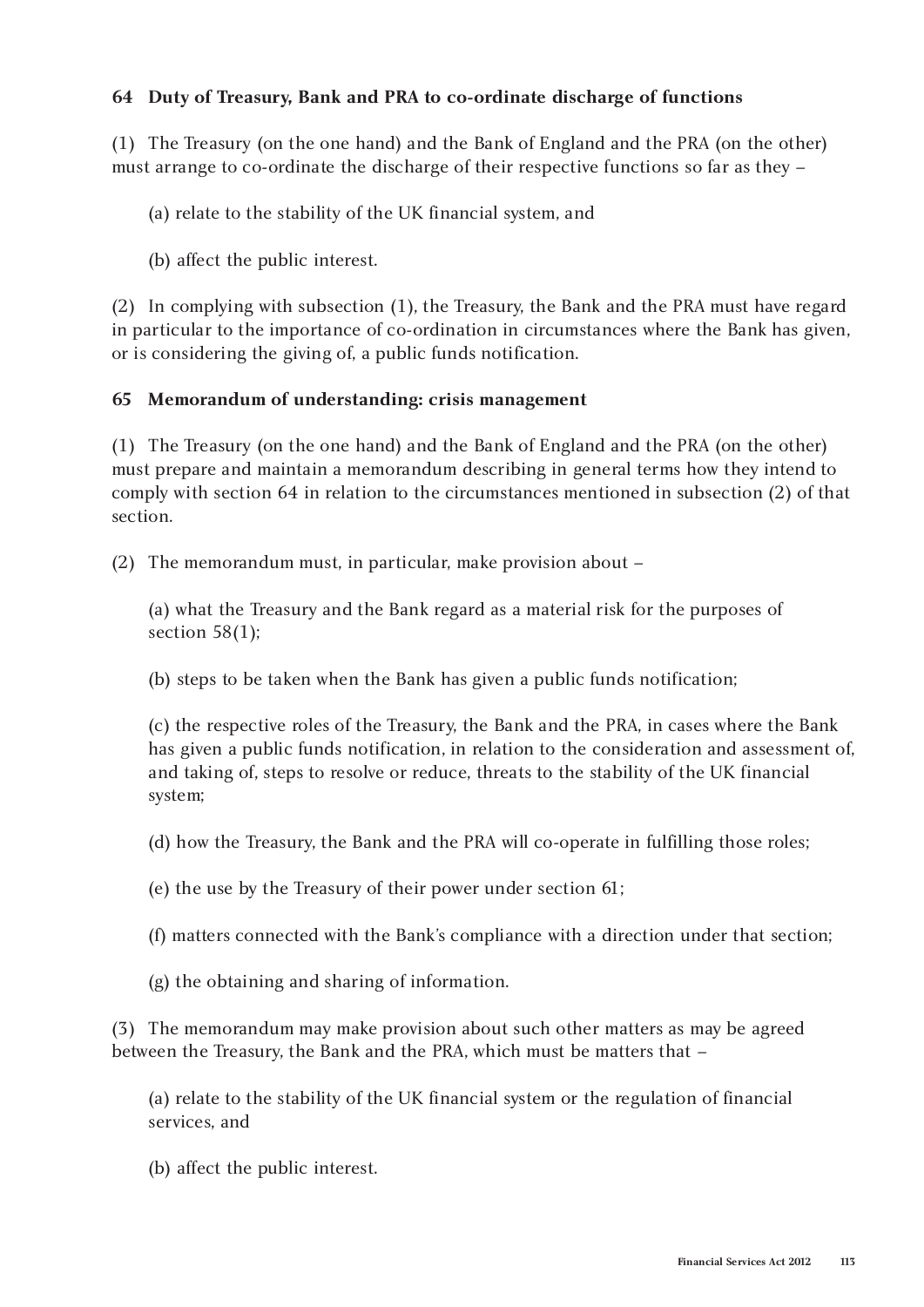(4) The memorandum need not make provision about the relationship between the Bank and the PRA.

(5) The Treasury, the Bank of England and the PRA may, with the agreement of a body falling within subsection (6), include in the memorandum provisions relating to co-operation between any of them and that body in relation to matters falling within subsection  $(3)(a)$  and  $(b)$ .

(6) The bodies falling within this subsection are –

(a) the FCA;

(b) the scheme manager of the Financial Services Compensation Scheme;

(c) any other body exercising functions that relate to the stability of the UK financial system or the regulation of financial services.

(7) The Treasury must –

(a) lay before Parliament a copy of the memorandum and any revised memorandum, and

(b) publish the memorandum as currently in force in such manner as they think fit.

#### **66 Memorandum of understanding: international organisations**

(1) The Treasury, the Bank of England, the FCA and the PRA ("the UK authorities") must prepare and maintain a memorandum describing how they intend to co-ordinate the exercise of their relevant functions so far as they relate to membership of, or relations with, the European Supervisory Authorities, EU institutions and other international organisations.

(2) The "European Supervisory Authorities" are the European Banking Authority, the European Insurance and Occupational Pensions Authority and the European Securities and Markets Authority.

(3) "Relevant function" –

(a) in relation to the FCA or the PRA, means any of its functions;

(b) in relation to the Bank of England, means any of its functions relating to the stability of the UK financial system or the regulation of financial services;

(c) in relation to the Treasury, means any of their functions relating to the matters mentioned in paragraph (b).

(4) The memorandum is to be made with a view to ensuring –

(a) that, to the extent that it is appropriate to do so, the UK authorities agree consistent objectives in relation to matters of common interest;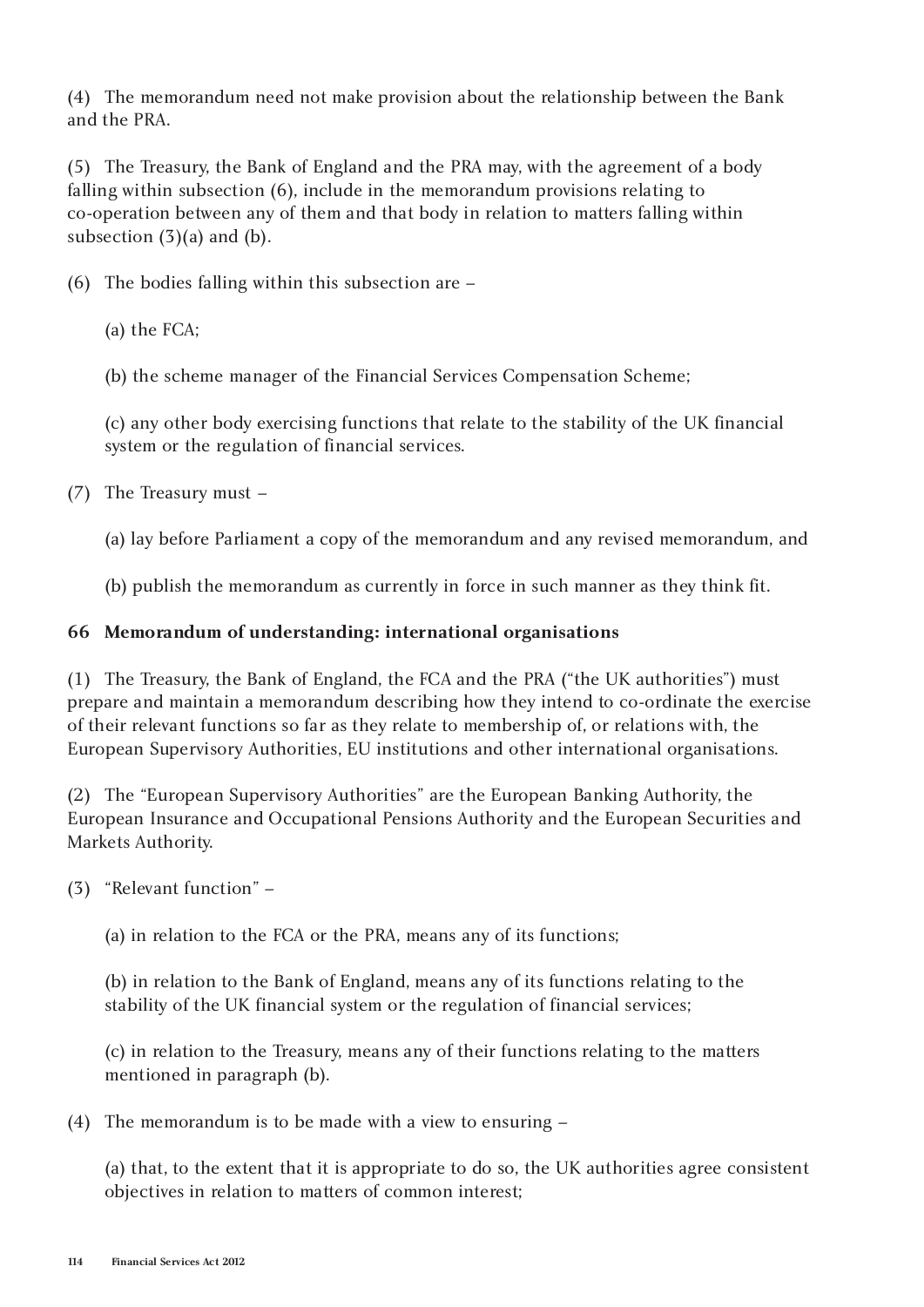(b) that, to the extent that it is appropriate to do so, they exercise their relevant functions in a way that is likely to advance those objectives;

(c) that they exercise their relevant functions in a way that is consistent and effective.

(5) The memorandum must, in particular, make provision –

(a) stating, in relation to each of the UK authorities, those international organisations of which it is a member or with which it has relations and which are concerned with matters that are related to its relevant functions;

(b) for there to be a committee for the purposes of the co-ordination mentioned in subsection (1);

(c) for that committee to include representatives of the UK authorities and to be chaired by a representative of the Treasury;

(d) about the procedures to be followed by the UK authorities in agreeing consistent objectives in relation to matters that materially affect 2 or more of them;

(e) about how the UK authorities will consult each other about the discharge of their relevant functions relating to international organisations.

(6) The memorandum need not make provision about co-ordination between the FCA and the PRA in relation to membership of, or relations with, the European Supervisory Authorities (as to which, see section 3E of FSMA 2000).

(7) The UK authorities may, with the agreement of a body exercising functions relating to the stability of the UK financial system or the regulation of financial services, include in the memorandum provisions relating to co-operation between any of them and that body in relation to membership of, or relations with, the European Supervisory Authorities, EU institutions and other international organisations.

(8) The Treasury must –

(a) lay before Parliament a copy of the memorandum and any revised memorandum, and

(b) publish the memorandum as currently in force in such manner as they think fit.

# **67 Interpretation of Part 4**

(1) This section has effect for the interpretation of this Part.

(2) "Public funds notification" is to be read in accordance with section 58(2).

(3) "Financial assistance" includes giving guarantees or indemnities and any other kind of financial assistance (actual or contingent).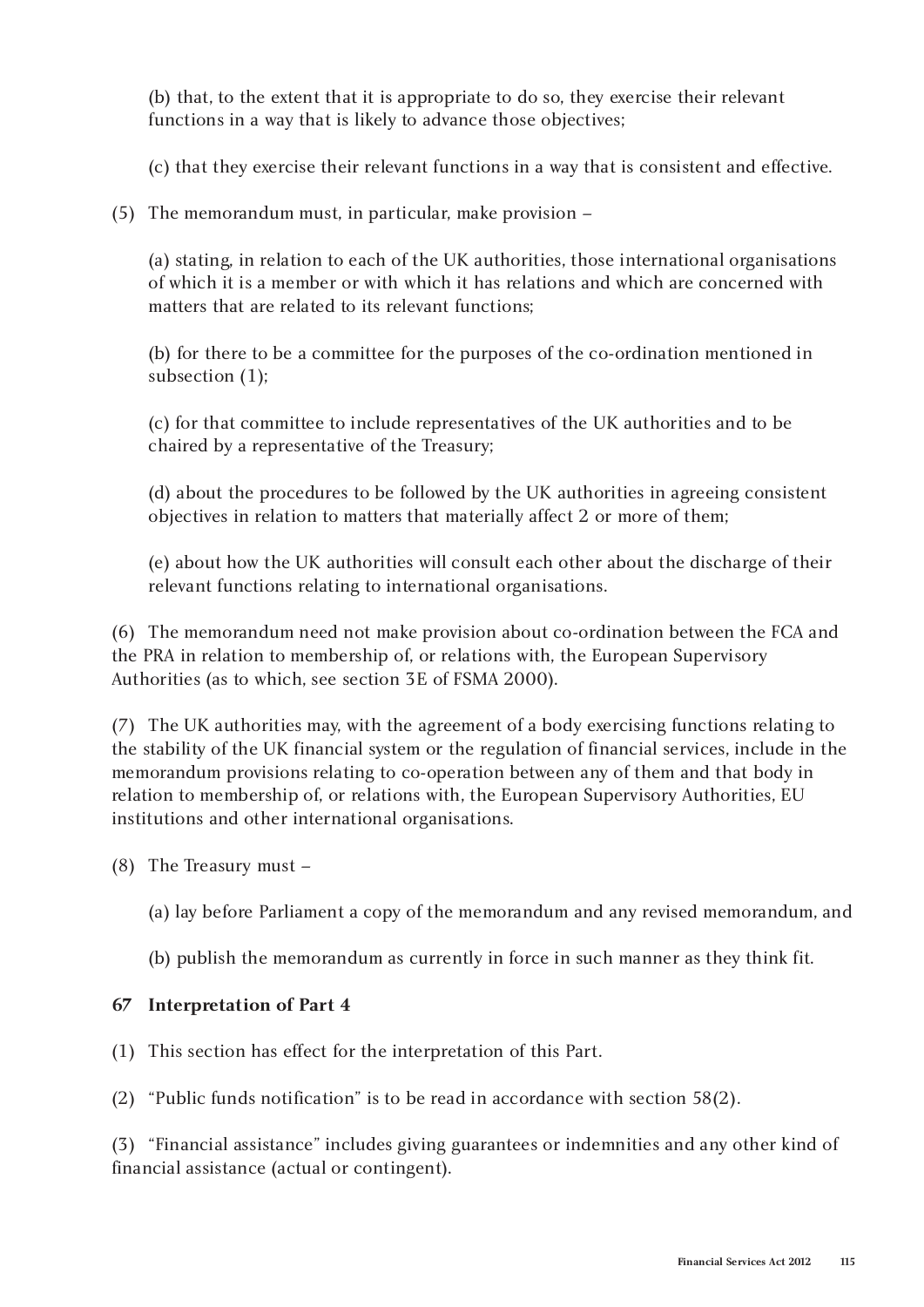(4) The Treasury may by order provide that a specified activity or transaction, or class of activity or transaction, is to be or not to be treated as financial assistance for the purposes of this Part; and subsection (3) is subject to this subsection.

(5) "Qualifying financial assistance" is to be read in accordance with section 60(5).

#### **PART 5**

#### **Inquiries and Investigations**

*Sections 68 to 83 are not reproduced in this booklet.*

#### **PART 6**

#### **Investigation of Complaints against Regulators**

*Sections 84 to 88 are not reproduced in this booklet.*

#### **PART 7**

#### **Offences relating to Financial Services**

*Sections 89 to 95 are not reproduced in this booklet.*

#### **PART 8**

#### **Amendments of Banking Act 2009**

*Sections 96 to 106 are not reproduced in this booklet.*

#### **PART 9**

#### **Miscellaneous**

*Sections 107 to 113 are not reproduced in this booklet.*

#### **PART 10**

#### **General**

*Sections 114 to 123 are not reproduced in this booklet.*

#### **SCHEDULES**

Schedules 1 to 21 are not reproduced in this booklet except for those amendments introduced by those Schedules to the *provisions in this booklet.*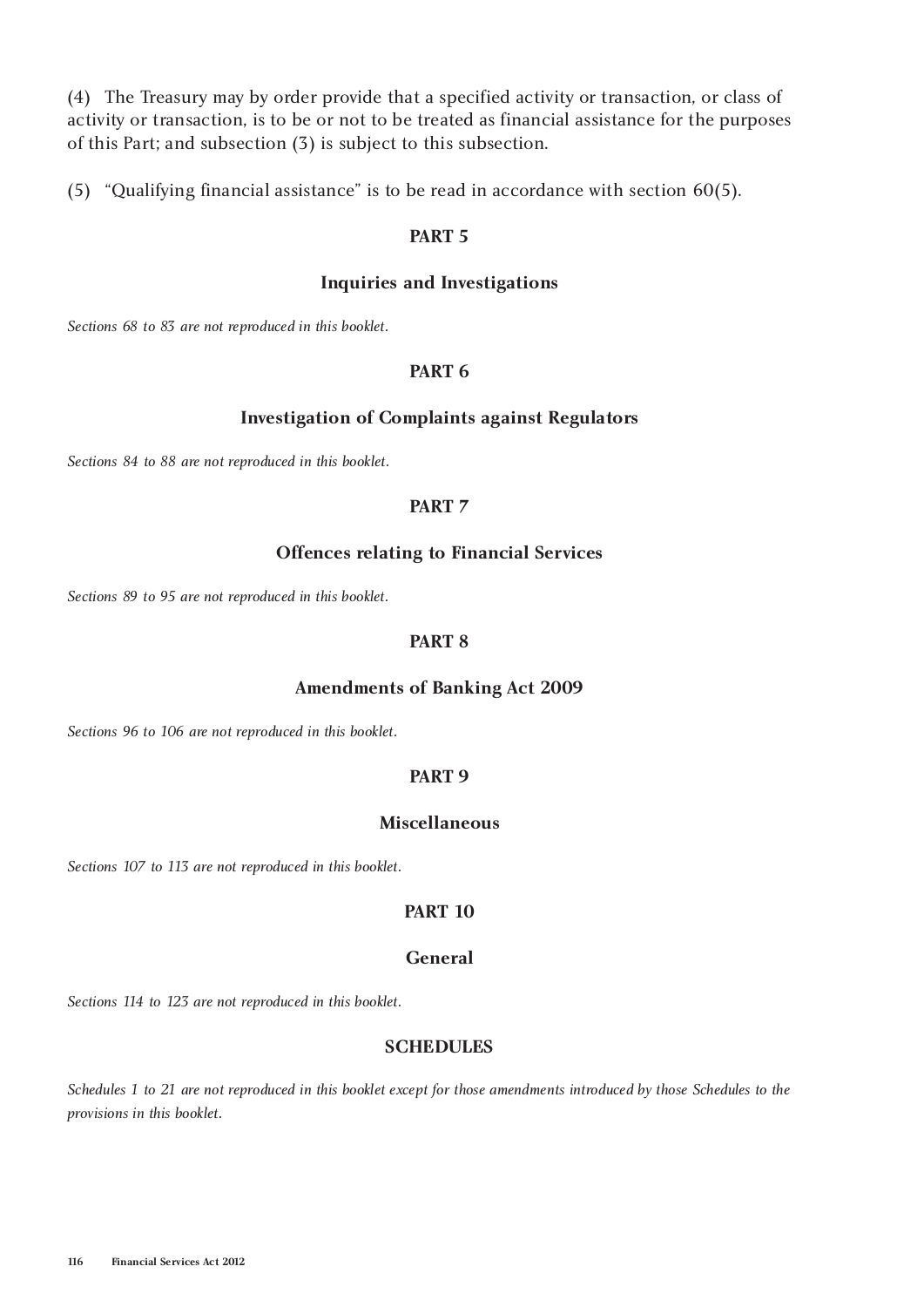# **Company number 07854923**

# **COMPANIES ACT 2006**

# **COMPANY LIMITED BY SHARES**

# **ARTICLES OF ASSOCIATION OF PRUDENTIAL REGULATION AUTHORITY**

# **PART 1**

# **INTERPRETATION, OBJECTS AND LIMITATION OF LIABILITY**

#### **Defined terms**

1. In the articles, unless the context requires otherwise –

"appointed director" means any director who is not an ex officio director;

"articles" means the company's articles of association;

"Bank" means the Governor and Company of the Bank of England;

"bankrupt" includes a person subject to individual insolvency proceedings in a jurisdiction other than England and Wales or Northern Ireland which has an effect similar to that of bankruptcy;

"Companies Acts" means the Companies Acts (as defined in section 2 of the Companies Act 2006) in so far as they apply to the company;

"director" means a director of the company, and includes any person occupying the position of director, by whatever name called;

"document" includes, unless otherwise specified, any document sent or supplied in electronic form;

"executive director" means any director referred to in Article 54(a), (b) or (c), and any director who is an employee of the company or the Bank;

"ex officio directors" means the directors holding office in accordance with article 54;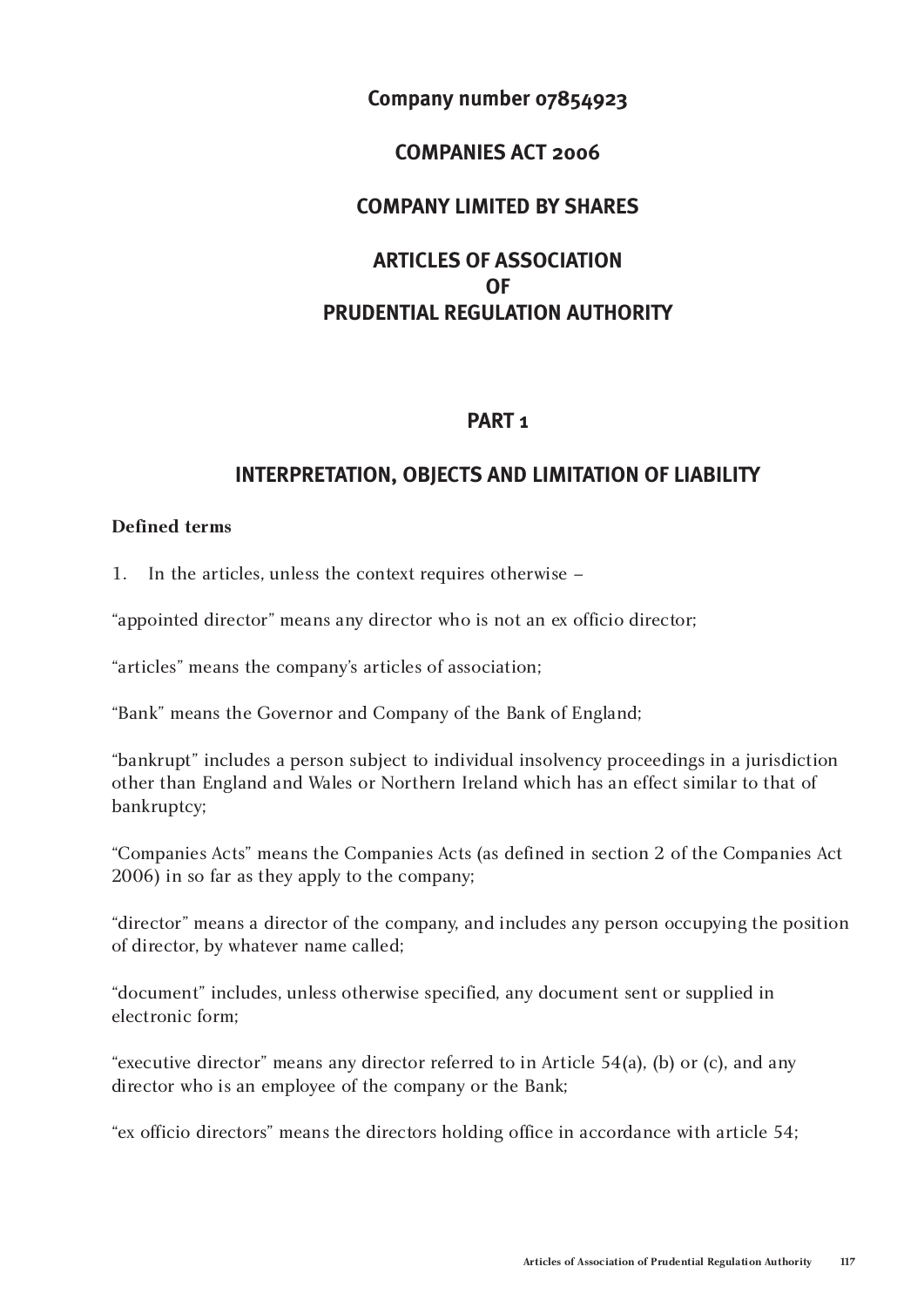"electronic form" has the meaning given in section 1168 of the Companies Act 2006;

"FSMA" means the Financial Services and Markets Act 2000;

"fully paid" in relation to a share, means that the nominal value and any premium to be paid to the company in respect of that share have been paid to the company;

"hard copy form" has the meaning given in section 1168 of the Companies Act 2006;

"holder" in relation to shares means the person whose name is entered in the register of members as the holder of the shares;

"non-executive director" means any director who is not an executive director;

"ordinary resolution" has the meaning given in section 282 of the Companies Act 2006;

"Oversight Committee" means the sub-committee of the court of directors of the Bank established pursuant to section 3A of the Bank of England Act 1998;

"paid" means paid or credited as paid;

"participate", in relation to a directors' meeting, has the meaning given in article 31;

"relevant model articles" has the meaning given in section 20(2) of the Companies Act 2006;

"secretary" means the secretary of the company or any other person appointed to perform the duties of the secretary of the company, including a joint, assistant or deputy secretary;

"share" means the share in the company issued to the Bank;

"United Kingdom" means the United Kingdom of Great Britain and Northern Ireland; and

"writing" means the representation or reproduction of words, symbols or other information in a visible form by any method or combination of methods, whether sent or supplied in electronic form or otherwise.

# **Construction**

2. Unless the context otherwise requires, words or expressions contained in these articles and not defined in article 1 above bear the same meaning as in the Companies Act 2006 in force on the date when these articles become binding on the company.

3. Powers of delegation shall not be restrictively construed but the widest interpretation shall be given to them.

4. No power of delegation shall be limited by the existence or, except where the terms of delegation expressly provide, the exercise of that or any other power of delegation.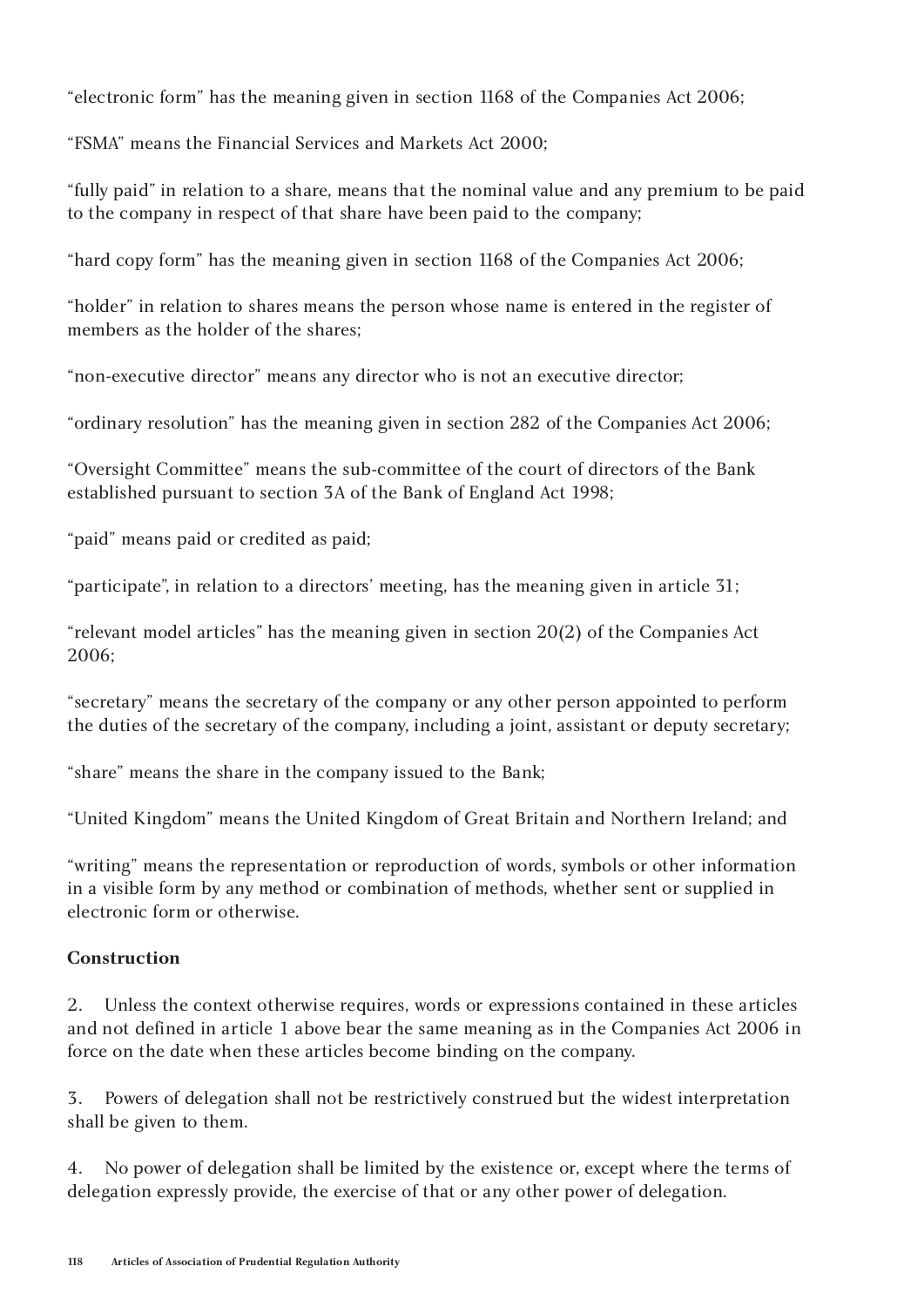5. Except where the terms of delegation expressly provide, the delegation of a power shall not exclude the concurrent exercise of that power by any other body or person who is for the time being authorised to exercise it under these articles or under another delegation of the power.

## **Objects**

6. The objects of the company are to act as prudential regulator for financial firms under and in accordance with the duties and responsibilities conferred upon the company by any applicable law.

#### **Liability of members**

7. The liability of any member is limited to the amount, if any, unpaid on the share held by it.

#### **Model Articles**

8. The regulations in the relevant model articles do not apply to the company.

# **PART 2**

# **DIRECTORS**

# **DIRECTORS' POWERS AND RESPONSIBILITIES**

#### **Directors' general authority**

9. Subject to the articles (and in particular articles 10 to 14), the directors are responsible for the management of the company's business, for which purpose they may exercise all the powers of the company. The powers given by this article shall not be limited by any special power given to the directors by the articles.

#### **Matters reserved for the Bank as shareholder**

10. No decision relating to any of the following matters shall be taken, nor any delegation relating to the following matters shall be made, by the board of directors; such matters being for the sole decision of the Bank:

- (a) the approval of capital projects in excess of £5mn;
- (b) any material expenditure in excess of the company's approved annual budget;
- (c) significant changes in the management structure of the company;
- (d) determining terms of service and remuneration of directors;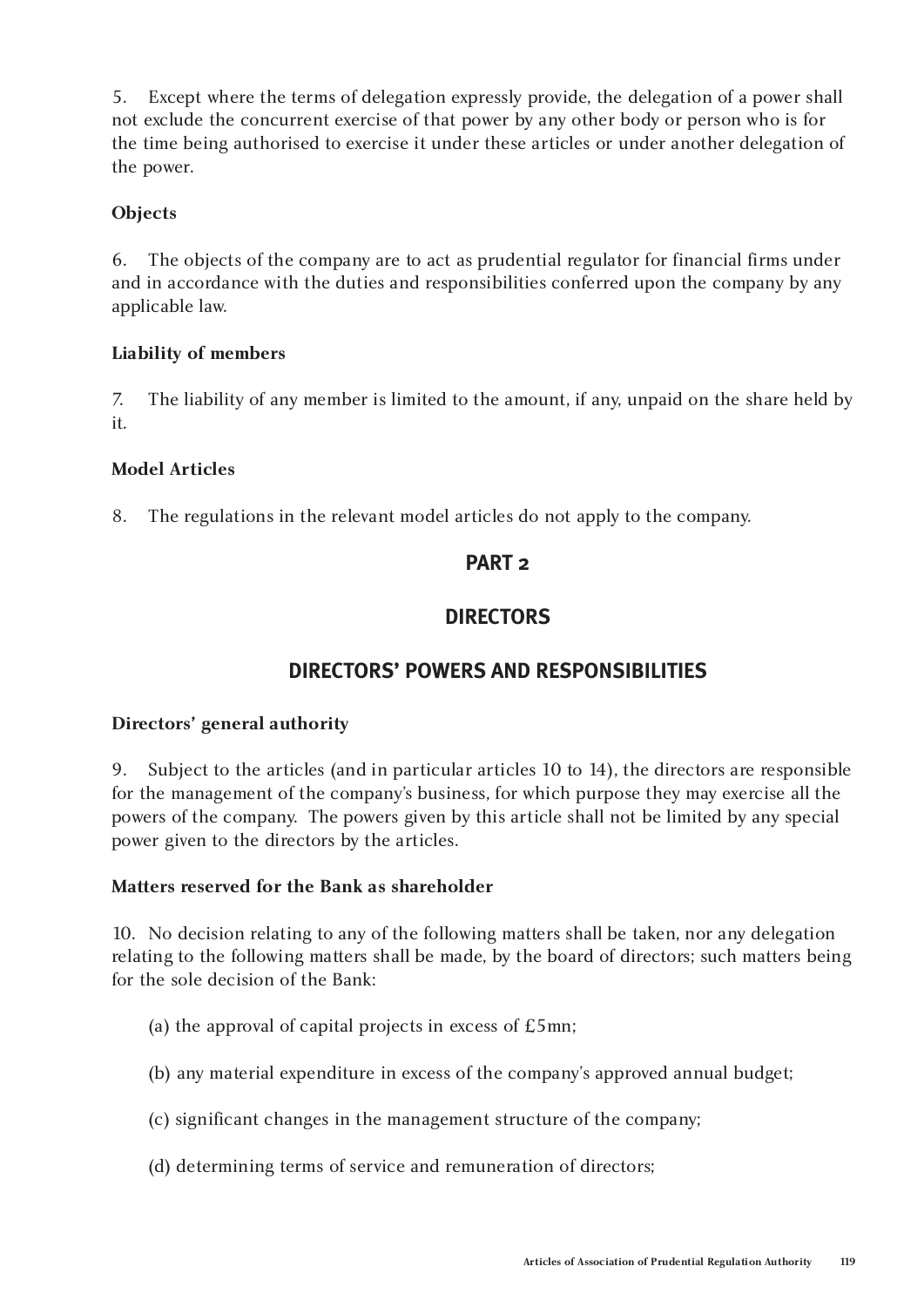(e) determining remuneration policies for staff;

(f) determining the rules on financial dealings applicable to directors and staff;

(g) determining any codes of conduct for directors or staff;

(h) the appointment of any deputy chief executive of the company;

(i) the appointment of the persons who have executive responsibility within the company for banking regulation, insurance regulation and policy reporting directly to the chief executive of the company; and

(j) whether from time to time to appoint a secretary and, if so, whom to appoint.

11. Without prejudice to the powers of the directors under these articles (and particularly under article 9) to manage the company's business and exercise all its powers, the Bank reserves to itself the function of keeping under review the company's performance in relation to its objectives and strategy, including arranging for reviews to be conducted into such matters by a person or persons appointed by the Bank.

12. Pursuant to paragraph 6 of Schedule 1ZB to FSMA and Article 53, the appointed directors shall be appointed by the Bank, acting through its court of directors, with the approval of HM Treasury.

13. Pursuant to paragraph 18(1) of Schedule 1ZB to FSMA, the Bank must approve the company's annual budget (or any variation thereon), before the budget (or any variation thereon) is approved by the company.

14. Pursuant to section 2E FSMA, before determining or revising its strategy, the company must consult the court of directors of the Bank about a draft of its strategy or revisions to it.

# **Directors may delegate**

15. The directors shall themselves perform any function or exercise any power of the company which is required by law to be performed or exercised by them. Where any function or power of the company is not required by law to be so performed or exercised the directors may delegate any of the powers which are conferred on them under the articles –

- (a) to such person or committee;
- (b) by such means (including by power of attorney);
- (c) to such an extent;
- (d) in relation to such matters; and
- (e) on such terms and conditions;

as they think fit.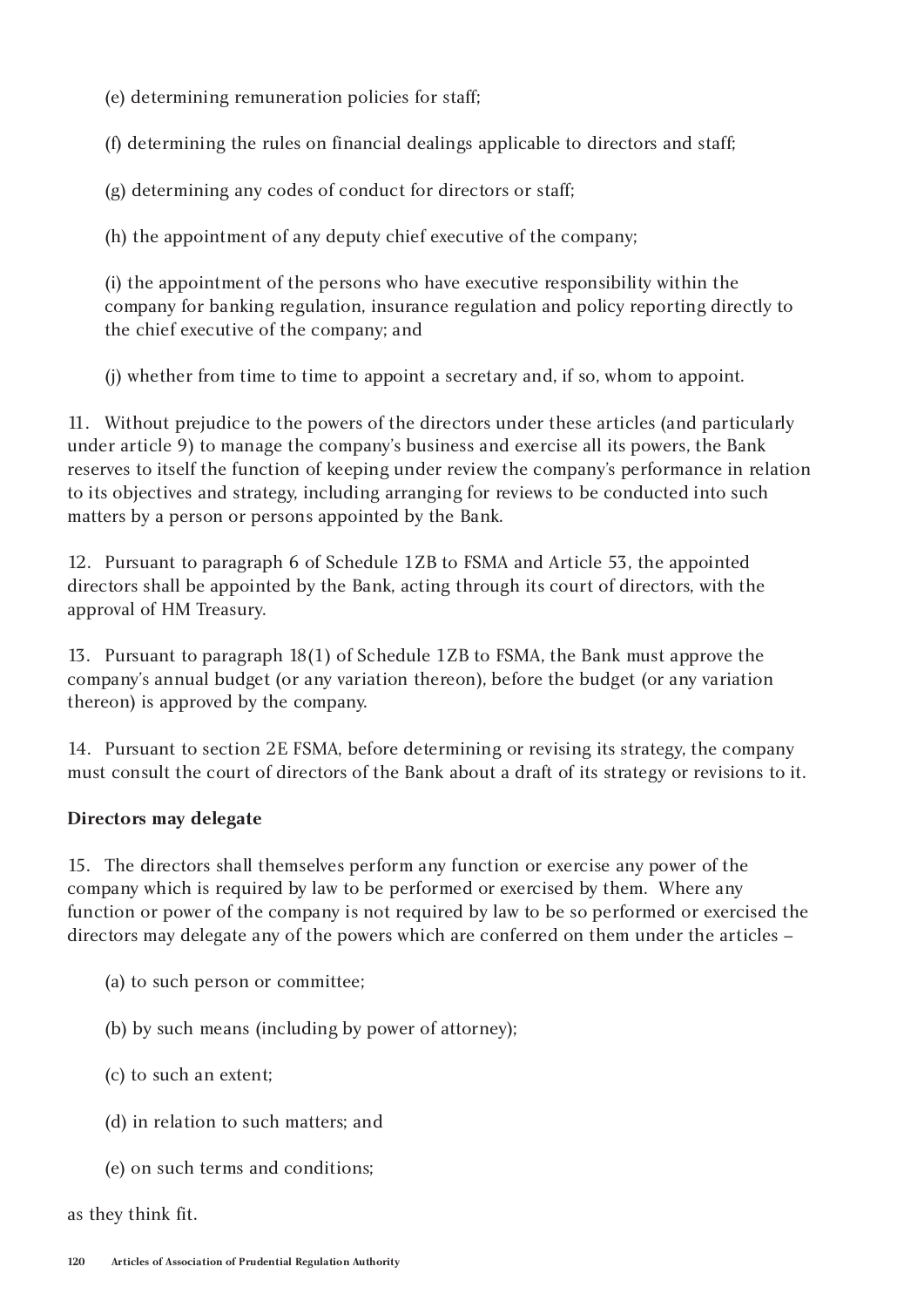16. Any such delegation may authorise further delegation of the directors' powers by any person to whom they are delegated.

17. The directors may revoke any delegation in whole or part, or alter its terms and conditions.

## **Committees**

18. Committees to which the directors delegate any of their powers must follow procedures which are based as far as they are applicable on those provisions of the articles which govern the taking of decisions by directors.

19. The directors may make rules of procedure for all or any committees, which prevail over rules derived from the articles if they are not consistent with them.

# **DECISION-MAKING BY DIRECTORS**

#### **Directors to take decisions collectively**

20. The general rule about decision-making by directors is that any decision of the directors must be either a majority decision at a meeting or a decision taken in accordance with article 22 and 23.

21. The Chief Executive of the Financial Conduct Authority may not take part in any discussion by or decision of a directors' meeting of the PRA which relates to:

(a) the exercise of the company's functions in relation to a particular person; or

(b) a decision not to exercise those functions.

#### **Unanimous decisions**

22. A decision of the directors is taken in accordance with this article when all eligible directors indicate to each other by any means that they share a common view on a matter.

23. Such a decision may take the form of a resolution in writing, at least one copy of which has been signed by each eligible director or to which each eligible director has otherwise indicated agreement in writing.

24. References in this article to eligible directors are to directors who would have been entitled to vote on the matter had it been proposed as a resolution at a directors' meeting but excluding any director whose vote is not to be counted in respect of the matter in question.

25. A decision may not be taken in accordance with this article if the eligible directors would not have formed a quorum at such a meeting.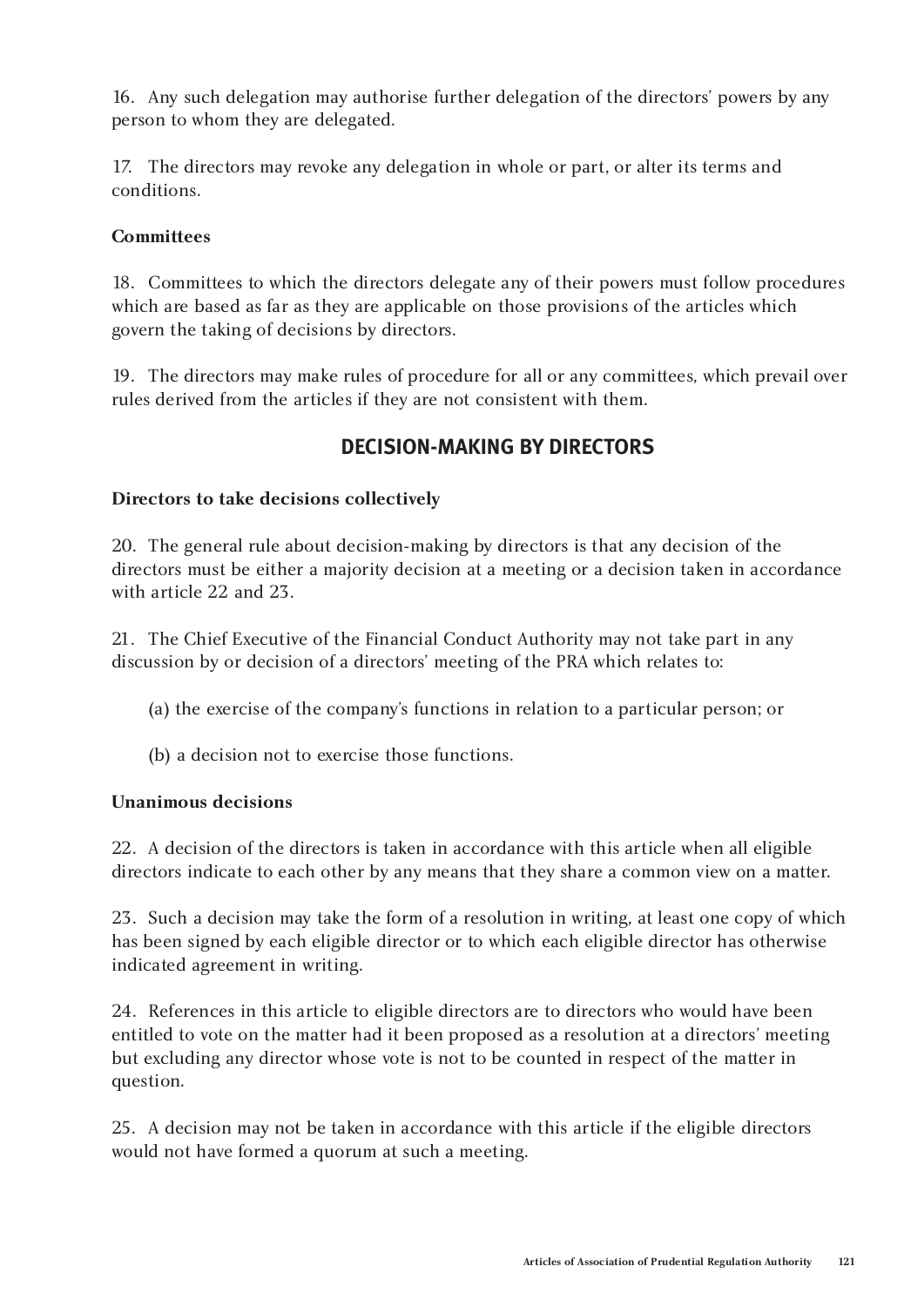#### **Calling a directors' meeting**

26. Any director may call a directors' meeting by giving notice of the meeting to the directors or by authorising the company secretary (if any) to give such notice.

27. Notice of any directors' meeting must indicate –

(a) its proposed date and time;

(b) where it is to take place; and

(c) if it is anticipated that directors participating in the meeting will not be in the same place, how it is proposed that they should communicate with each other during the meeting.

28. Notice of a directors' meeting must be given to each director, but need not be in writing.

29. Notice of a directors' meeting need not be given to directors who waive their entitlement to notice of that meeting, by giving notice to that effect to the company at any time. Where such notice is given after the meeting has been held, that does not affect the validity of the meeting, or of any business conducted at it.

30. Notice of a directors' meeting may be given to each director in either hard copy form or electronic form to such address (if any) as he may specify to the company for that purpose. Where such notice or any documents to be provided with such notice are to be given in electronic form and contain confidential information, such notice or documents shall only be made available through a secured means of electronic access provided by the company.

#### **Participation in directors' meetings**

31. Subject to the articles, directors participate in a directors' meeting, or part of a directors' meeting, when –

(a) the meeting has been called and takes place in accordance with the articles, and

(b) they can each communicate to the others any information or opinions they have on any particular item of the business of the meeting.

32. In determining whether directors are participating in a directors' meeting, it is irrelevant where any director is or how they communicate with each other.

33. If all the directors participating in a meeting are not in the same place, they may decide that the meeting is to be treated as taking place wherever any of them is.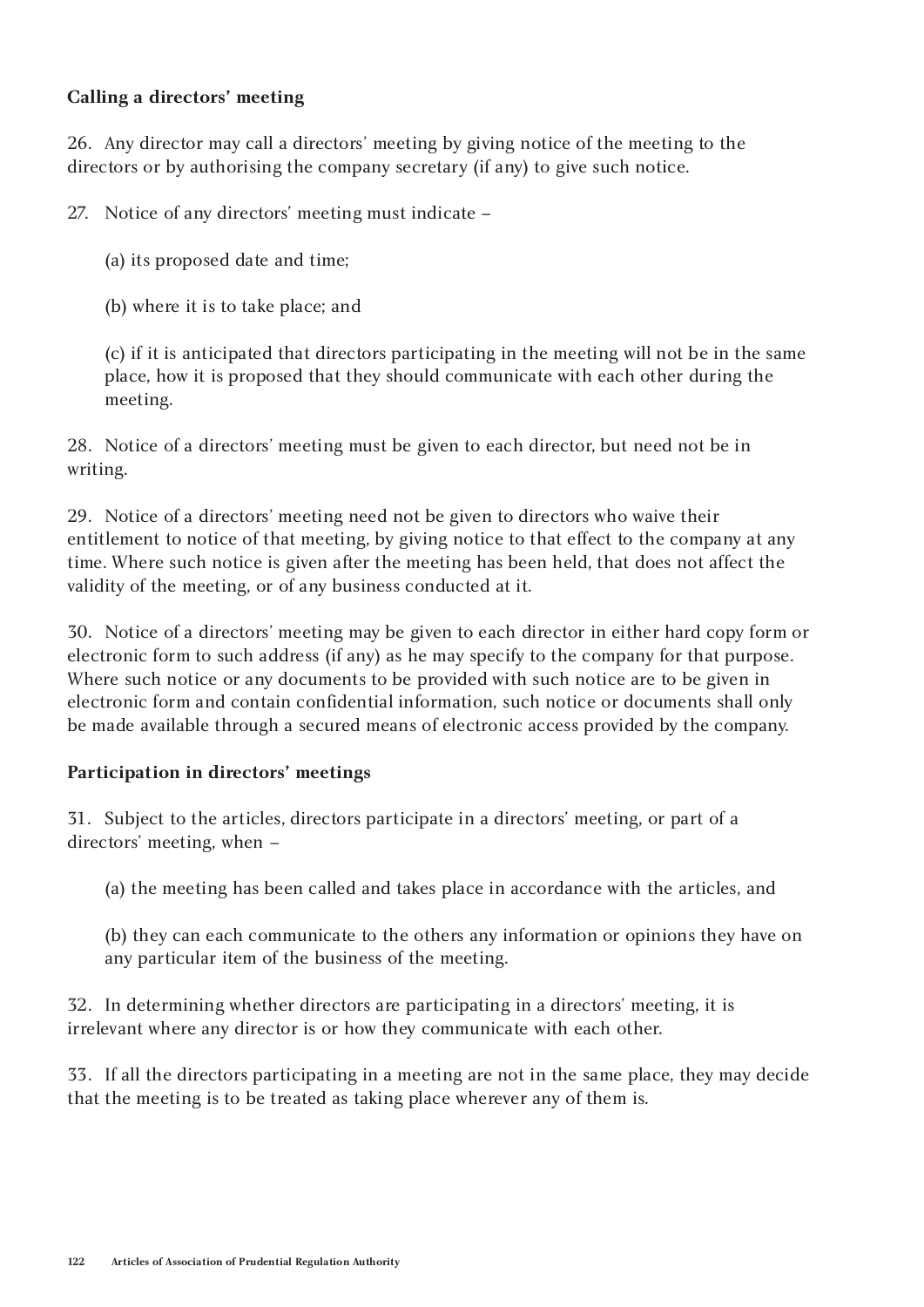# **Quorum for directors' meetings**

34. At a directors' meeting, unless a quorum is participating, no proposal is to be voted on, except a proposal to call another meeting.

35. The quorum for directors' meetings may be fixed from time to time by a decision of the directors, but it must never be less than 2, including at least 1 of the non-executive directors other than the Chief Executive of the Financial Conduct Authority.

36. Any director who ceases to be a director at a directors' meeting may continue to be present and to act as a director and be counted in the quorum until the termination of the directors' meeting if no director objects.

#### **Chairing of directors' meetings**

37. The Governor of the Bank shall be the chairman.

38. If the chairman is not participating in a directors' meeting within ten minutes of the time at which it was to start, the Deputy Governor for Financial Stability of the Bank may chair it. If neither the chairman nor the Deputy Governor for Financial Stability of the Bank is participating, the participating directors may appoint one of themselves to chair it.

#### **Voting at directors' meetings**

39. Subject to the articles, each director taking a decision has one vote.

#### **Casting vote**

40. If the numbers of votes for and against a proposal are equal (ignoring any votes which in accordance with the Companies Act 2006 or the articles are not to be counted) the chairman or other director chairing the meeting has a casting vote.

41. But this does not apply if, in accordance with the articles, the chairman or other director is not to be counted as participating in the decision-making process for quorum or voting purposes.

#### **Records of decisions to be kept**

42. The directors must ensure that the company keeps minutes, in writing, for at least 10 years from the date of the decision recorded, of every unanimous or majority decision taken by the directors.

#### **Directors' discretion to make further rules**

43. Subject to the articles, the directors may make any rule which they think fit about how they take decisions, and about how such rules are to be recorded or communicated to directors.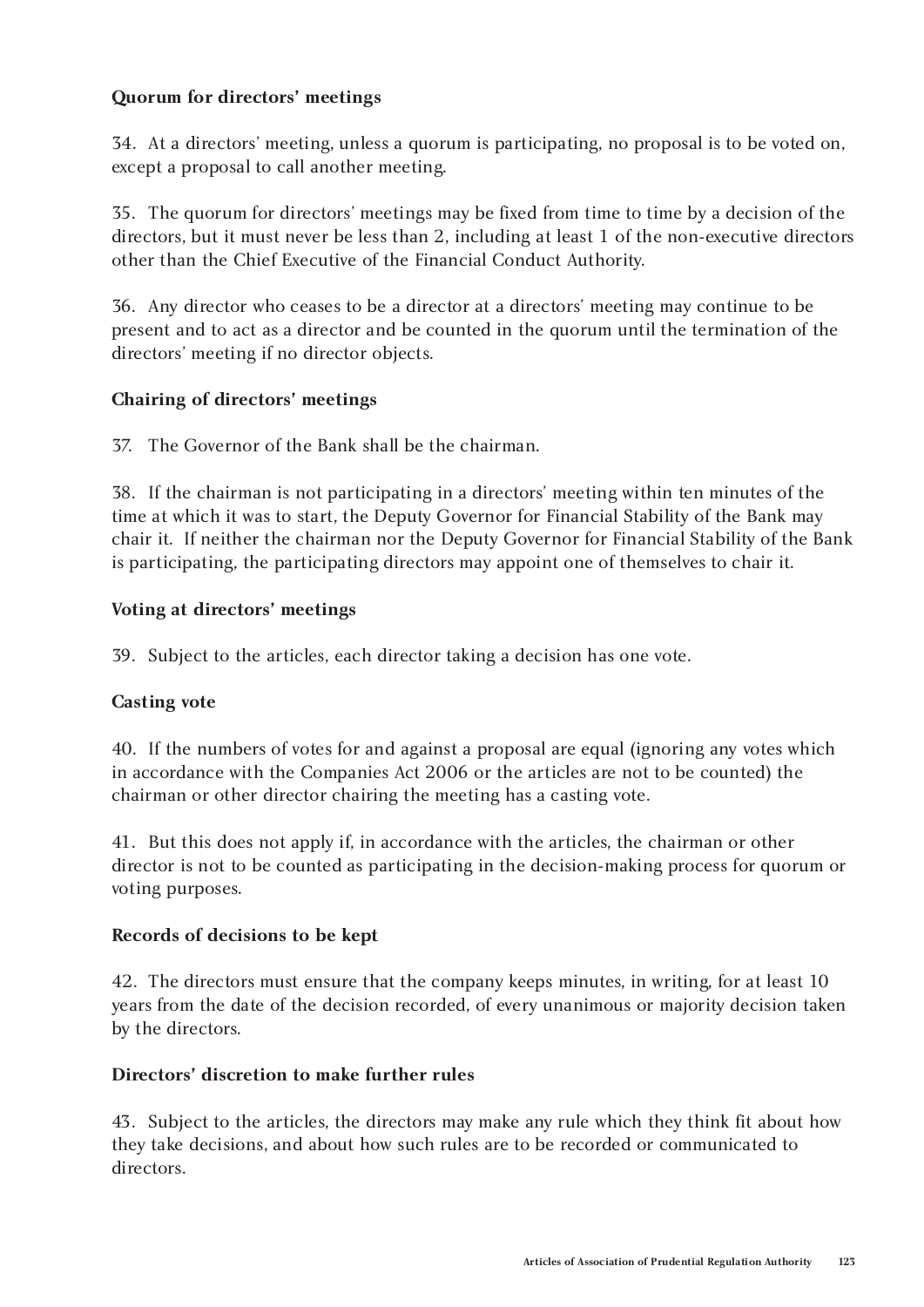## **Conflicts of interest**

44. If a proposed decision of the directors is concerned with an actual or proposed transaction, arrangement or matter in which a director is interested, that director is not to be counted as participating in the decision-making process for quorum or voting purposes unless the director's interest cannot reasonably be regarded as likely to give rise to a conflict of interest.

45. References to proposed decisions and decision-making processes include any directors' meeting or part of a directors' meeting.

46. Subject to article 47 if a question arises at a meeting of directors or of a committee of directors as to the right of a director to participate in the meeting (or part of the meeting) for voting or quorum purposes, the question may, before the conclusion of the meeting, be referred to the chairman of the meeting whose ruling in relation to any director other than the chairman is to be final and conclusive.

47. If any question as to the right to participate in the meeting (or part of the meeting) should arise in respect of the chairman of the meeting, the question is to be decided by a decision of the directors at that meeting, for which purpose the chairman is not to be counted as participating in the meeting (or that part of the meeting) for voting or quorum purposes.

#### **Authorisation under section 175 of the Companies Act 2006**

48. For the purposes of section 175 of the Companies Act 2006, the directors may authorise any matter proposed to them which relates to a situation in which a director has, or can have, an interest which conflicts, or possibly may conflict, with the interests of the company. Any such authorisation will be effective only if:

(a) the directors agree that the conflict or potential conflict of interests can reasonably be regarded as not being material in nature;

(b) any requirement as to quorum at the meeting at which the matter is considered is met without counting the director in question or any other interested director; and

(c) the matter was agreed to without their voting or would have been agreed to if their votes had not been counted.

49. The directors may (when giving the authorisation or subsequently) make any such authorisation subject to any limits or conditions they expressly impose but such authorisation is otherwise given to the fullest extent permitted. The directors may vary or terminate any such authorisation at any time.

50. For the purposes of the articles, a conflict of interest includes a conflict of interest and duty and a conflict of duties, and interest includes both direct and indirect interests.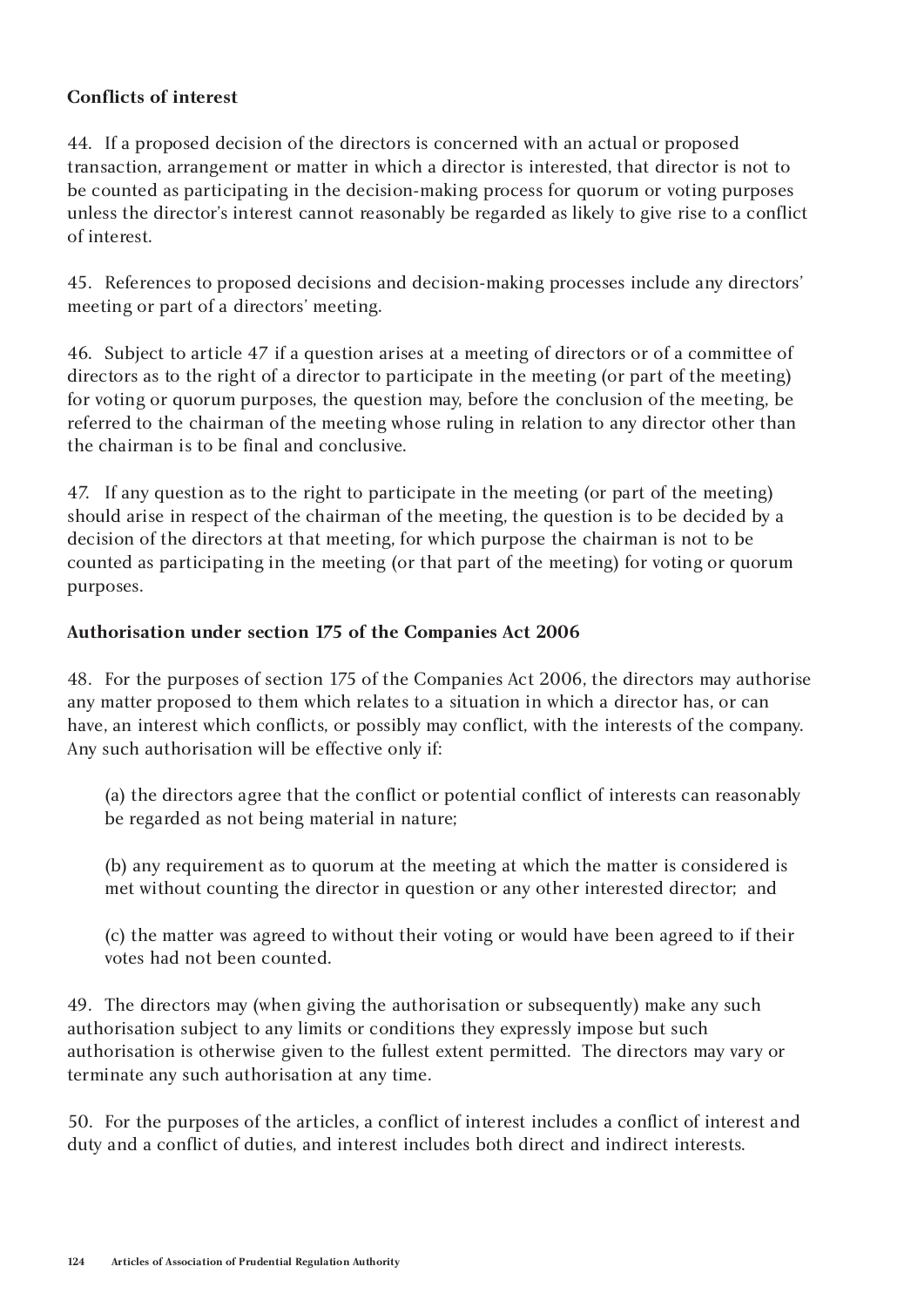#### **Duty of confidentiality to another person**

51. A director shall be under no duty to the company with respect to any information which he obtains or has obtained otherwise than as a director of the company and in respect of which he owes a duty of confidentiality to another person. However, to the extent that his relationship with that other person gives rise to a conflict of interest or possible conflict of interest, this article applies only if the existence of that relationship has been approved by the directors pursuant to article 48.

#### **Consequences of authorisation**

52. Where the existence of a director's relationship with another person has been approved by the directors pursuant to article 48 and his relationship with that person gives rise to a conflict of interest or possible conflict of interest, the director shall not be in breach of the general duties owed to the company by virtue of sections 171 to 177 of the Companies Act 2006 because he:

(a) absents himself from meetings of the directors at which any matter relating to the conflict of interest or possible conflict of interest will or may be discussed or from the discussion of any such matter at a meeting or otherwise; and/or

(b) makes arrangements not to receive documents and information relating to any matter which gives rise to the conflict of interest or possible conflict of interest sent or supplied by the company and/or for such documents and information to be received and read by a professional adviser,

for so long as he reasonably believes such conflict of interest or possible conflict of interest subsists.

# **APPOINTMENT OF DIRECTORS**

# **Appointment**

53. The company shall have a board of directors which shall consist of four ex officio directors in accordance with article 54 and other appointed directors appointed by the Bank acting through its court of directors, with the approval of HM Treasury.

54. Each of the persons for the time being holding the offices set out in this article shall hold the office of director of the company automatically by virtue of holding such office:

- (a) the Governor of the Bank;
- (b) the Deputy Governor for Prudential Regulation of the Bank;
- (c) the Deputy Governor for Financial Stability of the Bank; and
- (d) the Chief Executive of the Financial Conduct Authority,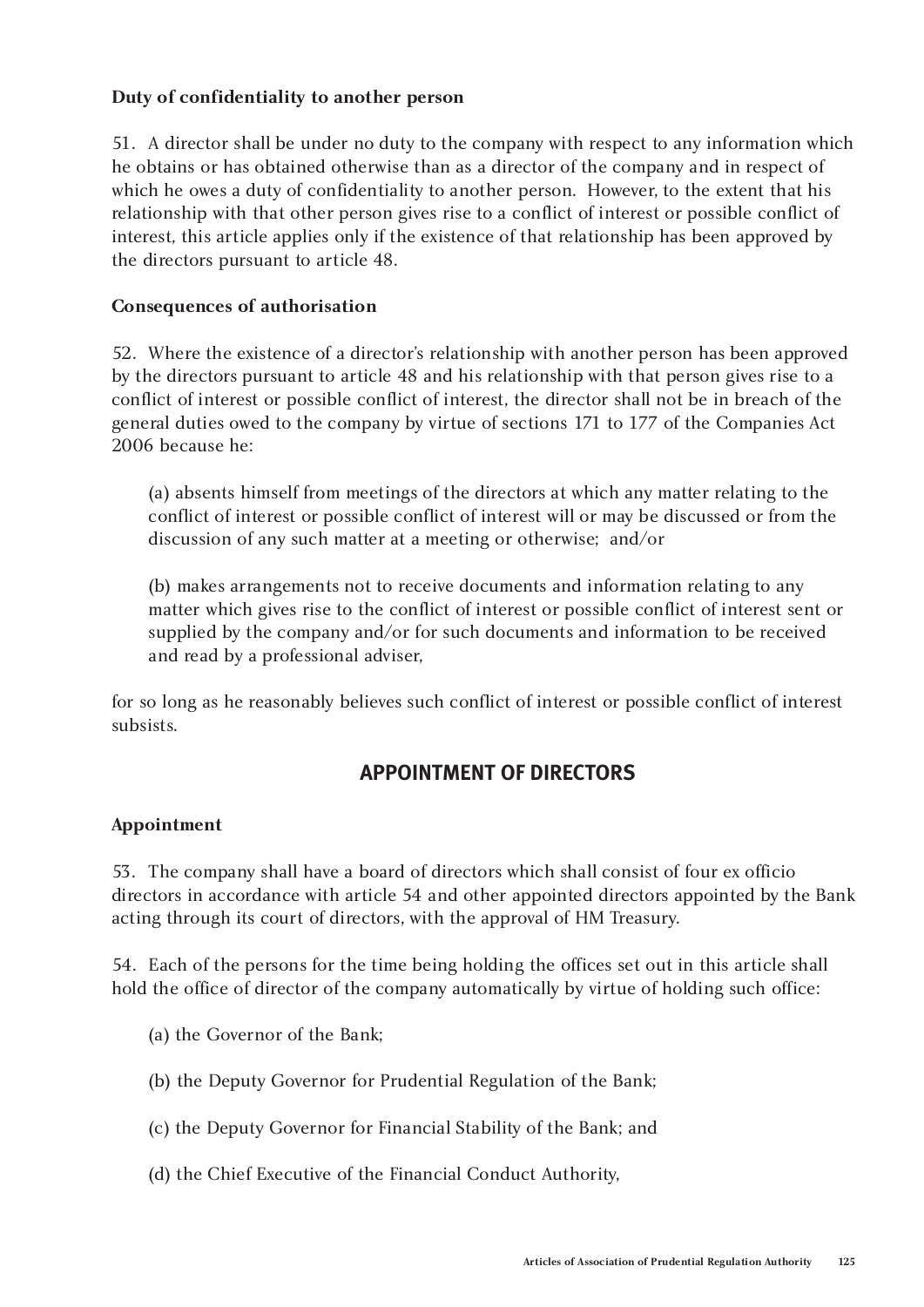and shall vacate office automatically forthwith upon ceasing to hold the relevant office.

55. The validity of any act of the company is not affected:

(a) by any vacancy resulting from a vacancy in the office of the Governor of the Bank, Deputy Governor for Prudential Regulation of the Bank, Deputy Governor for Financial Stability of the Bank, or the Chief Executive of the Financial Conduct Authority;

(b) by the number of non-executive directors temporarily being equal to or temporarily falling below the number of executive directors;

(c) by a defect in the appointment, or purported appointment, of an ex officio director to the office by virtue of which he is an ex officio director; or

(d) by a defect in the appointment of a person as an appointed director.

#### **Chief Executive**

56. The Deputy Governor for Prudential Regulation of the Bank of England shall be the chief executive of the company.

#### **Resignation of an appointed director**

57. Where notification is received by the company from an appointed director that he is resigning from office, such resignation will take effect in accordance with its terms.

#### **Termination of appointed director's appointment**

58. Any appointed director may be dismissed by the Bank, with the approval of HM Treasury, on any of the following grounds:

(a) that he has been absent from directors' meetings for more than three months without the consent of the board of directors;

(b) that he has become bankrupt, that his estate has been sequestrated or that he has made an arrangement with or granted a trust deed for his creditors;

(c) that he is unable or unfit to discharge his functions as a member;

(d) that he has committed an act or omission which constitutes serious misconduct; or

(e) that in all the circumstances the appointed director's financial or other interests are such as to have a material effect on the extent of the functions as member that it would be proper for the person to discharge.

#### **Directors' remuneration**

59. Directors may undertake any services for the company that the directors decide.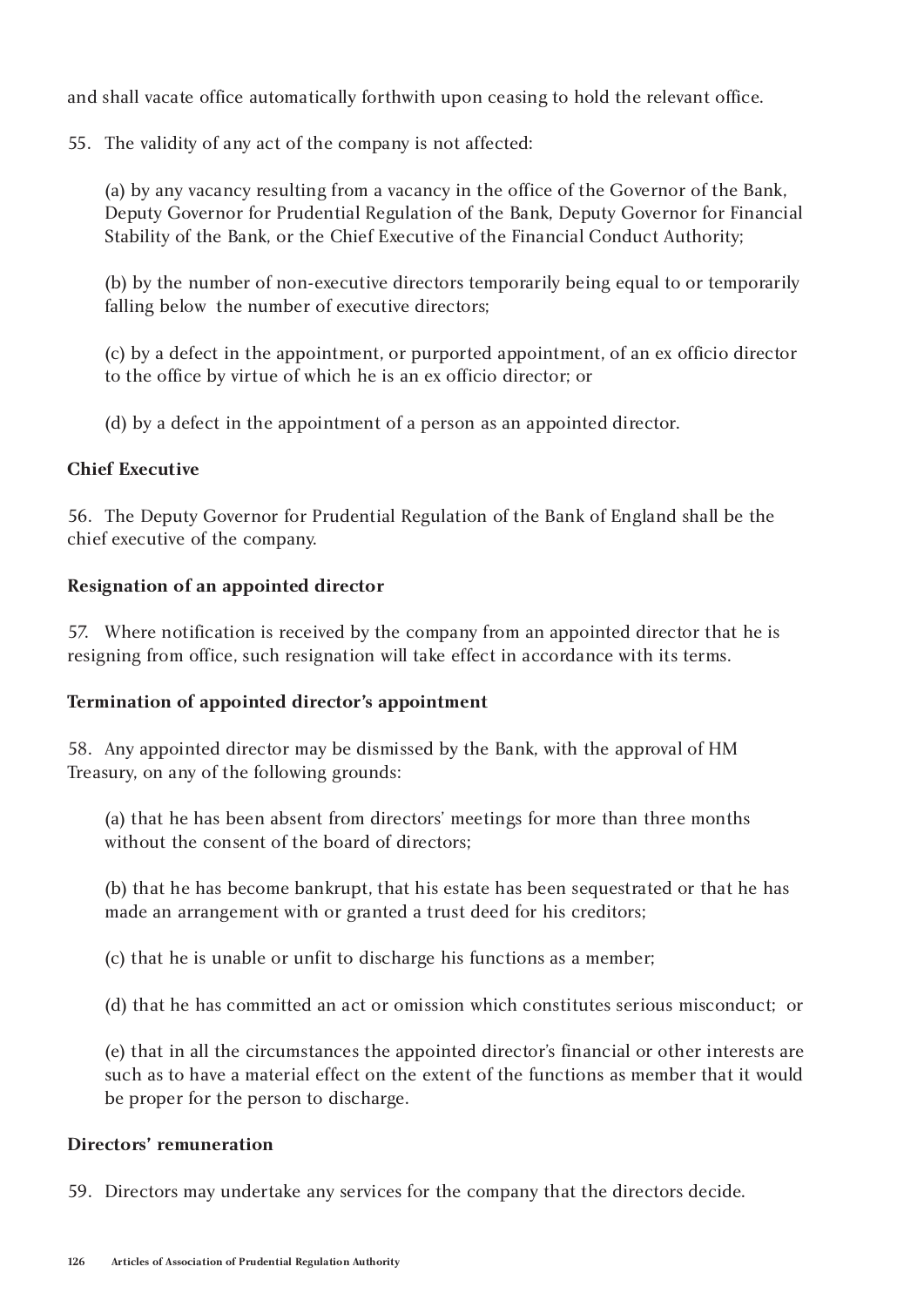60. Subject to article 63, non-executive directors are entitled to such remuneration as the Bank (acting through its Oversight Committee) determines –

- (a) for their services to the company as directors, and
- (b) for any other service which they undertake for the company.
- 61. Subject to the articles, a non-executive director's remuneration may take any form.

62. Unless the Bank (acting through its Oversight Committee) decides otherwise, nonexecutive directors' remuneration accrues from day to day.

63. Ex officio directors and executive directors shall not be entitled to remuneration from the company.

#### **Directors' expenses**

64. The company may pay any reasonable expenses which the directors properly incur in connection with their attendance at –

- (a) meetings of directors or committees of directors, or
- (b) general meetings,

or otherwise in connection with the exercise of their powers and the discharge of their responsibilities in relation to the company.

# **PART 3**

# **SHARES AND DISTRIBUTIONS**

# **SHARES**

#### **Share capital**

65. The issued share capital of the company shall be  $£1$  represented by a single share with the nominal amount of £1.

#### **Share certificates**

66. The company must issue the Bank, free of charge, as the holder of the single, nontransferable share in the company, a certificate in respect of the share.

67. A certificate must –

(a) have affixed to it the company's common seal, or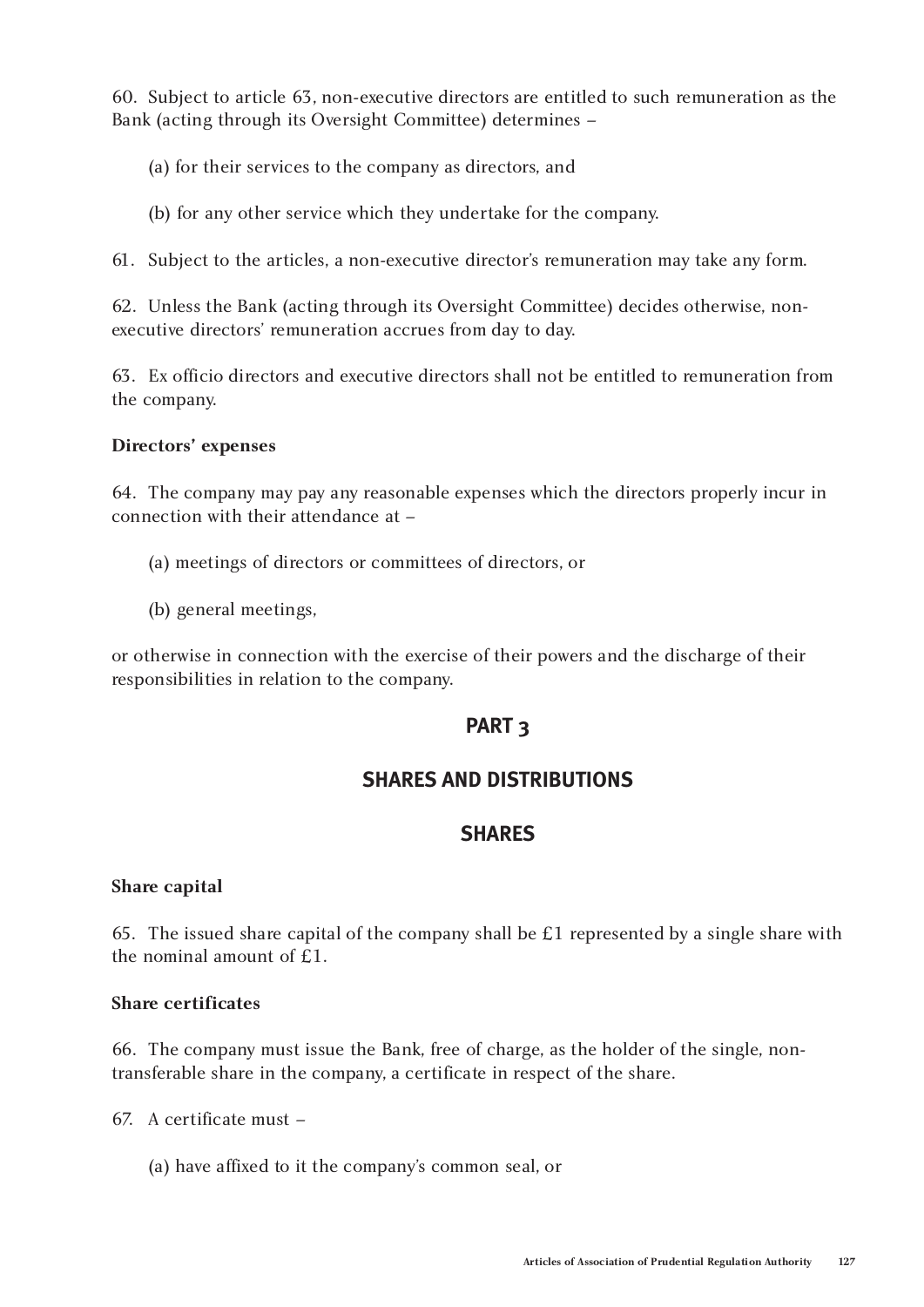(b) be otherwise executed in accordance with the Companies Acts.

## **Replacement share certificates**

- 68. If a certificate is
	- (a) damaged or defaced, or
	- (b) said to be lost, stolen or destroyed,

the Bank is entitled to be issued with a replacement certificate in respect of the same share.

69. The Bank exercising its right to be issued with such a replacement certificate must –

(a) return the certificate which is to be replaced to the company if it is damaged or defaced; and

(b) comply with such conditions as to evidence, indemnity and the payment of a reasonable fee as the directors decide.

#### **Share transfers**

70. The share may not be transferred.

# **DIVIDENDS AND OTHER DISTRIBUTIONS**

# **No dividends**

71. No dividends or other distributions out of income or capital may be paid or made to the Bank. All of the income of the company shall be applied in promoting the objects of the company.

72. On a winding up of the company all assets which would otherwise be available to its members generally shall be transferred to another body determined by the directors with objects similar to those of the company.

# **PART 4**

# **DECISIONS OF THE BANK**

# **Written resolutions**

73. Subject to article 74 or except as required by the Companies Acts, all decisions to be taken by the Bank shall be taken by written resolution in accordance with the Companies Acts.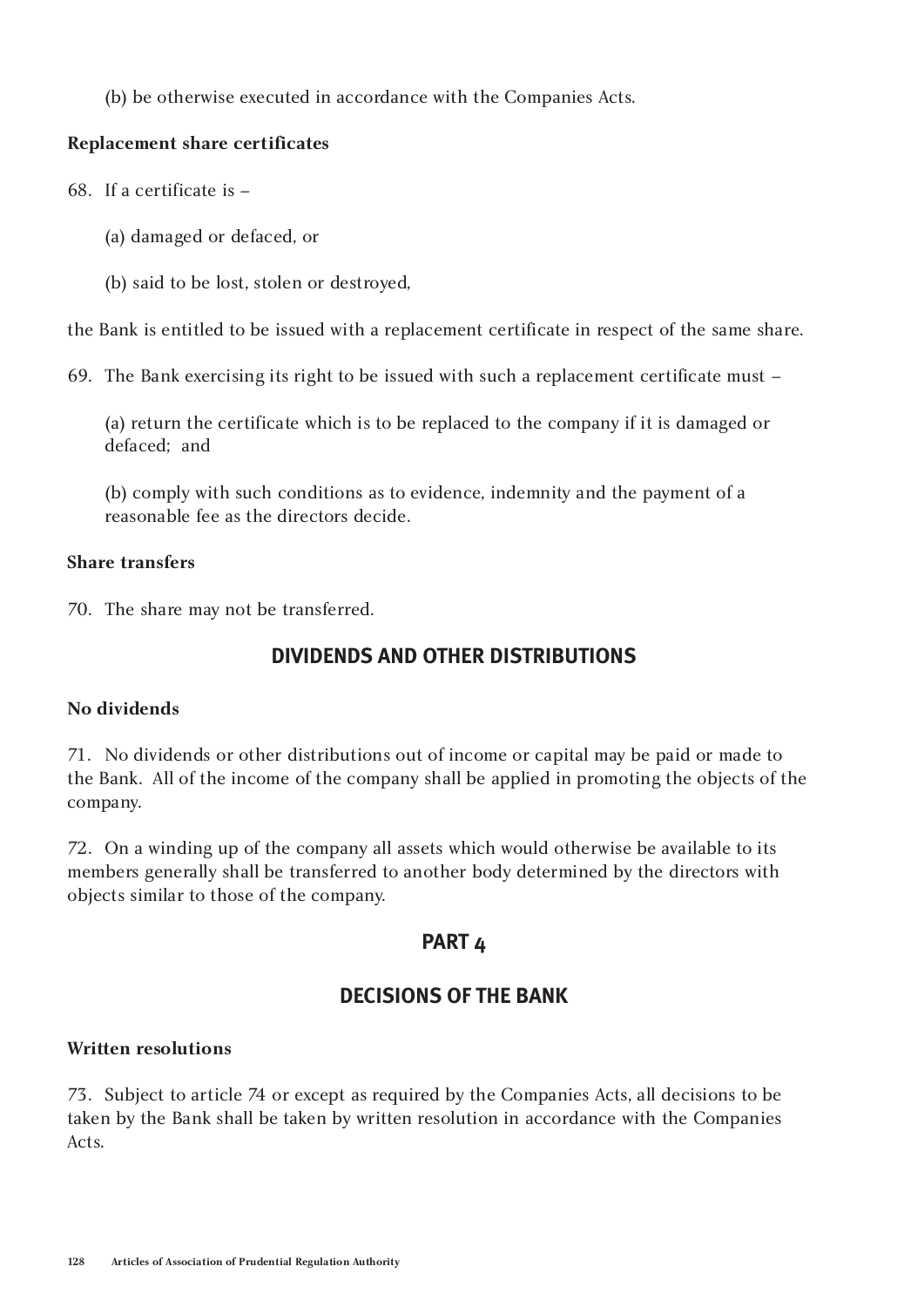74. Any decision taken by the Bank relating to the matters set out in articles 10 to 14 may be communicated by the Bank to the company by the Bank serving written notice on the Company.

#### **General Meetings**

75. Any general meeting required to be held to consider a matter which cannot by law be decided by written resolution shall be convened and held in accordance with the provisions of the Companies Act relating to general meetings and in accordance with the provisions relating to procedure at such meetings.

# **PART 5**

# **ADMINISTRATIVE ARRANGEMENTS**

#### **Means of communication to be used**

76. Anything sent or supplied by or to the company under the articles may be sent or supplied in any way in which the Companies Act 2006 provides for documents or information which are authorised or required by any provision of that Act to be sent or supplied by or to the company.

77. Any notice or document to be sent or supplied to a director in connection with the taking of decisions by directors may also be sent or supplied by the means by which that director has asked to be sent or supplied with such notices or documents for the time being.

78. A director may agree with the company that notices or documents sent to that director in a particular way are to be deemed to have been received within a specified time of their being sent, and for the specified time to be less than 48 hours.

#### **Company seals**

79. Any common seal may only be used by the authority of the directors.

80. The directors may decide by what means and in what form any common seal is to be used.

81. Unless otherwise decided by the directors, if the company has a common seal and it is affixed to a document, the document must also be signed by at least one authorised person in the presence of a witness who attests the signature.

82. For the purposes of article 81, an authorised person is—

- (a) any director of the company;
- (b) the company secretary (if any); or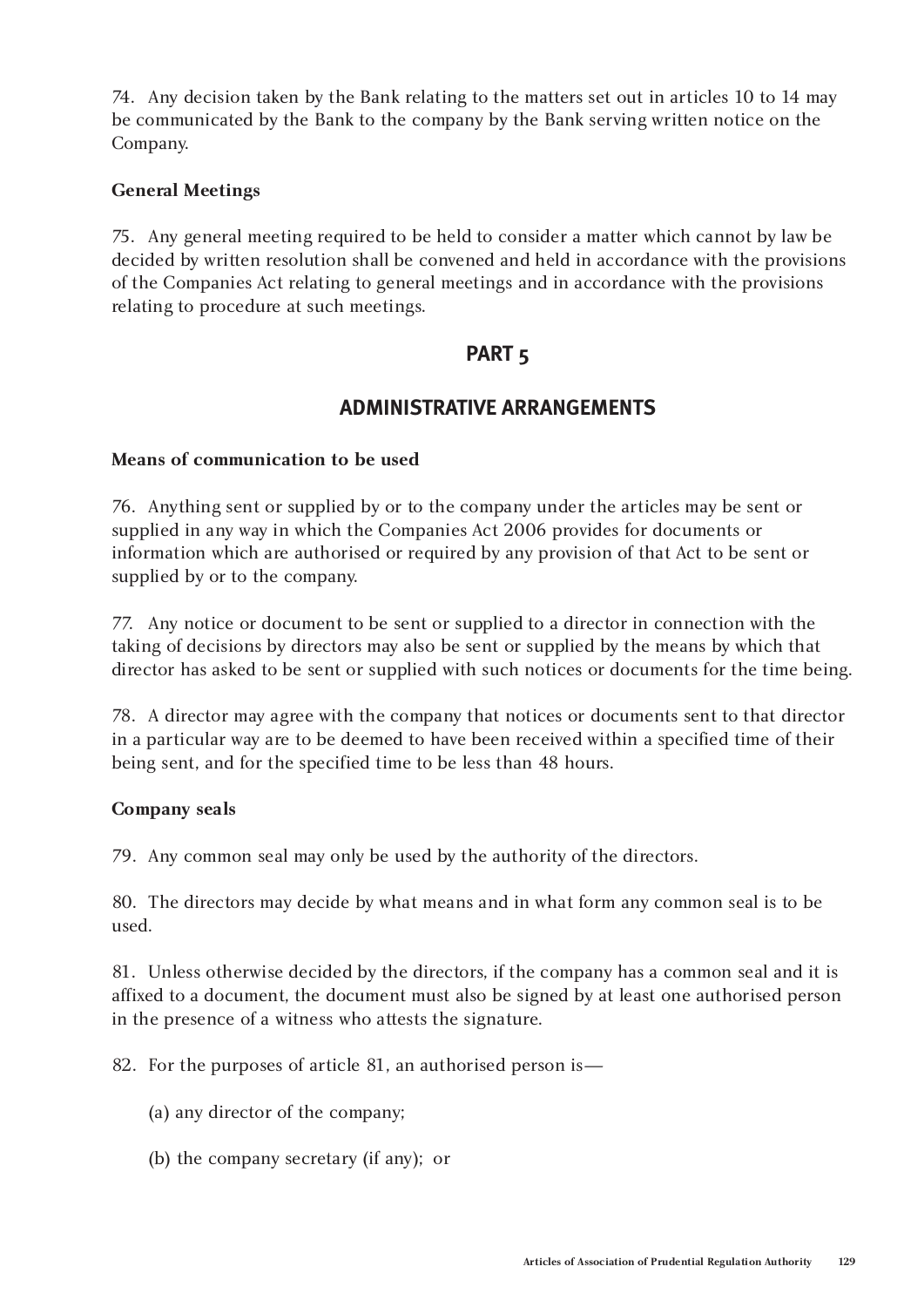(c) any person authorised by the directors for the purpose of signing documents to which the common seal is applied.

#### **Provision for employees on cessation of business**

83. The directors may decide to make provision for the benefit of persons employed or formerly employed by the company or any of its subsidiaries (other than a director or former director or shadow director) in connection with the cessation or transfer to any person of the whole or part of the undertaking of the company or that subsidiary. Any such provision shall be made by a resolution of the directors in accordance with section 247 of the Companies Act 2006.

#### **Certification**

84. Any director or the secretary (if any) or any person appointed by the directors for the purpose shall have power to authenticate and certify as true copies of and extracts from:

(a) any document comprising or affecting the constitution of the company, whether in hard copy form or in electronic form;

(b) any resolution passed by the company, the directors or any committee of the directors, whether in hard copy form or in electronic form; and

(c) any book, record and document relating to the business of the company, whether in hard copy form or in electronic form (including, without limitation, the accounts).

85. If certified in this way, a document purporting to be a copy of a resolution, or the minutes of or an extract from the minutes of a meeting of the company, the holders of any class of shares in the capital of the company, the directors or a committee of the directors, whether in hard copy form or in electronic form, shall be conclusive evidence in favour of all persons dealing with the company in reliance on it or them that the resolution was duly passed or that the minutes are, or the extract from the minutes is, a true and accurate record of proceedings at a duly constituted meeting.

# **PART 6**

# **DIRECTORS' INDEMNITY**

#### **Indemnity**

86. Subject to article 87 a director or former director of the company may be indemnified out of the company's assets against –

(a) any liability incurred by him in connection with any negligence, default, breach of duty or breach of trust in relation to the company; or

(b) any other liability incurred by him as an officer of the company.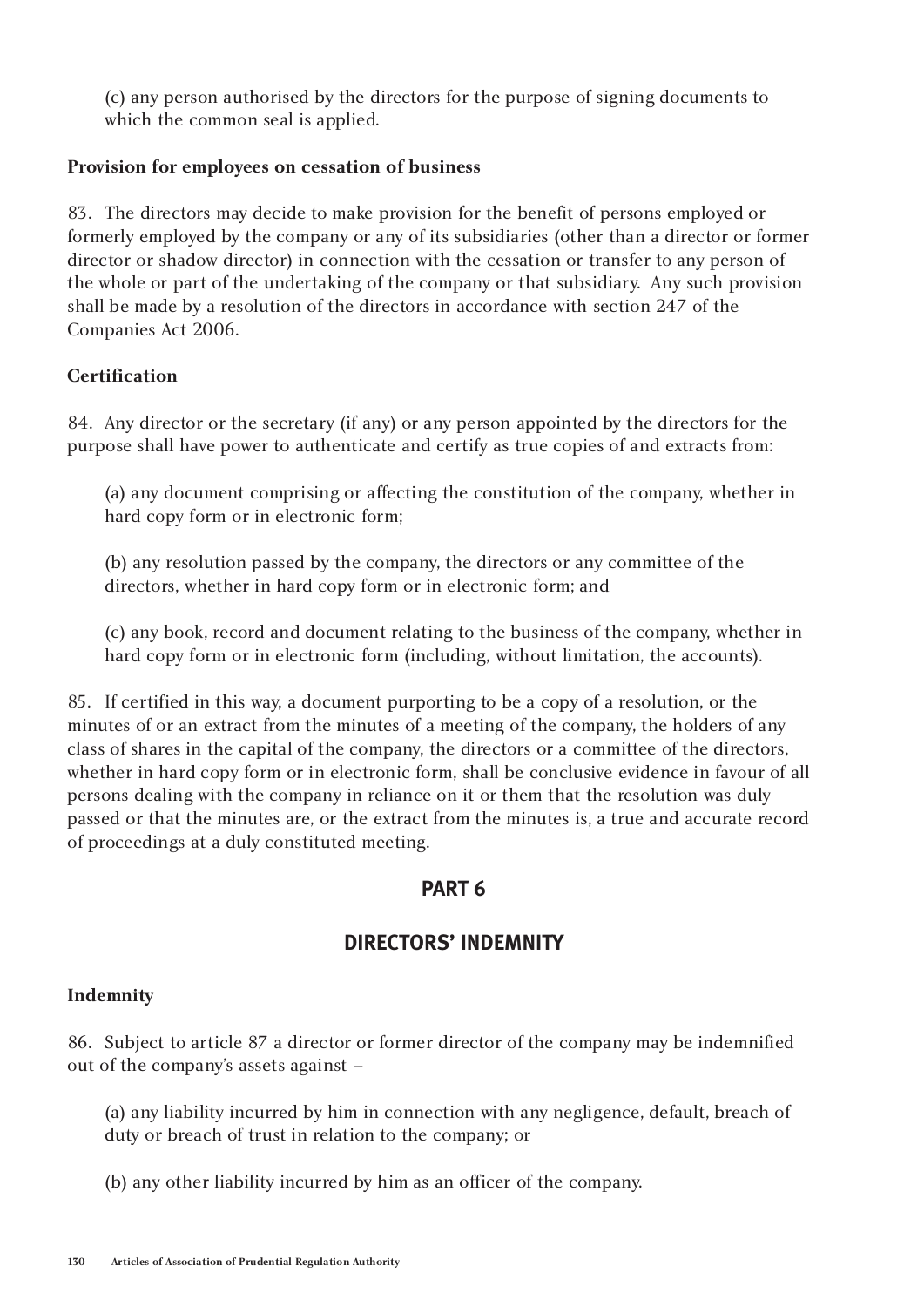87. Article 86 does not authorise any indemnity which would be prohibited or rendered void by any provision of the Companies Acts or by any other provision of law.

88. Article 86 is without prejudice to any indemnity to which the person concerned may otherwise be entitled.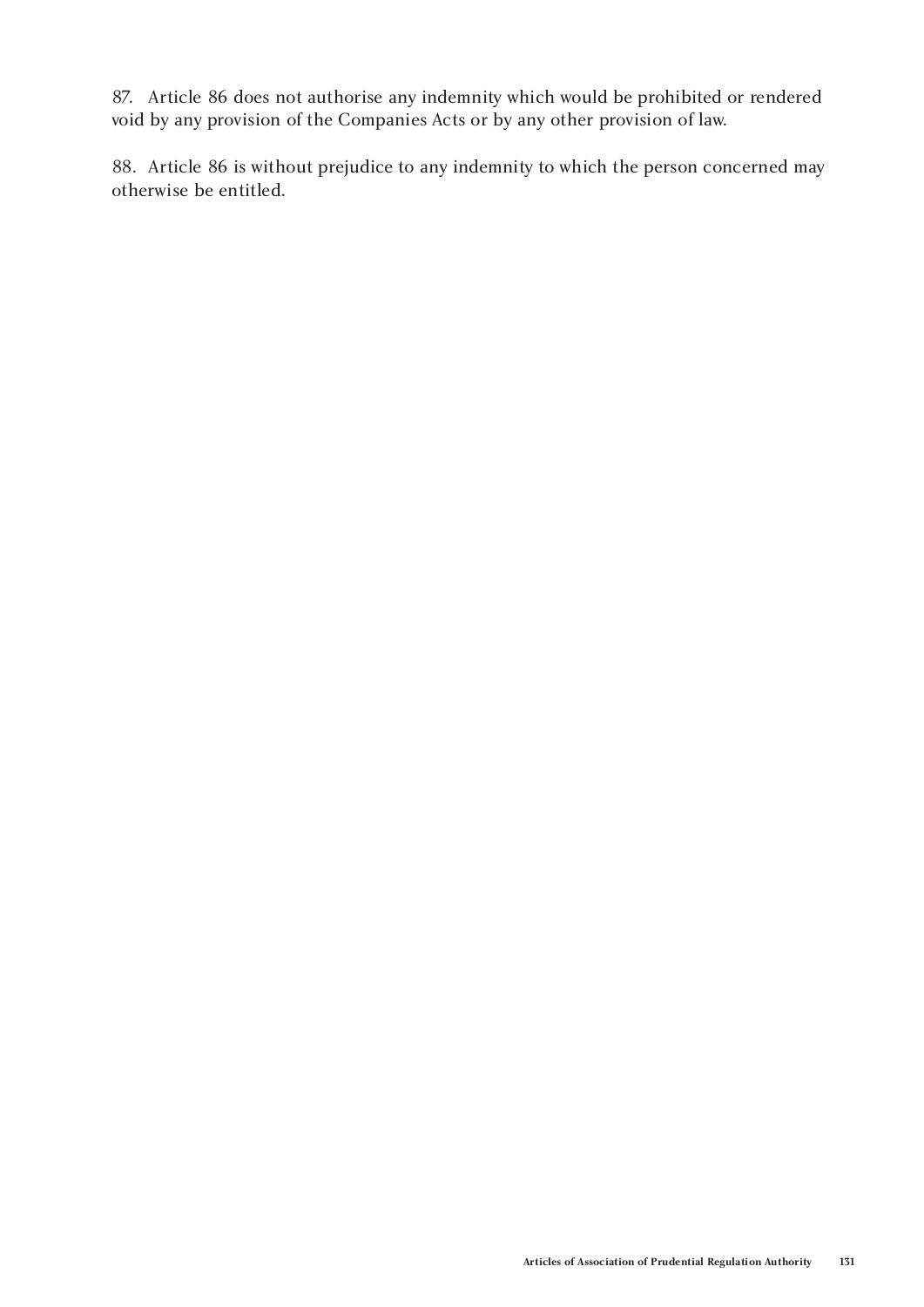# **MEMORANDUM OF UNDERSTANDING ON FINANCIAL CRISIS MANAGEMENT**

1 This memorandum has been prepared and published in line with the provisions of Section 65 of the Financial Services Act 2012, (the Act) which requires HM Treasury ('the Treasury') on the one hand, and the Bank of England and its subsidiary, the Prudential Regulation Authority (PRA), on the other, to prepare and maintain a memorandum of understanding on financial crisis management. This memorandum of understanding therefore establishes the framework for co-ordination of financial crisis management between the Treasury and the Bank of England and its subsidiary, the Prudential Regulation Authority (PRA). Within this memorandum, a reference to the 'Bank' refers to both the Bank of England and the PRA, except where the context otherwise requires or it is explicitly stated otherwise.

2 The Bank is responsible for protecting and enhancing the stability of the UK financial system. Through the PRA, the Bank will regulate deposit-takers, insurance companies and certain 'investment firms' to promote the stability of the UK financial system and ensure that when individual institutions fail, they do not pose a threat to the stability of the system as a whole. Stability, while important, is only one element of a successful financial sector and economy; and the possibility of failure of individual firms is a vital element of the competitive discipline imposed by efficient markets.

3 When the risk of instability or failure arises, it must be monitored and mitigated so as to minimise the impact on the financial system, and the economy, as a whole. Managing such risks when there is a material likelihood of crystallisation is the process referred to in this memorandum as 'financial crisis management'.

# **Responsibilities**

4 The key principle of financial crisis management is to make clear who is in charge of what, and when. The Bank and the Treasury have clear and separate responsibilities. The Bank has primary operational responsibility for financial crisis management. The Chancellor and the Treasury have sole responsibility for any decision involving public funds. When the Bank has formally notified the Treasury of a material risk to public funds, and either there is a serious threat to financial stability, or public funds are already committed by the Treasury to resolve or reduce such a serious threat and it would be in the public interest to do so, the Chancellor may use powers to direct the Bank.

5 The Bank has primary operational responsibility for financial crisis management. Its responsibilities in a financial crisis stem from:

• the PRA's monitoring and mitigating of risks to the safety and soundness of individual firms – including through the Proactive Intervention Framework (PIF), which makes clear how and when the PRA will escalate its engagement as risks in relation to a firm increase;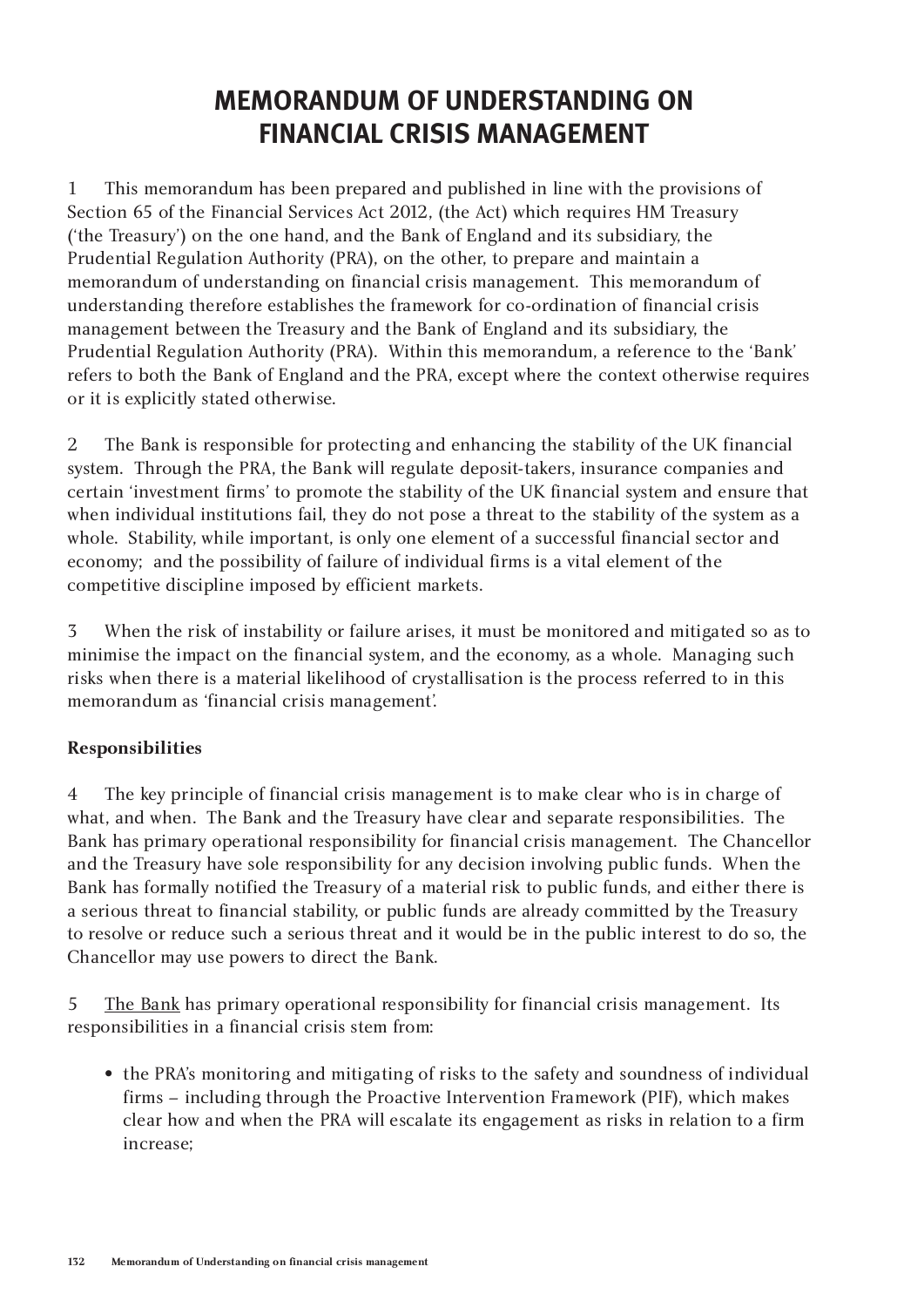- its oversight of payment systems, settlement systems and clearing houses, which are systemically important to the financial system, including its power to close an inter bank payment system.
- offering, as the central bank, liquidity insurance to the financial system on terms that safeguards the Bank's capital, as described in the Bank's published frameworks;
- the provision, when authorised by the Treasury, of Emergency Liquidity Assistance (ELA – defined as support operations outside the Bank's published frameworks) to firms that are at risk but are judged to be solvent;
- the Bank's powers under the Special Resolution Regime (SRR), as set out in Parts 1 to 3 of the Banking Act 2009; and
- the Bank's obligation, under Section 58(1) of the 2012 Act, to notify the Treasury of a material risk to public funds arising from a potential crisis.

6 The Chancellor and the Treasury have sole responsibility for any decision on whether and how to use public funds, including:

- authorising any proposal by the Bank to provide ELA to one or more individual firms in a support operation that goes beyond the Bank's published frameworks;
- authorising the use of any stabilisation power which would have implications for public funds, including in respect of a firm to which financial assistance has already been extended by the Treasury; and
- the exercise of the Temporary Public Ownership stabilisation option in relation to a bank or a bank holding company in accordance with the relevant provisions of the Banking Act 2009.
- 7 The Chancellor and the Treasury are also responsible for:
	- keeping Parliament and the public informed of action taken to manage a crisis; and
	- ensuring that actions considered or taken are assessed for compliance with the UK's international obligations;

# **Notification by the Bank of a risk to public funds**

8 Operational responsibility for mitigating and managing risks to financial stability rests with the Bank. Where the Bank is able to manage a financial crisis without public funds being put at risk, it will have autonomy in exercising its responsibilities, in line with the relevant statutory provisions. The Bank will keep the Treasury informed of such actions and their outcomes in a manner proportionate to the severity of the situation.

9 When the Bank, however, considers there to be a material risk of circumstances arising in which public funds would be at risk, close co-ordination is required to ensure that the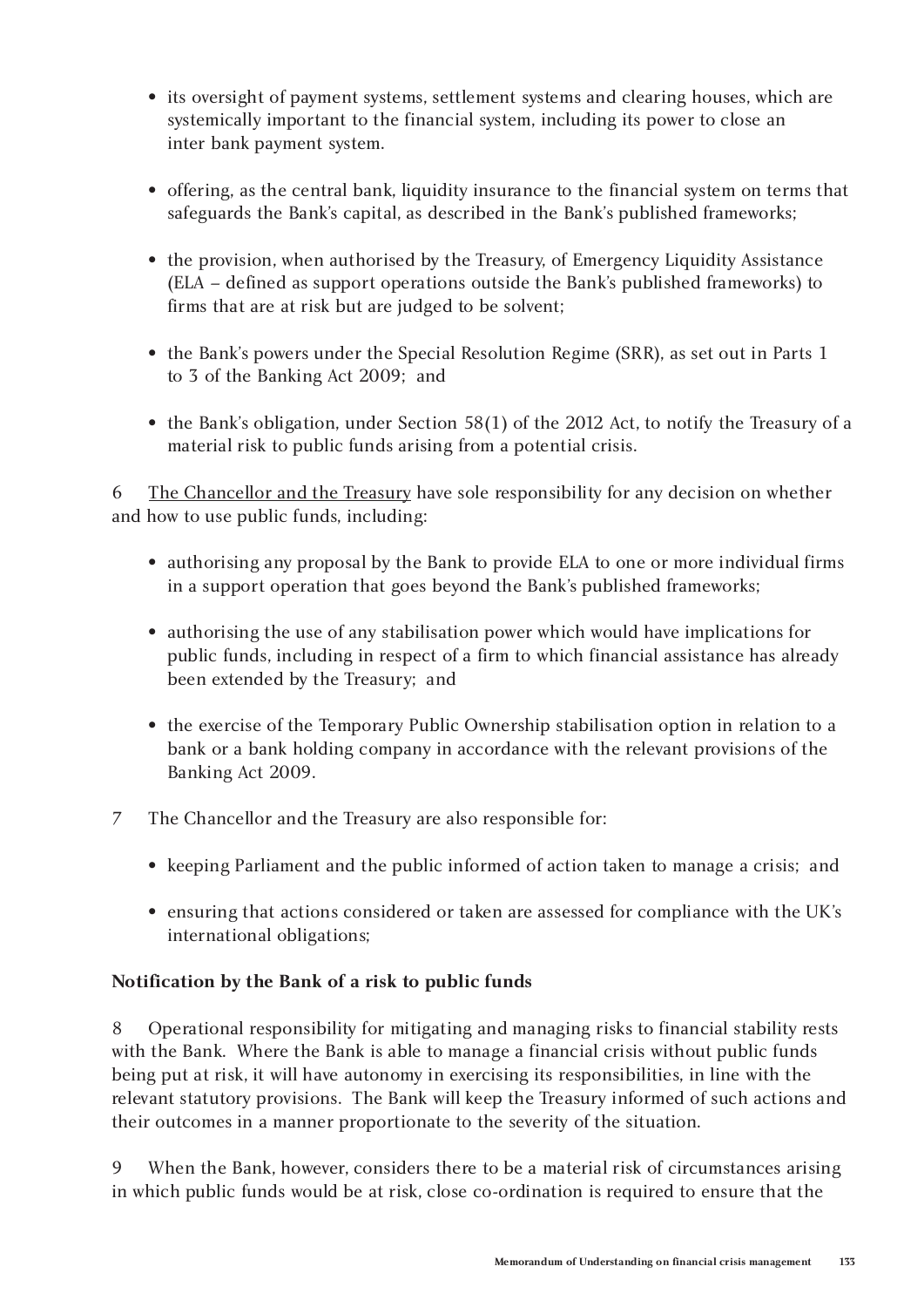Bank and the Treasury are able to fulfil their individual responsibilities effectively. Both the Bank and the Treasury have particular responsibilities to ensure this co-ordination is effective.

10 The Bank has a statutory duty under Section 58(1) of the 2012 Act to notify the Treasury immediately when there is a material risk of circumstances arising in which public funds would be put at risk.

11 The 2012 Act establishes that these circumstances are those in which:

- the Treasury<sup>(1)</sup> might reasonably be expected to regard it as appropriate to provide financial assistance to or in respect of a financial institution;
- the Treasury, (2) the Bank or the PRA might reasonably be expected to regard it as appropriate to exercise any of their respective powers under the SRR and the Treasury might reasonably be expected to regard it as appropriate to incur expenditure in connection with the exercise of those powers; or
- the scheme manager of the Financial Services Compensation Scheme might reasonably be expected to request financial assistance from the Treasury (including via the National Loans Fund) for the purpose of that scheme.

12 In addition, where the Bank proposes to make ELA available to one or more financial institutions it will notify the Treasury and seek the Treasury's approval.

13 In determining whether a notification of a risk to public funds is needed in respect of an individual firm, the starting point for the assessment will be the published generic risk "stages" identified in the PRA's PIF. However, the PIF stages will not be used as a formulaic test. Notification may be required at earlier or later stages of the PIF, depending on the probability, nature and severity of the risk to public funds. The same will apply to assessment of non firm-specific or systemic risks: the precise notification threshold will depend on a range of factors relating to the nature and probability of the risk to public funds.

14 The assessment will not, however, depend on the amount of public funds at risk. The principle that the Chancellor and the Treasury are responsible for any decision involving public funds, regardless of the amount concerned, is absolute.

15 Notification will be made in sufficient time for the Treasury to make a fully informed decision about the potential use of public funds. This will include sufficient time to allow the Treasury to commission the Bank to develop alternative mitigation options. If in doubt, the Bank will tend towards notification.

16 If the Treasury independently identifies an issue which it believes may result in a threat to financial stability or a risk to public funds, it may ask the Bank to assess whether this issue requires a notification.

<sup>(1)</sup> Or the Secretary of State of another Government Department.

<sup>(2)</sup> Or the Secretary of State of another Government Department.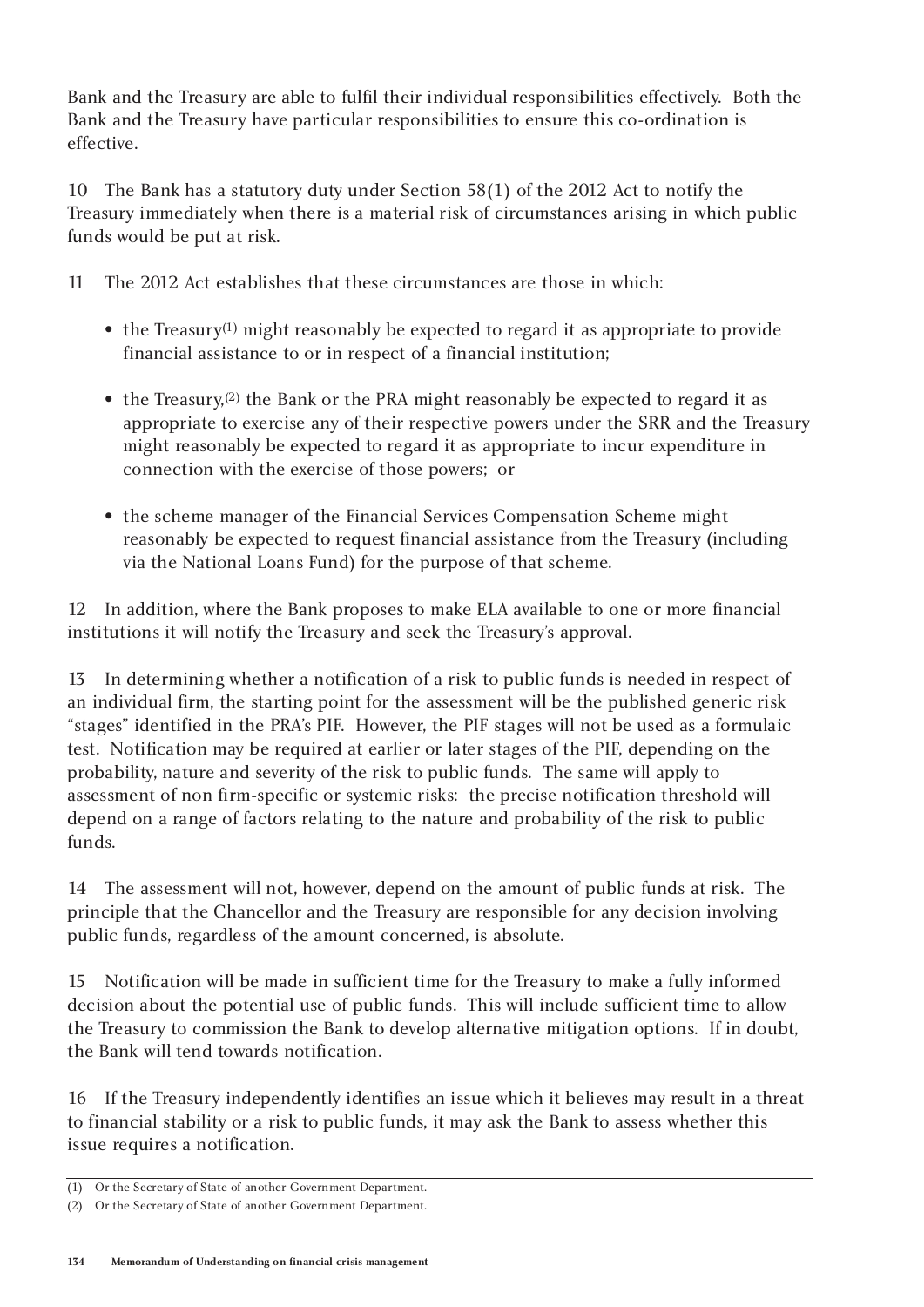17 When the Bank notifies the Treasury under Section 58(1), the Bank will, as soon as possible thereafter and on a timetable agreed with the Treasury, provide:

- an explanation of the risk to public funds;
- identification of the options the Bank is considering to mitigate the risks to stability including, where relevant, resolution options under consideration;
- an assessment of the potential systemic or firm-level impact of each option; and
- identification of specific risks to public funds arising from any action being considered, including inaction.

18 The Bank and the Treasury will agree a suitable frequency for updates, reflecting the severity and immediacy of the risk to public funds given the specific crisis. The Bank will also notify the Treasury when a risk is deemed to have passed.

# **Financial crisis management**

19 As noted above, where the Bank is able to manage risks to financial stability without public funds being put at risk, it will do so on an autonomous basis. Once a risk to public funds has been notified, the Bank will continue to lead the operational response, working closely with the Treasury to develop options to mitigate the risk.

20 During a potentially fast-moving crisis, it will become especially important to ensure close and effective coordination so as to maintain coherence in the overall crisis management process. At the heart of institutional coordination during a live crisis will be frequent contact between the Chancellor and the Governor. However, the Chancellor and the Governor may agree to establish ad hoc or standing committees at other levels to support this process.

21 The Treasury will provide the Bank with clear information on particular issues of interest or concern to the Treasury which relate to resolving the crisis in the public interest. If requested by the Bank, this will include the Treasury's view on the type and the level of public funding commitments that, consistent with the 2009 Act, it is likely to authorise. This information will be provided in sufficient time to assist the Bank in developing and implementing resolution options. It will not, however, constitute Treasury pre-approval of a specific public fund envelope within which the Bank may operate. Any decision with public funds implications will still require explicit Treasury authorisation. Within this framework, the Bank will be responsible for developing options for managing or resolving the risk to public funds consistent with its statutory responsibilities as the resolution authority. The Bank will provide the Treasury with information needed on the options for managing the situation, including on options commissioned by the Treasury. This will be provided in sufficient time to allow the Treasury to make a fully informed decision about any use of public funds.

22 The Bank will take account of the Treasury's need to use public funds in a way which meets standards of regularity and propriety and provides good value for money.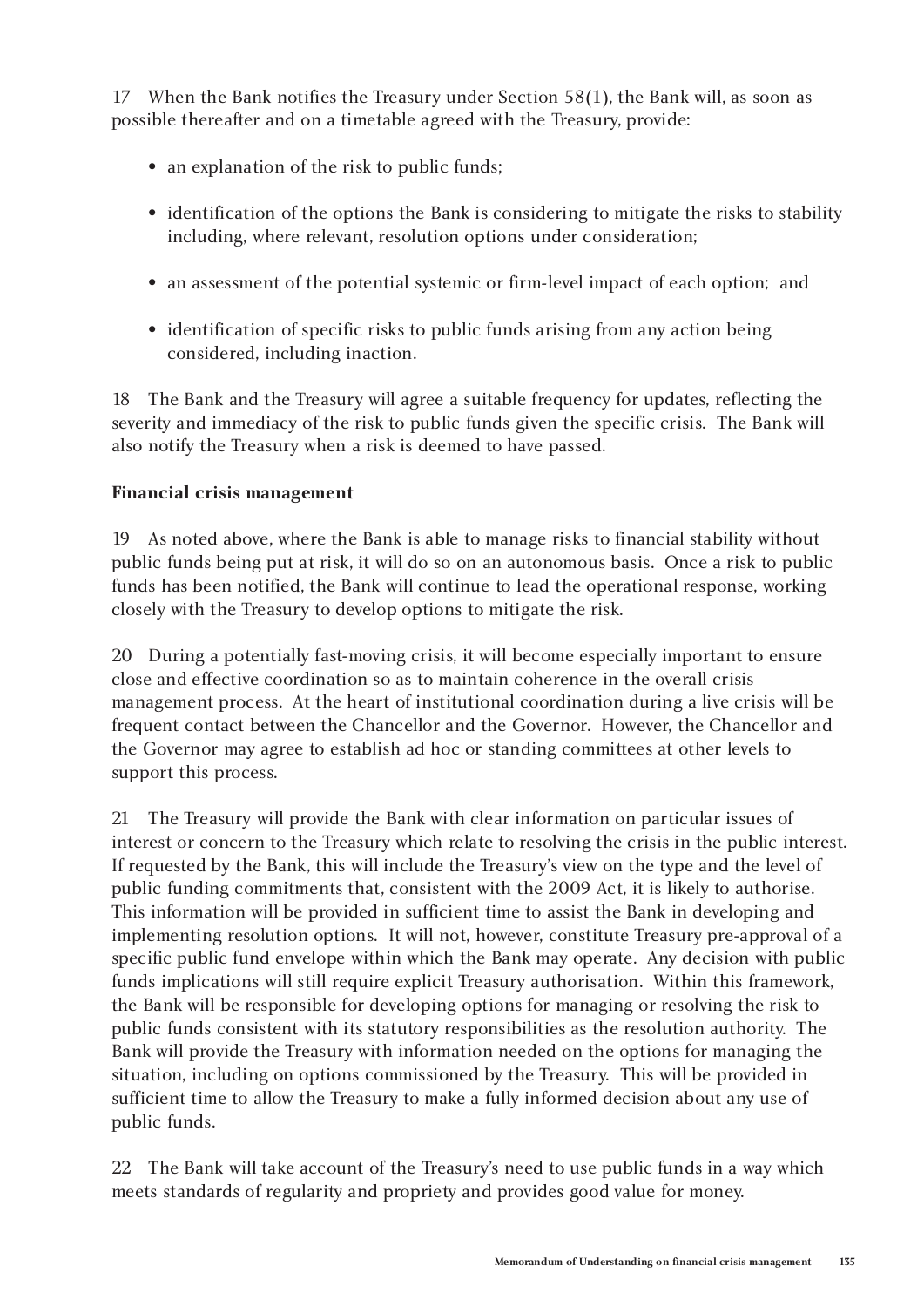23 The Chancellor and Treasury Accounting Officer will take responsibility and ultimate control over all decisions involving the use of public funds. The Treasury will take decisions on the use of public funds in a timely manner, to allow the Bank (and any other agencies or authorities involved) to implement the chosen course of action, within the constraints imposed by legislation (including EU legislation).

24 The Treasury's involvement after notification will increase in proportion to the magnitude of the risk to public funds up to the point where, having consulted the Governor, the Chancellor is satisfied that there is a serious threat to financial stability, or that it would be in the public interest to do so, given public funds already committed to resolving the crisis. At this point, the Chancellor will have the ability, if necessary in the public interest, to exercise the power of direction provided for in the Act and set out below.

# **The Chancellor's power of direction over the Bank**

25 The Bank has primary responsibility for financial stability and operational responsibility for managing financial crises. But consistent with the Treasury's overall responsibilities, the Chancellor may, in some circumstances during a financial crisis, use additional powers to direct the Bank. This is provided for in Section 61 of the Act, which allows the Chancellor to direct the Bank to:

- conduct special support operations for the financial system as whole, in operations going beyond the Bank's published frameworks;
- provide ELA in a support operation going beyond the Bank's published frameworks to one or more firms that are not judged by the Bank to be solvent and viable;
- provide ELA in a support operation going beyond the Bank's published frameworks to one or more firms on terms other than those proposed by the Bank; and
- implement a particular SRR stabilisation option.

26 Where the Chancellor directs the Bank to conduct a support operation, either to the financial system as a whole or to one or more individual firms, the Bank will act as the Treasury's agent. The Bank will set up a Special Purpose Vehicle (SPV), separate from the Bank's balance sheet, to effect the support operation. The Bank and the Vehicle will be indemnified by the Treasury. Where the Treasury has determined that the operation needs to be carried out covertly, the Bank will execute the operation in a way which best ensures that the existence of the operation does not become public.

27 The Treasury will decide whether the Vehicle shall be financed through the issuance of government securities, by a loan from the Bank with share capital provided by the Treasury or via another mechanism. When the Vehicle is financed by a loan from the Bank or would otherwise affect the Bank's balance sheet, the Bank will decide, consistent with its operational independence in monetary policy, whether and how to offset the resulting expansion of central bank reserves.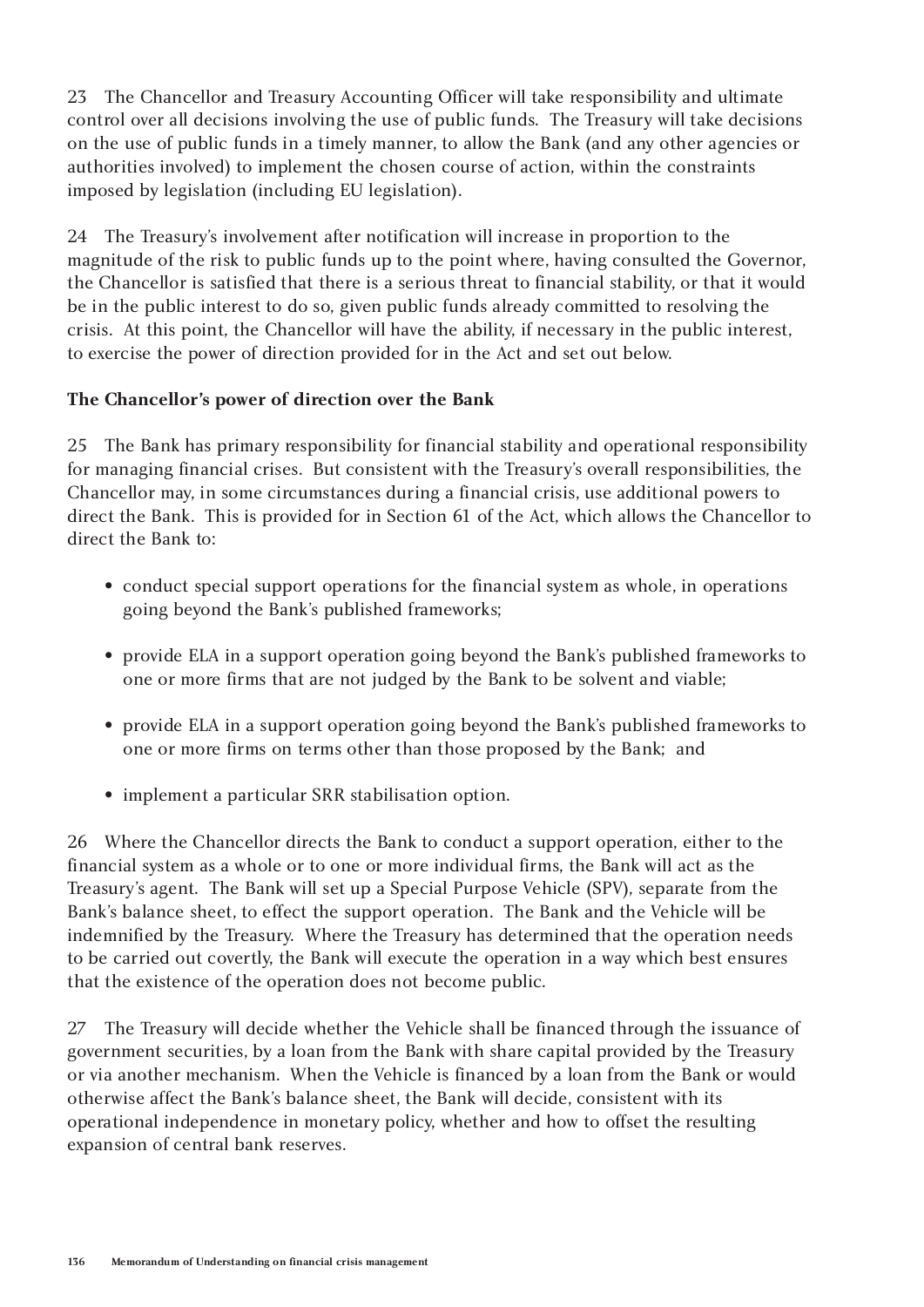28 The 2009 Act contains a number of provisions covering the Treasury's role in the SRR where public funds are at risk. The Bank may not exercise a stabilisation power without the Treasury's consent, if the exercise would have implications for public funds. In addition, if the Treasury has provided financial assistance to resolve or reduce a serious threat to financial stability, the Bank may only exercise its stabilisation powers where recommended to do so by the Treasury on the grounds that such an exercise is necessary to protect the public interest.

29 In general terms, these provisions are sufficient to allow the Treasury to fulfil its role in protecting public funds when use of the SRR is being considered in a crisis. Notwithstanding this, the power of direction in the 2012 Act will cover the SRR to put beyond legal doubt the Chancellor's ability to require the Bank to take specific action when public funds are at risk. This is a backstop power, and it is not anticipated that its use will be considered in the majority of crisis situations.

30 As with directions involving liquidity, when the Chancellor directs the Bank to implement a specific option under the SRR, the Treasury will provide the Bank with indemnities covering any risks arising from actions it had taken under direction from the Treasury.

- 31 The power of direction may be exercised if and only if:
	- the Bank has notified the Treasury of a material risk of circumstances arising in which public funds will be at risk in accordance with section 58 of the Act; and
	- the Chancellor, having consulted the Governor, is satisfied that the direction is either a necessary response to a serious threat to financial stability or, where financial assistance has already been provided in respect of a firm to resolve or reduce such a serious threat, necessary to protect the public interest.

32 Upon a direction being given, that direction, along with any response the Bank may wish to make, will be laid immediately before Parliament. The only circumstance in which the direction would not be immediately laid before Parliament will be when such disclosure would reveal the existence of a support operation that the Treasury had decided needs to be covert in order to preserve financial stability. In that case, the Chancellor will notify the Chairs of the Treasury Select Committee and the Public Accounts Committee in confidence immediately. The direction and any Bank response will be laid before Parliament when the Treasury, having consulted the Bank, has decided that the need for confidentiality of the support operation has passed.

33 This power of direction is not available in relation to (1) supervisory decisions taken by the PRA or by the rest of the Bank in its regulation of systemic post-trade infrastructure; (2) policy decisions made by the MPC and FPC; (3) changes to the Bank's published framework for providing liquidity support to the financial system.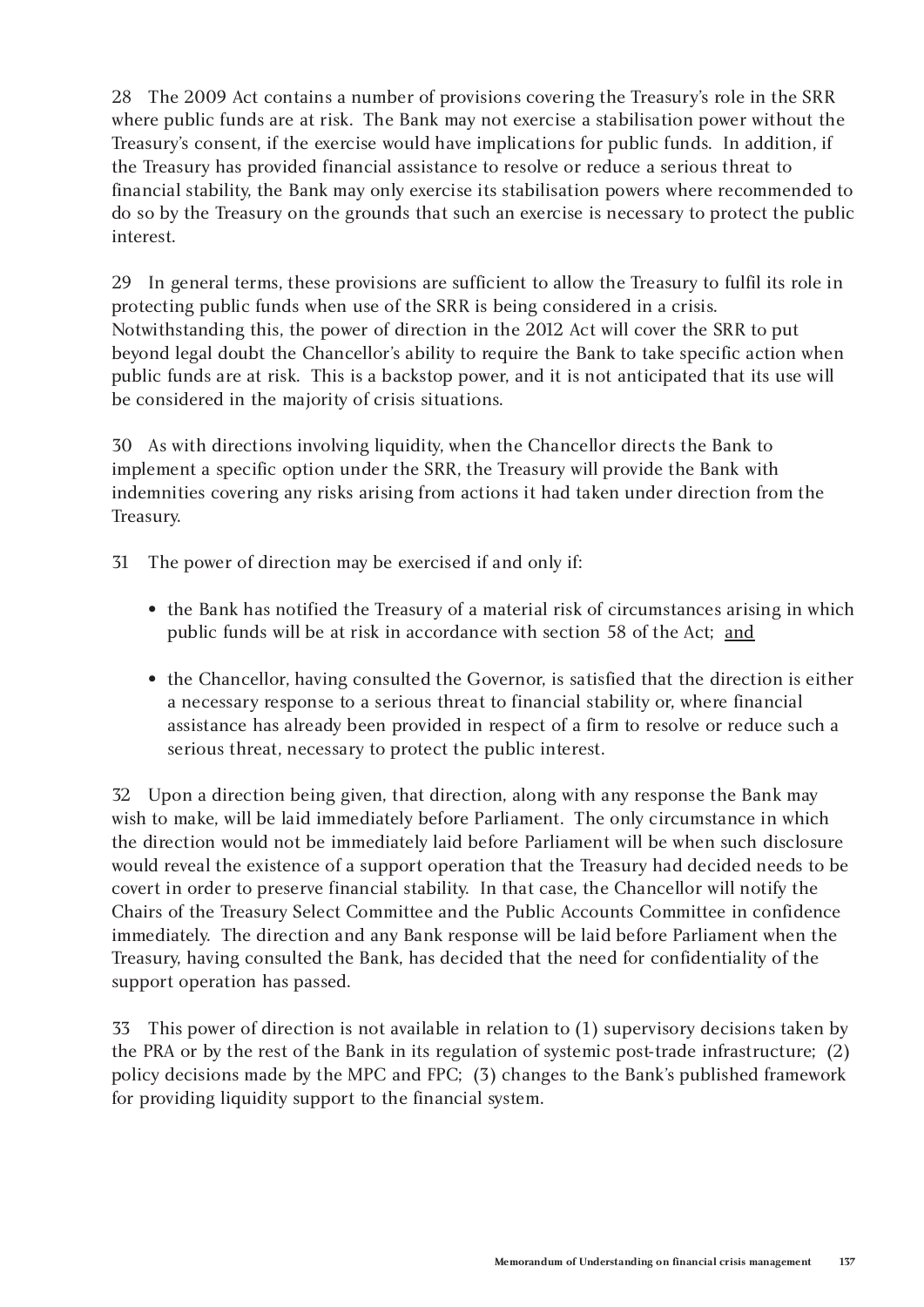#### **Other aspects of co-ordination**

#### *Other organisations*

34 In some cases, the Financial Conduct Authority, the Financial Services Compensation Scheme or other organisations may need to be involved in the monitoring and assessment of risks, or the planning and implementation of financial sector interventions. The Bank and Treasury will involve these organisations as necessary.

#### *Compliance with international obligations*

35 Action to manage a potential financial crisis may give rise to considerations of compliance with the UK's international obligations, particularly those arising from European law. The Government is legally responsible for ensuring that this compliance is achieved. The Bank and the Treasury will therefore coordinate activity to ensure that actions considered or taken are assessed for compliance with those international obligations.

36 In particular, use of the special resolution regime or other interventions in respect of failing firms may require the European Commission to be notified of, and approve, the measure on state aid grounds, whether or not public funds are deployed. The Treasury is responsible for developing the UK policy and framework for state aid in financial services. The Bank will develop options for intervention or resolution that are consistent with this framework, and will prepare initial State aid notifications in consultation with the Treasury. The formal State aid notification to the European Commission will be made by the Treasury acting on behalf of the UK Government. The Bank will support the Treasury in securing state aid approval when the issue has arisen from its actions.

#### *Communicating with Parliament and the public*

37 Treasury Ministers are responsible for keeping Parliament informed of action taken to manage a financial crisis – including action taken by the Bank without any public funds implications. Consistent with the principles described above, the Bank will keep the Treasury informed to the degree needed for Ministers to fulfil this function.

38 The Bank and the Treasury will also work closely together to ensure that wider communication – including provision to the markets of information relating to regulatory reporting events, and communication to the general public about the progress of a financial crisis and the steps being taken to manage them – is carried out effectively.

39 Within that, the Bank is responsible for communications to the market: about the use of its balance sheet; about measures concerning critical financial infrastructure arising from its oversight under the 2009 and 2012 Acts; through the PRA, about the PRA's regulation and supervision of individual firms; and about any measures taken by the Bank under the SRR, excepting any use of public money by the Treasury in association with those measures.